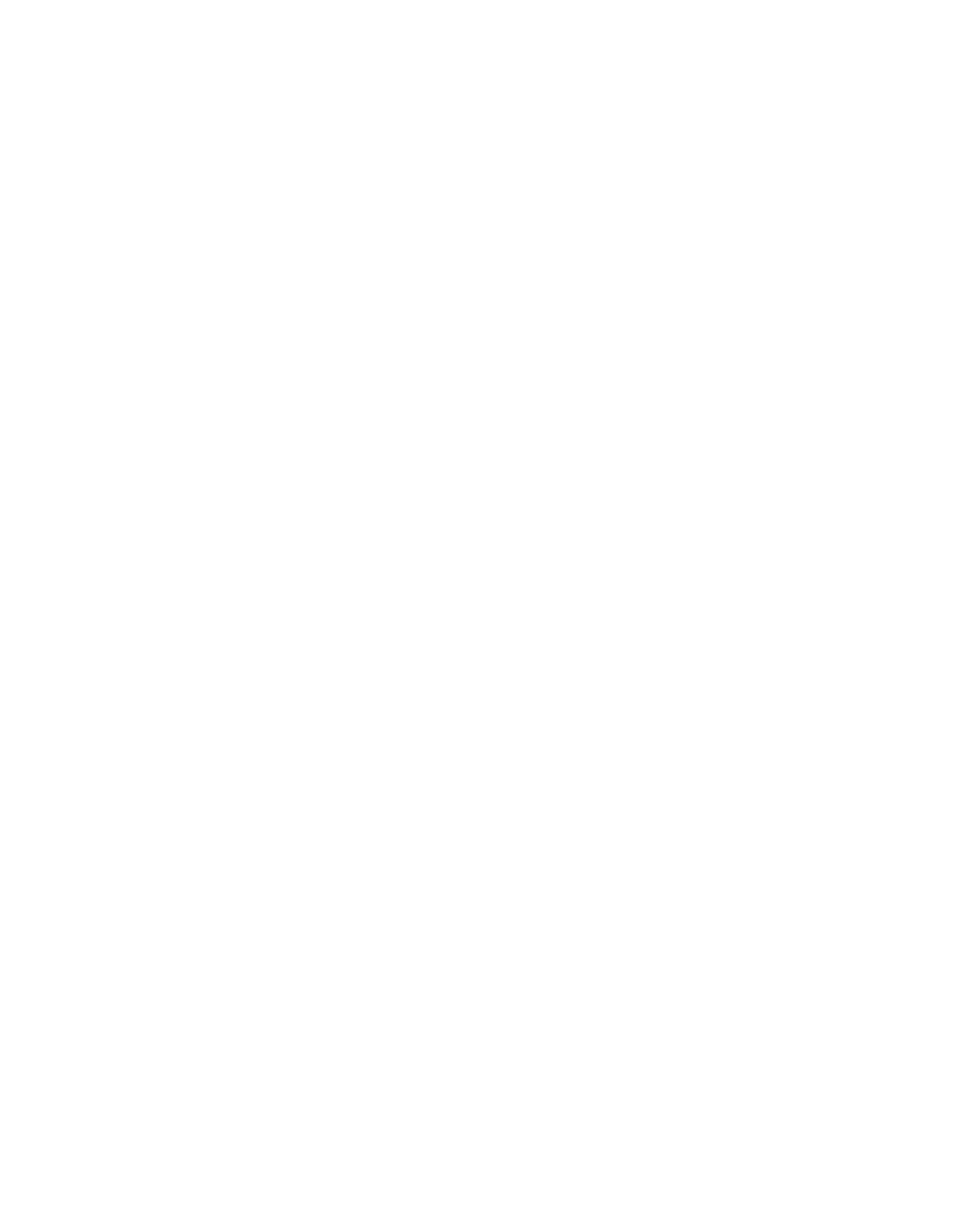## **Table of Contents**

| 5  |
|----|
| 10 |
| 14 |
| 20 |
| 25 |
| 33 |
| 41 |
| 49 |
| 57 |
| 65 |
| 72 |
| 79 |
| 85 |
| 88 |
|    |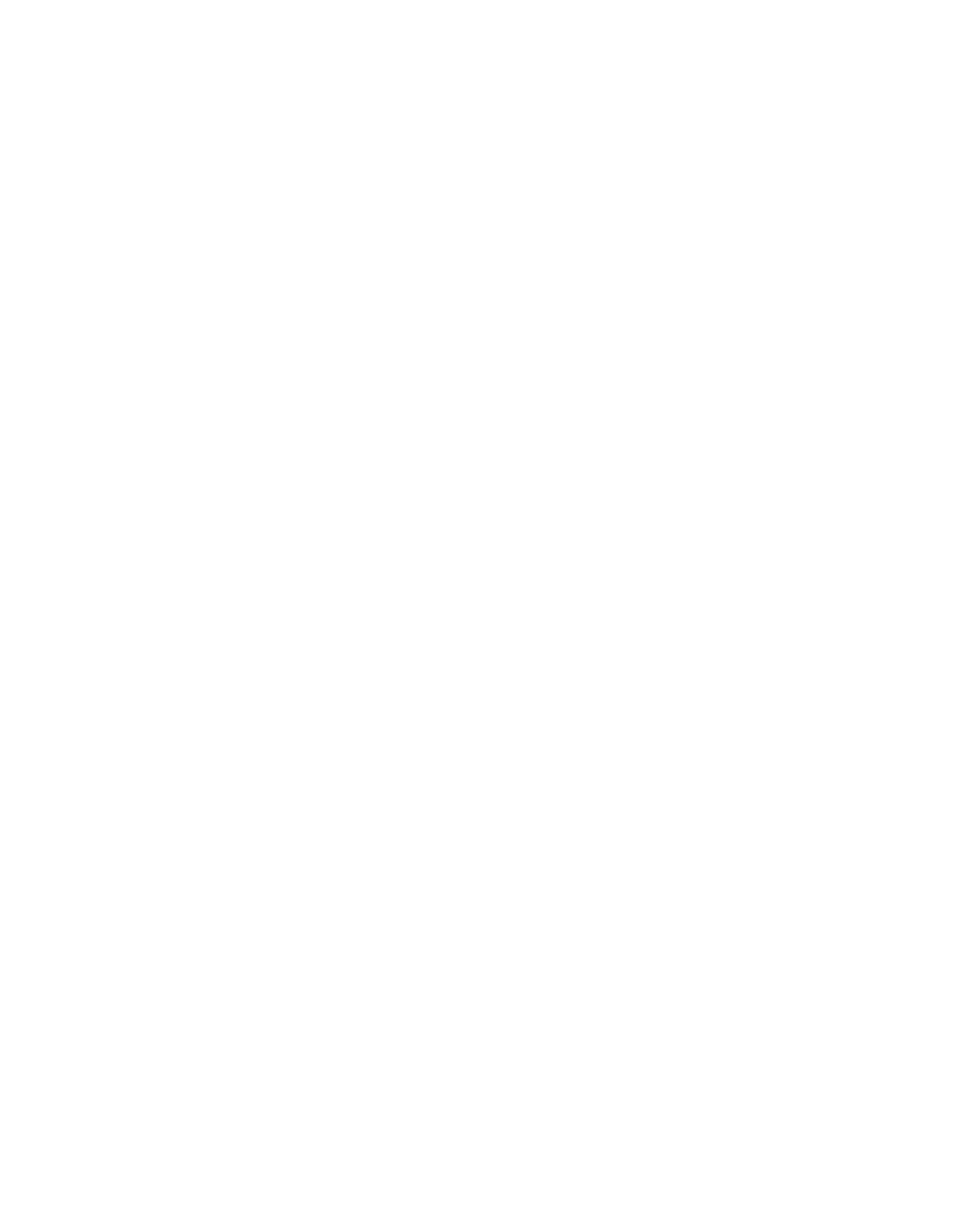### **Chapter 1 Implant Stations in the Sky**

It was a sunny, crisp day in late October as I slowly walked home to my little apartment on East Ann Street. The sky was a bright and endless blue, and little gusts of breeze stirred the leaves on the sidewalk into small whirlwinds. Fall was my favorite season. I liked the nippy bite of the air that made you want to walk faster and brought the blood to your skin and hinted of the frostier winter air to come.

As I entered the apartment, I looked around in satisfaction. I had only been in this apartment two weeks. The apartment had been decorated on my meager student budget, but I hadn't done badly at all, I thought, as I looked around me. With two small cans of paint I had transformed a few old boards into a bookshelf, using some old bricks I had found in the back yard. And an Indian print bedspread from the flea market covered the old worn sofa. Another Indian print fabric served as a tablecloth for the small table against the wall.

Anything Indian was ''in'' these days with the most ''hip'' students, the ones I worked with at the coffee house, like my friend Bob who painstakingly taught me to do horoscopes. I had spent my whole paycheck last month buying all the books and tables I needed to cast my charts. And like Tom, a philosophy major who had introduced me to books by Edgar Cayce on reincarnation and past lives.

And my friend Julie, whose brash, cynical personality contrasted sharply with my own shyness. Julie seemed to know everything about the world. Her parents were wealthy, and Julie had always had the best of everything: the best clothes, school in Europe, the most expensive summer camps, even a car. Being accepted by Julie meant you were ''in.''

I knew Julie because I had been assigned as her accompanist at the beginning of the semester. We were both in music school; she played the cello and I accompanied her on the piano. We had been busy preparing for the recital earlier today in which she played the Lalo Cello Concerto.

Everything had gone fine. Afterwards, as she packed up her cello, she asked me to meet her for dinner at the Chinese restaurant on State Street. ''Sure,'' I agreed, honored by the attention of someone as popular as Julie.

Then, mysteriously, she added, ''I have something important to tell you.''

''Like what?'' I asked curiously, but at that moment her teacher interrupted, wanting to talk to her about her performance.

''Later,'' she said with a small wave, dismissing me.

Now, relaxing on my sofa, I looked at my watch. Plenty of time to make it to the restaurant. I quickly changed into a wool skirt with a turtleneck sweater and an Indian top to wear over it. And of course, my appleseed necklace that I wore everywhere.

When I reached the restaurant, Julie was waiting. We found a small table against the wall.

''So what's the big secret?'' I teased her, after we had ordered.

''Well,'' she said, ''I want to tell you about something really important. This is the biggest thing that's ever happened to me. I have just made the most incredible discovery.''

''Well, what is it?'' I asked her.

''You remember the week I went to California to visit my brother? About a month ago? When I didn't get back on time for Monday classes?''

''Yeah,'' I replied, ''and you sure have been acting different since you got back. You're never around the dorm any more. Everyone's been asking what happened to you.''

''You won't believe this when I tell you about it. It's just too unbelievable.''

''Well, tell me.'' I was starting to feel impatient.

''Margery, you just have to find out about Scientology,'' she said intensely. ''It's the most important discovery of the century.''

''You're kidding,'' I looked at her incredulously. ''That's the weird lecture we went to. Where they had that little machine they hooked you up to. They asked if anyone wanted to try it. We laughed all the way home,'' I said remembering the night several weeks before when a group of us had gone to a free lecture on campus about Scientology.

We heard a lecture, something about the mind, and then the lecturer gave us a demonstration of a ''meter'' that was supposed to be able to read your mind. I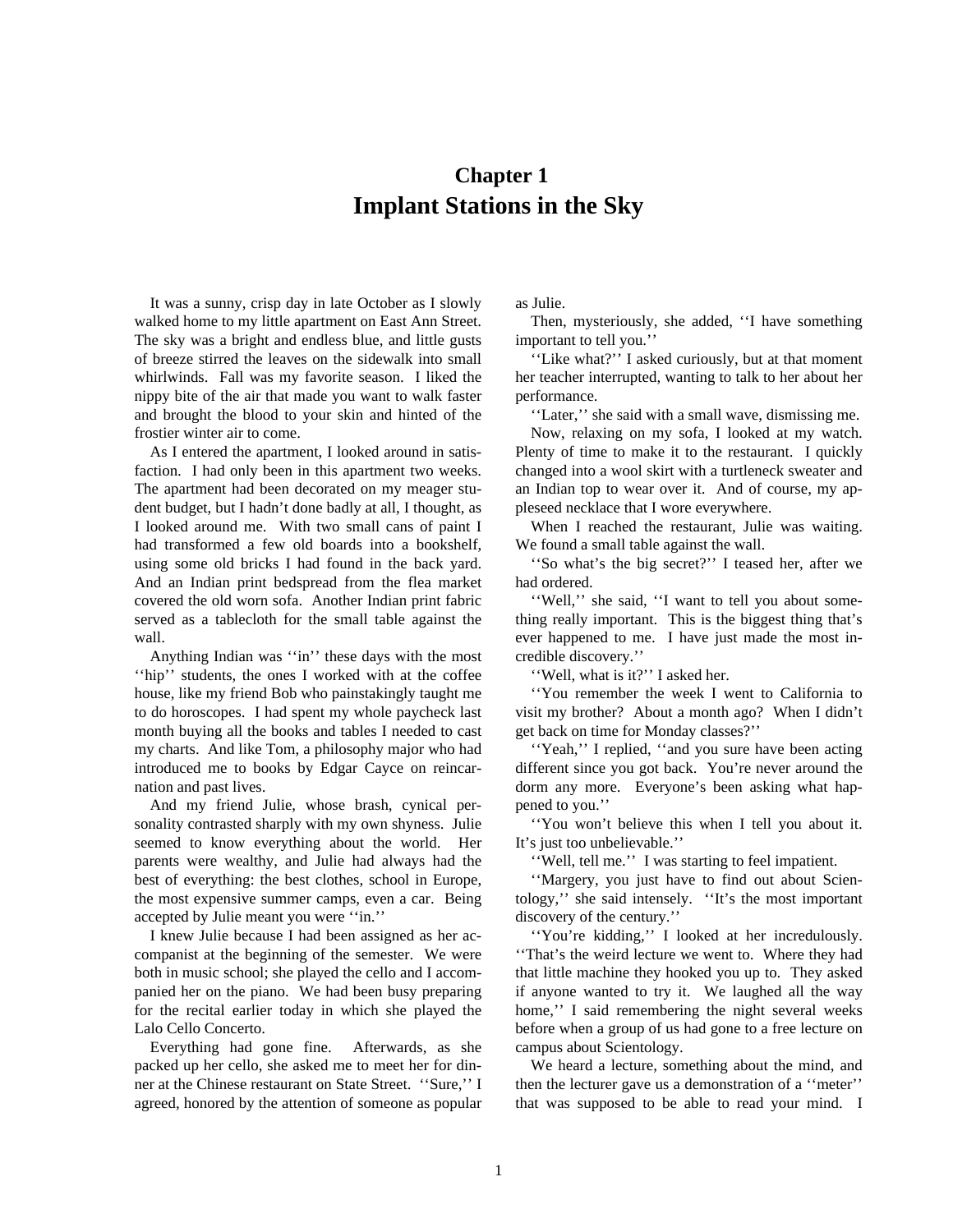didn't remember much of what was actually said at the lecture. I just remember how we all laughed as we walked home, mimicking the lecturer with his little brown box.

''Margery, listen,'' Julie insisted. ''This is serious. This is too important to joke about.''

''But you went to the lecture. It was silly. Being able to see into your mind with that little machine.''

''I know,'' Julie said softly. ''I thought it was silly too. But I went back the next day because they said they had a free personality test, and I thought it would be interesting to take it. They took me to a house they all live in, and I saw a movie about Scientology, and it explained about how this is a brand new science of the mind, and how they could handle problems that no one else ever could before. Margery, I really think you should find out about this,'' she looked at me seriously.

''Like what kind of problems?'' I asked a little uneasily.

''Look, this is a brand new science. They have a whole new theory about the mind. This is a thousand years more advanced than psychiatry. They really understand the mind like no one has ever done before. They can get rid of all sorts of things. Like headaches. And asthma, or colds. Anything. Even cancer. And it's 100% guaranteed. If it doesn't work, then you get your money back.''

''I wonder if it could help me with my anxiety attacks?'' I wondered out loud. I didn't know how much Julie knew about my problems.

''Sure. This is a science of the mind. If you really understand how the mind works, then you can cure anything that is psychosomatic, right? The only reason that psychiatry can't cure you is that they don't know how the mind works. If they did, then they could cure you. But they don't. And Scientology does.''

I was quiet. No one at the dorm and none of my friends at the restaurant knew the extent of my problems. Last year, my boyfriend had died in a freak car accident. I had been in too much shock to really cry at the time. I just couldn't believe that he was gone.

But shortly after his accident, I had started to have anxiety attacks in the middle of the night. I would wake up covered with sweat, and terrified. I could never remember dreaming anything just before I woke up. But I would wake up in a panic, sometimes frozen and unable to move. This had been happening at least once a week. I was scared that I was going crazy. In between these attacks, I would feel normal, although I felt a general uneasiness about something I couldn't identify.

I had woken up screaming in the dorm one night, and Julie was one of the girls who had appeared at my door, wanting to know what had happened. I was embarrassed, and just told them I had a bad dream.

But the second time it happened, the dorm mother insisted that I go see the school counselor. I had to go once a week to see this lady, who I thought was kind of strange. She would just sit there and not say anything. I didn't like going to see her but I didn't want the embarrassment of any more screaming episodes either.

And this year, other things had started to happen. Sometimes I would be walking to class, or to the music school to practice, and suddenly I would feel vaguely terrified, like something terrible was going to happen. This feeling would usually last for a couple of hours, then it would go away. But I felt uneasy. Something was not right. I was afraid of something, and I didn't know what it was.

''Do you really think that Scientology could help me?'' I looked at Julie cautiously.

''I think that if it is a problem in your mind, then Scientology can take care of it," she answered. ''Anyway, what have you got to lose? There's no risk. If it doesn't work, then you can go back to your counselor. But yes, I think it can really help you.''

''So how do you do it?'' I asked. ''I mean if I just wanted to try a little of it?''

''Well, first I would have to take you over to the center to get permission to audit you,'' she started to answer.

''To what?''

''Oh, to 'audit' you. That's their word for what they do. It's like counseling but it's called auditing. Audit. Because it has to do with listening.''

''Oh. OK, I guess. So how does it work?''

''Well, once I get permission to audit you, then we'll just go to your apartment and I will audit you. When I was in California I took a course, and I am now an auditor,'' she said importantly. ''I learned more in that course than I have in two whole years of college.''

''Do I have to be hooked up to that machine?''

''Oh, yeah. That's the E-meter.''

''E-meter? What's that?'' I asked.

''The E-meter. It's short for electro-psychometer. You hold onto the cans that are attached to it, and your thoughts register on the dial of the meter. I'll show you exactly how it works tomorrow. You'll see. It really works.'' We finished eating our dinner, paid the check, and Julie walked me home. She came in, and we sat in the living room until 3:00 AM talking about Scientology.

Julie told me that Scientology had been founded by an engineer named L. Ron Hubbard, that he had unravelled the secrets of the mind, that he was a wonderful person who just wanted to help mankind.

She said that the central part of the organization of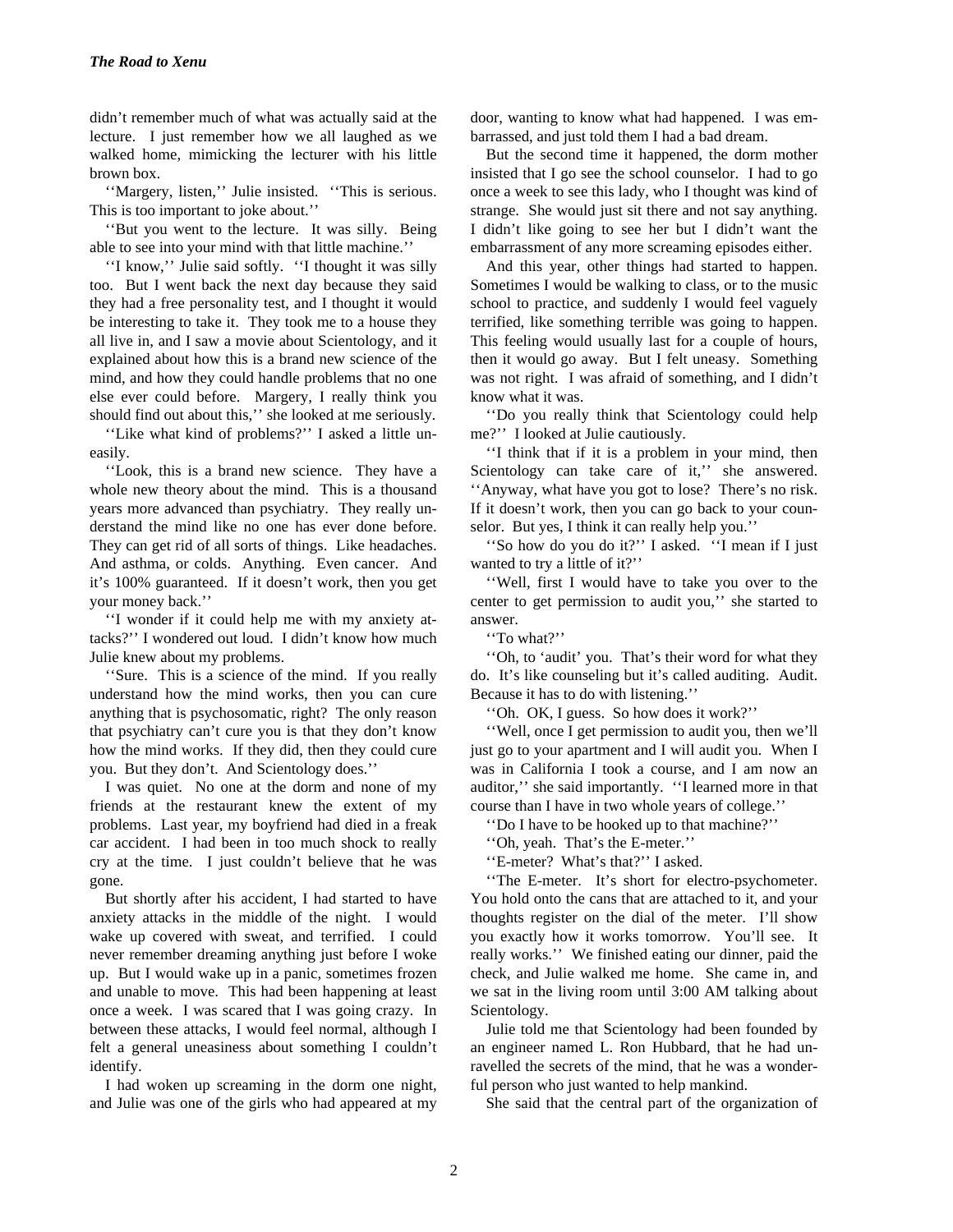Scientology was called the ''Sea Org,'' short for ''Sea Organization,'' and that this was a group of mostly young people who lived on a fleet of ships in the Mediterranean with Hubbard, helping him to get Scientology centers started all over the world. The motto of the Sea Org is ''We Come Back.'' This, Julie explained, is because Hubbard and the Sea Org had come to earth thousands of years ago to ''salvage the planet,'' and at that time they had failed to complete their mission. So now they were back to finish what they had started, to help save this planet from disaster.

Julie explained that through auditing, everyone on earth could be ''cleared'' of their ''reactive'' minds, the destructive part of the mind that was responsible for all the suffering on earth: for sickness, insanity, war, for all of our negative experiences.

If people could get rid of their reactive minds, Julie said, then there would never be anymore sickness. No one would ever get depressed again. And everyone would get along. There would be no more fighting. No more wars. And it was Scientology that had made this impossible dream possible for the first time in history.

''If you really want to help other people,'' Julie looked at me carefully, ''then you need to find out more about Scientology. As an auditor you will really be able to help people with their problems. You will see miracles right before your eyes. I know, because I have seen them.''

''What kind of miracles?'' I wanted to know.

''Well, things like fevers going away, colds going away, people being able to take off their glasses and throw them away. I've heard stories in California that some people with withered limbs actually had them grow back right in the auditing session.''

''There is nothing on this planet as advanced as Scientology,'' she continued. ''This is the beginning of something really incredible.''

Julie talked on about the people she had met in Los Angeles, about how powerful they were. Some of them, she said, even had supernatural abilities to do different things. Some of them, the ones who were ''Clear,'' could travel outside their bodies at will, and could read other people's thoughts and move objects around with their thoughts. And there were levels above Clear, called the ''OT levels,'' where even more incredible things were possible.

''OT levels? What are they?''

''The OT levels are the levels above Clear.'' She explained that ''OT'' stood for the words, ''operating thetan," "thetan" being the Scientology equivalent of the soul.

''There are eight levels above Clear, and on these levels you learn the secrets of this universe. You learn the history of this universe for millions of years in the past, and you also learn all about your own past, your hundreds of lives before this one. You learn to remember all of them.''

Talking about past lives didn't bother me, because I had been reading Edgar Cayce books, so I was familiar with the idea of reincarnation. I could accept the idea of past lives because many of my friends believed in them. Many of the people who worked at the coffee house were into Cayce and past lives, and it seemed to make sense to me. Maybe that was why I had so much talent at the piano, I suggested to Julie. Maybe I did it in a past life.

She agreed, ''That's why playing the piano is so easy for you. What you're really doing is just remembering it from some other life.''

''Maybe I knew Beethoven,'' I laughed.

''Who knows,'' she answered. ''Maybe you were Beethoven.''

Julie said that we all had hundreds of past lives, going all the way back to the old space civilizations of the past history that wasn't even recorded on this planet, but that you could remember through auditing. ''I will tell you a secret,'' she said. ''And this is something I'm not even supposed to tell you at this level. But this planet is really a prison planet. Everyone here has been sent here from another planet a long time in the past. Everyone here is either a criminal or a rebel or revolutionary from somewhere else. That's why this planet is so screwed up.''

''But if all this stuff happened to us, why can't we remember it?'' I asked.

''Because of the implants,'' she answered. ''See, when people were sentenced to come to earth, it was like being sent into eternal oblivion. It was the worst sentence you could get. Because of implants. A long time ago, the implant stations were set up to keep us captive on earth, to keep us from ever leaving.

''These implant stations are white buildings out in space. When you finish a life here on earth, you leave your body, but you are subconsciously programmed to return to the implant station. In the implant station your memory of the life you just lived is electronically erased with machines which emit high powered electronic beams, then you are programmed to go back to earth for another life. But you will always keep going back to the implant station, life after life. We have been doing this for millions of years.''

''So what's different about now?''

''Now there is Scientology. Hubbard is the first person in all these millions of years to have figured it all out. In Scientology for the first time, you can get rid of your return commands so you don't ever have to go back to one of the implant stations. Then you will be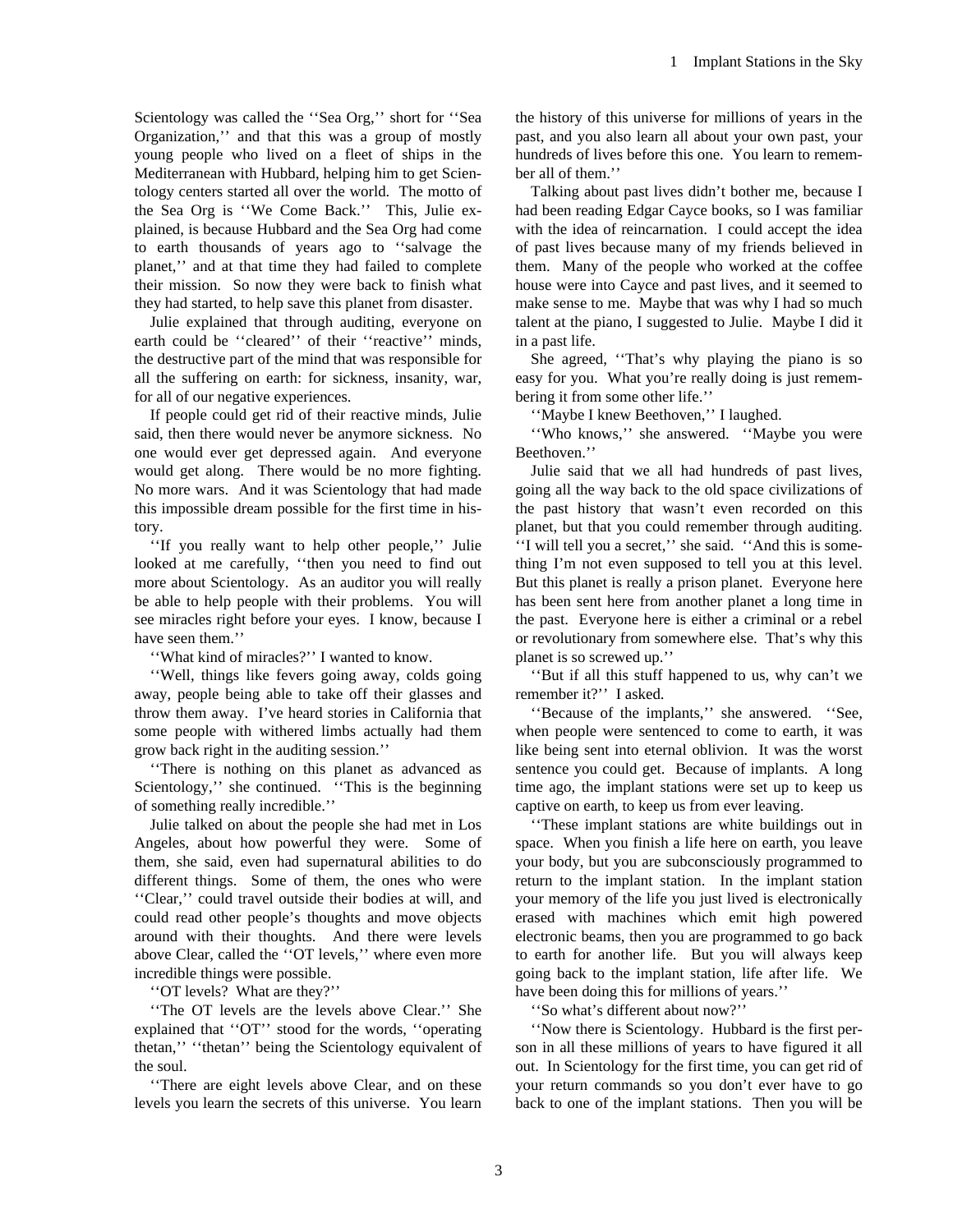free to go wherever you choose.''

''Where would you go?'' I was beginning to get dizzy with all this strange information.

''Well, to another planet, or to another galaxy. There's hundreds and thousands of other worlds out there. There's no limit to what you can do. There's so much to see. It's exciting. And once you learn to 'exteriorize,' then you can go wherever you want.''

''What's 'exteriorize?''' I had to ask.

''That's when you can leave your body whenever you want to and you can travel anywhere in the universe. You just think of someplace and you are there, instantly. And you can see and hear everything you can do in your body, only better.''

I was getting tired, so Julie got up and walked toward the door. ''I'll see you tommorow about 1:00,'' she promised, ''for your first auditing session. See you then.''

''Tomorrow,'' I agreed. ''Thanks for the dinner.''

It was hard to settle down and sleep. I had endless dreams that night about space ships and strange sceneries, bizarre dreams about white buildings up in space with electron guns just waiting to pin me to the wall....

This was my introduction to Scientology. Why did I believe such bizarre stories? Why was I so gullible? Why did no small voice inside me warn about possible danger?

There is no simple answer to this question. Part of the reason had to do with my chaotic and dysfunctional home. I grew up in a family where there was chronic discord. Sometimes it seemed as if my parents were too busy battling each other to notice me. I grew up feeling abandoned and alone. I learned to take care of myself, then later to help take care of my two brothers and baby sister. But there was never a solid foundation to my world. Part of the answer has to do with the fact that I didn't have a strong religious background. I did go occasionally to Sunday school, but that was usually a fairly unexciting experience which I discontinued as soon as I was ''on my own.''

Part of the reason is that I was an adolescent, and like most adolescents I felt like I knew everything there was to know about life, while actually knowing very little. I was naive. I expected adults to be wise and to know the answers. And I expected that I could trust them. So when Julie told me that this man had discovered some new science, I did not question what she said. I had been conditioned for seventeen years by my family and by the educational system not to question adults. If they said they knew the answers, then they did.

Part of the reason is that I was vulnerable at this time. I was suffering from a form of mental illness which had been terrifying for me, the symptoms strange and frightening. The possibility of finding an answer to this and an end to the suffering was the real bait which caused me to ''bite.'' Once Julie had promised me that Scientology could give me relief, I was hooked. And part of the answer has to do with the fact that I was never warned. The word ''cult'' was not in my vocabulary. No one had ever told me to beware of strange people with strange stories, free meals, or impossible promises. I walked into the trap full of trust and hope, never suspecting that a noose was slowly being drawn tightly around my mind, trapping me unknowingly and unquestioningly in one of the most dangerous cults ever to exist.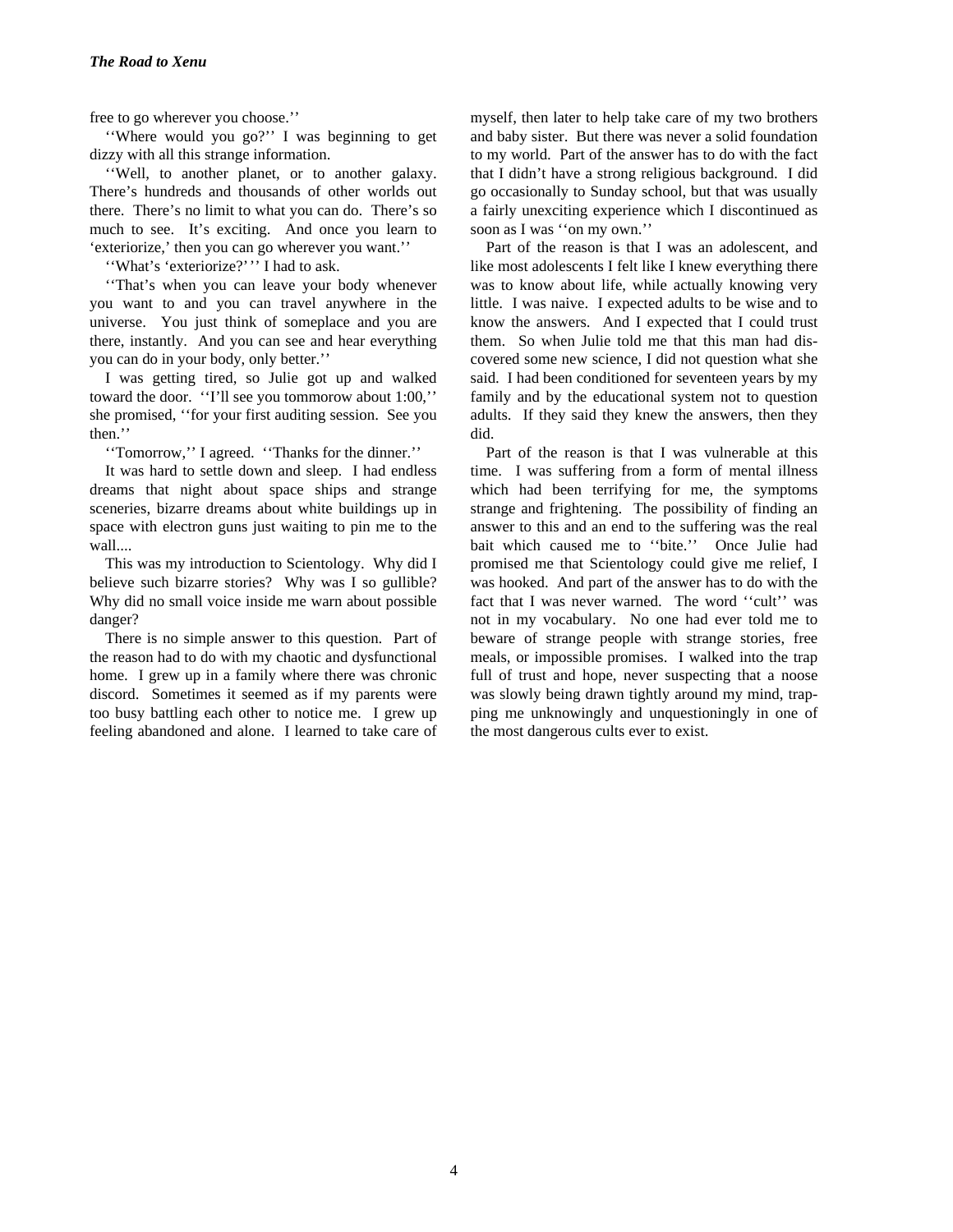### **Chapter 2 Your Needle Is Floating!**

The next day I woke up wondering whether the events of the previous night had been real or just part of a bizarre and elaborate dream. My answer came in the early afternoon when Julie arrived with her E-meter in hand.

The meter was a rectangular box, a little bigger than a cigar box, with two hinges on the sides securing a removable top.

We pulled my small table into the center of the room and Julie proceeded to ''set up'' the E-meter.

She removed the top of the E-meter, using the side hinges to attach it to the back of the meter where it became a prop to keep the meter at an upright slant, facing her. On the face of the meter was a large dial under a plastic case with a thin needle resting at the left side of the dial. During the ''session,'' Julie told me, I would sit opposite her at the table, from where I would be unable to see the face of the meter.

Only the ''auditor'' is allowed to see the needle ''reads'' that would indicate which part of my mind to explore, Julie explained.

But first she wanted to give me a demonstration of the meter. As I stood beside her, she took two small juice cans from her purse and connected them to the leads attached to the meter, and told me to hold onto the cans. Then she switched the power knob on. As she turned another knob, I saw the needle float lazily to the middle of the dial, then to the far side of the dial and then back again to the left side.

''Your needle is floating,'' Julie informed me.

''What does that mean?'' I asked, watching the lazy movement of the needle.

''Well, when the needle is just floating back and forth like this with no interrupted movements in either direction, it means that nothing in your reactive mind is currently being restimulated. Here, I'll show you. Watch the dial," she commanded.

Suddenly Julie reached over and quickly gave my arm a sharp pinch.

''Ouch!'' I cried. I wasn't expecting that.

But as she pinched me, I saw the needle suddenly veer all the way to the right side of the dial. Yet I hadn't moved.

''Now,'' said Julie loudly, ''remember the pinch.''

As I mentally focused on the pain in my arm, I saw the needle again make a smaller movement toward the right side of the dial.

''See, the needle reacts to your thought,'' Julie explained. ''And the reason we use it in auditing is that it can 'see' below your conscious awareness. When I ask you questions, the meter will give me your reactions at a subconscious level, things you may not even be aware of.''

''So this machine can help you read my mind,'' I laughed. ''Amazing!'' I remembered how ridiculous the whole idea of the E-meter had seemed at the lecture several weeks earlier, and how we had laughed about it on the way home. For some reason, it didn't seem so silly now. The way Julie was explaining it, it seemed to make sense.

"Are you ready to get started?" Julie asked, motioning me to the chair across from her. She pulled several sheets of blank white paper and some pencils out of a small portfolio she had been carrying, and set them on the table to the right of the E-meter.

''Sure. What do I do?'' I could feel that adventure lay ahead, and I was eager to get started.

''Just hold the cans in your hands in your lap. Don't move them if you can help it. I am going to ask you some questions about yourself, and we'll just see what happens."

''Now,'' she gazed at me intently, glancing down every few moments at the meter dial, ''Tell me more about your anxiety attacks.''

''Well, they started about a year ago, right after Bill died. I was just walking along the street one day when I began to feel this awful feeling of terror. It seemed to start in my stomach. I just had this feeling of terror, like something terrible was going to happen. I was too scared to move. I just stood there. Finally it went away. But it's been happening more and more.... I don't know, I seem to be afraid of something, but I don't know what it is.''

''OK,'' Julie said, ''that's fine.'' She was writing rapidly on the paper as she spoke. ''You had a read on the phrase 'a feeling of terror.' So that's what we are going to run.''

''Run?'' Another word used in an unfamiliar way.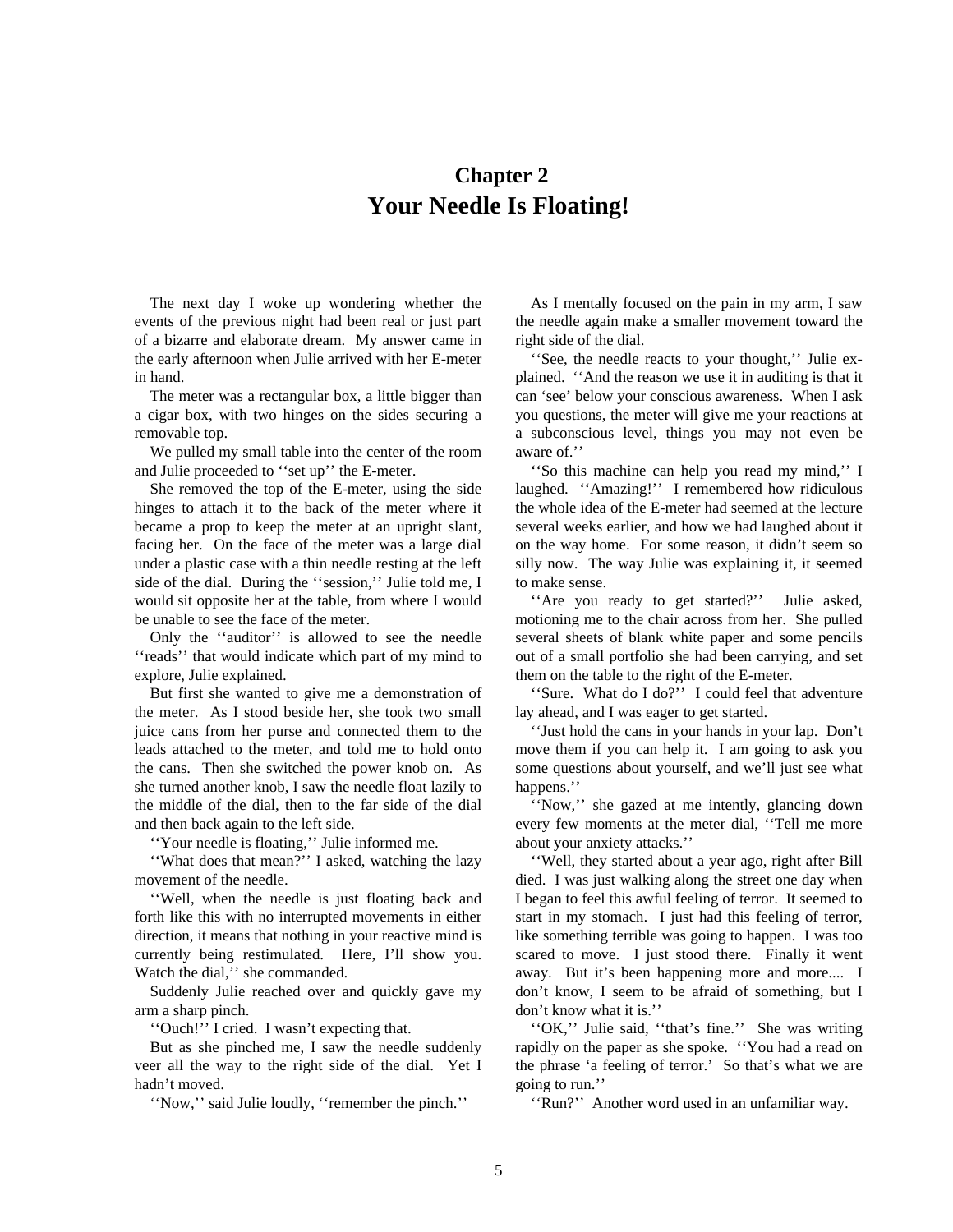''Oh, that just means that we are going to use a Dianetics technique to take this feeling of terror back to its root. Once we get to the earliest time you had this feeling, and you are able to reexperience that earliest incident, then the feeling should go away and never bother you again.''

''How do you know if it's the earliest incident?'' I wanted to know.

''I can tell by the E-meter. The needle moves in a certain way when you have reached the earliest incident. Now, let's get started.'' Julie continued to adjust the knobs on the meter.

Then she looked at me and said loudly, ''Locate an incident containing a feeling of terror.''

''All right,'' I thought back. ''Yesterday. Just before the recital. I started to experience fear. I had the feeling that something awful was going to happen.''

''OK,'' Julie responded. ''What was the date of the incident?''

''Yesterday,'' I answered.

''All right, what was the duration of the incident?''

I thought back. ''It only lasted a few minutes. About fifteen minutes.''

''OK. Close your eyes. Go to the beginning of the incident and scan through it to the end. Then tell me what happened.''

I closed my eyes and followed her instructions. I could ''see'' yesterday's events very clearly in my mind.

''All right. I'm there.'' I described the event to her.

''Now, is the incident erasing or growing more solid?'' she asked.

''It seems to be more solid,'' I said with my eyes still closed.

''All right. Now I'm going to ask you if there is an earlier incident containing a feeling of terror.''

''Well, yes. I had that feeling last week during a class.'' With my eyes still closed I began to visualize the classroom.

''OK. Now move to the beginning of that incident,'' Julie commanded. Then she asked me the same questions about the date and duration of the ''incident.'' Again, at her commands I could clearly visualize the classroom. The familiar feeling of terror started its spread from my stomach to the other parts of my body. I was beginning to have a familiar feeling of panic.

''Is it getting more solid?'' Julie inquired softly.

''I think so. I'm starting to feel really scared.''

''OK. Now think back and see if you can find the earliest time you had this feeling of terror.''

With my eyes closed, I looked into the blackness, trying to follow Julie's command.

''I don't see anything,'' I said honestly.

''OK. Just relax and see if anything comes to your

mind. It doesn't have to make sense. Just anything at all. Look for the earliest time you felt terror.''

Suddenly in my mind, I saw the picture of a foot. A tiny foot. Then a hand. ''Well, I see a foot. It doesn't make any sense. I just see this little foot. And a hand. And I feel scared. I don't know what's happening.'' I looked anxiously into the darkness, wanting to see more.

''All right. Go to the beginning of the incident and tell me when you are there.''

''I'm there,'' I said uncertainly.

''Scan through to the end of the incident and tell me what happened.''

''Well, I see this little foot and this hand and it's pulling the foot. It's holding this baby upside down and spanking it. It's a baby that's just been born. And I feel scared. Really scared. I feel like I don't know what's happening.''

Julie looked at me expectantly, but in silence.

''That's me, isn't it? That was me in the picture. I was being born. And I was scared.'' I opened my eyes and looked across at Julie, wanting some kind of confirmation. But she just continued to look at me as if she was expecting something else. But what? I closed my eyes again.

Then I noticed that the terror inside me was subsiding, and I felt myself slipping into a state of deep relaxation. The picture started to fade away into the darkness, getting smaller and smaller. Then something unexpected started to happen. I opened my eyes and looked straight at Julie. Suddenly I started to laugh. For no reason I just started laughing as if I had just heard the world's funniest joke. The laughter seemed to come from deep inside me, and I couldn't stop it.

Julie just sat there, looking at me, with a fixed expression, unsmiling, apparently not sharing any of my mysterious mirth.

After I had sobered up, Julie continued to stare at me and then said solemnly, ''I'd like to indicate that your needle is floating. This is the end of the session. You can put down the cans.''

"That's it? That's all there is to it? You mean my anxiety attacks are cured?''

''Well, you just have to wait and see. There might be other feelings involved. Just wait and see,'' Julie answered as she turned off the meter. She folded up the sheets of paper and started packing everything away. ''Now I want to take you over to the center. Come on. You have to see the Examiner.'' We drove to an older house not far from the university. I still had a lingering feeling of elation from the mysterious session.

As we walked in the house, I was directed to a small room off to the right. A sign over the door said, ''Ex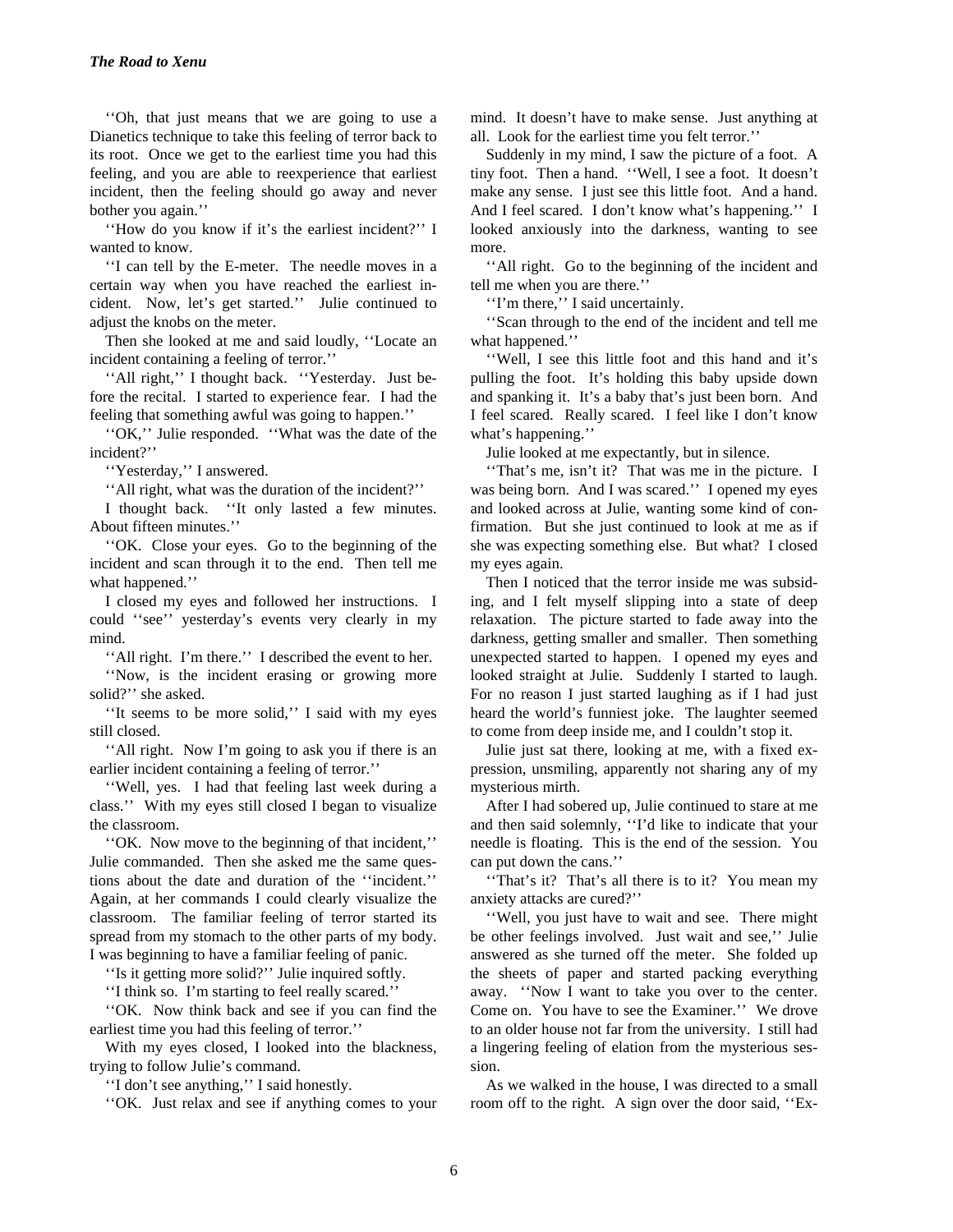aminer.'' In the middle of the room was a table with an E-meter already set up in the middle of it. A young boy of about high school age was sitting at the table and he motioned for me to take the chair across from him.

''Pick up the cans,'' he commanded as he looked at the meter and adjusted the knobs. Then he looked across at me and said solemnly, ''Thank you. Your needle is floating. You can put down the cans.'' Then he smiled. ''You have to come and see the Examiner after every session,'' he explained, seeing my obvious confusion.

''Why?'' I asked.

''Because, if your needle isn't floating or if the tone arm is reading too high,'' he said pointing to one of the larger knobs on the meter, ''then you might have to go directly into a Review session. To correct what went wrong in your session. That's all. But you are fine. Your needle was floating all over the dial.''

He looked at me with satisfaction. Then he got up and I went out to rejoin Julie in the hallway. The boy handed Julie a piece of paper and quickly disappeared into another room.

''Come on. I want you to meet everyone.''

We walked into the living room where several people were sitting as if they were waiting for something. It reminded me of the reception area in a doctor's office.

Julie introduced me to an older woman who was seated at a desk piled high with papers.

''This is Rita,'' Julie said as the woman smiled at me. ''She's the director of the center.'' Then she looked over toward several people sitting on some sofas in the center of the room. They all seemed to be about my age or a little older.

''Margery just had her first session,'' Julie announced triumphantly.

''Oh, wow. That's great. Congratulations,'' several of them came over to me and hugged me and shook my hand.

''I can tell just by looking at you that it was a success,'' the older woman beamed at me as she got up and took me by the hand. ''Now come and I'll show you around the center. We'll have to get you signed up for the Communication Course.''

''The Communication Course?'' But my question was lost as she began to introduce me around. There were more hugs. I felt like an honored guest. I responded to their friendly smiles and warm congratulations. I had never seen so many apparently happy people. They could all have been on drugs, but their eyes were clear and direct, and they had a relaxed alertness that seemed to belie any drug involvement.

Julie told me that we had to get a ''C/S'' before she

could audit me further.

She explained that someone called the Case Supervisor had to look over the notes she had taken during our session, and write down for Julie the instructions for our next session. This written page of instructions was called a ''C/S.''

She explained that the other people in the living room were either auditors or their ''preclears'' and that they were also waiting for a ''C/S'' before they could resume auditing.

''Look,'' Julie told me. ''I have some work I need to do. Why don't you stop back around seven tonight and we'll see what's next? I'll meet you right by the front door.''

''OK. Thanks.'' As I walked toward the front door, I saw a small poster hanging in the hall that had a picture of Earth done in crayons, and black lettering below that said, ''What would you be doing if there were only seven days left until the end of the world?''

''Strange,'' I thought, but quickly dismissed it from my mind.

As I walked home, it seemed to me that everything was a bit brighter. I seemed to be unusually alert, noticing the bright, metallic colors of the cars parked along the street, and the unusual vividness of the leaves on the trees. I had smoked marijuana a few times at parties, and this seemed curiously similar to the heightened perceptions I had when ''high'' on grass. Everything just looked more vivid.

When I got home, I went in the bathroom and looked into the mirror. Something caught my attention. Suddenly I felt a rush of euphoria as I looked at myself in the mirror. A thought was forming somewhere deep in my mind, making its way to the surface like a bubble.

''That's not me,'' the thought made me simultaneously confused and elated. My mind was racing ahead as I tried to grope for some sort of mental order. ''That's not me.'' Again I looked into the mirror, into my own eyes.

''That's my body. But it's not me. I am different. They're right. I'm not my body, I'm something else. I am different than my body.'' Then I felt an explosion all around me. It seemed as if the walls had just exploded all around me. I looked around. Nothing had moved. What was that explosion? This was wild!

I decided to go back to the house. I needed to talk to someone. Something was happening to me.

As I walked I noticed that the colors around me were still unusually bright. And I still had the feeling of euphoria. I was feeling like at any moment I could explode into a million tiny particles.

I walked up the steps and into the house. I found Rita talking to someone in the living room. She saw me, and quickly came over.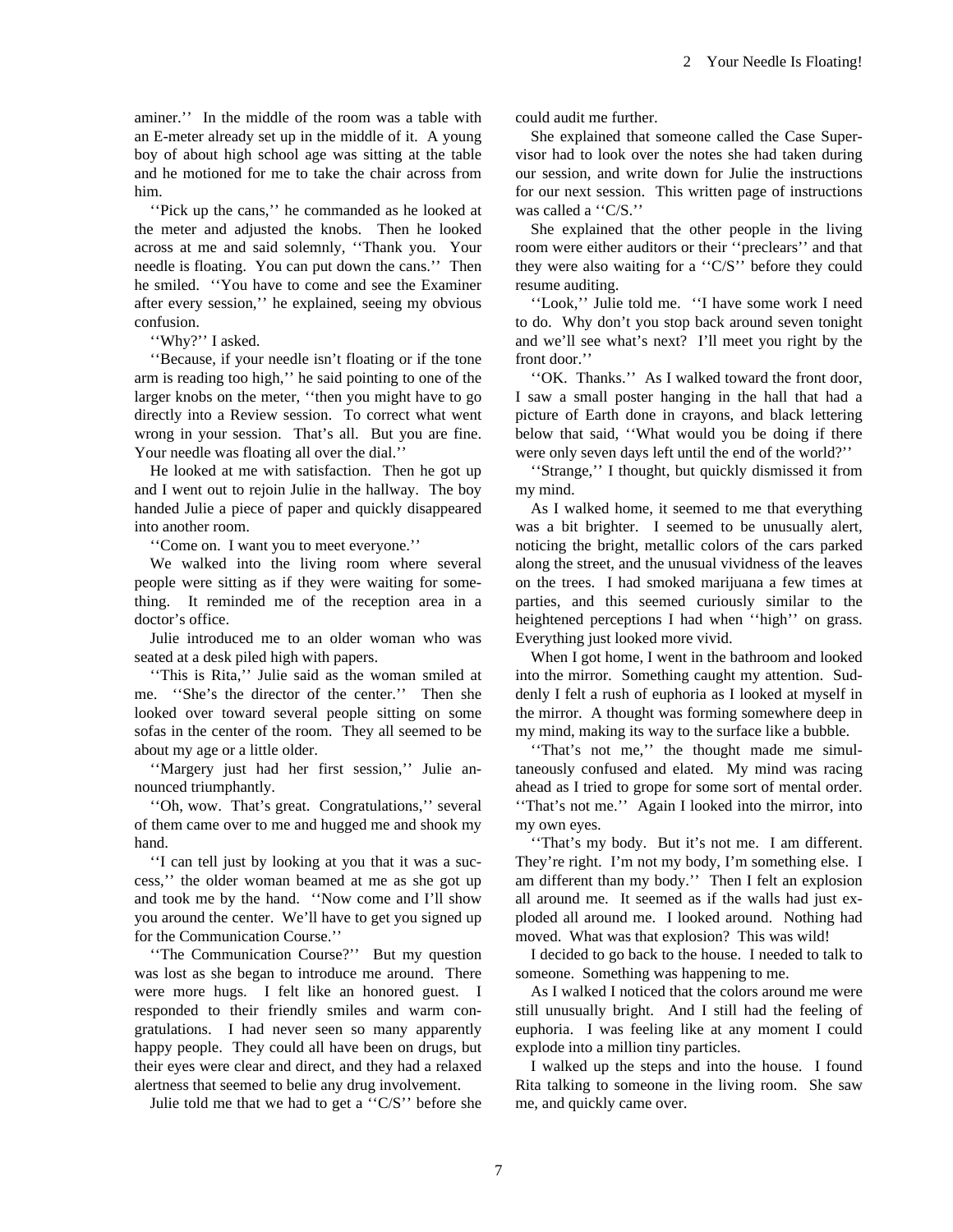''What is it?'' She put her hand on my arm.

''I'm not sure. I just had a very strange experience.'' I told her about the colors and the brightness I had observed on the way home, and then my thoughts as I looked into the mirror and the strange explosion.

''OK. You need to go in and see the Examiner again and tell him exactly what you have just told me. It's OK,'' she looked at me reassuringly and smiled. ''Don't worry. This has happened to other people. You're just going a little faster than usual, that's all.''

She didn't seem to be alarmed.

I was again seated at the table with the young boy, and I repeated what I had told Rita, feeling somewhat embarrassed.

He was writing down notes as I was talking. Then, after staring for a long time at the E-meter dial, he finally looked up at me and said with an expressionless face, ''Your needle is floating. You can go and wait in the living room.''

So I went and sat in a chair on the far side of the room. The other people in the room seemed to be absorbed in reading or in quiet, private conversations, so I just sat there, wondering what I was waiting for.

Half an hour later, the young boy appeared in the doorway. He held a manila folder in his hand. Then very loudly, he shouted out, ''That's it! Margery has just attained the state of keyed out Clear!''

Suddenly the room came to life. At once, everyone was looking at me, and clapping. They were all smiling.

''Speech, speech!'' they were shouting while the clapping turned rhythmical. ''Well,'' I stammered, crimson from all the unexpected attention, ''I feel really good. I'm not sure what has happened to me, but I feel great.''

The clapping continued. Finally, Rita's voice came from the doorway. ''OK, everyone. That's it. You can go back to your reading.''

The clapping stopped as suddenly as it had started and everyone turned back to their activities. Julie had appeared in the room with Rita. They were both laughing as they came up to me. I must have looked very confused.

''What in the world is keyed out Clear?'' I managed to ask them.

''It means,'' Julie replied, ''it means that you have just temporarily achieved the state of Clear. Sometimes the reactive mind moves out of the way temporarily and you actually feel like you would if you were Clear. I can't believe this happened to you after just one session!"

''Margery,'' Rita saw that I was still confused, ''the only way to really get Clear is to do all the grades in Scientology that lead up to Clear.'' She led me over to a large chart on the wall, printed in red. It was labelled in big red letters at the top, ''The Bridge to Total Freedom.'' There were rows of little boxes on the chart and I quickly understood that each level on the chart represented a different level in Scientology.

''You are here,'' Rita pointed to the lowest level, ''and Clear is here,'' pointing to a level halfway up the chart. ''You must do all these levels in between to become a real Clear. However, because you have achieved the state of keyed out Clear, I'm afraid that you can only be audited from now on by someone who is Clear or above,'' she motioned to the levels at the top of the chart.

''What about Julie?'' I looked toward Julie who was standing there silently.

''She's not Clear, so she can't audit you here anymore. We don't have anyone here who is Clear yet, other than myself. I'm Clear, but I'm not tech-trained, so I can't audit you either.''

''Then what am I supposed to do?'' I was feeling even more confused.

''I'm afraid,'' Rita looked at me smiling broadly, ''you're going to have to go to Los Angeles to continue your auditing. You have suddenly exceeded our ability to help you.''

''I can't go to Los Angeles. I'm in school. Here.'' I looked helplessly at both of them.

''Margery,'' Julie said slowly, ''you will just have to make a decision. You really don't know much about Scientology yet. It goes way beyond anything you can even imagine. Look at these top levels.'' She pointed to a level just above Clear.

''These are the OT levels. When you get to these levels you will achieve states of mind that before this time people have only dreamed about. And if you go to L.A. you can train to become an auditor yourself. This is just the beginning of a great adventure for you. There are no limits in this game. There is no problem that auditing can't handle.''

''And besides,'' she continued, ''didn't you tell me that you wanted to help people? Well, there isn't anything you can do that will make as much of a difference as becoming an auditor. This is the most powerful stuff in the whole world, in fact, in the whole universe. Just think about it.''

I was dizzy. Los Angeles? I thought about the life I had here in Ann Arbor. Somehow things weren't the same. Somehow working in the coffee house and going to classes seemed pretty dull compared with the events I had experienced in the past two days. This was an adventure. What did I have to lose? If it didn't work out I could always come back.

I made a decision. I looked up at Rita and Julie.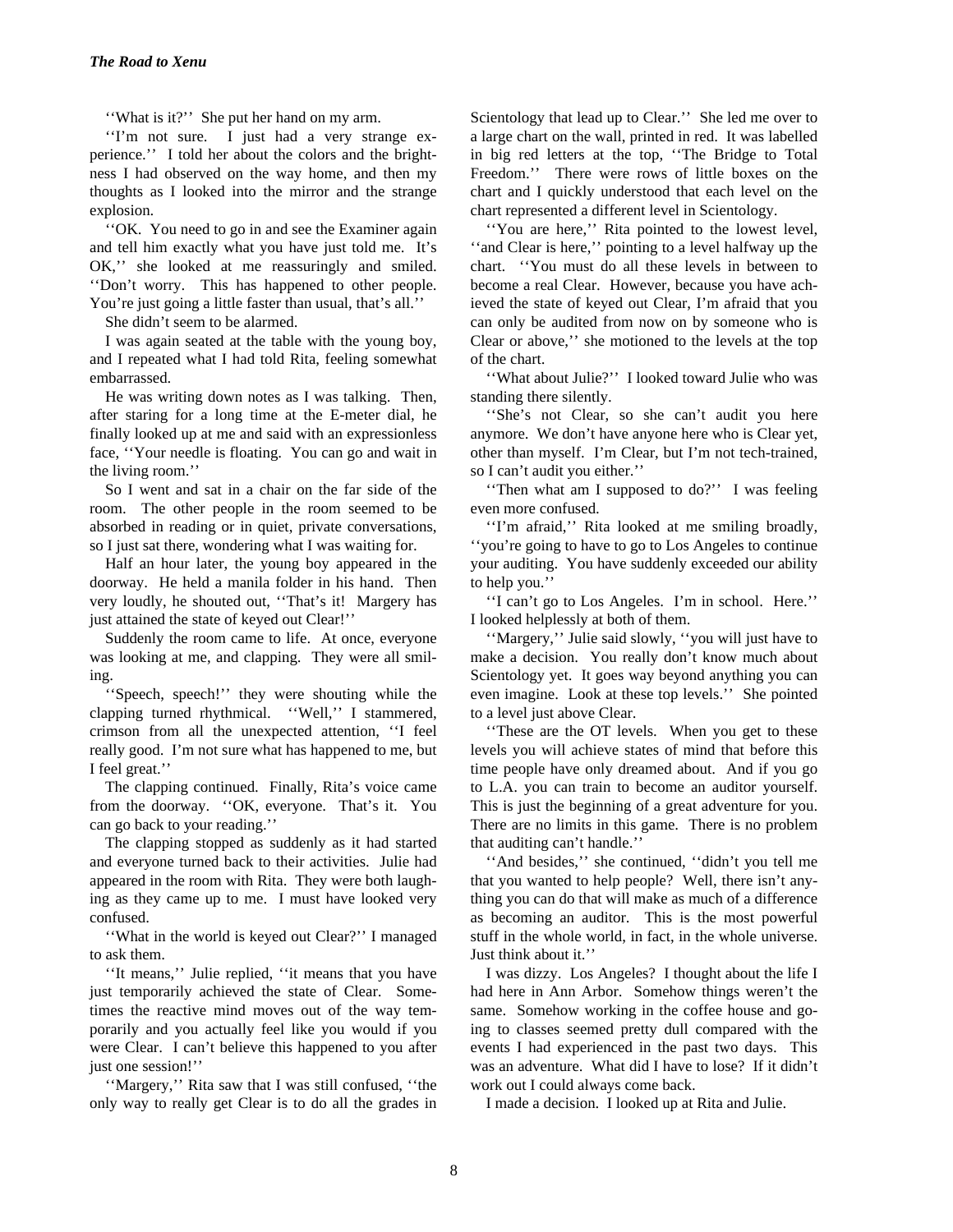''OK. I'm going. I'm going to L.A.''

''All right!,'' Julie grabbed me in a big hug. ''This kid's gonna go Clear!''

''OK,'' said Rita. ''We're going to have to make some phone calls. Let's get busy.'' She looked at me proudly. ''You have a wonderful adventure ahead of you. I promise you, you will never be the same again.''

She would never know how true those words were to be.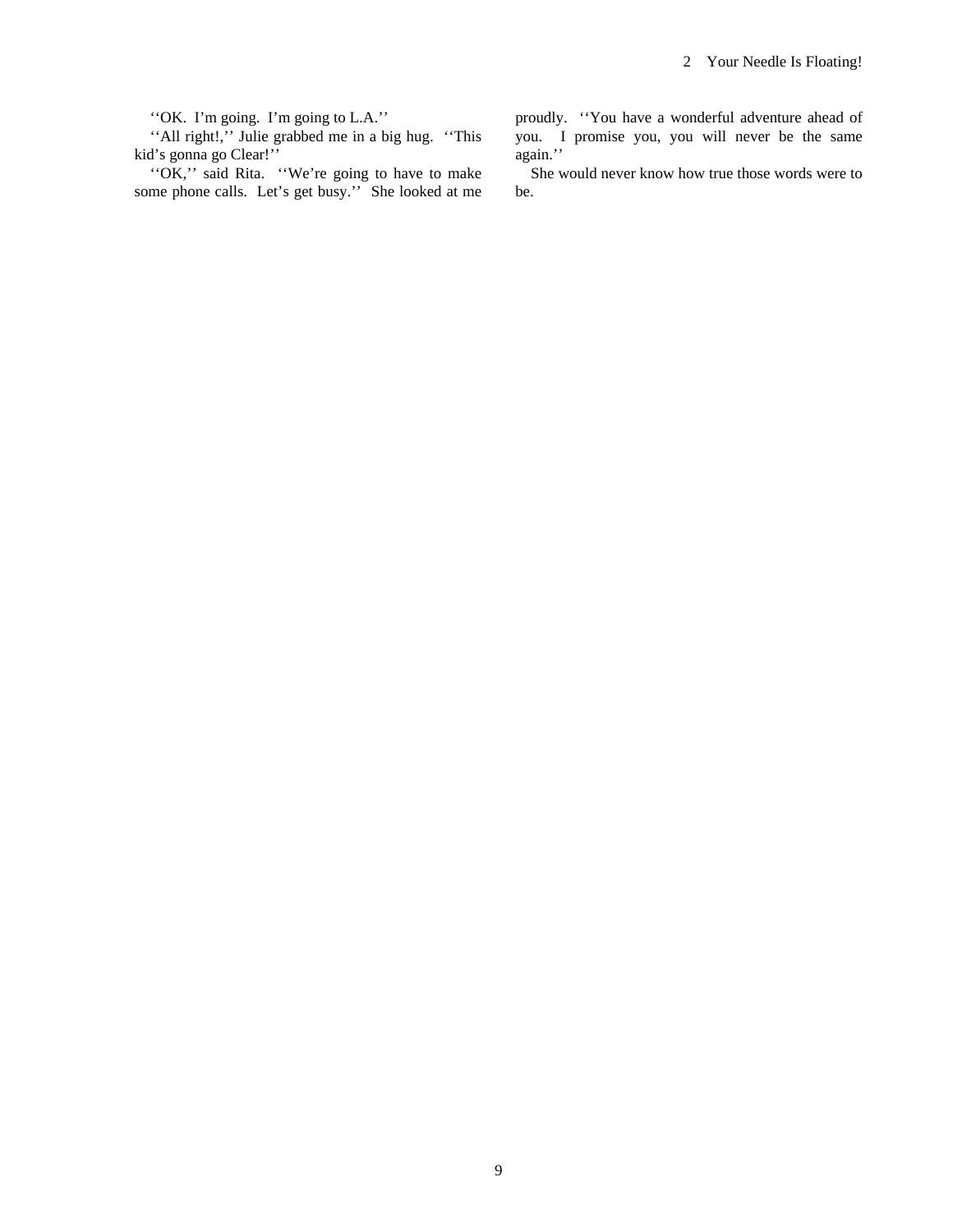### **Chapter 3 For the Next Endless Trillions of Years**

I stared out the window as the plane dipped into the greenish-yellow smog bank blanketing the city below. Five minutes earlier the captain had announced our descent into Los Angeles.

I was thinking about the adventure that lay waiting for me in the city that was beginning to materialize below as we cleared the smoggy haze. I was also thinking of Julie's last words to me as we parted at the airport in Ann Arbor. ''Remember,'' she had said with a smile, ''the true test of a thetan is to make things go right.''

The past three days had been a blur of activity. I had to formally withdraw from school, leaving behind a slate of incomplete classes. My school record read simply "Withdrew for personal reasons."

I called my mother and asked if she could come and help me pack up my things.

''I'm going to California to study Scientology,'' I announced.

''What's Scientology?'' I could hear the suspicion in her voice.

''It's a new science of the mind,'' I informed her. ''It's the psychology of the future. I am going to train to become an auditor. A new kind of counselor. I'll be able to really help people.''

She arrived the next day, pleading with me to at least finish the semester before beginning my odyssey west.

''What kind of school is this Scientology anyway,'' she wanted to know. ''I've never heard of it and neither has your father. Are you sure it's accredited?''

''Mom,'' I remonstrated, slightly annoyed that she was not willing to share my enthusiasm, ''what does it matter if it's not accredited? It's new. It's light years ahead of traditional psychotherapy'' (I had heard that phrase at the center). ''I'm going to be able to really help people. You know that's all I ever really cared about.''

Unconvinced, but seeing that I was not to be dissuaded, she helped me load my meager belongings into the back of the station wagon. ''We'll just keep everything for you in the basement until you come back.''

As she drove off, I looked back into the empty apartment and thought, ''Well, there's no turning back now. L.A., here I come.''

The wheels of the plane made contact with the runway and I was abruptly jolted back into the present. I retrieved my one small suitcase and asked directions to a bus headed into Los Angeles. Inside my purse was a slip of paper with my destination, ''820 South Burlington Street. Celebrity Center,'' and a name, ''Antonio Ferraro.''

I probably looked like any other student in the late sixties, in my Indian print dress, leather sandals, and appleseed necklace. An hour and a crowded bus ride later, I stood outside a low wooden building on the corner of Burlington and Eighth Streets in downtown Los Angeles, in the MacArthur Park district.

The large sign on the building said ''Welcome to Celebrity Center.'' A smaller sign on the door read, ''A Center for Artists. Church of Scientology.'' I had been told that the main Scientology center, the Los Angeles ''Org'' (or organization) was located a few blocks away on Ninth Street, but that Celebrity Center was a special center which catered to artists and to celebrities in the motion picture business. Because of my musical abilities it had been decided to refer me here.

The front door was open. I walked in and was immediately greeted by a short, older woman with clear blue eyes and an eager smile.

''Hello, dear,'' she greeted me, putting her hand on my arm in a friendly gesture. ''Can I help you?''

''I'm supposed to ask for Antonio. I just came from Ann Arbor.'' I gave her Rita's name.

''Oh, yes. We've been expecting you. I'm so glad you're here. Come. Let's find Antonio and get you started.'' I followed her into a large room just behind the reception area.

The room was somewhat dark and it took me several seconds to adjust to the lighting. Then I saw several long rows of tables with about a dozen people sitting, obviously absorbed in study. Some of them seemed to be working in pairs and were quietly conversing.

I was immediately struck by how quiet the room was, like a library. The only sounds were the low murmur of voices and the sound of rustling papers. A woman in a white uniform was slowly circling the tables, observing the students. She held a clipboard in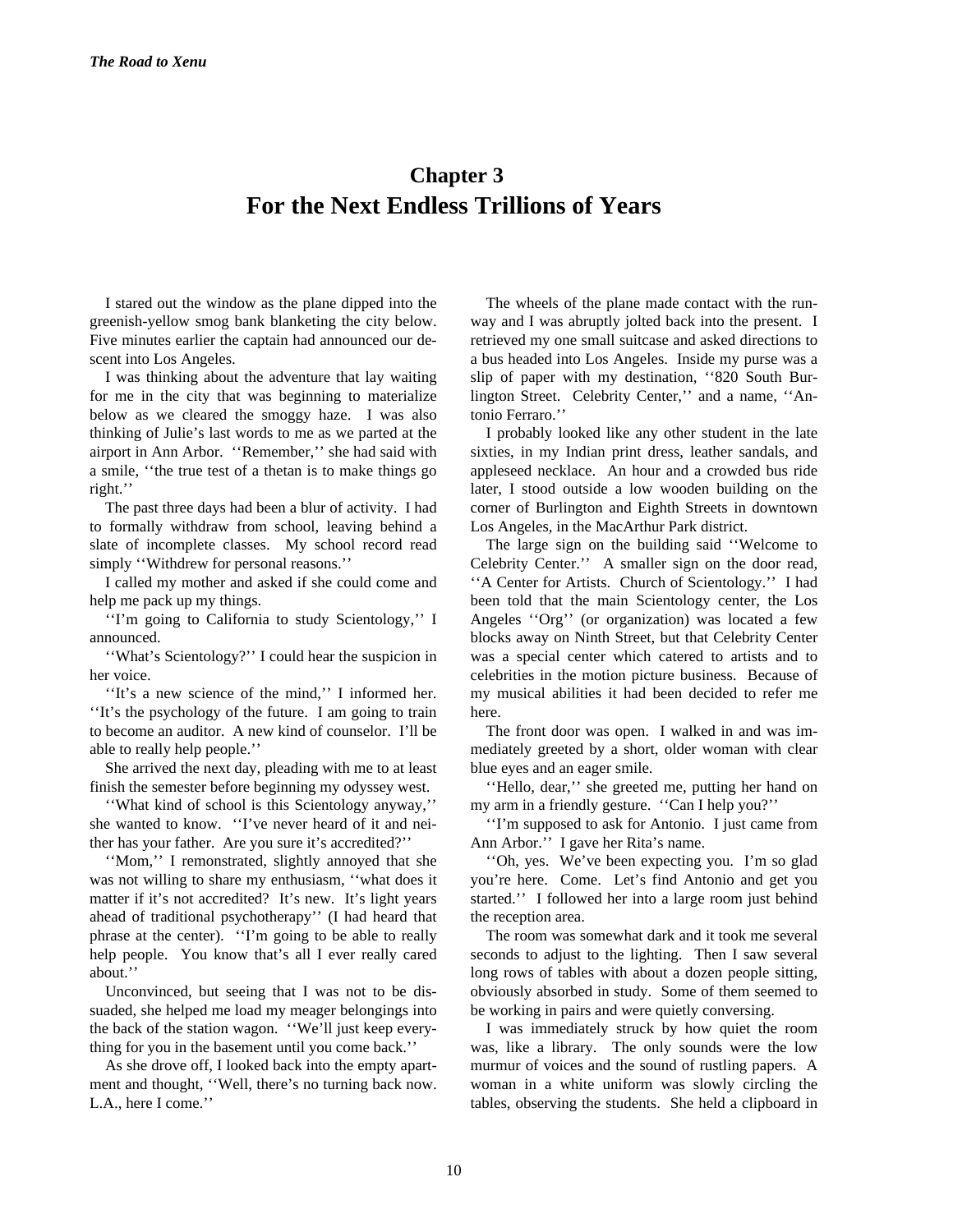her hand. As I watched, she would occasionally write something on the clipboard, then wordlessly hand a pink sheet of paper to one of the students.

At the front of the room, an older man was seated at a desk piled with manilla folders. A sign on the desk read ''Registrar.'' The older woman, who had introduced herself as Aileen, lead me to the desk.

''This is Antonio,'' she smiled. ''Antonio, this is Margery. She's just come from Michigan to do some training with us. I know you'll be able to get her oriented.'' She took my hand. ''We'll talk later. The most important thing is for you to get started on course.'' She averted her intense gaze, and looked at Antonio with a knowing smile. He nodded, then looked at me and pointed toward a chair next to his desk.

''Welcome,'' he looked at me, also smiling broadly. ''Welcome to Scientology, the Road to Total Freedom.'' It was a phrase I would hear many times in the coming years.

Antonio gestured toward the classroom. ''This is our courseroom. This is where we teach the Dianetics course, and where you'll learn to become an auditor.'' He paused, then looked at me as if he were wondering whether or not to let me in on a secret.

''Miracles happen here every day. Miracles. You'll see.''

I looked back at the room. Over to the side of the long tables were other students, in pairs, seated in chairs facing each other and staringly wordlessly into each other's eyes.

''What are they doing?'' I asked Antonio.

''They're doing 'TR zero.' TR stands for Training Routine. It's one of the drills on the Dianetics Course. It's a drill to improve your eye contact, and your 'confront' as an auditor.''

''Confront?'' I was puzzled, not remembering ever having heard the word used as a noun before.

''That means the ability of the auditor to accept whatever the preclear says or does in the auditing session without any reaction from his own case,'' Antonio explained.

''Case?'' Another new word.

''Case, yes. Case is a word we use for the preclear's reactive mind. It is also called a 'bank.' When the person's reactive mind or bank is restimulated it means that he is 'keyed in' or 'banky.'''

I looked at him and laughed. ''Did I just land on a different planet? I feel like I'm learning a whole new language.''

''That's because Scientology is different from any other subject. We use new words so that people studying our courses don't get Scientology ideas confused with ideas in other subjects, like psychology.''

''What are those people doing?'' I asked, pointing to a smaller table at which two people seemed to be making small figures out of clay.

''That is the clay table. In all of your courses here, you will be asked to demonstrate the concepts that you are learning in clay. You have to actually show the ideas in clay. That is to add 'mass' to the 'significance' of the written words. Hubbard found that people get sleepy when they read for long periods of time. When you add mass to their learning, by having them do practical drills or demonstrate things in clay, they are more alert, and can study for longer periods of time.''

At another table, I noticed another student with headphones listening to a tape recording. Occasionally, the student would chuckle out loud at something he heard on the tape.

I looked back at Antonio. ''This is different from any classroom I've ever seen before. It's not like school at all.''

''You are in for many surprises in Scientology,'' Antonio beamed. ''Your life will never be the same again.''

''Yeah, everyone keeps saying that.'' I looked out again at the strange classroom. ''So, Antonio, what do I have to do to get started?''

Antonio pulled out a long piece of paper printed with green ink. ''This is a routing form,'' he said as he started to fill out the form. ''We'll just get you routed onto course.''

After several routine questions, he asked me how much money I had brought with me. ''Five hundred dollars,'' I told him honestly. ''Maybe a few dollars more.''

''Well, that's great, because that's exactly the cost of the Dianetics Course,'' he looked at me happily. ''You'll be able to get started right away.''

''I thought the first course was the Communication Course?'' (In Ann Arbor I had been told that my first course would only cost fifty dollars.)

''Yes, many people start with the Communication Course, but in your case, you can go directly onto the Dianetics Course. That will save you some money. And all of the materials from the Communication Course are included on the Dianetics Course, so you won't lose anything. And I can see that you have too much awareness to need the Communication Course. You are ready for Dianetics.''

I accepted his explanation, but there was an obvious problem. ''But what will I do about a place to stay and a job. This is all the money I have.''

''That's no problem,'' Antonio assured me. ''We will find a place next door for you to stay. Right now all you have to worry about is just being on course.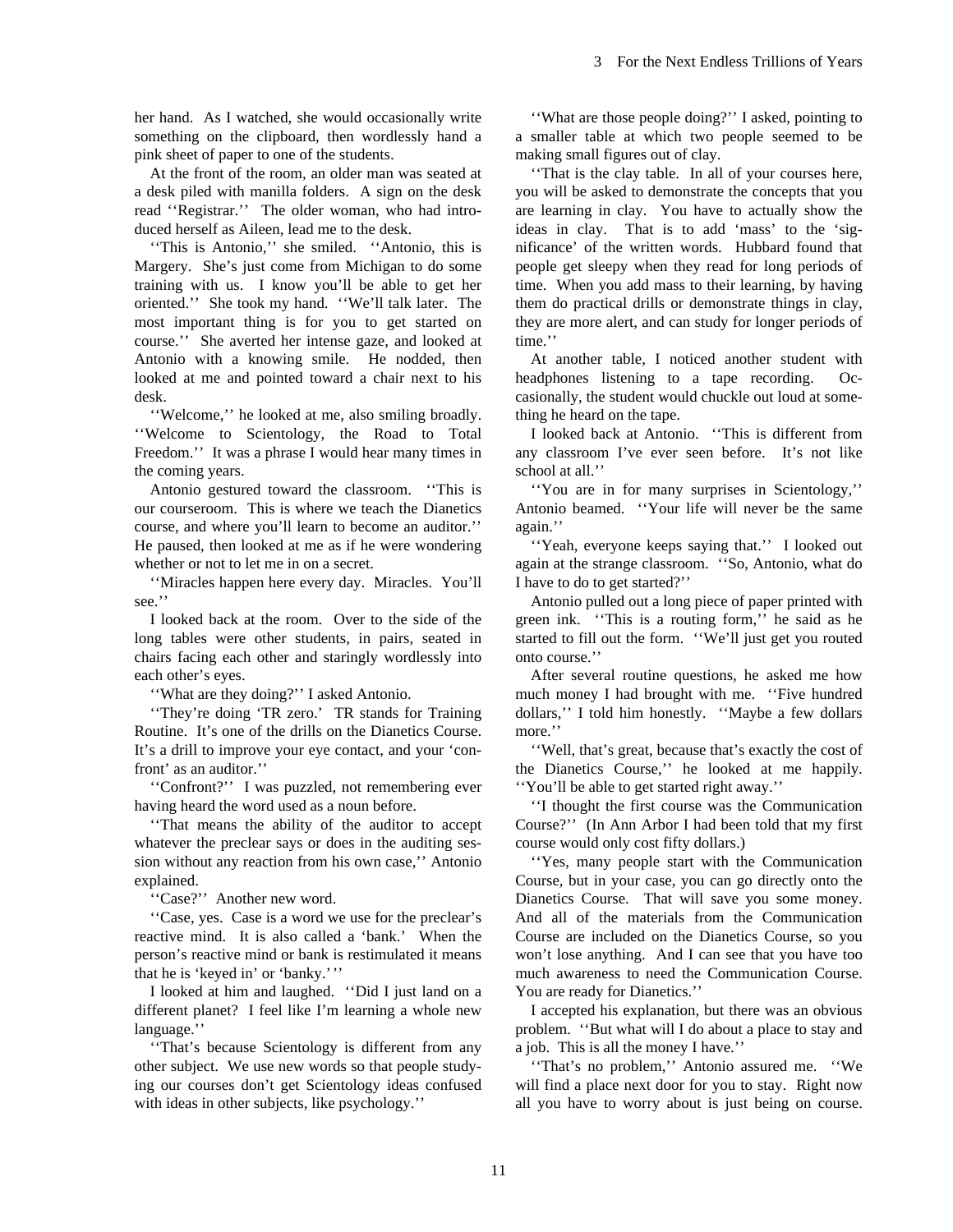Everything will be taken care of.''

So I dug into my purse and handed Antonio my total savings. After I had signed the routing form in several places, Antonio led me over to the woman in the white uniform.

''This is the Course Supervisor,'' he informed me as he introduced me. ''She will give you your course pack. And if you have any questions, she's the person to ask. We'll have time to talk again later.''

With none of the smiling warmth of Antonio and Aileen, the Course Supervisor stared at me with an expressionless face. ''Sit over there,'' she motioned me to an empty seat. ''I'll get you your pack.''

A minute later she handed me an two-inch thick legal sized packet which was bound and printed in red ink. ''DIANETICS'', with small letters at the bottom. ''Copyright, L. Ron Hubbard.''

The first few pages of the pack were marked ''CHECKSHEET.'' Each item of the checksheet was numbered, and there were spaces after each item which were obviously to be initialed after each item was read. Some of the lines had a star before them, with the explanation that all starred items were to be ''starrated'' by another student. I would be quizzed on these items by another student who then had to initial my sheet.

As I looked through the pack, I noticed that some of the pages of the pack were printed in green ink. At the top they were marked ''HCO POLICY LETTER.'' Further on in the pack were other sheets printed in red and marked ''HCO BULLETIN.'' At the top of all the pages were the words ''HUBBARD COMMUNICA-TIONS OFFICE, Saint Hill Manor, East Grinstead, Sussex.''

I turned to the first page after the checksheet. It was a green page with the title ''The Aims of Scientology.''

''A civilization without insanity, without criminals and without war,'' the essay began,

where the able can prosper and honest beings can have rights, and where Man is free to rise to greater heights, are the aims of Scientology.

First announced to an enturbulated world fifteen years ago, these aims are well within the grasp of our technology.

Non-political in nature, Scientology welcomes any individual of any creed, race or nation.

We seek no revolution. We seek only evolution to higher states of being for the individual and for Society. We are achieving our aims.

After endless millenia of ignorance about himself, his mind and the Universe, a breakthrough has been made for Man.

Other efforts Man has made have been surpassed.

The combined truths of Fifty Thousand years of thinking men, distilled and amplified by new discoveries about Man, have made for this success.

We welcome you to Scientology. We only expect of

you your help in achieving our aims and helping others. We expect you to be helped.

Scientology is the most vital movement on Earth today.

In a turbulent world, the job is not easy. But then, if it were, we wouldn't have to be doing it.

We respect Man and believe he is worthy of help. We respect you and believe you, too, can help.

Scientology does not owe its help. We have done nothing to cause us to propitiate. Had we done so, we would not now be bright enough to do what we are doing.

Man suspects all offers of help. He has often been betrayed, his confidence shattered. Too frequently he has given his trust and been betrayed. We may err, for we build a world with broken straws. But we will never betray your faith in us so long as you are one of us.

The sun never sets on Scientology.

And may a new day dawn for you, for those you love and for Man.

Our aims are simple, if great.

And we will succeed, and are succeeding at each new revolution of the Earth.

Your help is acceptable to us.

Our help is yours.

And at the bottom was the signature of L. Ron Hubbard.

That sounds really great, I thought. I initialled my checksheet and turned the page.

Next I started to read a biography of Hubbard.

Hubbard, I read, was born in Nebraska in 1911 and was raised on his grandfather's cattle ranch in Montana. He could ride before he could walk. As a teenager he spent several years traveling in Asia, studying with Lama Priests and ''other warlike people.''

Later he enrolled at George Washington University, and was a member of the first course in nuclear physics. He later led an expedition into Central America to study savage cultures.

He was crippled and blinded at the end of World War II but cured himself by applying to himself his discoveries about the mind. He was twice pronounced dead, but later given a perfect bill of health.

With the publication of Dianetics, the ''Modern Science of Mental Health'' was established as a worldwide organization. ''Scientology is the most vital movement on Earth today.... Every week thousands of new people are introduced to its great benefits.''

The biography concluded, ''The long sought bridge to total freedom for Mankind was complete.''

Next, I read an essay in green ink titled, ''My Philosophy,'' by L. Ron Hubbard.

''I like to help others,'' I read,

and count it as my greatest pleasure in life to see a person free himself of the shadows which darken his days....

I have lived no cloistered life and hold in contempt the wise man who has not lived and the scholar who will not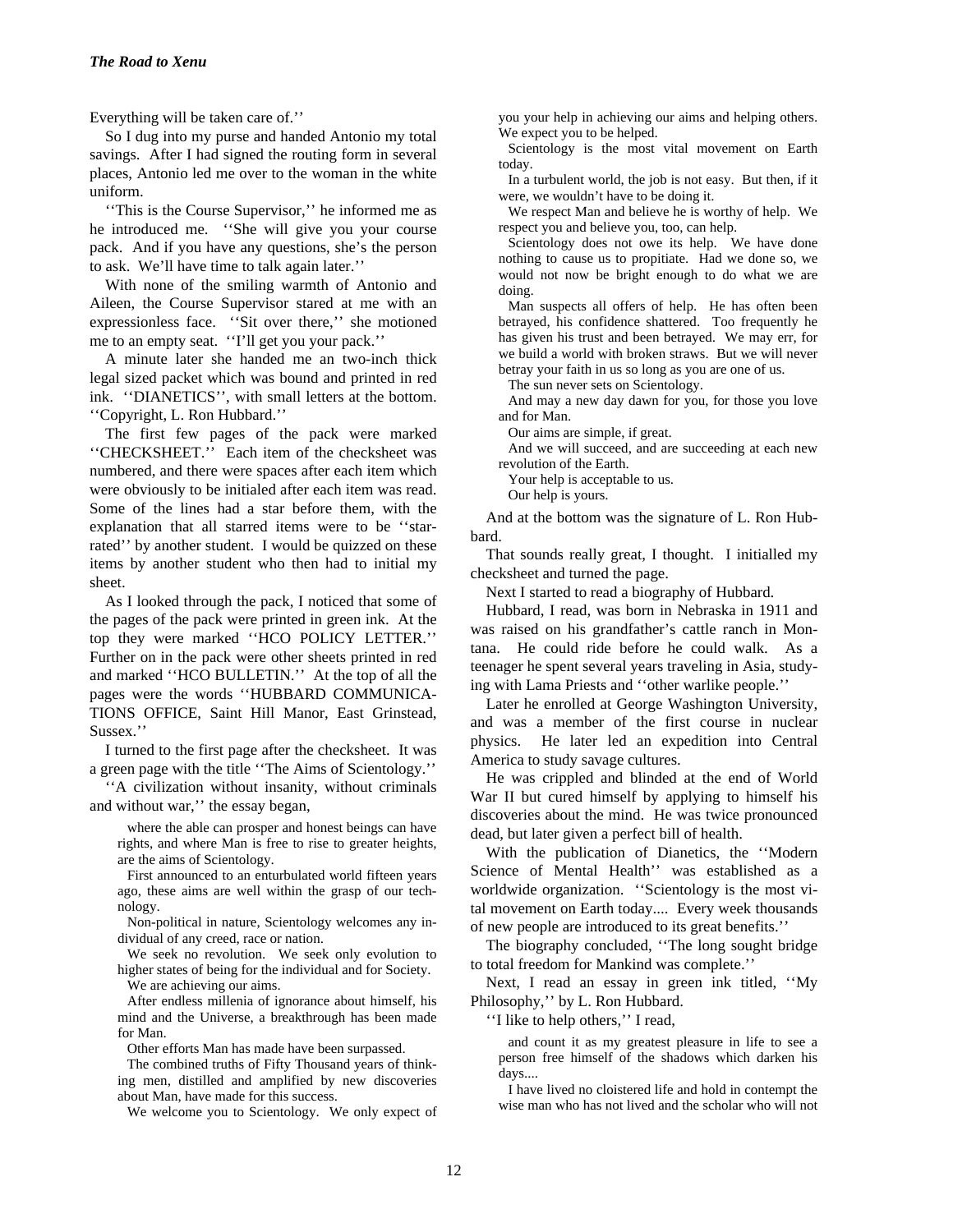share....

There have been many wiser men than I, but few have traveled as much road....

I have seen life from the top down and the bottom up. I know how it looks both ways. And I know that there is wisdom and that there is hope....

No man has any monopoly upon the wisdom of this universe. It belongs to those who can use it to help themselves and others.

If things were a little better known and understood, we would all lead happier lives.

And there is a way to know them and there is a way to freedom.

The old must give way to the new, falsehood must be exposed by truth, and truth, though fought, always in the end prevails.

Again, on the bottom, was the signature of L. Ron Hubbard.

The next essay was called ''Safeguarding Technology.'' In it, Hubbard stated that,

In fifty thousand years of history on this planet alone, Man never evolved a workable system. It is doubtful if, in foreseeable history, he will ever evolve another.

Man is caught in a huge and complex labyrinth. To get out of it requires that he follow the closely taped path of Scientology.

It has taken me a third of a century in this lifetime to tape this route out....

Scientology is the only workable system Man has. It has already taken people toward higher IQ, better lives and all that. No other system has. So realize it has no competitor....

Don't let your party down. By whatever means, keep them on the route. And they'll be free. If you don't, they won't.

In my mind, I could almost hear a band playing. Patriotism I never knew I possessed was stirring inside me. At last, I thought, after eighteen depressing years of frustration and failure, maybe I have finally found the winning team.

The next essay was even more intense. It hinted of danger.

When somebody enrolls, consider he or she has joined up for the duration of the universenever permit an openminded approach. If they're going to quit let them quit fast. If they enrolled, they're aboard, and if they're aboard, they're here on the same terms as the rest of uswin or die in the attempt.

As I read on to the end of this policy letter, I came to a paragraph that I had to read twice. Did it say what I think it said?

We're not playing some minor game in Scientology. It isn't cute or something to do for lack of something better.... The whole agonized future of this planet, every Man, Woman and Child on it, and your own destiny for the next endless trillions of years depends on what you do here and now with and in Scientology.

''Wow,'' I thought. ''Heavy.'' This was more than I had expected. But then, really, what had I expected?

I looked around the room at the other students who were quietly studying. I suddenly had the feeling that I had not only arrived in a different city, but in a different world.

Whatever had been important to me before, now paled in comparison with what I was discovering on these pages. I was being led into a new world, with new ideas, new words, new people, and new priorities.

In one day my priorities had shifted from the mundane unimportances of my barren life as a college student to the profound ideals I was discovering in these pages. It was almost scary. In reading Hubbard's words, I felt a challenge. Challenge to go beyond anything I had ever expected of myself, or imagined myself capable of. Here was a chance to be and do something heroic. How often, I wondered, does a person have a chance like this? A chance to make a universal difference in life.

Goodbye, old life, I thought. Somehow, after reading just these few pages, I knew I would not be returning to college any time soon.

Instead, I walked eagerly and trustingly into the world of Scientology, without so much as a backwards look. If this was the ship called Scientology, I was aboard.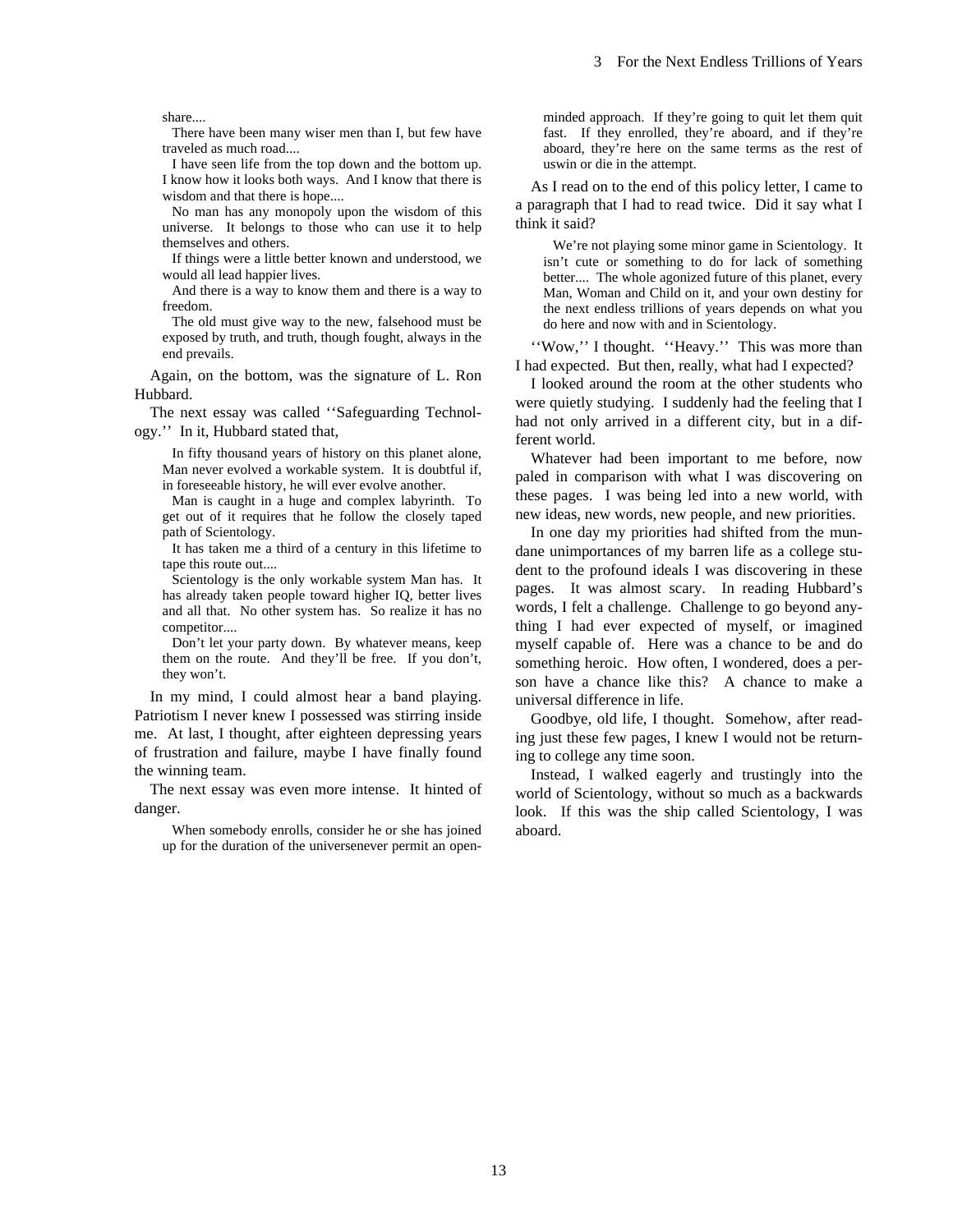### **Chapter 4 Flunk for Laughing! Start!**

Just as I was finishing the last policy letter in the first section of my checksheet, the Course Supervisor called out in a loud voice, ''That's it! Afternoon break!'' At once chairs were pushed back and study packs closed as everyone filed out the front door into the parking lot. There was a long square log bordering a small garden by the front door which served as a bench for the students during the break. Several students were lighting up cigarettes.

I noticed a girl about my own age sitting by herself.

''Hi,'' I ventured. ''I'm Margery. I just started the course this afternoon.''

''Hi. Welcome. I'm Kris,'' she reached out her hand. "So what do you think so far?"

''It's pretty wild. This is different from anything I've ever done before. I guess I'm still wondering if it's all real. Maybe I'm just having a very strange dream.'' I laughed as I turned up the sleeves of my dress to take advantage of the hot California sun.

''Oh, it's real all right. I wondered at the beginning too. But the auditing really works. That's what convinced me. I've had so many wins from auditing. Now I just want to get up the bridge and go OT. That's where it's at." She stared abstractedly into the distance for a few seconds. ''How'd you get in, anyway?''

''A friend at school. In Michigan. Everything's happened so fast. If you had told me a week ago that I'd be dropping out of school and coming to California, I would have thought you were crazy. But here I am.'' I shook my head as she offered me a cigarette. ''How about you? I mean, how did you get in?''

''Oh, my whole family's in. My brother got in first, then my parents. Now my parents are in the Sea Org. They're on the ship. And my brother's an auditor at the Org,'' she pointed vaguely in a southwesterly direction. ''I would have joined the Sea Org too. It would be cool to be on the ship with Ron. But I have a small part in a film, so I can't leave right now.''

''Ron?'' I looked puzzled.

''Ron. Hubbard. He likes us to call him Ron. He's neat. He really cares about everyone. Wait till you listen to his tapes. He's funny. But he's a genius to have figured out how the mind works. I mean, no one else for thousands of years has been able to figure it out.'' She looked at me, her eyes sparkling.

''Have you ever met him?'' I asked her.

''No, but I would give anything just to say hello to him one time. He pretty much stays on the ship. I am so jealous of my parents. They get to work with him every day. I could have gone on the ship, but I want to become a famous actress first. That's the best way I can help the third dynamic. By getting my acting into power.''

''Third dynamic?'' The question was just out of my mouth when I heard a stern, ''That's it. End of break. Let's get back on course. And I want to see some stats this afternoon!'' The uniformed Course Supervisor stood in the doorway looking very military. She had a red lanyard around her neck to which a whistle was attached. I waited for her to use it but she didn't. The students quickly followed her into the courseroom and took their seats. As soon as everyone was seated, the Supervisor called out, "All right. Start!" The classroom was quiet once again.

I looked at my checksheet. The next section was called ''Training Drills.''

According to the instructions I needed a ''twin'' to do the drills. I went up the Supervisor. She looked around the classroom. ''OK,'' she said. ''I think George needs to do TR's. Go have a seat and I'll get him," she pointed to the pairs of chairs in the back of the room.

A minute later, an older man approached and stretched out his hand. ''Hi,'' he said warmly. ''I'm George. I hear you need to do TR's.''

"Yeah, I guess," I hesitated. "I've never done them before.''

''That's OK. Let's read the bulletin,'' and he opened his pack to the same page I was on.

''TR 0 Confronting,'' I read.

Purpose: To train student to confront a preclear with auditing only or with nothing. Training Stress: Have student and coach sit facing each other, neither making any conversation or effort to be interesting. Have them sit and look at each other and say and do nothing for some hours. Student must not speak, fidget, giggle or be embarrassed....

''All right,'' George looked at me pleasantly. ''I'll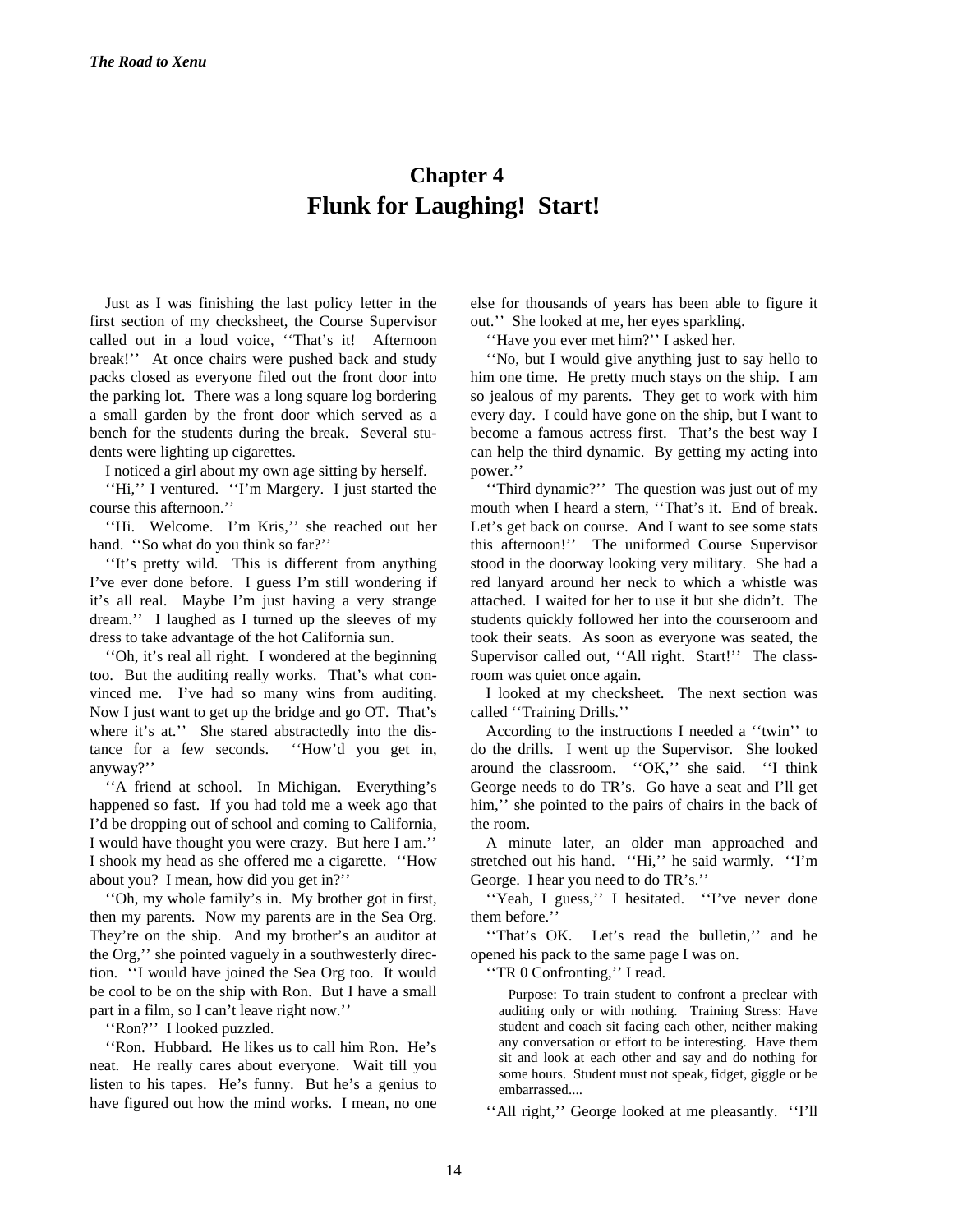be the coach. We do this for two hours. Get comfortable.''

I adjusted myself in the chair and put my hands on my lap.

''Ready?'' George sat in a similar position directly across from me. Our knees were almost touching.

I nodded.

''OK, start!'' George commanded.

I looked into George's eyes, wondering what was going to happen. He looked back at me with a flawless, unblinking stare. I blinked my eyes.

''Flunk for blinking! Start!'' George said sternly.

''You mean I can't even blink?'' I asked incredulously.

''Flunk for talking! Start!'' George said, still maintaining his perfect stare into my eyes.

I tried to return the same perfect stare he was giving me. My mouth started to quiver.

''Flunk for moving your mouth. Start!'' George was merciless. All right, I thought to myself. This is serious. Then I thought of something.

''George,'' I interrupted. ''Wait a minute. If I flunk, does that mean we have to start the two hours over again?''

''That's it,'' he said, temporarily ending the drill. He smiled at me and said, ''Right. The two hours will start over again every time I say 'Start.' When you can do TR 0 flawlessly for two hours, then we are finished with the drill."

Before I could ask him anything else, he had resumed his staring and commanded, ''Flunk for talking! Start!'' and we were off again. I tried as hard as I could not to blink. Soon I could feel the tears welling up in my eyes. My eyes were burning from the salty liquid. But I forced myself not to blink. George continued his seemingly effortless blinkless stare.

As I stared into George's eyes, I began to see an aura of colors around his head. The colors were flowing in streams around his head. Then the colors expanded into the whole room. I watched with awe as the whole room became filled with flowing colors.

Meanwhile my pain was increasing. The tears started to run down my cheeks. Inside I was crying with pain. But stubbornness competed with the pain. ''If he can do it,'' I thought to myself determinedly, ''then I can do it too.'' I was feeling pain in my whole body. I was suddenly conscious of the chair, and it felt painful against my body. I wanted desperately to move and to ease the pain of the chair against the pressure points of my body. This was torture. The time went on. I began to have sensations of my body being contorted out of shape. The flowing colors in the room became even more vivid. I was feeling strangely dizzy. I wondered if I was going to pass out. I was feeling light-headed, almost like I had felt once at the dentist when I had been given gas before having a tooth extracted.

How much time had gone by? I continued my stare. I wanted to look down at my watch. I wondered how were we going to know when two hours had gone by. The thought of having to sit here until the Supervisor called the dinner break was not a good thought.

The time continued to pass by. The excruciating pain at the point where my hipbones met the chair seemed to be going away, and I was beginning to feel a sense of expansiveness, as if I were expanding like a balloon into the space in the classroom.

Suddenly I had a rushing feeling of euphoria. I felt as if I was floating, looking down at everyone from a thousand points all over the room. This was better than anything I had ever experienced on marijuana.

''Far out,'' I thought to myself. The pain was gone. ''I feel like I could sit here like this for a thousand years.'' I was enjoying the expansive high. The colors were gone. Instead, I saw the room with crystal clarity. I felt an unaccustomed serenity. I could just stay like this forever, I was thinking, when suddenly George reached forward and tapped my shoulder.

''That's it,'' he said quietly. ''You have just passed TR 0.''

''Wow,'' I said. ''I don't know if I can even stand up. I feel like I have been blasted out of my head.''

''Exactly,'' he looked at me and smiled. ''Congratulations. Most people don't do that well the first time. I can see that you are going to be an excellent student.''

I tried to move my head. I was still feeling like I was located at some remote point from my body, making motion difficult. I tried to stand up and stretch, but felt dizzy. I felt as if I was moving my body by remote control. George looked at his watch. ''Well, we don't really have time to do any more before dinner. Why don't we continue after dinner. That will give you some time to enjoy your win from TR 0.'' He seemed to understand that I was still trying to get back in control of my body.

''Don't worry,'' he assured me. ''You are probably just feeling a bit exterior. It takes a little getting used to. I'll see you here after dinner.'' I opened my pack, and looked at the next drill.

''TR 0 Bullbait,'' I read.

Purpose: To train student to confront a preclear with auditing or with nothing. The whole idea is to get the student able to BE there comfortably in a position three feet in front of the preclear without being thrown off, distracted or reacting in any way to what the preclear says or does.

Training Stress: After the student has passed TR 0 and he can just BE there comfortably, 'bull baiting' can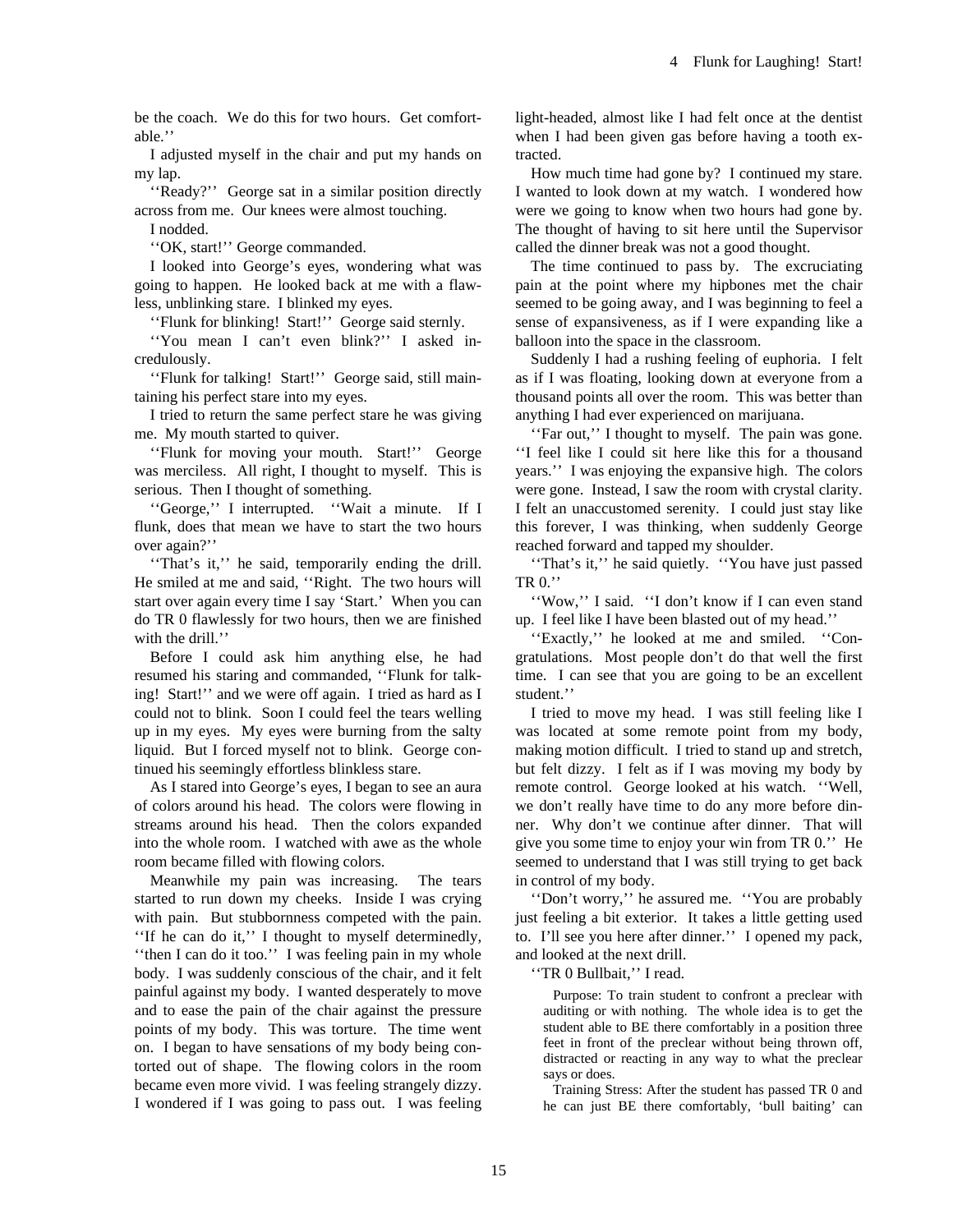begin. Anything added to BEING THERE is sharply flunked by the coach. The coach may say anything or do anything except leave the chair. The student's 'buttons' can be found and tromped on hard.

I read it over a second time but I still didn't understand what we were supposed to do. I decided to go up and ask the Supervisor.

''Excuse me,'' I approached her. ''I don't understand this drill. Can you explain it to me?''

She looked at me with disapproval. ''What word don't you understand?'' she asked coldly.

''What word?'' I was puzzled.

''Yes. According to the tech, if you don't understand something in the materials, then it means you have gone past a word you didn't understand. You need to find your word and look it up,'' and she handed me a dictionary that had been sitting on the table.

I felt confused, but decided to take her advice. I looked through the passage I had just read.

I looked at the word baited. Maybe that was it. I turned to the B's in the dictionary.

''Bait,'' I looked through the definitions. ''3. To tease or goad, especially so as to provoke a reaction,'' I read. That sounds right. I read the passage again. It seemed to make a little more sense.

Just then the Supervisor called the dinner break. I went over to Antonio who was still seated at his desk.

''Well, how was course?'' Antonio smiled at me. ''I heard you did TR 0 like a pro. That means you'll make an excellent auditor.'' He didn't give me a chance to reply.

''I suppose I should show you to your accomodations.'' He got up from the desk and led me to the front door. We walked around the corner to a large blue house directly behind the center.

''This is our staff house,'' he explained as we approached the house. ''You'll be staying here until we can find you permanent accomodations.''

''But how am I going to pay for it?'' I asked him. ''And what about food. I don't have any more money."

''You can pay us back by becoming a top-notch auditor,'' he smiled. ''You'll be eating with us in the staff dining room. Come, I'll show you.'' First he took me to a small room just off the hallway in the front of the house. There were three beds in the room. ''I think this one is unoccupied,'' Antonio said, pointing to the bed just inside the door. I put my suitcase under the bed.

''Now, let's go eat.'' We walked back to the dining room where Aileen and six or seven other people were already eating. ''Take a plate and help yourself,'' I was told. The food was served family style. I hadn't eaten on the plane, so was famished by this time. And I started to feel the fatigue of the long day and the unfamiliar events.

I listened to the conversation at the table. I realized that I didn't understand much of what they were saying. It really did seem like a different language. Many of the words sounded familiar, but they seemed to be using them in ways I had never heard them used before.

''This is really an upstat dinner,'' Aileen said. ''The cook must be in power.'' ''Yeah,'' one of the others, a blond haired man in a navy blue uniform with a gold braid, laughed, ''after he got over his ARC break about three unexpected people for dinner.'' He looked at me.

''Is this a new PC?'' he asked Antonio.

''Yes,'' Antonio replied, introducing me. ''This is Margery. She's just been selected here. Julie is her FSM. Her stats are already in affluence after her first day on course.''

''Outstanding,'' the blond man looked at me approvingly. ''We need some new blood in Tech.''

I was too busy eating to ask any questions. I just tried to understand as much as I could of their unusual conversation.

After dinner, I volunteered to help with the dishes.

''No,'' Aileen answered, taking some plates from my hand, ''you're not hatted to work in the kitchen. And we have a Kitchen I/C here to take care of everything.''

''Hatted? Kitchen I/C?'' I thought I would never learn all the new words.

''I'm sorry,'' Aileen put her arm on my shoulder. ''I keep forgetting that you don't know our words yet. I guess I've just been here too long.'' She continued, ''Every job in Scientology is called a post, and for every job, no matter how menial it is, there is a pack of materials which a person studies to learn or 'be hatted' on that post. For example, Kitchen In Charge is a post, and only when a person has been hatted on that post can he take over the job.''

''Anyway,'' she looked at her watch, ''you need to be getting back on course.'' We walked back to the center together. I looked at the lush vegetation surrounding the house.

''I can't believe it's the end of October,'' I said to Aileen. ''I've never seen so many beautiful flowers. At home everything is brown this time of year.'' I admired the bottlebrush bushes lining the sidewalk.

''I guess we take it for granted,'' Aileen admitted. ''I am usually so busy that I don't take time to notice.''

''Do you ever have time off?'' I asked her.

''Well, we have personal time on Saturday morning. That's about all. But I don't mind the long hours. I feel honored to be helping Ron. We have a planet to clear, and that's a big job. And there may not be much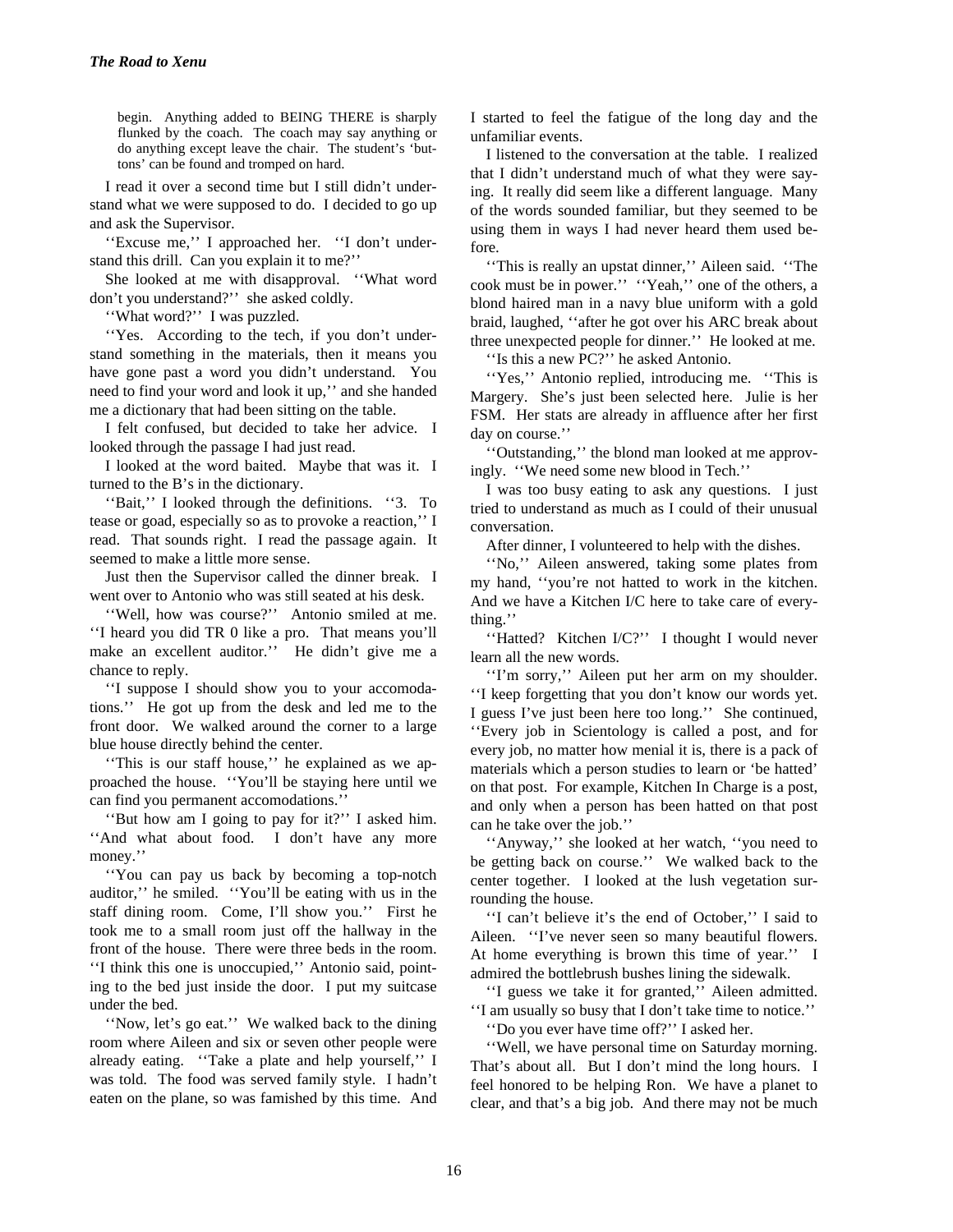earth time to do it in.''

I remembered the poster on the wall of the house in Ann Arbor. ''Why?'' I asked her. ''Do you think something's going to happen?''

''We are the only organization on earth that can prevent a nuclear disaster,'' Aileen replied. ''Ron says we have about seven years to clear the planet. That's all the time we have. And if we fail, then that's it. This planet will no longer exist.''

''But how can Scientology prevent a nuclear war?'' I asked her.

''By getting everyone on the planet clear. When people no longer have their reactive minds, they will no longer be interested in petty disputes over territory. There will be no more war. But unless we succeed, this world is doomed. Technology has advanced much faster than man's ability to use that technology in a sane way. That's what happened on this planet thousands of years ago. We tried to prevent a disaster once before, but we failed. We cannot afford to fail again.''

I walked silently beside her, thinking about what she said.

''So there was civilization on the earth in the past and it was destroyed by atom bombs?'' I asked her.

''Yes, thousands of years ago. Before any recorded history that people know about today. But you'll find out more about that in your auditing.''

We arrived at the center. I went in and took my seat. ''That's it,'' the Supervisor called out. ''Start of class!''

I met George over by the chairs. ''I'm not sure what is meant by bull baiting,'' I told him.

''We'll just do it and you'll see,'' he suggested.

We took the same chairs we had used that afternoon. ''Get comfortable,'' he advised.

I relaxed in the chair and put my hands in my lap.

''Start!'' George commanded.

I sat and again stared into his eyes. It seemed much easier this time. I began to relax and enjoy the same expansive sensation I had experienced earlier.

Suddenly George leaned forward.

''I see what you're up to,'' he said to me slyly. ''You're trying to seduce me aren't you? You just think I'm an easy lay.''

I stared at him, not moving, not sure what to do.

''I know you girls from Michigan,'' he continued, his voice becoming louder. Some of the students at the tables were looking in our direction.

''Your reputation has preceded you. I know what you're interested in. It's SEX,'' he said the last word very loudly, his face very close to mine. My eyes were beginning to tear.

''I know all about you. You're just interested in one

thing, aren't you? And here I thought you liked me for my mind,'' he continued, disgustedly. Some of the students were beginning to smile.

''You're not interested in my mind at all, are you? You just want my body. That's it, isn't it? You just want my body?'' Now he was leaning over to me with his face next to mine.

I started to smile, losing my composure because of my embarrassment. ''Flunk for smiling! Start!'' he said loudly.

''You just want my body, don't you,'' he repeated this a few times. I tried desperately to control my muscles.

''Say, you know what, you look like a hippie. Just look at those beads.'' He reached over and took hold of my appleseed necklace.

''You must be a hippie. A trippy hippie. Come on, tell me the truth. Do you like to trip? Did you ever trip and have sex? How do you like it? Sex, I mean. Are you good in bed? I'll bet you are. You Michigan girls are always good in bed.'' My eyes were tearing and I was in excruciating pain. I blinked, and the tears flowed down my face.

''Flunk for blinking! Start!'' George said sternly.

''Yeah, I know all about you Michigan girls. Say, what kind of hairstyle is this?'' He reached over and pulled my hair.

''I've seen better hairstyles at the zoo. And those clothes. Really,'' he said with mock sarcasm. ''Couldn't you find something that fits? Or don't you want to show off your body? Say, do you mind if I look at your body?'' I was feeling humiliated. Even more tears were flowing from my unblinking eyes. My mouth started to twitch.

''Flunk for twitching! Start!''

''So you have a button on your body?'' George continued. ''Well, we'll just have to work on that. What don't you like about your body? Come on, you can tell me.'' I just continued to stare.

''You know,'' he went on, ''you could stand to lose some weight. Just a little though. I don't like girls who are too thin. But you have that country look. That wholesome look. Are you wholesome? I'll bet you are. Maybe you've never had sex. Maybe you're a virgin. Hey, I've never met a virgin before.'' I decided that what I had to do was to look at one point on his face and concentrate on that instead of on what he was saying. I chose a spot in the middle of his forehead. This seemed to make it a little easier. Suddenly he clapped his hands in front of my face. I jumped. ''Flunk for moving! Start!''

He clapped his hands again. I didn't move a muscle.

He leaned over and blew in my ear. ''Did you like that? Did you? I could do it again.'' He leaned over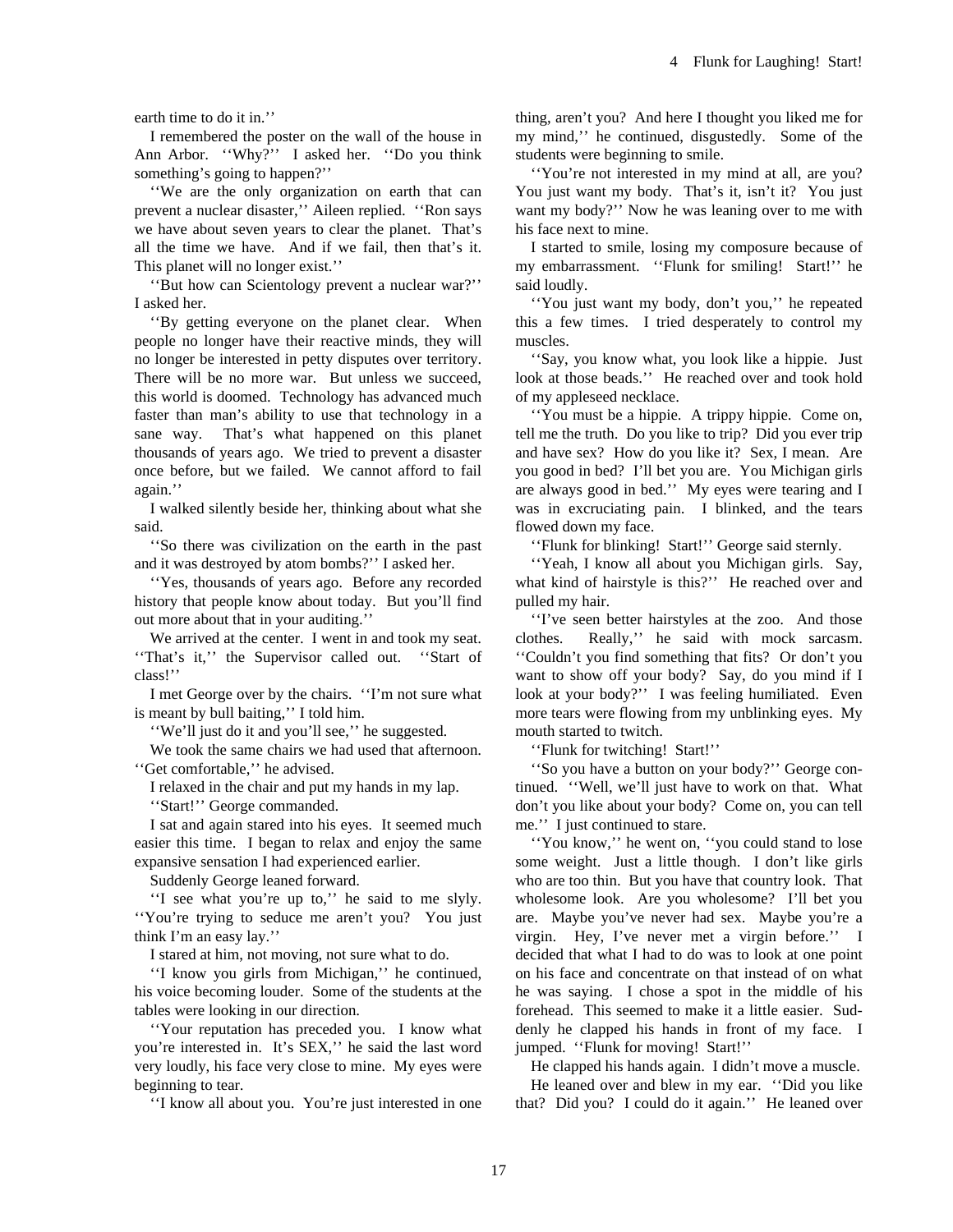toward me. I followed him with my eyes, but didn't move.

''Very good, Margery, very good. You are doing very well. I think you'll make a fine auditor. That's it. You pass TR 0 bullbaited.''

I tried to relax my body. Strangely, now that I was doing TR 0, I couldn't seem to stop it. No matter how hard I tried, I couldn't seem to blink. My eyes felt like they were coming out of my head. I still had the ''high'' feeling I had during TR 0. I felt like I was ''stoned.''

George clapped me on the shoulder. ''Don't take it personally,'' he advised me. ''It's just part of the drill. Now it's your turn to bullbait me.''

I looked at him in shock. ''I can't do that,'' I looked at him desperately.

''Why not?'' he smiled. ''It's just part of the drill. Everyone has to do it. It isn't anything personal.''

''I know, but I don't want to hurt your feelings.''

''That's just the thing. There isn't anything personal about it. It's just part of the training to be an auditor. You're actually doing me a favor by finding my buttons and flattening them. Go ahead. Just try it.'' ''Start!'' He sat back and resumed his TR 0.

I swallowed. ''All right, mister,'' I started in. ''You gave it to me and now I'm going to give it right back to you. Think you can take it?'' I noticed his eyebrow move.

''Flunk for moving your eyebrow. Start!'' I told him.

''Think you can take it?'' I repeated. ''What kind of man are you anyway? How could you ask me all those embarrassing questions? Those things are none of your business.'' I just sat there, unable to go on. I started to laugh. ''George,'' I told him, ''I just can't do this. I'm not used to it.''

He relaxed and smiled. ''OK, I guess we've done enough for one day. Your confront will come up. It won't be long before you will be able to bullbait anyone. But that's enough for now.''

He shook my hand. ''We'll finish the TR's tomorrow. You might like to listen to a tape of Hubbard for the rest of the class tonight.''

He showed me where the tapes were filed in a file cabinet in the back of the room. He handed me a tape. I plugged in the headphones, wound the tape leader around the take-up reel and started the tape.

I heard a booming voice.

''Welcome to the Saint Hill Special Briefing Course,'' Hubbard intoned to his invisible audience. ''What's the year?'' pause, ''A.D. what?'' Someone answers from the audience ''A.D. 15?'' (I later learned that Scientologists number their years from the date Dianetics was published. Therefore A.D. 15 to a Scientologist would be 1965.)

''OK,'' continued the mellifluous voice on the tape. ''What planet are we on? Earth? What in the world are we doing on Earth?'' Laughter came from the audience.

Hubbard's voice had a hypnotic effect. He sounded so confident, so certain of himself. Strong and confident. I continued to listen to his voice as he told spellbinding stories about different things he had done in his life. Anecdotes about his experiences in the circus, as a seaman, as a photographer, as a pilot. It seemed as if there wasn't anything he hadn't done.

After a while, I found it very difficult to follow his train of thought. Some of the sentences didn't make any sense, and I wondered what the point of the tape was. But I found myself unable to stop listening. There was something about Hubbard's voice that was compelling. Maybe just the fact that he sounded more sure of himself than anyone I had ever heard before. Even on tape he exuded the jovial confidence of a man who had life firmly under control. ''Life is just a game,'' he instructed his audience, ''not to be taken seriously. Seriousness equals mass.'' That's a new way of looking at it, I mused.

The events of the day were beginning to catch up with me. I found myself yawning. The Supervisor came over to me.

''Take off the headphones,'' she commanded with her yet expressionless face. I complied immediately.

''Find your MU,'' she said tersely.

''My MU?'' I said with a tired voice.

''Yes. Your misunderstood word. The only reason a person yawns when studying is because of a misunderstood word. So you'll have to find your word, then go back earlier in the tape and listen to it again.''

''I think I'm just tired,'' I looked up at her. ''It's been a very long day.''

''Don't Q and A,'' she sounded annoyed. ''According to the tech the only reason a person yawns while studying is because of an MU. The tech is never wrong. So find your MU. That's an order.''

''OK,'' I answered meekly. I went to find a dictionary. I also noticed a Scientology dictionary lying on the table. I looked up the expression she had used: ''Q and A.''

''Q and A,'' I read, ''means question and answer. It means one did not get an answer to his question. It also means not getting compliance with an order....''

I rewound the tape, and started it up again. Did I really have a misunderstood word? Couldn't I just be tired? I wondered about her statement, ''The tech is never wrong.'' Something bothered me about that, but I wasn't sure what it was. I went back to listening to my tape, trying to locate a word I hadn't understood.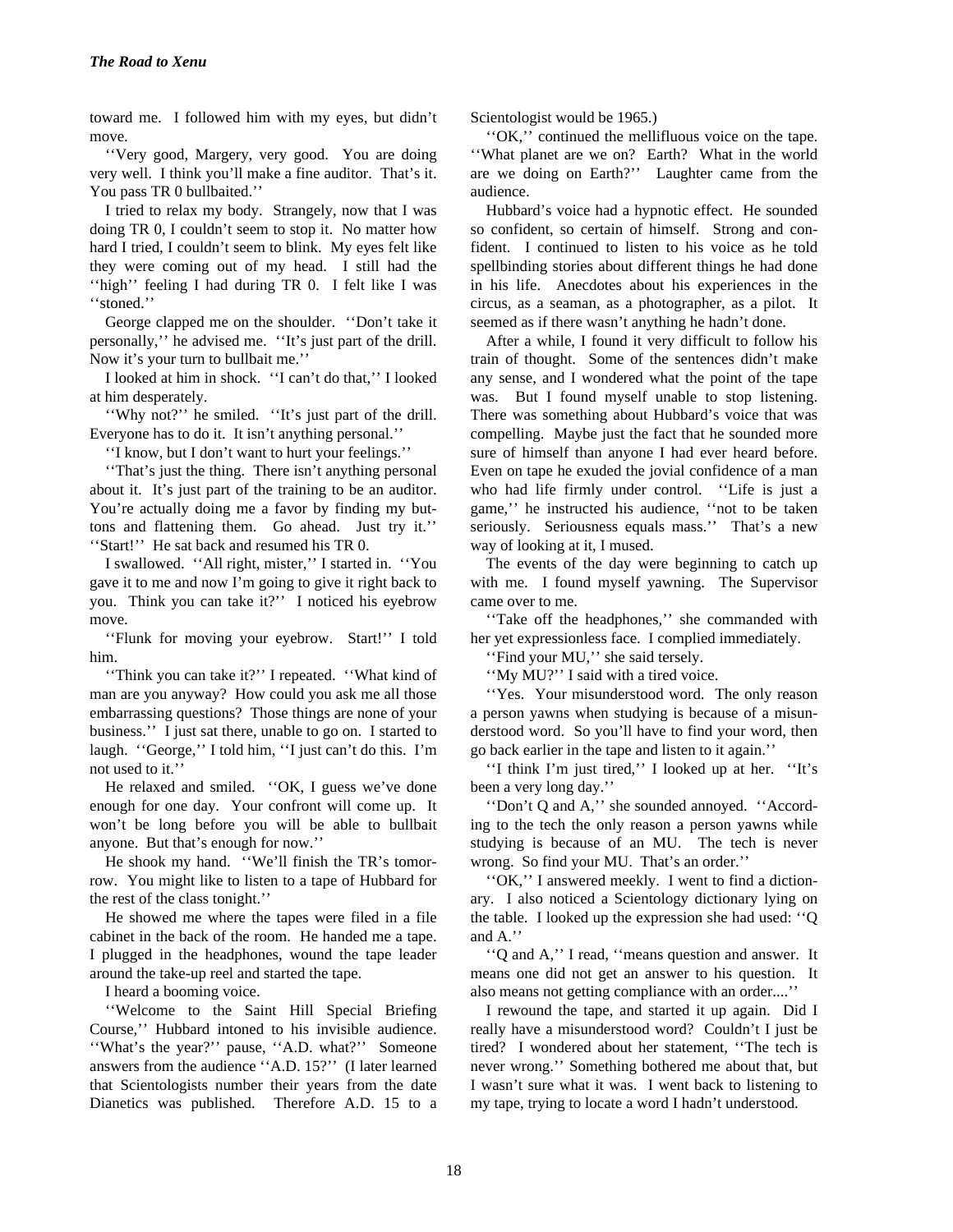Soon, however, it was 10:30, and I heard, ''That's it. End of class. Let's gather around to report our wins.''

There was the sound of chairs scraping against the floor as everyone squeezed in around one table.

''All right,'' the Supervisor stood stiffly in front of us. ''Who had a win today?''

''I did,'' one of the students volunteered. I looked over to a young, slim boy sitting across from me. ''I was auditing a PC (preclear) today, and he totally keyed out. I really cognited today that this really does work, and I can actually help people. I just feel really good about the tech, and I'm grateful to Ron for giving it to us.''

The rest of the class applauded.

''Yeah,'' another student joined in, ''I did a touch assist today, and the pc's migraine headache blew. This stuff is dynamite.'' More applause. ''My PC finally ran past lives today, and she had a big win,'' a third student volunteered. ''I can't wait to do more sessions.''

The supervisor interrupted. ''We have a new student today. This is Margery, from Michigan. Would you like to share your wins with us tonight?'' I realized that everyone was looking at me expectantly.

''Well, everything is all so new to me. I'm not really sure. I guess you could say I keyed out when I did TR 0. I didn't think I would be able to do it, but toward the end I felt like I could sit there forever. I felt really good at the end,'' I volunteered, not wanting to let them down. I felt relieved as they began to applaud.

I hadn't even had time to think about everything that had happened during the day. When did this day begin? I thought back, trying to remember. That morning in Michigan seemed like an event from the remote past.

A few other students shared their ''wins,'' then we were dismissed. I walked back to the house looking up at the bright stars in the western sky. Could it really be possible that I was still living in the same world, and these were the same stars shining that night in the faraway Michigan skies? Already that world seemed to be fading into the distant past. This was a different world entirely. And I could feel myself already starting to become a different person.

Even now, walking back to the house, I felt like I could almost touch the sky. The heady euphoria from the TR's was still with me.

The Road to Total Freedom, I thought as I looked up at the starry sky. I wonder where that road will lead me?

If only I had known the answer to that question then, I could have saved myself a twelve-year nightmare.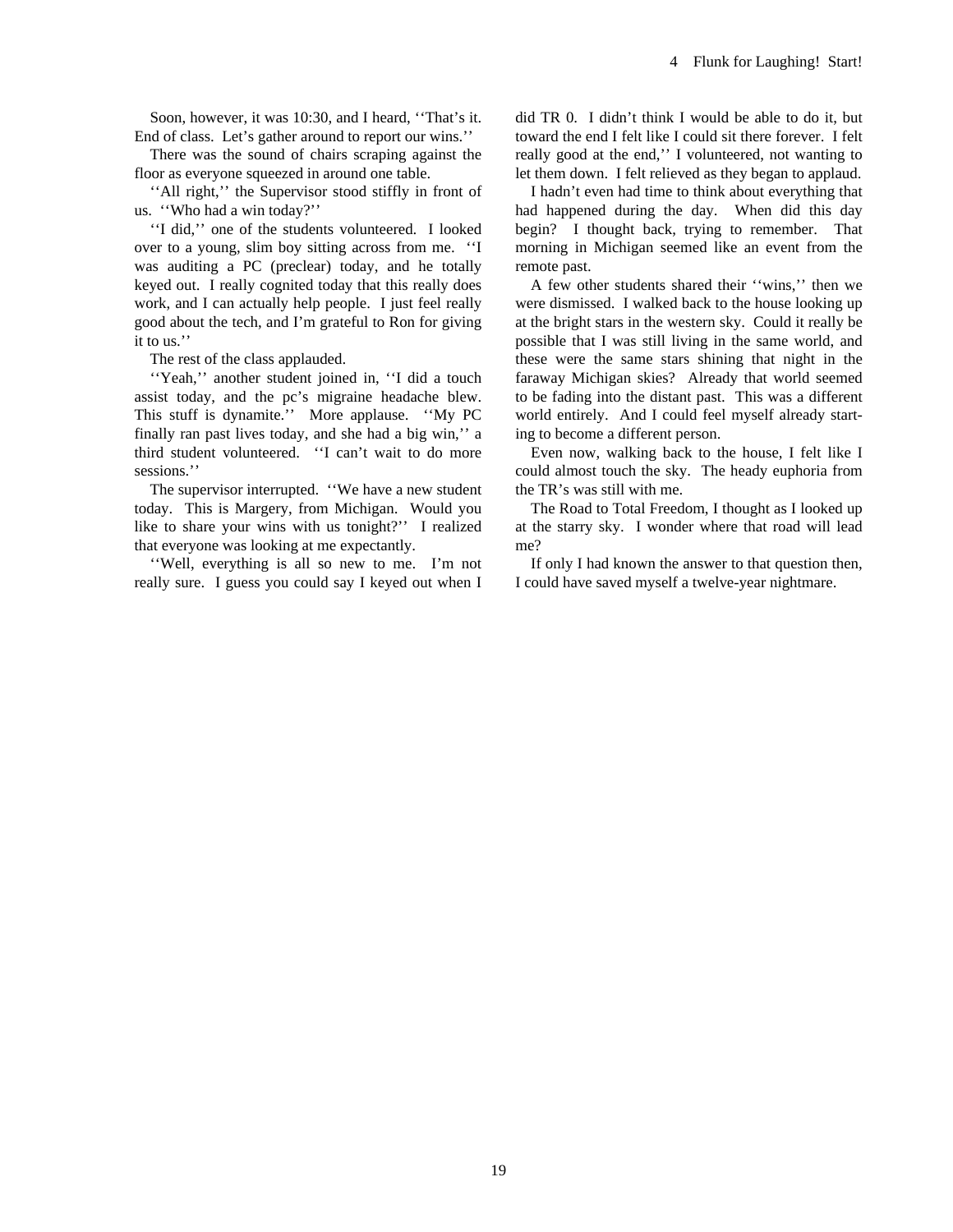### **Chapter 5 Do Fish Swim? Do Birds Fly?**

I was in a strange city in which the buildings were all a monotone shade of grey. I stood in the middle of a wide street as hundreds of people ran past me, shouting at me and motioning for me to follow them. I sensed danger. Everyone seemed to be running toward an opening at the side of the street. It looked like the entrance to a subway station. As I ran down into the dark opening, a door closed heavily behind me.

In the darkness I saw people huddled together, some crying, some silent. I understood suddenly that this was a bomb shelter. I was in some city of the future. The faces around me mirrored the terror I was feeling inside. Suddenly I felt the impact of something hitting the ground above us with tremendous force. The earth was shaking violently. Several people near me were screaming as panic began to spread. I knew there was no hope. The earth shook crazily as all life above us was destroyed.

I opened my eyes. Sunlight was streaming through the front windows. Oh, I thought with relief, it was just a dream. Then I realized that the earth really was shaking. The pictures on the opposite wall were swaying back and forth against the wall. ''What in the world?'' I said out loud. On the other side of the room, a man with deep blue eyes and a dark suntan was watching me with obvious interest. He was dressed in a white uniform with gold braid hanging from the shoulder. He sat on his cot, putting on his shoes.

''Don't worry, it's only a tremor.'' He seemed oblivious to the shaking room. ''We get them all the time.''

I didn't say anything, but lay there clutching my sheet and waiting for the shaking to stop. Finally, it did.

''I've never felt anything like that before.'' I was trying not to let my voice reflect the panic I was feeling. ''If that's just a tremor, I'd hate to be in a real one.''

I looked curiously at my roommate. The room had been empty when I came back from class last night. I had fallen into an exhausted sleep, and did not remember anyone coming into the room during the night. The third bed also looked like it had been slept in.

''Sea Org members must not get much sleep,'' I

commented. ''I didn't hear you come in during the night.''

He looked over and smiled. ''We can't be thinking about sleep when there is a planet to clear,'' he said moralistically. ''We can all catch up on sleep later. Ron says that every minute of time is like a gold coin that we have to spend. And how we spend them may very well determine the fate of the earth.'' He looked over at me challengingly, and I suddenly felt guilty for being in bed.

''What time is it anyway?'' I asked, not seeing a clock anywhere in the room. ''It's about 0800,'' he answered, using military time. ''Aren't you supposed to be on course?''

''Oh, no, I'm late,'' I wailed. I grabbed my clothes and ran to the bathroom down the hall. Within seconds I was sprinting toward the center. No time for coffee this morning. I just had a second to glance appreciatively at the warm morning sun, already high in the sky.

I walked into the courseroom, and looked around for George. He was busy giving a checkout to one of the other students. As I looked in his direction, trying to catch his attention, I heard a voice behind me.

''Miss Wakefield, you're late.'' It was more accusation than observation. I turned around to look into the steely eyes of the Course Supervisor. ''I'm afraid you'll have to go to Ethics.'' She handed me a pink sheet of paper on which she had written, ''Late for class. To Ethics for handling.''

''Ethics?'' I looked at her for an explanation.

''Ethics. There in the back. You'll see the sign on the door.'' She pointed down the hallway to an office in the back.

Obediently, I headed down the hall and knocked on the half open door. On the door was a sign: ''Ethics. Master at Arms.''

''Come in.'' The voice sounded like that of a child.

I peered into the room and saw a young teenage boy seated at a desk behind an E-meter. ''Well, what is it?'' he looked at me coolly.

''I was late for course,'' I explained, handing him the pink sheet. ''I'm afraid I overslept. I was extremely exhausted last night.''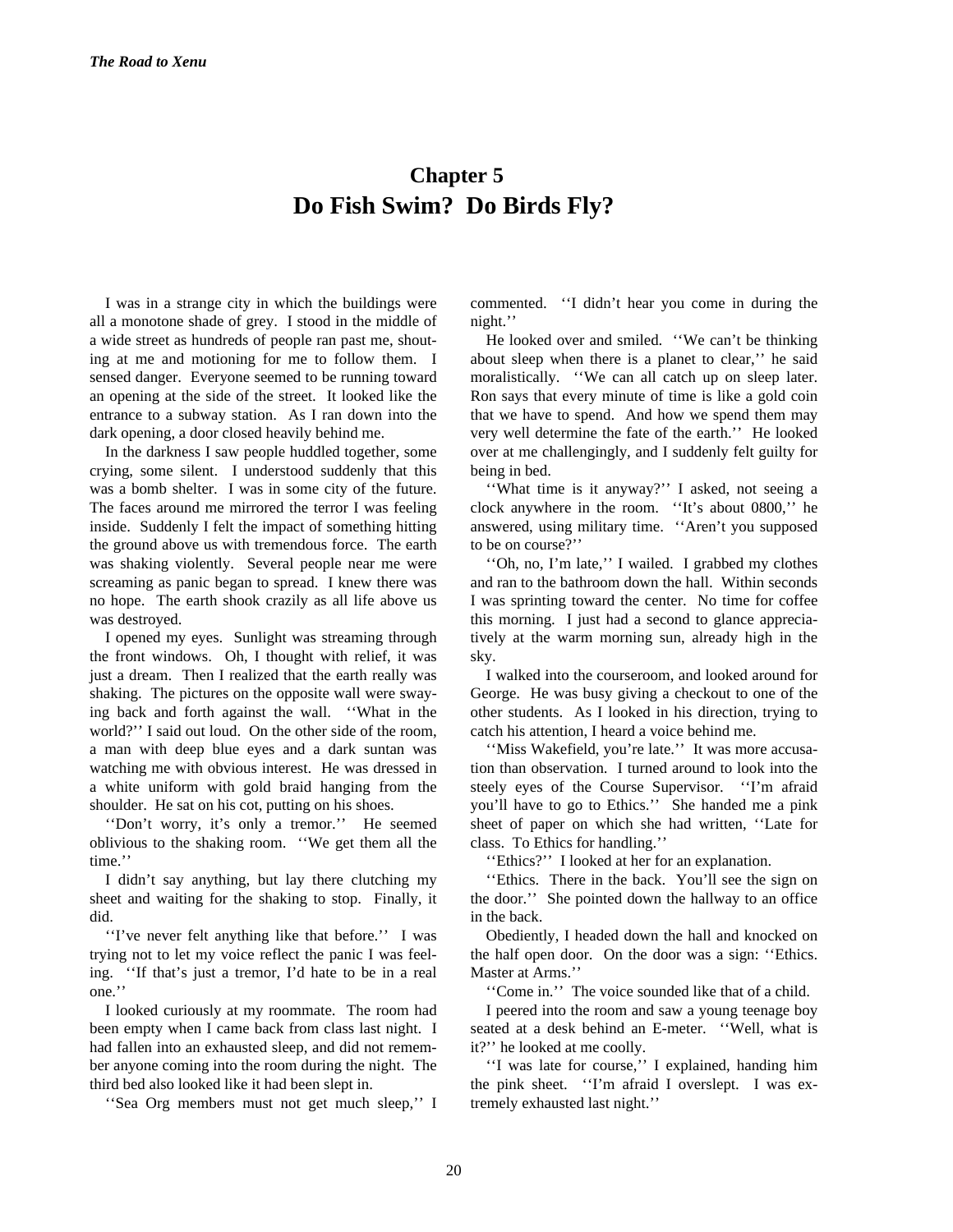''Do you have some counter-intention to being on course?'' he looked at me accusingly.

''Counter-intention?'' I asked.

He handed me a Scientology dictionary. ''Look it up,'' he ordered.

I took the dictionary and turned quickly to the C's. ''Counter-intention,'' I read. ''A determination to follow a goal which is in direct conflict with those known to be the goals of the group.''

''You need to locate your counter-intention that caused you to be late for course,'' he said matter of factly.

''Well, I think it was just that no one woke me up. I don't have an alarm clock. I would buy one but I spent all my money on the course.'' I looked at him helplessly. Why was I feeling guilty?

''I'd like to indicate that you are in a condition of Danger," he looked at me coldly.

Why was I feeling so defensive around this kid, I wondered to myself. He couldn't be older than thirteen or fourteen. Yet he had the demeanor of someone much older. He spoke with the authority of an adult accustomed to commanding others.

''What is a condition of danger?'' I was feeling more and more insecure.

''Here,'' he said, handing me a set of papers in red ink, stapled together, and titled, ''Conditions.'' ''Go back in the courseroom and starrate this HCOB'' (I guessed that HCOB stood for Hubbard Communications Office Bulletin, which was printed at the top of the first page). ''When you have finished that, come back and see me. And make sure you look up your misunderstood words.'' He looked down at his work, and I realized that I was dismissed.

I went back into the courseroom, and began to read through the bulletin he had given me.

Conditions. A condition is an operating state, and oddly enough in the physical universe there are several formulas connected with these operating states.

Then there was a table of twelve Conditions, reading from top to bottom: Power, Power Change, Affluence, Normal Operation, Emergency, Danger, Nonexistence, Liability, Doubt, Enemy, Treason, Confusion.

For each condition there was a formula. The formulas were to be applied one step at a time, I read, until the entire formula is completed, at which time the person may apply to be upgraded to the next higher condition.

The formula for the condition of Confusion, the lowest condition, was: ''FIND OUT WHERE YOU ARE.''

''I wonder what that means,'' I thought. I looked carefully through the sentence. I understood all the words, yet it still didn't make any sense. But I decided

not to ask.

''Treason,'' I read next,

is defined as betrayal after trust. The formula for the condition of treason is FIND OUT THAT YOU ARE.

I continued to read.

When a person is an avowed and knowing enemy of an individual, a group, a project or organization, a condition of Enemy exists. The formula for the condition of Enemy is just one step: FIND OUT WHO YOU REALLY ARE.

The next formula was more complex.

When one cannot make up one's mind as to an individual, a group, organization or project a Condition of Doubt exists. The formula is:

- 1. Inform oneself honestly of the actual intentions and activities of that individual, group, project or organization brushing aside all bias and rumor.
- 2. Examine the statistics of the individual, group, project or organization.
- 3. Decide on the basis of 'the greatest good for the greatest number of dynamics' whether or not it should be attacked, harmed, suppressed or helped.

Then after one had examined the statistics of the group one currently belonged to, one would,

Join or remain in or befriend the one which progresses toward the greatest number of dynamics and announce it publicly to both sides.

''Dynamics.'' The word was being used in a new and unfamiliar context. I picked up the Scientology dictionary.

''Dynamics,'' I quickly located the right page. ''There could be said to be eight urges in life,'' I read.

These we call dynamics. These are motives or motivations. We call them the eight dynamics.

The first dynamic is the urge toward existence as oneself. Here we have individuality expressed fully. This can be called the self dynamic.

The second dynamic is the urge toward existence as a sexual or bisexual activity.

I blinked. Did I read that right? I looked again. Yes, that's what it said.

This dynamic actually has two divisions. Second dynamic (a) is the sexual act itself and the second dynamic (b) is the family unit, including the rearing of children. This can be called the sex dynamic.

The third dynamic is the urge toward existence in groups of individuals. The school, the society, the town, the nation are each part of the third dynamic, and each one is a third dynamic. This is also called the group dynamic.

The fourth dynamic is the urge toward existence as mankind. Whereas the white race would be considered a third dynamic, all the races would be considered the fourth dynamic. This can be called the mankind dynamic.

The fifth dynamic is the urge toward existence of the animal kingdom. This includes all living things whether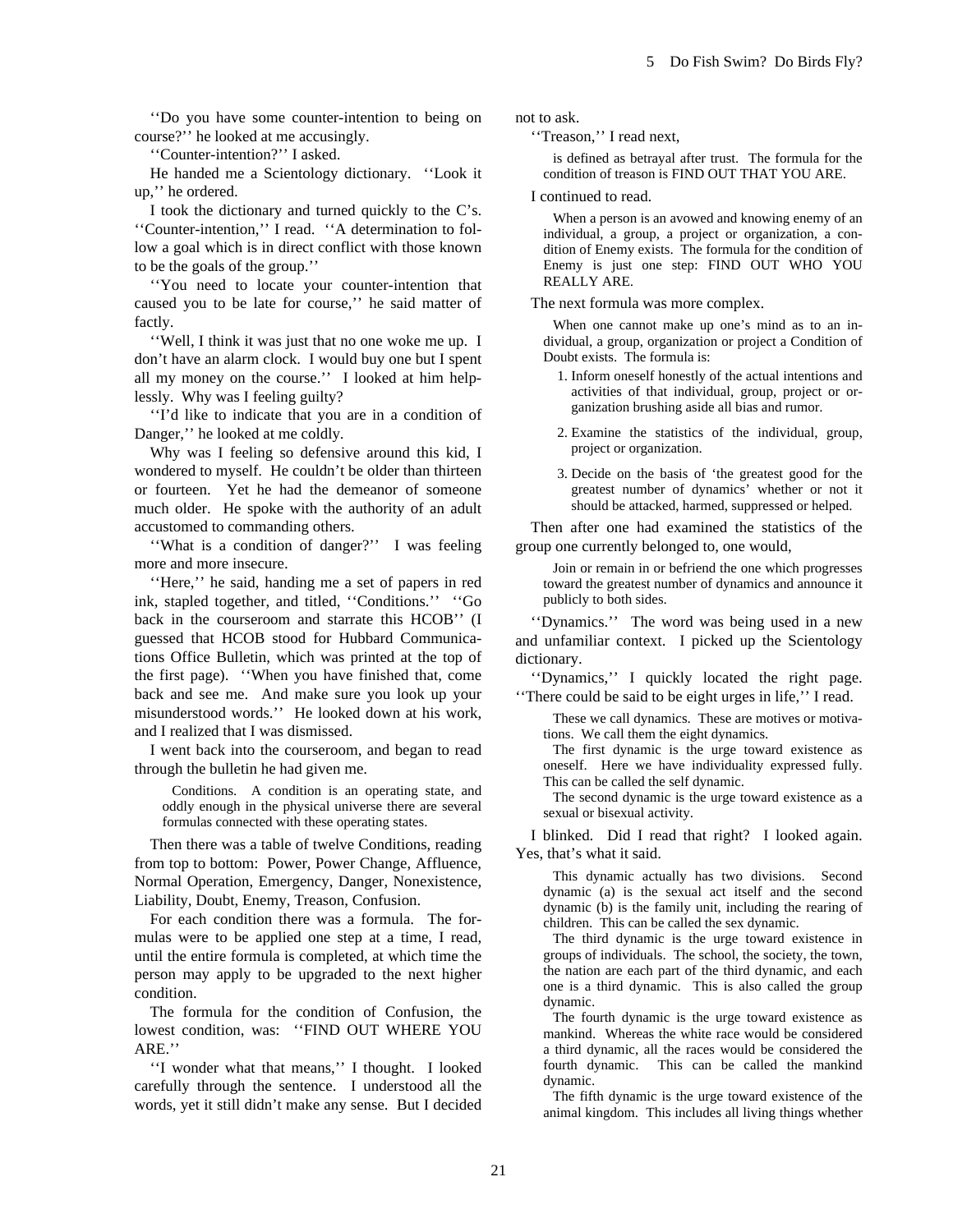animal or vegetable. The fish in the sea, the beasts of the field or the forest, grass, trees, flowers, or anything directly and intimately motivated by life. This could be called the animal dynamic.

The sixth dynamic is the urge toward existence as the physical universe. The physical universe is composed of matter, energy, space and time. In Scientology we take the first letter of these words and coin a word, MEST. This can be called the universe dynamic.

The seventh dynamic is the urge toward existence as or of spirits. Anything spiritual, with or without identity, would come under the heading of the seventh dynamic. This could be called the spiritual dynamic.

The eighth is the urge toward existence as infinity. This is also identified as the Supreme Being. It is carefully observed here that the science of Scientology does not intrude into the dynamic of the Supreme Being. This can be called the infinity or God dynamic.

I finished reading the lengthy explanation. So this is a new way of categorizing and thinking about life, I thought. All right, I can handle that. And I felt relief to know that Scientology believed in God. (I was to find out much more about that later in my Scientology career.) I went back to reading about Conditions.

The next condition was Liability, for which the formula was:

- 1. Decide who are one's friends.
- 2. Deliver an effective blow to the enemies of the group one has been pretending to be part of despite personal danger.
- 3. Make up the damage one has done by personal contribution far beyond the ordinary demands of a group member.
- 4. Apply for re-entry of the group by asking the permission of each member of it to rejoin and rejoining only by majority permission.

The formula for Non-Existence was simpler:

- 1. Find a comm (communication) line.
- 2. Make yourself known.
- 3. Discover what is needed or wanted.
- 4. Do, produce and/or present it.

I wanted to yawn, but I looked warily at the Supervisor circling the tables, and decided to suppress it.

Next I read through the Danger Formula, the one which apparently applied to me. The formula read:

1. By-pass habits or normal routines.

- 2. Handle the situation and any danger in it.
- 3. Assign self a danger condition.
- 4. Get in your own personal ethics by finding what you are doing that is out-ethics and use self-discipline to correct it and get honest and straight.
- 5. Reorganize your life so that the dangerous situation is not continually happening to you.
- 6. Formulate and adopt firm policy that will hereafter detect and prevent the same situation from continuing to

occur.

So what I have to do, I thought to myself, is simply get someone to wake me up in the morning so that this doesn't happen again. That's easy enough. I read through the Conditions bulletin again, trying to grasp the material. According to the theory, if I successfully apply the formula for the condition I am currently in, which is Danger, then I should be able to move up to the next higher condition. For me that would be Emergency. Part of the Emergency Formula had to do with changing your operating basis. ''You have got to stiffen discipline or stiffen ethics because life itself is going to discipline the individual.'' That meant that I was going to have to become very disciplined about getting to class on time, I realized. Well, that's no problem.

Once out of Emergency I would be safely in Normal Operation.

I sighed. I didn't realize that oversleeping could be so complicated. I would be sure not to do it again if I could help it.

I finished reading the policy, then went over to George and asked him to check me out. He did, and I passed easily. Now I was ready to return to the young dictator in Ethics.

He looked up as I entered. ''Did you apply the correct formula?'' he asked stiffly.

''I think so,'' I looked down at him awkwardly. ''Mostly, I just have to find someone to wake me up every morning.''

''Well make sure it doesn't happen again or you'll find yourself in Liability,'' he warned me. ''OK. You can go back to course.'' He initialed the pink sheet and handed it back to me. ''Take this back to your Course Supervisor.''

''Let me ask you a question,'' I said. ''These conditions, what do you use them for? Are they just used on the course?''

He looked at me condescendingly. ''The Ethics conditions are one of the greatest gifts we have from Ron. A Scientologist uses the conditions in every area of his life. Every area. You can apply the conditions to everything you do. If you think about it, no matter what you do, you are always in one of the conditions. The trick is to always know which one you are in and then apply the correct formula. If you do that, you can never lose.''

''Thanks,'' I offered him, grateful for such wisdom from one so young. This was a different way of looking at life. I was going to have to give it some thought. I was beginning to feel like I didn't know anything, and that I had a lot to learn. Scientology was indeed complex.

I returned to course and handed the pink sheet to the Supervisor. She nodded, and I returned to my seat.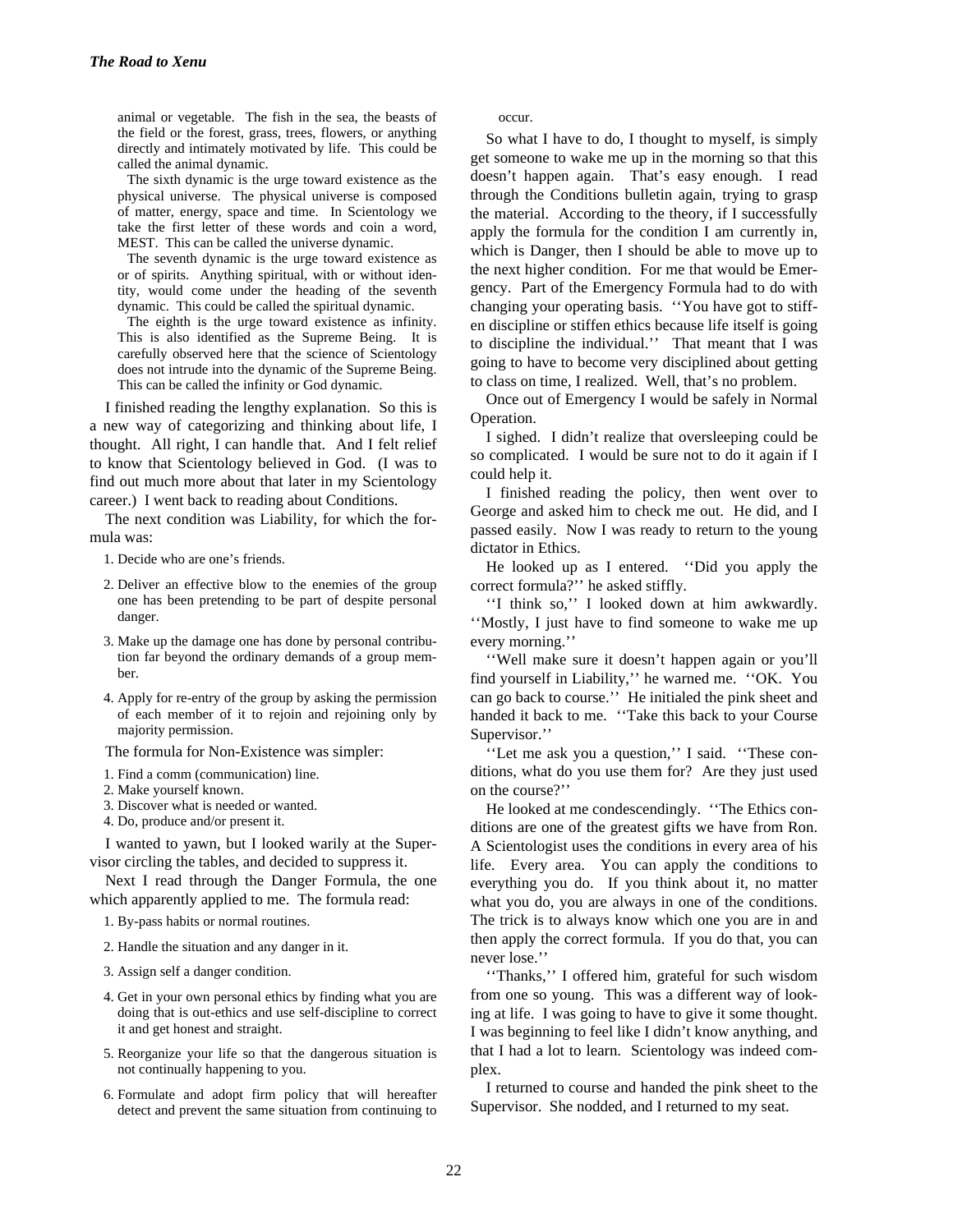''Ready for more TR's?'' I looked up to see George standing beside me.

''Sure,'' I replied, eager to progress on the course.

We went back over to the chairs in the back. To my surprise he handed me a copy of the book *Alice in Wonderland*. I opened the Training Routines bulletin we had used the day before.

Training Routine 1. Dear Alice.

Purpose: To train the student to deliver a command newly and in a new unit of time to a preclear without flinching or trying to overwhelm or using a via.

Commands: A phrase (with the ''he saids'' omitted) is picked out of the book *Alice in Wonderland* and read to the coach. It is repeated until the coach is satisfied it arrived where he is.

''All right,'' George looked at me brightly. ''Start!''

I opened the book and selected a phrase. Then I looked at George and said to him clearly, ''Would you tell me please why you are painting those roses?'' He was doing TR 0 again, staring intently into my eyes with his serene unblinking stare.

''Good,'' he answered. ''Try another one.''

''OK.'' I turned to another page. ''It's my opinion that you never think at all,'' I said, returning his stare. Why did I feel like such a robot? Was this really the way I was supposed to talk to people? It didn't feel natural.

But I decided to just do the drills and ask questions later. The problem was, later never came.

In the next drill, George read statements out of the book, and I had to acknowledge what he said. ''An acknowledgement,'' I read in the bulletin, ''is a method of controlling preclear communication.''

''It wasn't very civil of you to sit down without being invited,'' George repeated to me.

''OK,'' I answered self consciously.

''What you want to do in this drill,'' George instructed me, ''is to really duplicate what I say to you. You should be able to repeat the phrase to me verbatim. Let your acknowledgement really tell me that you heard me. Like this. Fine! All right! Thank you!'' He modelled good acknowledgements for me. I tried it again this time with more confidence.

''I never saw such a house for getting in the way,'' he said.

''All right,'' I said firmly.

''Good. Now what did I say?'' George quizzed me.

''I never saw such a house for getting in the way,'' I repeated.

After a few more practice rounds, we went on to the next drill.

The next drill, TR 3, was supposed to teach me to ask a question, get an answer and acknowledge the answer in ''one unit of time.'' The questions to be used were: ''Do fish swim?'' and ''Do birds fly?''

''Do fish swim?'' I asked George, trying to maintain my TR 0.

''Well, I'd rather talk about birds,'' he answered.

Then, following the directions in the bulletin, I said to him gently, ''I'll repeat the auditing question. Do fish swim?''

''Oh sure, they swim all the time,'' he answered.

''Good,'' I acknowledged, feeling successful.

We practiced this drill and also the next one, TR 4, which was the same except that in this one George was allowed to be even more disruptive.

''Do birds fly?'' I asked George. He pretended to be angry and started to get up out of his chair.

''This is stupid. I'm getting out of here,'' he said as he headed for the door.

Again, following the directions in the bulletin, I got up and physically directed him back to his chair. I had to get an answer to my question by any means. It was up to me to maintain control of the situation.

''Do birds fly?'' I asked him again.

''Sure, they fly all the time,'' he responded agreeably.

''Great!'' I delivered the acknowledgement with gusto.

''All right, pass on TR 4,'' George said approvingly. ''That was fine.'' Now I was ready for the last four TR's which were called the ''upper indoc (indoctrination) TR's.'' These TR's, George told me, were to train me further to maintain control in a session.

In the first drill, I had to direct George around the room using precise commands, and acknowledging him for each action.

The commands to be used were:

Look over at that wall. Thank you. Walk over to that wall. Thank you. Touch that wall. Thank you. Turn around. Thank you.

We did this drill for twenty minutes, until I was starting to feel dizzy. For some reason the repetitive commands were making me sleepy.

In the following drill, the commands were the same, but I had to physically guide George through the required motions. This one was easy, so we completed it quickly.

The next TR was called ''Tone 40 on an object.'' This was a curious drill. ''Tone 40,'' the Scientology dictionary explained, was ''a positive postulate with no counter-thought expected, anticipated or anything else, that is, total control.''

George sat beside me and put an ashtray in the chair across from me. I read the instructions in the bulletin. Taking the ashtray in my hands, I shouted in the loudest possible voice, ''Stand up!'' Then I raised the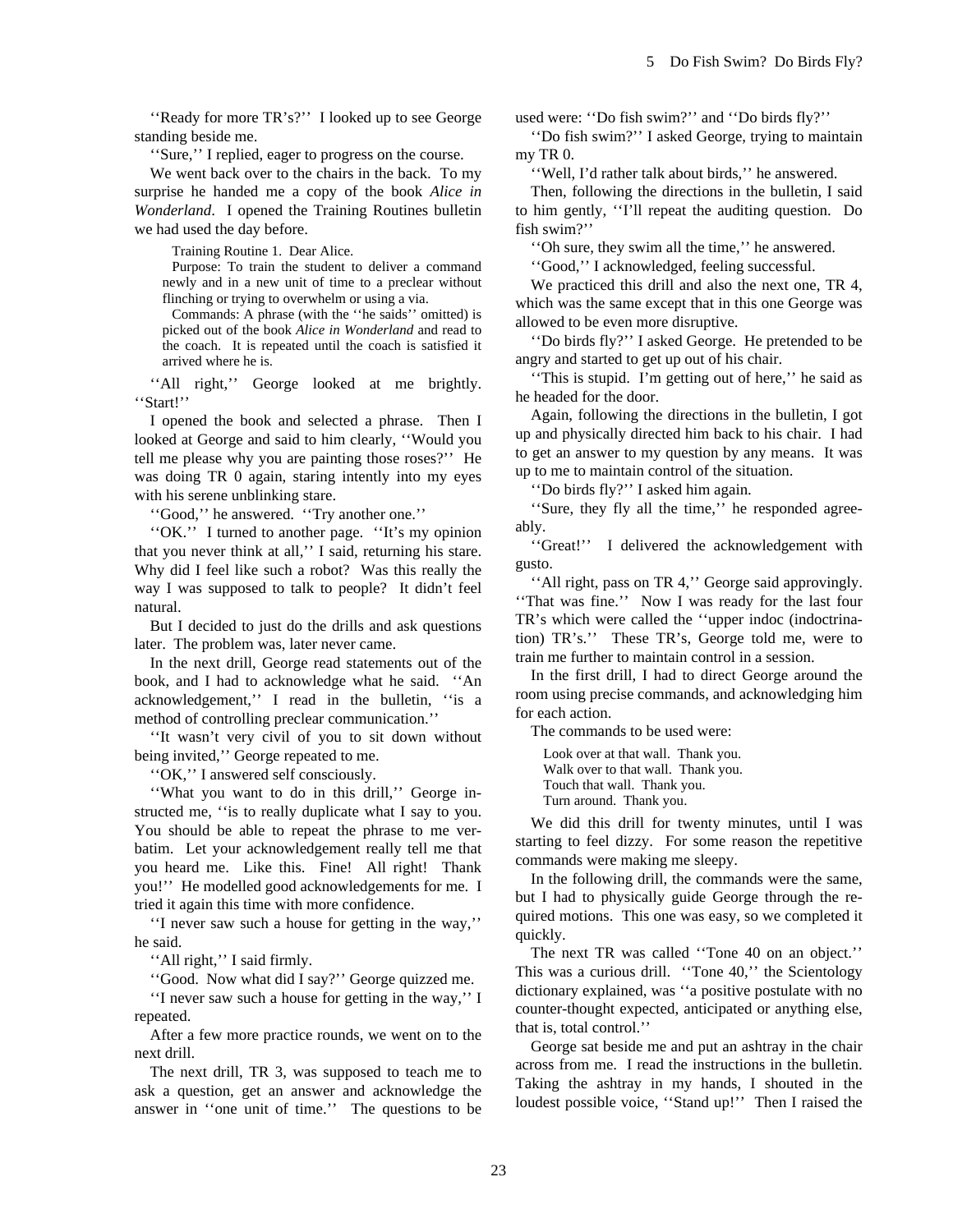ashtray off the chair and held it in midair. ''Thank you,'' I acknowledged the ashtray. ''Sit down on that chair!'' I shouted, lowering the ashtray back to the chair. ''Thank you!'' I shouted again.

''Not loud enough,'' George looked at me. ''I don't feel your total intention. Theoretically, if you do this drill with complete Tone 40, the ashtray will rise by itself off the table. When you give the commands, you can have no other intention than the commands. You're still somewhat self-conscious.''

He was right about that. I couldn't believe I was sitting here yelling at an ashtray. But if I had to do it, I was determined to do it well. So I yelled even louder. ''Stand up!'' I screamed, raising the ashtray off the table. ''Sit down on that chair!'' My voice was getting hoarse. I lowered the ashtray and looked at George triumphantly. "How was that?"

''If I had been that ashtray, I would have jumped off the chair,'' he laughed. ''OK, pass.''

The last TR, TR 9, was called ''Tone 40 on a Person,'' and was similar to the last drill except that I was now to scream the commands at a person. I was to deliver the commands with total Tone 40, giving the other person no choice but to obey my command. I could use physical means to guide him if necessary.

''Walk over to that wall!'' I yelled at George.

He just stood there. ''I didn't feel Tone 40,'' he said. "Try it again."

''Walk over to that wall!'' I screamed, my face red with effort. I guided him with my hands. He moved over to the wall.

''Thank you!'' I acknowledged him.

''Turn around!'' I screamed. I tried to channel my complete concentration into the command. He turned around.

''Thank you!'' I was getting a headache.

''Sit down in that chair!'' I screamed again, my voice getting raspy. ''Thank you!''

We continued for a few more commands, then George mercifully gave me a pass on the drill.

We were just in time for lunch.

''You are making splendid progress,'' George complimented me. ''You will be auditing in no time.''

''I guess that's what it's all about, right?'' I still had a headache from all the yelling. I would have asked for an aspirin, but I remember reading a list of rules on the wall that said that any medication, including aspirin, was strictly forbidden while on the course.

I headed next door for lunch. ''Curiouser and curiouser,'' I thought, remembering a line from *Alice in Wonderland*. For a moment I had the feeling that I was on as strange a journey as the Alice in the book. There was a surreal quality to the past two days.

Did I suspect, even for a minute, that the seemingly innocuous TR's I was doing, supposedly to train me to become a better auditor, were actually a series of extremely sophisticated hypnotic and control techniques that would eventually lead me into a state of unthinking obedience and robotic response?

That I was unwittingly, drill by drill, surrendering my mind and my will to the whims of this bizarre organization, an organization to which I would become increasingly enslaved as the days and years passed by?

Is it possible that a sophisticated system of mind control, masquerading as religion, does in fact exist in this country outside the control and wisdom of the courts and the laws of the land?

Was I being lured into spiritual, physical, emotional and mental bondage without my knowledge or consent?

I had in fact, with complete innocence and trust, sold myself into a subtle slavery, slavery from which I would emerge years later raped of my mind, my emotions, my soul, my finances, and twelve years of my life. Yet no laws existed to protect my freedom. Psychological kidnapping is not illegal. Is it possible for one's mind to be completely controlled by another?

The answer is yes.

During those sunny days in October, a part of me was dying, my mind and my soul being sucked out by the greedy vampire called Scientology. I was not to exist as myself for another twelve years.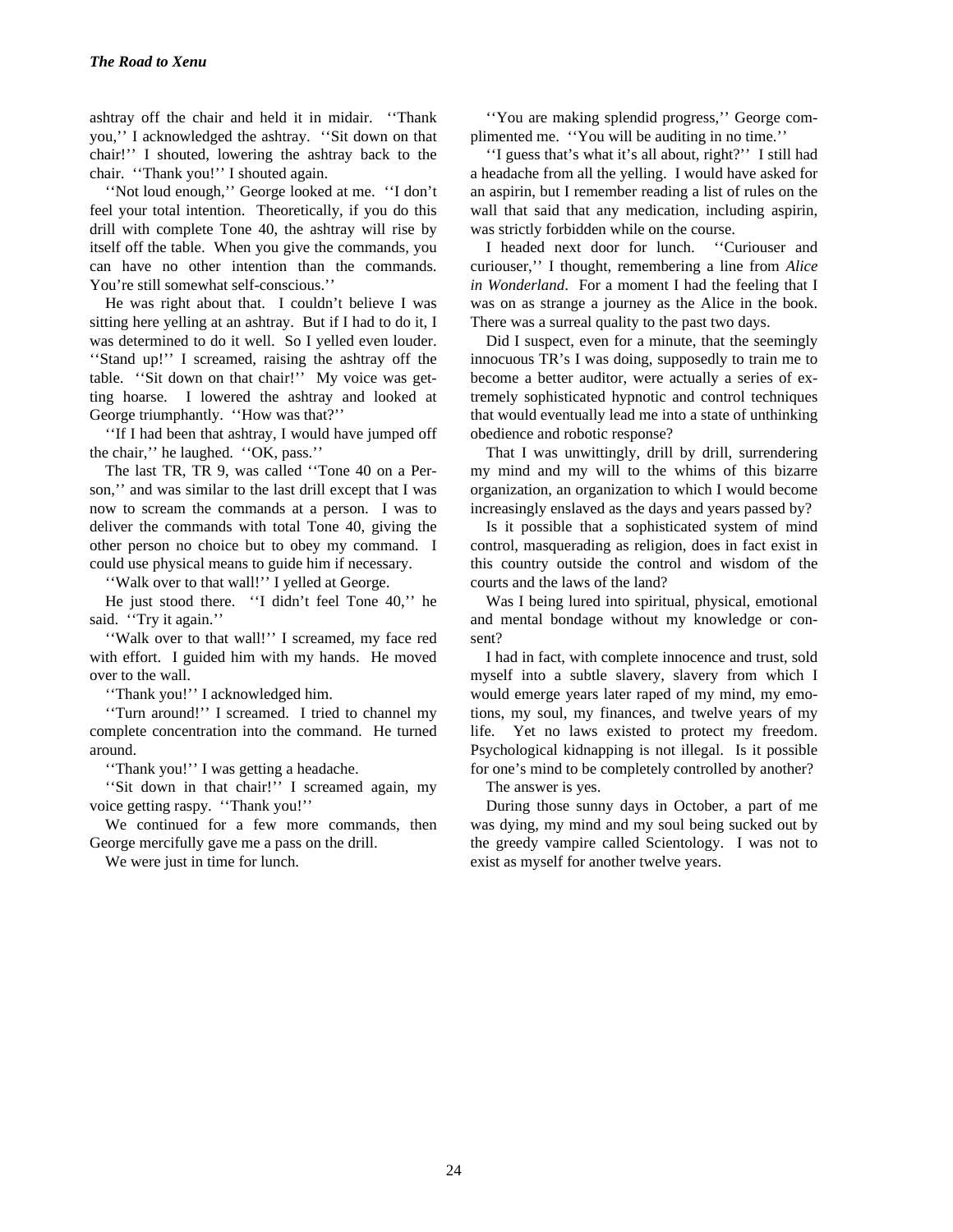### **Chapter 6 On a Clear Night You Can See Forever**

I heard the familiar knock on the door. ''0700. Time to get up.'' I opened my eyes and felt a sharp pain on the top of my head. Oh, no, I thought, knowing what was coming. I pulled myself unwillingly to a sitting position, feeling the familiar nausea that swept through me as the pain in my head intensified. A migraine.

Groggily, I headed for the bathroom. Maybe a cool shower would help. But I knew from past history that I was in for a rough day.

There had been a dreamlike quality to the past few days. Saving the world, I thought, was a tough job. I had been on course for three days now. For some reason, I had taken it for granted that the center would be closed on Sunday.

I had been looking forward for a break from the intense course schedule: 8:00 AM until 10:30 PM with two short breaks and an hour for lunch. Then, invariably, at 11:00 PM, after the class muster where we shared our ''wins'', there would be an ''all hands'' called, usually to assemble a mailing, and it would last until 1:00 AM or later.

When Sunday arrived, I was surprised to hear the usual knock at my door. Sunday to Scientologists, I discovered, was just another day in the week. And to make things worse, last night there had been an unusually long all hands to mail out the monthly newsletter.

I stood over the basin, waiting for the world to stop spinning. I wonder what they do in Scientology when you get sick? I had already surmised from some of the materials on the course that medicine was frowned upon except as a last resort, and after the superior remedies in Scientology had been applied. ''Antonio,'' I held my throbbing head in both hands as I looked down at my friend seated at his desk, ''What does a Scientologist do for pain?''

''Why? What's wrong?'' he looked up, concerned.

''A migraine. I've had them before. I think it's from lack of sleep. Do you think maybe I could be excused from course for one day?''

''Well, to do that you would have to go through Ethics,'' he looked at me with narrowed eyes. ''It would probably be better to try and stay on course.''

''Ethics? Why?'' The thought of a return visit to the teenage fuehrer in the Ethics office was intimidating.

''Because in Scientology there is a saying, 'Sickness equals PTS,''' Antonio answered seriously. ''Potential Trouble Source,'' he added seeing my confused look. ''It means you might be PTS, or connected to an SP Suppressive Person,'' he added quickly. ''Usually people only get sick when they are connected in some way to a Suppressive. And it's the job of Ethics to help you 'spot the SP.' That, and some Dianetic auditing should handle it.''

''I'll tell you what,'' he added, seeing my discouraged look, ''let me talk with the Course Supervisor and I'll see if I can give you an assist. Wait here.'' A few minutes later he was back. ''Come with me,'' he said. He led me to one of the offices in the back and closed the door. ''We'll do a touch assist and see if it helps.'' He pulled a chair into the center of the room and indicated for me to sit there.

''OK, now I'm just going to give you a command, and I want you to acknowledge me each time I repeat the command. Ready?''

''Sure,'' I answered, not knowing what to expect.

''All right. Here we go.'' He pressed his finger on my forehead. ''Feel my finger?'' he asked gently.

''Yeah,'' I responded.

Then he pressed his finger into my right temple.

''Feel my finger?''

''Um-hm,'' I answered.

Then I felt his finger on my cheek.

''Feel my finger?''

''Yes.''

He continued, exerting pressure with his finger at various locations of my body. There seemed to be a pattern to the way he was working. With each pressure he asked the same question.

This continued for at least a half an hour. I wondered what the effect of this was supposed to be. But I found myself becoming curiously relaxed, feeling little shivers of energy up and down my spine like one would feel with a good back rub.

As he continued I became more and more drowsy. At one point I actually dozed off into much needed sleep. As I jerked back awake to keep from falling,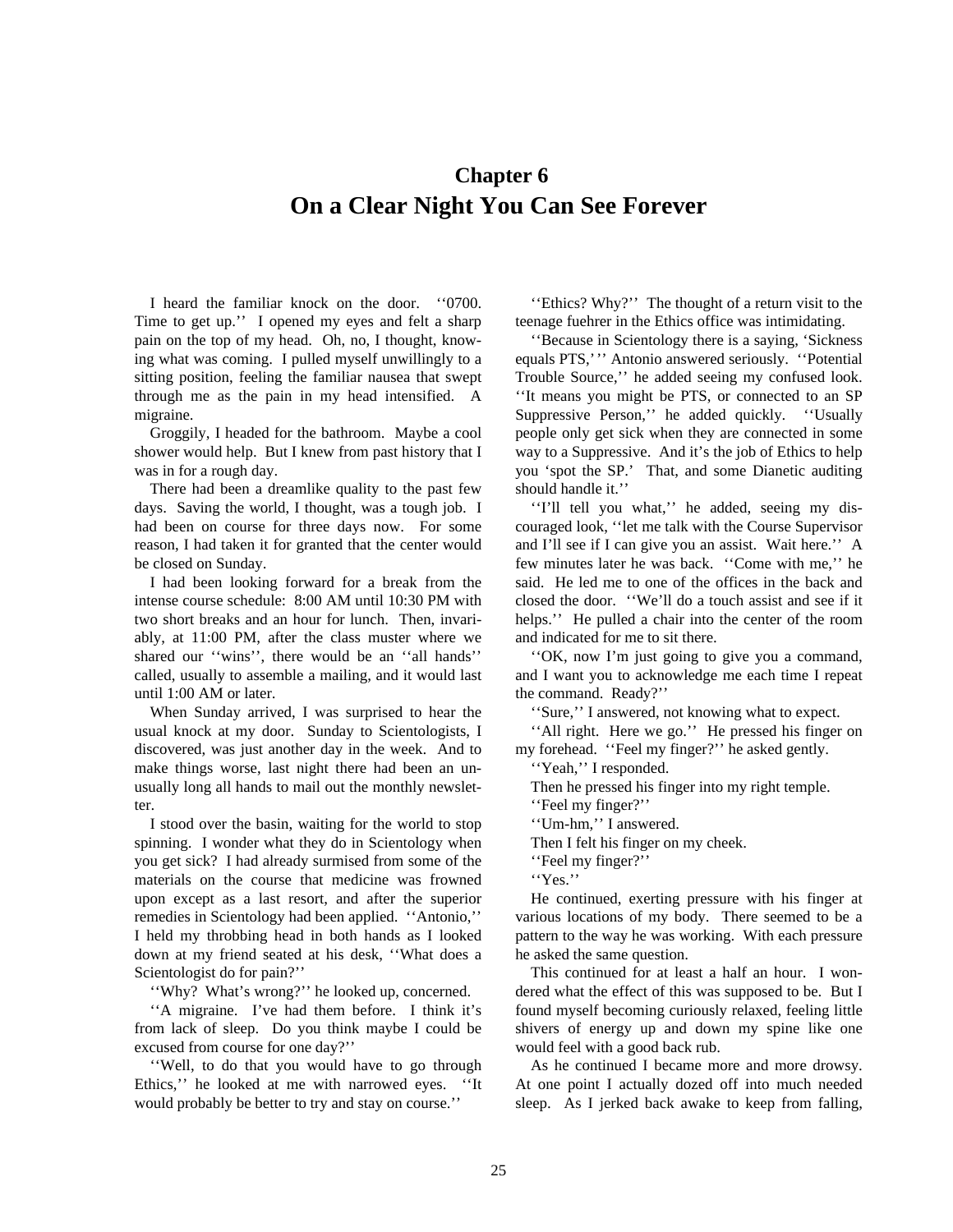Antonio just continued the curious process.

I could feel my muscles relaxing in response to the contact from his finger. The energy was now flowing throughout my whole body. After what must have been at least an hour, he stopped suddenly and drew back. ''Well, how do you feel?'' he asked.

''I don't believe it. I feel great. The headache is gone. I can't believe you got rid of my migraine. Usually they last for at least two days.'' I was genuinely surprised. I could still feel the shivers all over my body.

''That's good,'' Antonio said modestly. ''I'm glad it helped. And it probably saved you an unnecessary trip to Ethics.'' He looked at me and chuckled. ''Now you need to go back on course while I write this up as a session.''

''Thanks,'' I said gratefully as I opened the door.

I retrieved my study pack and took my usual seat. As I resumed my study I realized that the nausea and grogginess were gone. I even felt rested. ''Strange,'' I thought. ''Amazing.''

I opened my pack.

''Auditors,'' I read the green ink of the next policy letter on my checksheet,

have since the first session of Scientology been the only individuals on this planet in this universe capable of freeing Man.

At times some will forget or choose to ignore the fact that the auditor is not just another fellow or a guy who works in Scientology. An auditor is a highly trained specialist, no matter what level of auditor. He or she is the only one who can give Man the truth. An auditor is very important in clearing the planet, and this universe. All auditors are appreciated.

I knew that Antonio was a Class 8 auditor, meaning that he had done the highest training level in Scientology. At that time, being a Class 8 was similar to having a Ph.D. in any other subject.

After my experience this morning, I was more ready to believe that maybe what Hubbard was saying in this policy was true. I smiled to myself. It was reassuring to know that Antonio was my friend. From the beginning he had taken a fatherly interest in me. And we shared a common interest in the piano. Antonio, I soon discovered, was a brilliant concert pianist. I continued on in my reading.

Scientology is a science of life. It is the first entirely Western effort to understand life. All earlier efforts came from Asia or Eastern Europe. And they failed. None of them gave greater security. None of them could change human behavior for the better. None of them and they bragged about it could change human intelligence. Scientology is something new under the sun, but young as it is, it is still the only completely and thoroughly tested and validated science of existence.

Scientology can and does change human behavior for

the better. Scientology can and does increase human intelligence. And Scientology can do other things. It is a science of life and it works. It adequately handles the basic rules of life and it brings order into chaos.

#### On another page I read,

In all the broad universe there is no other hope for Man than ourselves.

#### I kept reading.

Let us face the reality of this thing. The world confronts several crises. Man's inhumanity to man is gaining monuments daily. The time to bring a chaos under control is before it is well begun. We're slightly late as it is. Brutally, there is no other organization on Earth that can slow these down. Factually there is no other know-how on Earth that can plumb the problems of Man. So if we don't want all of us to be sitting amongst the charred embers, we had better get busy.

This is no alarmist statement you know. We are the people who can confront it. Past civilizations have vanished, you see. The Chaldean, Babylonian, Egyptian, Chinese, Hindu, Greek, Roman, European they did vanish. Those little beaten down peasants you see in France were once the proud Romans. Those small brown men who sell their sisters on the streets of Cairo were once the mighty Egyptians. And it was when those societies looked richest that they had already started down. Like this one.

They all failed because they had no know-how about Man. Wisdom, real wisdom, could have salvaged any one of them. Wisdom can salvage this one. Scientology can smooth the way. But Scientology hasn't a chance unless we get groups going. You ... can do this.

I felt a tap on my shoulder. It was another girl on the course named Ellie. ''I need someone to do TR 0,'' she looked at me hopefully. ''Do you have time to do it?''

"Sure," I agreed. "It's not like I'm going anywhere.''

We spent the rest of the morning staring blissfully into each other's eyes. I experienced the same sensations as I had the first time I did TR 0 with George. When the Supervisor called lunch break, I was again feeling the expansive serenity and blissed-out timelessness I had before. And by the looks of it, so was Ellie.

''That's it! Lunch break!''

I reluctantly came back to earth and shook myself back into more-or-less normal consciousness. As I walked back to the house for lunch, I noticed that the colors once again looked unusually bright. I felt a soaring hopefulness inside. ''Oh, Aileen,'' I enthused, as I took my place at the table, ''I'm so happy to be in Scientology. I just want everyone to know about it. Do you know what I mean?''

''Yes, dear,'' Aileen gazed at me fondly. ''And I've been meaning to talk to you. Antonio and I have been talking and we'd like you to consider joining us in the Sea Org. That's the most effective way to make a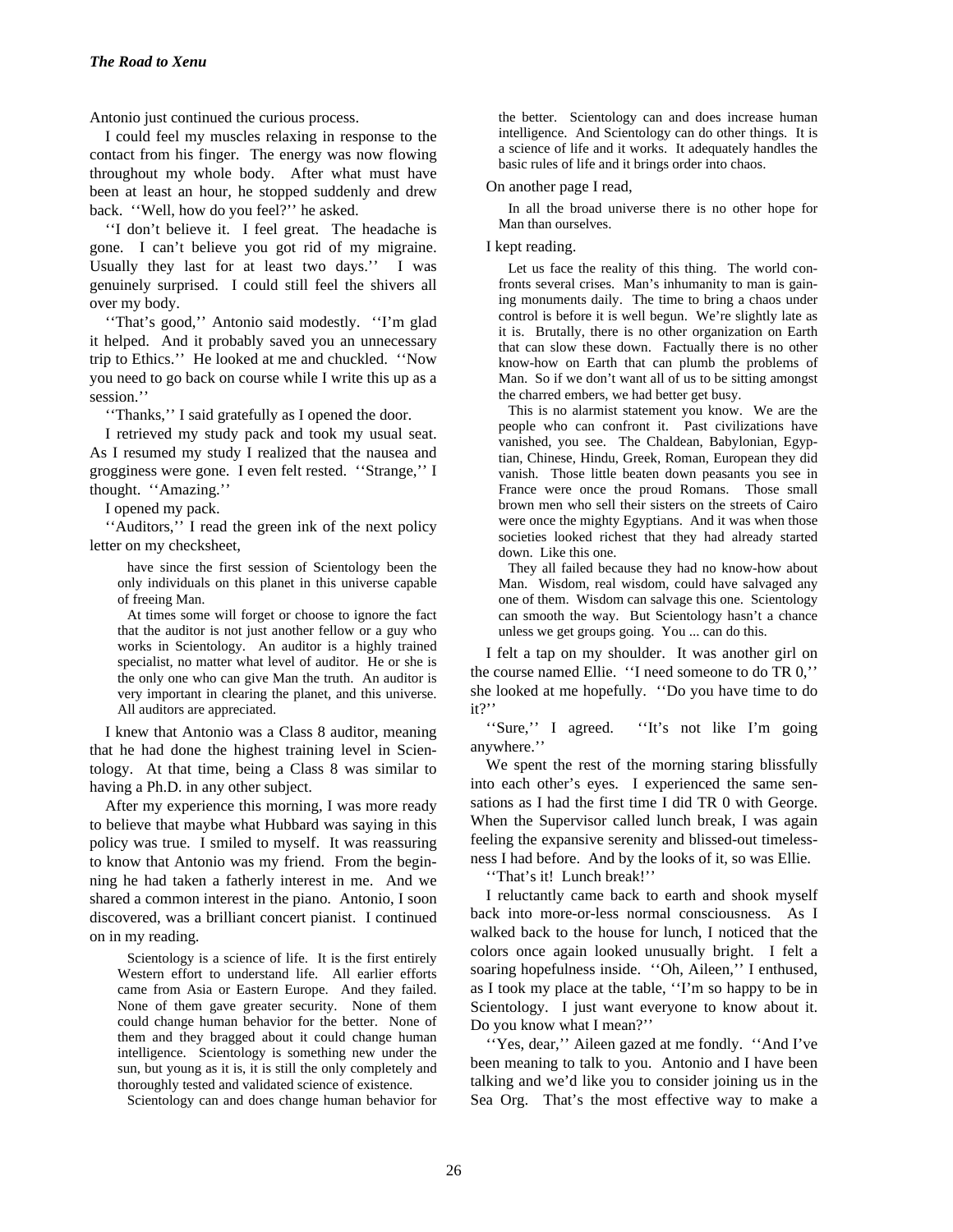difference in this world. We'll talk about it later.'' She and Antonio traded glances.

''The Sea Org,'' I thought excitedly. I had heard many stories in the past few days about the adventures to be had as a part of the most elite group in Scientology. I had noticed a poster on the wall at the center. There was the picture of a large ship with many smiling faces waving from the deck. ''Be the elite of planet Earth, the cream of the cream. Join the Sea Org.'' Why not? I thought, as I served myself some vegetables. What do I have to lose? It would be an adventure.

I was still lost in fantasy when the Supervisor called ''That's it!'' to start the afternoon session. I turned back to my study pack and determined to keep my mind on what I was reading.

We are the only people and the only organization on Earth which have the technology and the ambition to attempt a clarification of situations which in other hands are considered entirely out of control, to wit, the atomic bomb and the decay and confusion of societies.

I turned another page.

Scientology is today around the world, represented on every continent on Earth. As you read this, this very book is being translated into many non-English tongues and is being distributed to nations whose thronging multi-millions have never before been touched by Anglo-American thought.

The use or neglect of this material may well determine the use or neglect of the atomic bomb by Man. Scientology is already winning in this field. In the same period in history, two of the most sweeping forces Man has known have come to fruition: a knowledge of himself and others with Scientology, and a means of destroying himself and all others by atomic fission. Which force wins depends in a large measure on your use of Scientology.

There is not much Earth time. We must work.

The mission of Scientology is not conquest it is civilization. It is a war upon stupidity, the stupidity which leads us toward the Last War of All.

With Scientology man can prevent insanity, criminality and war. It is for man to use. It is for the betterment of man. The primary race of Earth is not between one nation and another today. The only race that matters at this moment is the one being run between Scientology and the atomic bomb. The history of man, as has been said by well-known authorities, may well depend upon which one wins.

I turned another page and continued to read.

Where Earth pursues her gentle way in her orbit about the sun today there will be a black orb seared, scorched and defaced with ruin, its air polluted with radiation, its surface gouged by pocks, the skeletons of its cities standing black and ruined against a sun which was allowed to set upon the Anglo-American civilization. Perhaps there are other planets, perhaps there will be other times, but here we are right now, our urgings and our strivings ought to carry forward the civilization which

we have about us. Perhaps it would be better to start all over and make another one. I do not happen to think so. I think that we can and will continue to create this civilization and continue to bring Man through despite his folly. We know how and we can do it. It is up to us. It is up to you and only then we can say with honesty that it is up to Man.

Later on, if we make it, what will be your answer to this question: ''Did you help?''

I sat there for a few minutes, lost in thought. I thought back to my life at the university. What was I doing, I wondered. Where was I going? Was there any purpose to my life? The answer was no. Here was something important that I could do to make a difference in the world. What was my dream before? Becoming a music teacher? But here I could help save the world from a possible nuclear disaster. Which was more important?

The answer was already in my mind. It was not a choice. Music could wait. The decision was made. I would join the Sea Org!

I couldn't wait for the break so I could tell Antonio and Aileen. I knew they would be happy. For me it would almost be like having a family. Antonio and Aileen were already closer to me than my real parents had been. They were my spiritual parents. I felt happy and secure. Joining the Sea Org would be like joining a family. Signing the papers would just be a formality. Because the reality was, that in my soul, I already was a part of the family. I belonged.

''That's it! Break! Fifteen minutes!'' The usual sounds of chairs scraping the floor as everyone headed outside.

''Antonio,'' I approached him with a smile. ''I've decided. I'm joining the Sea Org!''

''That's wonderful,'' he was sincere. ''Let's go share the good news with Aileen.'' We headed toward the office in the back.

Aileen looked up with surprise. ''Aileen,'' I said breathlessly, ''I'm joining. I want to join the Sea Org. I want to help.''

Aileen clapped her hands and came over and hugged me. ''My dear, that's wonderful,'' she said warmly. ''And I guarantee that you will never be sorry. You have made a very good decision. And we're delighted to have you. Antonio and I were both hoping that you would come to this decision, but we didn't think it would be so soon! Congratulations!''

''So what do I have to do to join?'' I asked eagerly.

''Well, there are just a few things we have to take care of.'' Aileen pulled some papers from her desk. ''We have to go over this questionnaire just to make sure that you don't have any incomplete cycles anywhere out in the world.'' And she started asking me questions.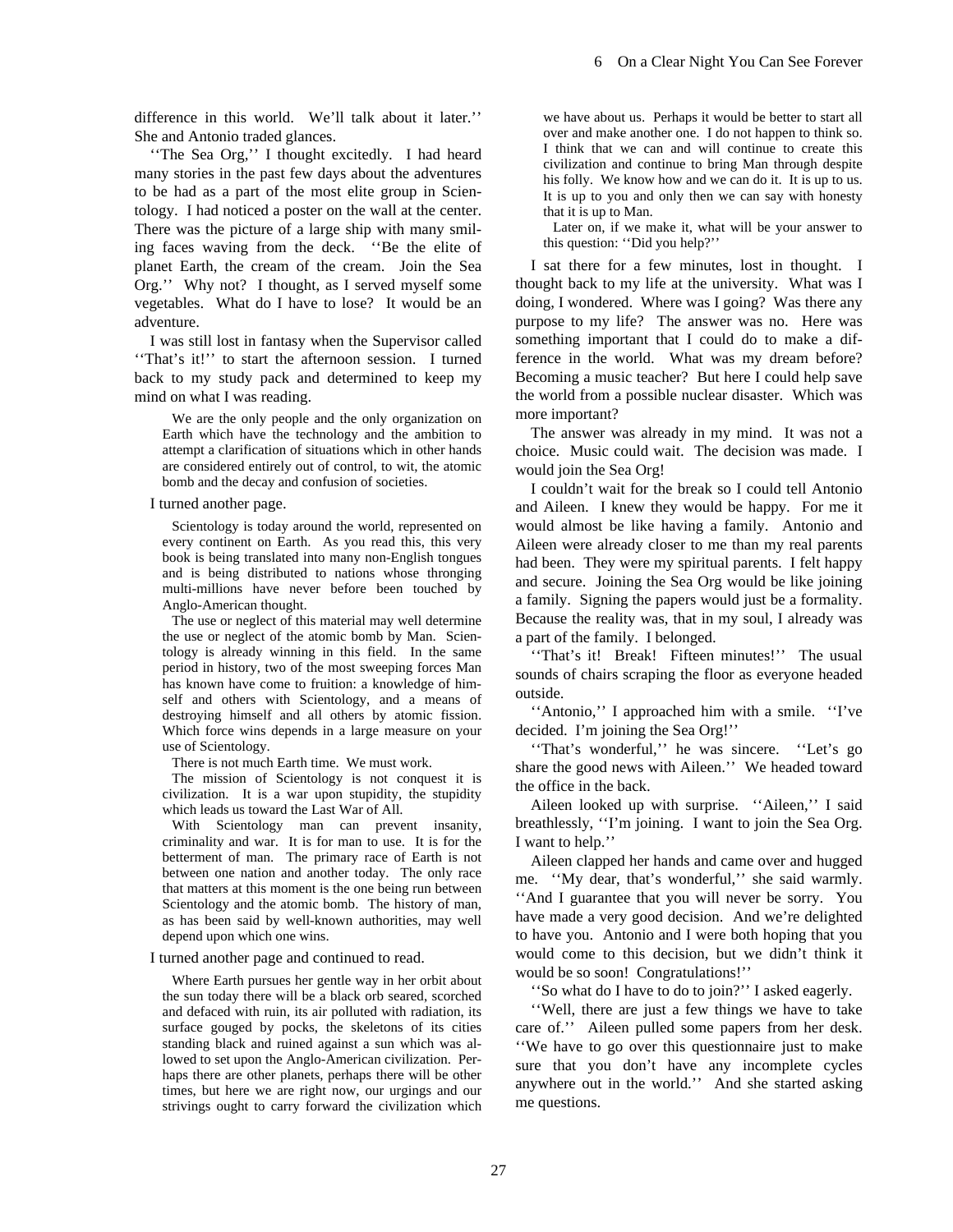Did I have any debts? No, I answered truthfully.

Any legal problems? No.

Would anyone in my family oppose my decision? I thought about my parents. They might not be happy about this latest turn of events, but I knew they would never try to prevent me from doing something I really wanted to do. No, I said to Aileen.

Did I own any property? Did I have children? No. No.

Was there anything at all that would interfere with me becoming a full time Scientology staff person? No, none whatever, I said, brimming with eagerness. ''Well, all right, everything seems to be fine.'' Aileen signed the questionnaire and pulled out another paper from her desk.

''Are you ready to sign your contract?'' she smiled at me proudly as she handed me the official looking form printed on white bond legal paper. At the top was the Sea Org symbol of two olive branches surrounding a star, printed in gold. Then in very large letters: ''Flag Service Org, SEA ORGANIZATION, Contract of Employment.''

Beneath that were two seahorses printed in gold flanking a paragraph which read:

I, \_\_\_\_\_\_\_\_\_\_\_\_\_\_\_\_, DO HEREBY AGREE to enter into employment with the SEA ORGANIZATION and, being of sound mind, do fully realize and agree to abide by its purpose which is to get ETHICS IN on this PLANET AND UNIVERSE and, fully and without reservation, subscribe to the discipline, mores and conditions of this group and pledge to abide by them.

THEREFORE, I CONTRACT MYSELF TO THE SEA ORGANIZATION FOR THE NEXT BILLION YEARS.

Then there were lines for signatures.

I looked at it again. I wasn't seeing things. I looked up at Antonio and Aileen, perplexed.

''A billion years?'' I asked. ''Why a billion years?''

Antonio looked across at Aileen. ''That's because Ron thinks it will take at least that long to clear the entire universe. After this planet is clear, there are hundreds of thousands of other planets to clear as well. He just wants to be sure that your loyalty is certain. If you're not ready to commit to a billion years, then you're probably not ready to join the Sea Org,'' he looked at me seriously.

''I think what it is also,'' Aileen interrupted, ''is that being a Sea Org member is not an easy life. There can be some tough times. If you're not with us 100%, if you're not ready to make a life and death commitment, then you won't succeed as a Sea Org member. This is a big decision.''

I swallowed. I thought again about Michigan and school. I thought about my family.

''Well,'' I said, starting to laugh, ''I've never

thought this far into the future before. I'm not used to thinking in terms of a billion years. You don't have any shorter contracts? Like maybe just a few thousand years for a start?''

Neither Antonio nor Aileen smiled. ''At the regular Orgs,'' Antonio explained, ''like the L.A. Org, there are shorter contracts. You can sign up for either two and a half or five years. But in the Sea Org there's just one contract. This is it.''

I sat silently for a minute, then slowly picked up the pen on the desk. ''Well, here goes,'' I signed on the blue line. I tried to comprehend a billion years, but my mind got lost after the first few million. ''I'm in.''

''Splendid,'' Aileen signed her name on the line below. Then Antonio signed as the second witness.

''It's official,'' Aileen gave a satisfied sigh. ''Welcome to the Sea Org, dear. We're glad to have you aboard.'' Antonio shook my hand. ''Let's all go have lunch,'' he suggested. ''At a real restaurant. To celebrate.''

It was hard to think clearly that afternoon, my mind trying to comprehend the enormity of the contract I had just signed. A week ago, I realized with a shock of surprise, I was sitting in class in Ann Arbor worried about my grades. For a minute I wondered if maybe I had died and progressed to an entirely new life. That couldn't possibly be any stranger than my life now. Aileen had given me a packet of materials to read, to begin the indoctrination process into the Sea Org. I turned to the page on top.

''YOUR POST,'' it was titled.

A post in a Scientology organization isn't a job. It's a trust and a crusade.

We're free men and women probably the last free men and women on Earth. Remember, we'll have to come back to Earth some day no matter what happens to us.

If we don't do a good job now we may never get another chance.

Yes, I'm sure that's the way it is.

So we have an organization, we have a field we must support, we have a chance.

That's more than we had last time night's curtain began to fall on freedom.

So we're using that chance.

An organization such as ours is our best chance to get the most done. So we're doing it!!

Signed, L. Ron Hubbard.

Just before dinner break, there was a surprise announcement by the Supervisor. ''There will be no class tonight,'' she said, giving no explanation. ''Class dismissed.''

Antonio came up to me as I was packing up my things. ''Why don't you come over for dinner,'' he invited. ''We have a surprise for you tonight.''

''And you're not going to tell me what it is, right?'' I looked at him mischieviously.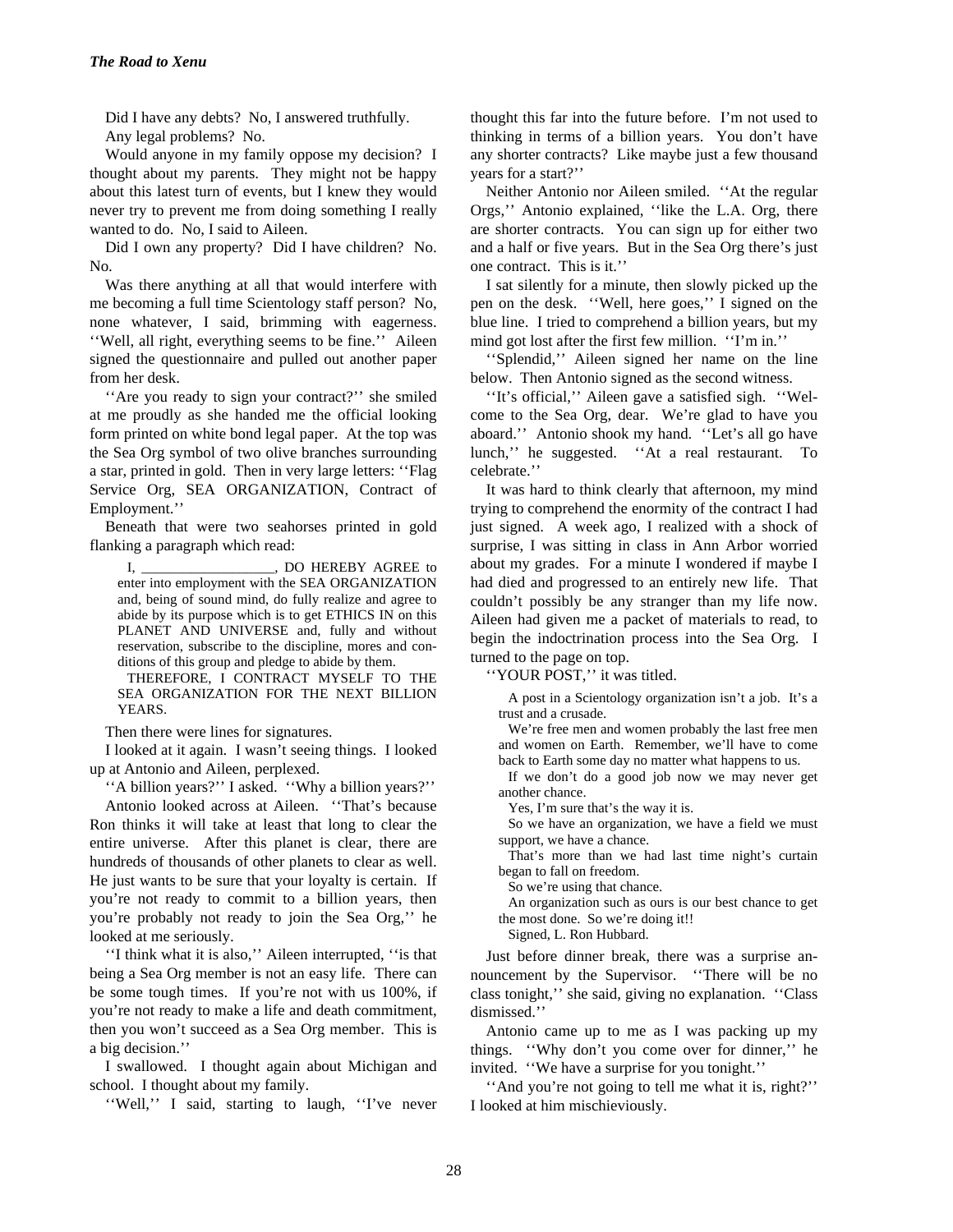''I'm afraid you're just going to have to wait,'' his eyes were twinkling. I walked across Alvarado Park with Antonio and Aileen. I was appalled to find that the beautiful park was populated by hundreds of alcoholics, many sleeping on benches or sprawled on the ground.

Antonio and Aileen shared a small apartment on the other side of the park. As we entered I was surprised to see a concert size grand piano in the living room. ''Oh, Antonio,'' I begged, ''play something.''

''Just for a few minutes,'' Antonio obliged. ''We have plans tonight and we don't want to be late.'' He sat down and began to play a Scarlatti sonata. I had never heard Scarlatti played so lightly and effervescently.

''That's wonderful,'' I enthused when he had finished. ''It sparkles. Please, play some more.''

Antonio started into a piece that I wasn't familiar with. It sounded like Liszt, but it was a piece I hadn't heard before. It sounded like a dance, I thought, as Antonio played effortlessly through the complex and brilliant passages. ''Oh, that was wonderful.'' I was enthralled by his playing. ''I just want to stay and listen to you play all night. We don't have to go out,'' I pleaded.

''Oh, yes, we do,'' Antonio laughed. ''By the way, anytime you want to come over here in your free time and use the piano you're welcome to. Julie told us that you're a very accomplished pianist yourself. Next time you come over, when we have more time, we'll listen to you play too.''

''It can wait,'' I laughed. ''There's no way I would play now after what I just heard.''

We had a pleasant dinner in the tiny kitchen. Antonio was entertaining, and told funny stories about recent happenings at the center. After dinner I helped Aileen with the dishes and asked her about her life before she joined Scientology.

It turned out that Aileen was from Australia where she had been a schoolteacher before being introduced to Scientology by a friend. She had joined the Sea Org immediately, ''almost the way you have,'' she said, as she looked at me fondly. She spent several years with ''Ron'' on the ship, serving as one of his closest assistants.

''What is he really like?'' I asked her eagerly.

''Oh, he's just the most wonderful man you could imagine,'' she looked at me wistfully. ''I hope you have a chance to meet him someday. He is very powerful. When you are near him, you can just feel the power he exudes. And he is so caring. He really cares about all of us. It was his idea to start Celebrity Center. He believes that artists are special, and that they should have their own center. A protected place where they can create in a safe space.''

I was about to ask her another question when Antonio interrupted. ''Time to be off,'' he announced.

Then we headed back through the park.

We reached Celebrity Center just as it was beginning to get dark. A crowd of people was thronging outside the center, slowly making their way inside. ''CLEAR NIGHT,'' I read the sign on the door. ''ONLY CLEARS AND ABOVE CAN ENTER.''

I looked at Antonio questioningly. ''You're with us,'' he assured me. ''No one will ask any questions. Just act as if you belong.''

Aileen had already disappeared into the crowd. Antonio maneuvered over to the far wall where there was more space. There was a ledge against the wall. I quickly climbed up. I would have a good view of the stage.

The curtain behind the classroom had been pulled back to reveal a wide stage and a large open area in which chairs had been set up. Most of the chairs were already filled. A large picture of Hubbard hung on the curtain behind the stage.

I looked around the room. Most of the people seemed to be young, in their twenties or thirties. Many of them were wearing unconventional clothing, colorful and ''artsy.'' There was a feeling of subdued excitement in the air. There was a murmur of voices as people made their way to their seats and exchanged greetings with friends.

The air was warm and close in the room. There was the humid sensation of too many bodies in the room. I wiped beads of perspiration from my forehead. Suddenly Aileen appeared on the stage. She was greeted with riotous applause. Her popularity was very evident. The clapping went on for a long time. Finally the noise died down.

''Welcome to Clear Night,'' Aileen greeted the audience. ''We have some exciting surprises for you tonight which I know you will enjoy. I am so delighted to see you all and so happy that each one of you could be with us tonight. This is going to be a very special night.

''Now the first thing we are going to do tonight is to introduce our new Clears, everyone who has gone Clear since our last Clear night. And here to introduce them is our special guest, John McMaster!''

There were gasps in the audience. John McMaster was the revered saint of Scientology, the first Clear. His name was well known to everyone in Scientology.

As he entered, a slim figure in a white turtleneck sweater and dark suit, complimenting his clear complexion and pearly white hair, the audience stood of one accord to their feet and began a rhythmical applause. Shouts rose from the audience.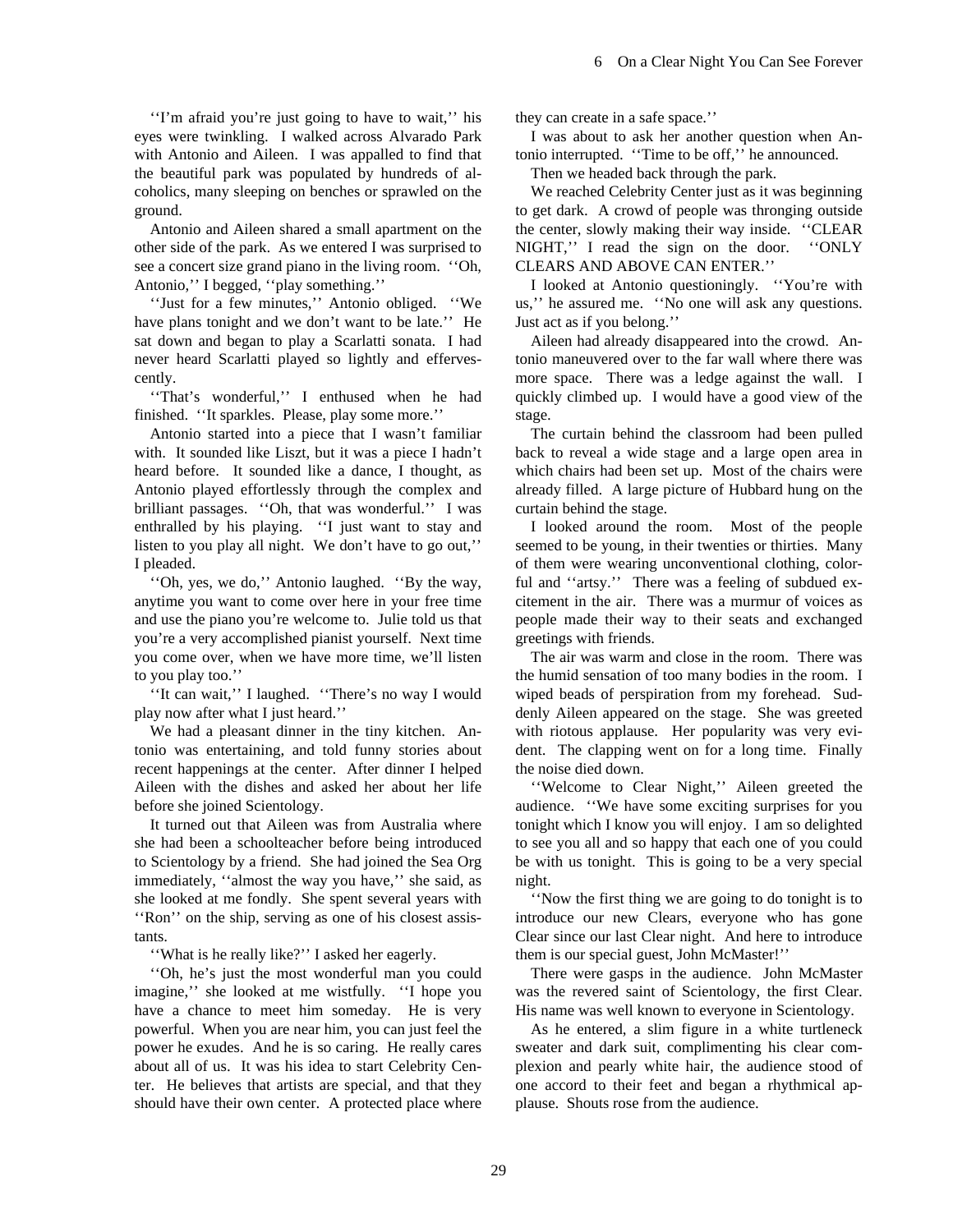Again, it took minutes for the applause to die down.

John McMaster began to speak in a soft and gentle, yet compelling voice. Everyone strained to hear each word. He greeted everyone, then began to speak about the ship where Ron was, where he had just come from. ''Ron sends all his love and his best postulates to all of you,'' he said. ''He wants you to know that he is very proud of what you are all doing to expedite the spread of Scientology across the globe. As artists you each have a vital function in this work, and as artists you have many unique opportunities to share this wonderful knowledge with those in the world who are ready to receive it. And Ron wants you to know that he appreciates what each and every one of you is doing to make this world a better place for everyone, and a safe space in which all men, including artists, can be free to live and to create. And he wanted me to tell you that he loves you all.''

As he paused, a cheer went up from the audience. Then there was more applause.

McMaster continued with stories about life aboard the ship, and with recent ''wins'' that Scientology was having all over the world. ''It is only a matter of time until we will achieve a Clear planet, on which to create our New Civilization. Then the aims which Hubbard laid out at the beginning of this great journey will be achieved for all mankind. A world free of illness, insanity, and war. A brave New Civilization where man is free to achieve his dreams. A world which we can proudly pass on to our children, knowing that the nightmares of the past will be dreamt no more.''

He paused again for applause.

''And now,'' he continued, ''what you have all been waiting for. We have the list of all those who have become Clear in the past month. Aileen and I will read them off one by one, and they can come forward to receive their certificates. Here we go.''

Aileen came up to the mike. ''And the first Clear is,'' she paused for effect, ''Michael Ryan.''

A young man in the first row bounded up on the stage. Aileen handed him his certificate and hugged him. She handed him the microphone.

''Wow, you guys,'' he addressed the audience. ''I'm telling you, you have all got to do this. This is the most far out experience you can imagine. I knew it would be good, but it's even more than I ever imagined. I am so keyed-out. I feel like I am sitting on top of this planet. And I know that nothing, nothing is going to get me at effect ever again.'' He turned to the picture of Hubbard.

''Thanks, Ron, for this incredible gift.'' He handed the mike back to Aileen and bounded back into the audience. The audience greeted him with cheers and more rhythmic applause.

John McMaster read off the name of the next new Clear, ''Nancy Stephenson.'' A young girl walked gracefully up to him to receive her certificate. She took the mike from him and looked shyly at the audience.

''I have been in Scientology for almost a decade,'' she said softly in a European accent. ''It has been my privilege to work with Ron at Saint Hill and also on the ship. I knew when I found Scientology that I had found my new family. And I have seen miracles through the tech like you all have. I can't really express how it feels to be Clear. I guess if you were to imagine the best that you ever felt in your life, then you would have to imagine something ten times that good and you would have an idea of Clear. Now that I'm Clear I just want to work to bring this miraculous tech to the rest of the planet.''

More applause.

Several more Clear completions made their way to the stage to get their certificates. The speeches became increasingly more fantastic. One man, who looked to be in his thirties, told of the experiences he was having with exteriorization.

''You won't believe this,'' he told the spellbound audience, ''but after I put the body to bed at night, I let the body go to sleep, then I slip out and I can go anywhere on the planet I want to. Last night I dove through the waves in the Bahamas. I went over to London and amused myself for awhile. Then I took off into space and travelled to several planets far from earth. You won't believe it until you do this for yourself. All I can tell you is that the tech is there. Ron has laid it all out for us. All we have to do is walk the road he has given us. This really is the road to total freedom.'' He retired to the sound of wild applause.

There were more incredible stories. One man spoke of leaving his body at night and of preventing a murder in a nearby room. He was able to telepathically disarm the killer and frighten him from the scene. Another person told about moving the clouds and making changes in the weather over the city.

And yet another Clear reported that he was able to bring about a triple expansion in his business by using the power of his ''postulates.'' At the end of the speeches Aileen came to the stage.

''And now,'' she turned to the large portrait of Hubbard on the curtain serving as a backdrop to the stage, ''let's give honor to the man who has made this all possible, L. Ron Hubbard.''

Instantly, everyone in the audience rose to their feet.

''Hip, hip, hooray!'' they shouted, raising their right arms into the air on the last syllable.

''Hip, hip, hooray!'' saluting the larger than lifesized picture of Ron.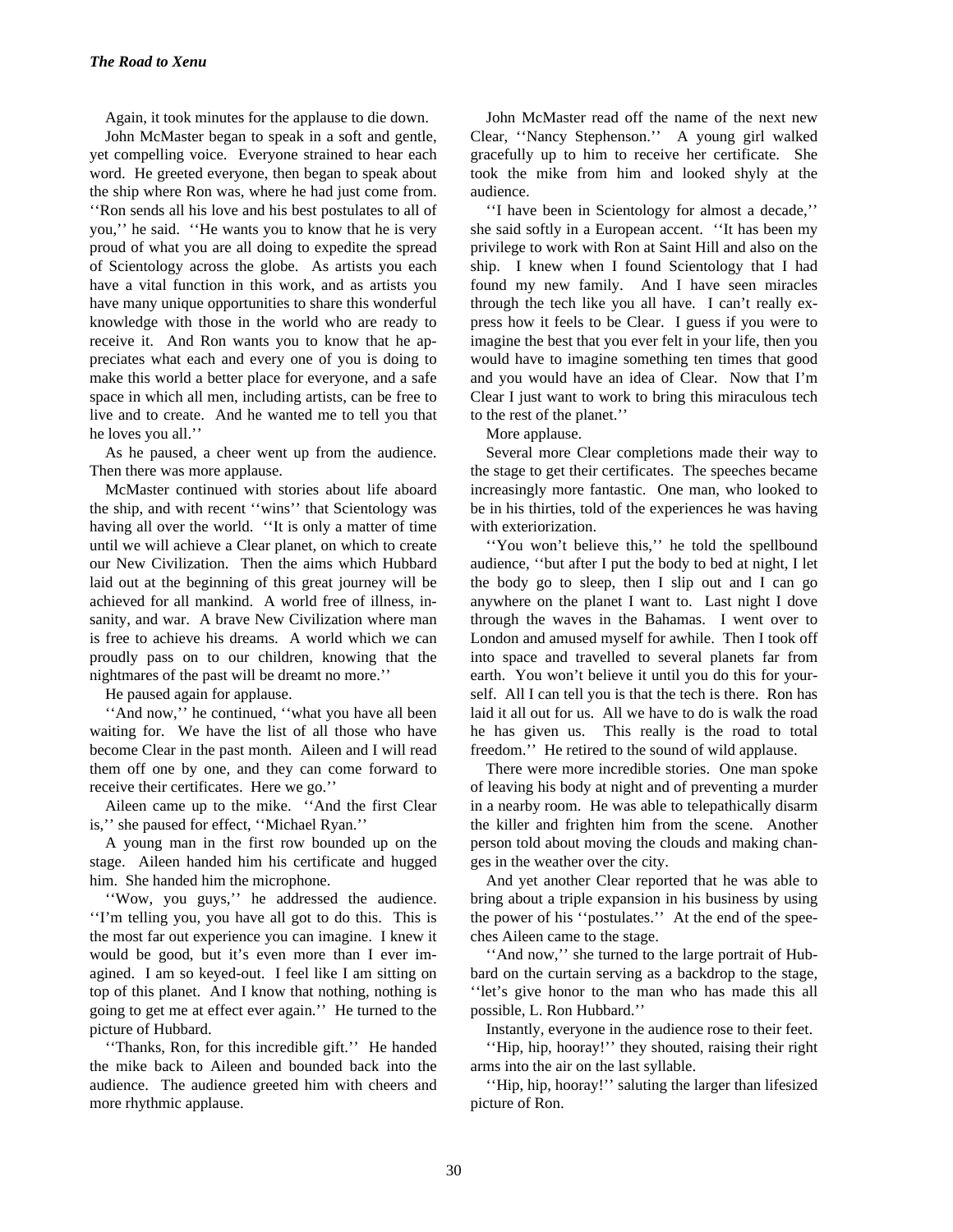''Hip, hip, hooray!'' they shouted again, then broke into wild applause.

I looked back at Antonio. ''Is this for real?'' I asked him.

''Yes,'' he smiled, ''it's for real.''

Aileen was signalling for quiet.

''Now,'' she smiled serenely at the audience, ''we are going to have some group processing. And after that, a special surprise. Antonio is going to entertain us with some special music.''

The crowd was quieting down.

''Now, we're going to start with some havingness processing.''

I turned around to Antonio, about to ask him a question, but he motioned for me to be silent.

''OK,'' Aileen began, ''Spot a spot in the room.'' Silence.

Spot a spot? I wondered if I was missing something. Just spot a spot? How do you do that?

Everyone in the audience was silent. I guess, I thought, you just pick a place in the space in the room and concentrate on it. So I tried it. Nothing happened.

''Now,'' Aileen gave the next command, ''spot another spot in the room.'' More silence.

''Now spot a spot on the floor.'' Heads looked down at the floor.

''Spot a spot on the front wall.'' More silence.

She continued to give commands. The audience was silent, obeying her commands.

''Now, without turning around, spot a spot on the back wall.''

''Now, spot a spot in your body.''

''Spot another spot in your body.''

''Spot another spot in the room.''

This went on for several minutes. There was no sound from the audience. Then Aileen changed the commands.

''Now we are going to take a tour of the universe,'' she announced. ''Here are your commands.''

''First, be near the Earth.'' As before, the audience silently followed her commands.

''OK, now be near the moon.'' Several seconds of silence.

''Be near the sun.'' Silence.

''Be near the moon.'' Silence.

''Now find a rock.'' Silence.

''Be inside of it.'' Silence.

''Be outside of it.'' The commands continued.

''Be in the center of the earth.''

''Be near Mars.''

''Be at the center of Mars.''

''Be on the surface of Mars.''

She gave similar commands with other planets.

''Now,'' she continued, in a voice that was having a

hypnotic effect on the audience, ''close your eyes and locate an upper corner of the room behind you.'' There was silence.

''Now locate the other upper corner behind you.''

''All right, hold on to these two corners and don't think.''

''Now find the third corner behind you.''

''Now find the fourth back corner.''

''Now hold on to all eight corners of the room. Sit back and don't think.'' There was a long period of silence. I was trying to follow the commands, concentrating mentally on the corners of the room. I wanted to ask someone some questions about what we were doing, but I knew this wasn't the time to ask.

''Now,'' Aileen's voice sounded brighter, ''find someone near you and tell them something about themselves that you like.''

There was noise in the room as everyone followed the command.

I looked at Antonio. ''I really like your piano playing,'' I told him.

''And I like your enthusiasm,'' he smiled back at me.

''Now, find someone else in the room and tell them something that you like about them.''

More noise as the audience complied.

''Stay here,'' Antonio commanded me. ''I have to go up front.'' He disappeared into the crowd in the back of the room.

The air in the room was stifling, I thought. I'm glad I'm not claustrophobic. The humidity was intense and the temperature was rising from the closeness of so many bodies packed into the room.

Aileen ended the group processing and called Antonio up onto the stage. He was greeted with enthusiastic applause.

He sat down at the piano. He played a few Scarlatti pieces, obviously I thought, a specialty of his. Then he played some Chopin pieces, some preludes and a Mazurka.

Then he stopped, and waited for silence from the audience.

He turned to the audience. ''Space music,'' he announced with a smile. He looked back at me and winked.

Then he started to improvise. I just sat back and enjoyed the music. It was music that was unlike any I had ever heard before. It was pure sound. It was easy to let my mind wander and visualize scenes in distant space, mysterious planets, the milky hazy of galaxies, shooting stars hurtling through space. I listened admiringly to the impressionistic sounds he was getting from the piano, wondering how he was able to create such effects. Far too soon, the music was over.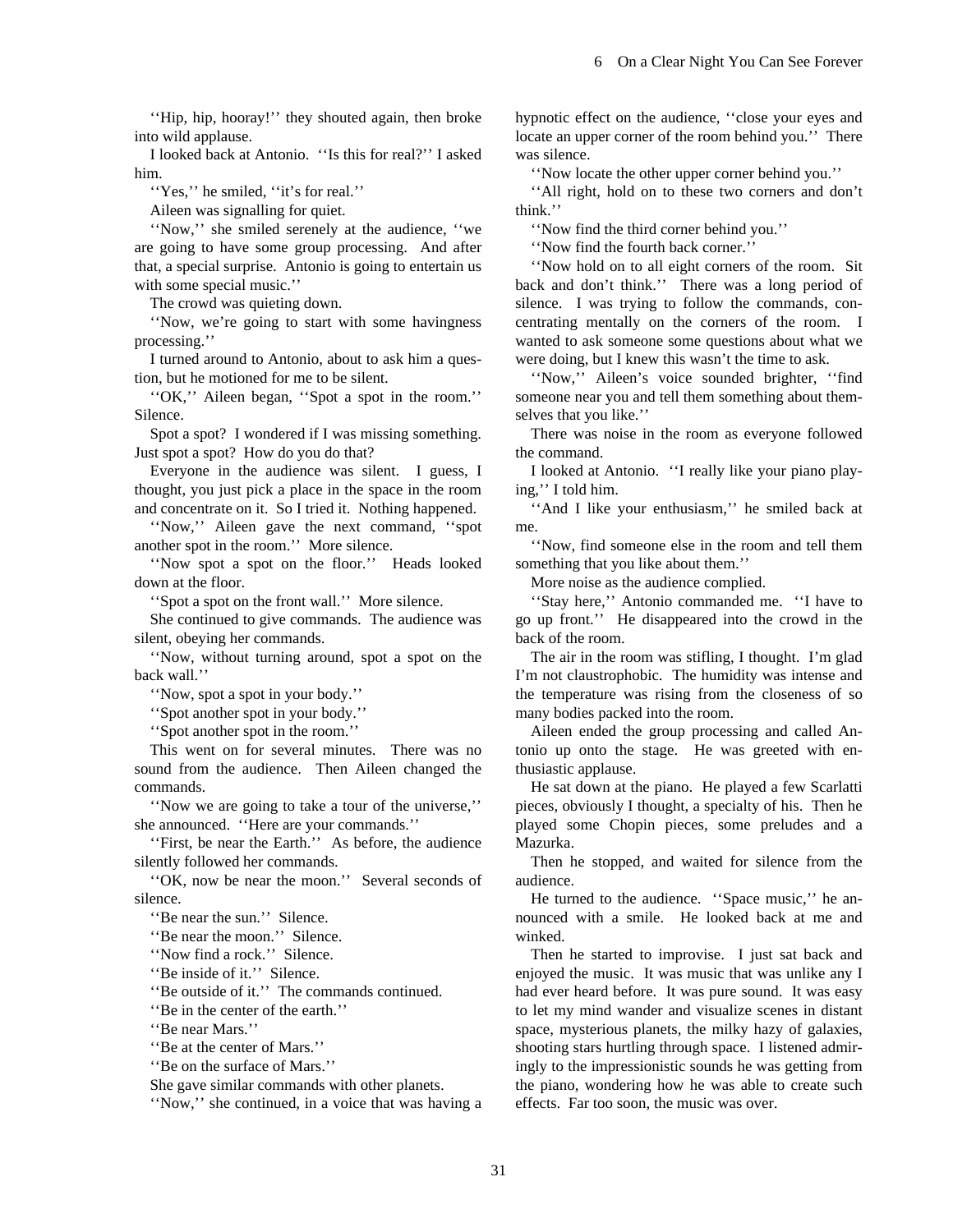The audience jumped to their feet, calling Antonio back for several curtain calls.

Aileen came back out on stage with Antonio and once more she turned to the picture of Ron on the back wall. The audience was once more clapping rhythmically.

''Hip, hip, hooray!'' they shouted once more with wild applause.

''Hip, hip, hooray!''

''Hip, hip, hooray!''

The clapping went on for a long, long time. I glanced down at my watch. It was nearly midnight.

Antonio reappeared at my side.

''Well,'' he teased me, ''how did you like it?''

''Oh, Antonio, this was really great. I loved your playing. Especially the space music. I wanted to listen to you all night.''

People were beginning to filter out the narrow doorway.

I said goodbye to Antonio and walked back to the house.

Whatever the priorities had been in my life just hours ago, they were now replaced with a single driving ambition against which all other goals dwarfed in importance.

I looked up at the stars in the bright western sky.

Only one thing was important now.

I wanted to be a Clear!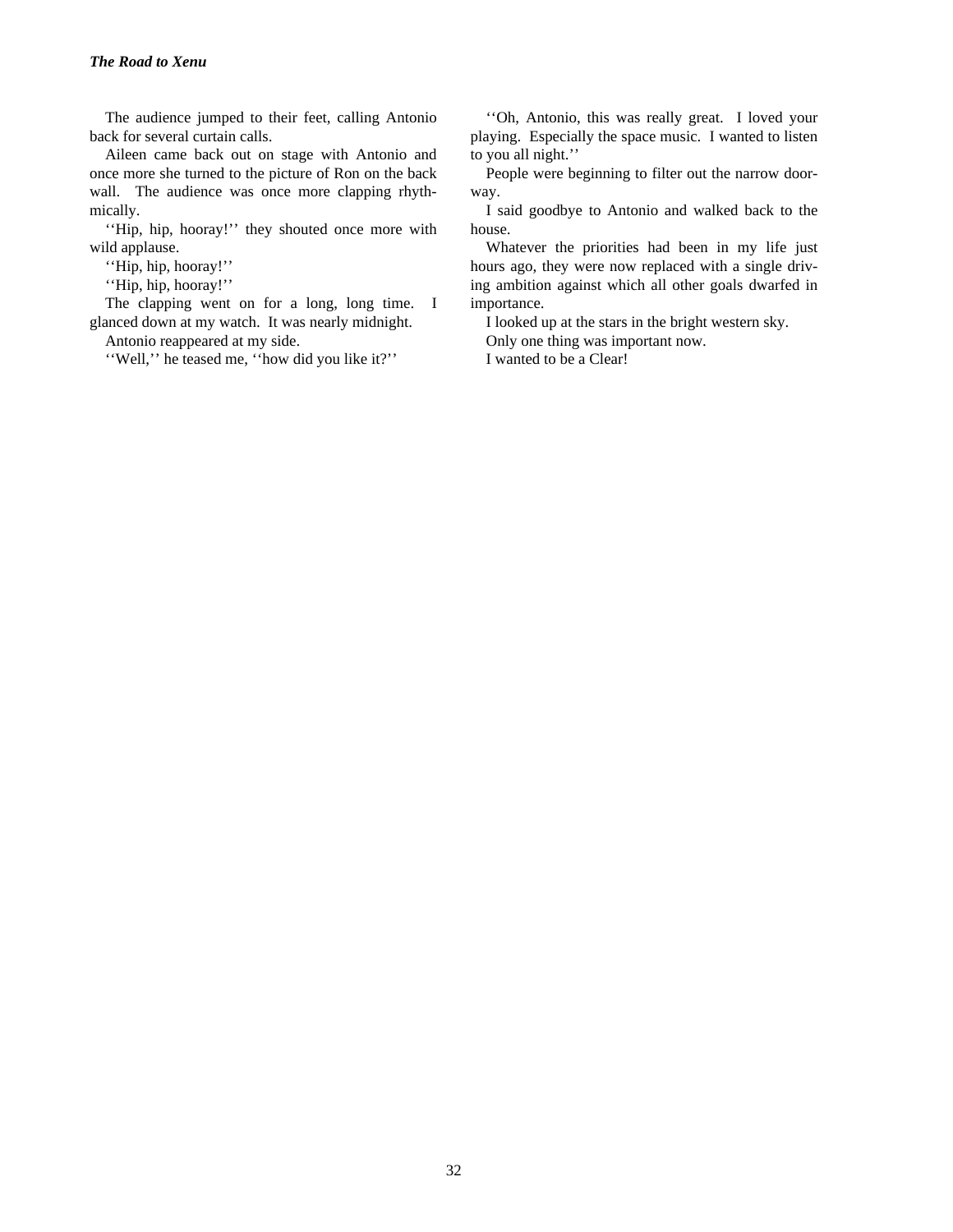### **Chapter 7 The Date of the Incident Is 520 B.C.**

''Miss Wakefield.''

I was startled. I looked up from the policy letter I had been engrossed in to find the Course Supervisor standing beside me. At her side was a slim girl with thick red hair.

''This is Kim. She is looking for a PC (preclear). I've looked in your folder and you are eligible for Dianetic auditing.''

''Great!'' I was anxious to get started on the road to Clear. Part of being a student on the Dianetics course meant that in addition to auditing others (3 successful sessions were required to complete the course), the student would also receive auditing from another student. This was my chance! We walked to Kim's small apartment several blocks away, exchanging small talk on the way.

At the apartment, Kim's E-meter was already set up at a table in the living room.

''Have a seat,'' Kim offered. She sat down and began to adjust the E-meter in preparation for the session.

''Pick up the cans, please,'' she instructed, as she continued to adjust the meter.

''First we're going to check your rudiments,'' she informed me. I looked at her blankly.

''Here,'' she handed me the Scientology dictionary.

''A rudiment,'' I read, ''is that which is used to get the PC in shape to be audited.'' Rudiments, the dictionary explained, consisted of ARC breaks, PTP's, or W/H's.

I groaned. ''Why is it,'' I complained to her, ''that when I read these definitions I end up even more confused?''

''Which word don't you understand?'' Kim asked patiently.

''ARC breaks.'' I started to look it up in the dictionary without being told. ''ARC. A word from the initial letters of Affinity, Reality, and Communication which together equate to Understanding. It is pronounced by stating its letters, A-R-C.''

''Now look up ARC break,'' Kim suggested.

I looked over to the next page. ''ARC break. A sudden drop or cutting of one's affinity, reality, or communication with someone or something.''

''I had the idea,'' I was thinking out loud, ''from listening to people talk around the center that an ARC break meant that you were upset with someone.''

''Exactly. If you are in ARC with someone, then you have high affinity with them, in other words you like them a lot. You have high reality with them in that you both have a high level of agreement about most things. And you are able to communicate well because of your shared affinity and reality.''

''Look, think of ARC as a triangle with three points for affinity, reality and communication. All three together add up into understanding. Now if any point of the triangle becomes affected, it will in turn affect the other two points.''

''So,'' I was beginning to understand, ''if you disagree with someone about something, which would be a lowering of the reality part of the triangle, then there would be less affinity between you and it would be more difficult to communicate.''

''Exactly,'' Kim said. ''And as a result there would be less overall understanding between you. That's exactly how it works.''

''And if you decided to stop talking to someone, then you would have less affinity for them and there would be less shared reality between you. And if you had less affinity for someone, say maybe they moved away to a different town, then there would be less communication between you and there would be less shared reality. OK, I think I've got it!'' I felt triumphant.

''Now, are there any other words in the definition that you didn't understand?'' Kim asked.

''Yes,'' I looked back at the definition, ''PTP's.'' I turned to the P's in the dictionary.

Present Time Problem. A special problem that exists in the physical universe now, on which the PC has his attention fixed.

I looked up at Kim. ''So it's just a problem, right, something going on in my life right now?''

''That's right,'' Kim replied. ''That's all there is to it. Now what about W/H's?'' (She pronounced it ''withholds.'')

''I was afraid you were going to ask me that,'' I laughed, turning to the W's.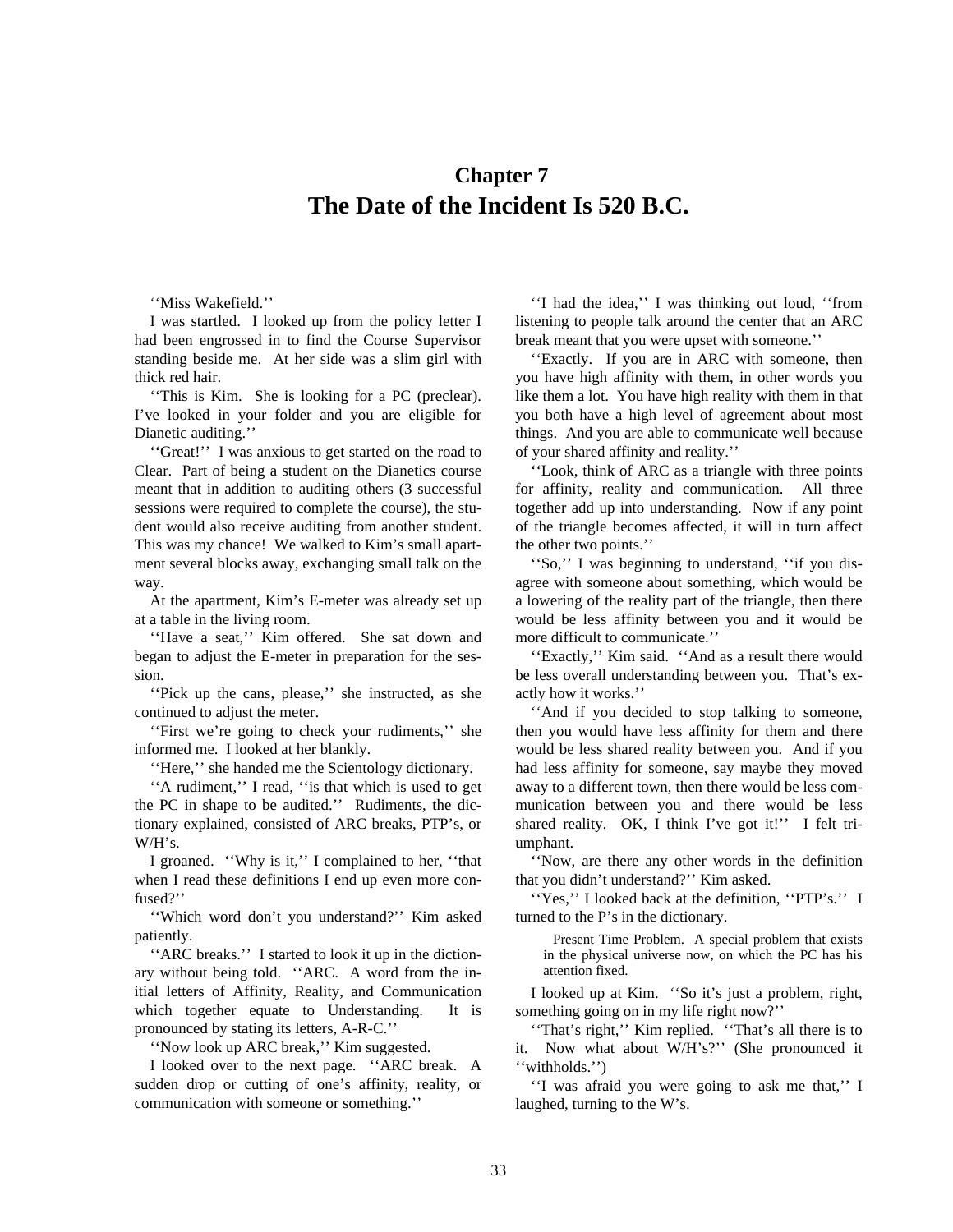Withhold. A withhold is something that the PC did that he isn't talking about; an unspoken, unannounced transgression against a moral code.

''In other words,'' I paraphrased, ''something bad that I did that I haven't told anyone about. That's easy enough! Now can we audit?''

''Sure, let me just clear your rudiments.'' Kim picked up her pen and began to write on the paper next to her E-meter.

''Do you have an ARC break?'' she looked at me intensely with what I now recognized as TR 0.

''If that means being upset with anyone, no, I'm not upset with anyone. Everyone has been very nice,'' I smiled at her.

''That's clean,'' she said, checking the meter.

''Now, do you have a present time problem?'' she looked again at the meter. ''That reads,'' she looked over at me. ''Is there a problem in your life right now?''

''Yes, I guess the fact that I don't have any money. There are some things I need to buy, but I spent all my money on the course. I guess I could call my dad and ask him to send me a small spending allowance. That would solve the problem,'' I looked over at Kim.

''That's clean,'' she replied, looking down at the meter.

''Now, do you have any withholds? I get a big read on that. Can you tell me about that?''

''Yeah, I know exactly what it is. I haven't told my parents about my joining the Sea Org. I just don't know how to explain it to them. I mean how do you tell your parents that you just signed up for a billion years in someone's private navy?'' I laughed. I thought for a minute. ''Maybe I could just tell them that I am working out here for Celebrity Center and just not mention the billion years right away. They wouldn't understand it anyway.'' I was suddenly aware of how much my thinking had changed in one short week. Things that were important a week ago were much different than the things which were important now.

I sighed. ''How do you explain something like Scientology to your parents? Or for that matter to anyone who doesn't know anything about it? It's not exactly easy to explain.''

''OK,'' Kim replied, keeping her TR's in. I knew that according to the TR's, she wasn't allowed to do anything other than just acknowledge what I had originated.

''Well, I'd like to indicate that you had charge on 'telling your parents about joining the Sea Org,''' Kim looked down at the meter. "Your needle is floating. We can now begin Dianetics.''

''I'm ready!'' I looked over at her brightly.

''OK, according to your last session, which was a touch assist you had with Antonio, you complained of a migraine headache. Are there any feelings connected with that?''

I knew by now that in Dianetics, you could only ''run'' actual feelings. ''Migraine headache'' was too broad a concept to run as a Dianetic item. ''Yes, the feeling is a pain on the top front of my head,'' I responded. ''OK, yes, you got a big read on that. We will run the item, 'a pain on the top front of my head,''' Kim announced.

''Now, locate an incident containing 'a pain on the top front of your head,''' she commanded.

''Yesterday,'' I volunteered.

''All right. How long did it last?'' she asked.

''Just a couple of hours. It went away while Antonio was doing the touch assist.''

''OK, move to the beginning of the incident and tell me when you are there,'' came the next command.

''I'm there,'' I said obediently.

''Thank you. What do you see?''

''I see me waking up in the morning with this pain in my head,'' I responded, my eyes closed, concentrating on the memory.

''All right. Scan through to the end of the incident and tell me what happened.''

''Well, I got up, took a shower, and went over to the center to find Antonio. He gave me a touch assist and the headache went away,'' I told her, the image growing more and more vivid in my mind.

''Is the incident erasing or going more solid?'' she asked.

''It's definitely more solid,'' I replied.

''All right. Locate an earlier incident containing a pain in the top front of your head.''

Another picture came to my mind. ''OK,'' I said, my eyes still closed. ''This happened a long time ago.''

''When was it?'' Kim asked softly.

''It was when I was about four.'' Strange, I thought, I can visualize this picture as clearly as if it happened yesterday.

''OK. How long did it last?''

''A few hours. I had to have some stitches in my forehead,'' I answered her.

''Move to the beginning of the incident and tell me when you are there.''

''OK, I'm there,'' the picture was getting more vivid.

''Scan through to the end of the incident and tell me what happened,'' she commanded gently.

''Well, I was four and I was playing with my brother when he hit me in the head with a toy shovel. He hit me really hard. I had to have several stitches in my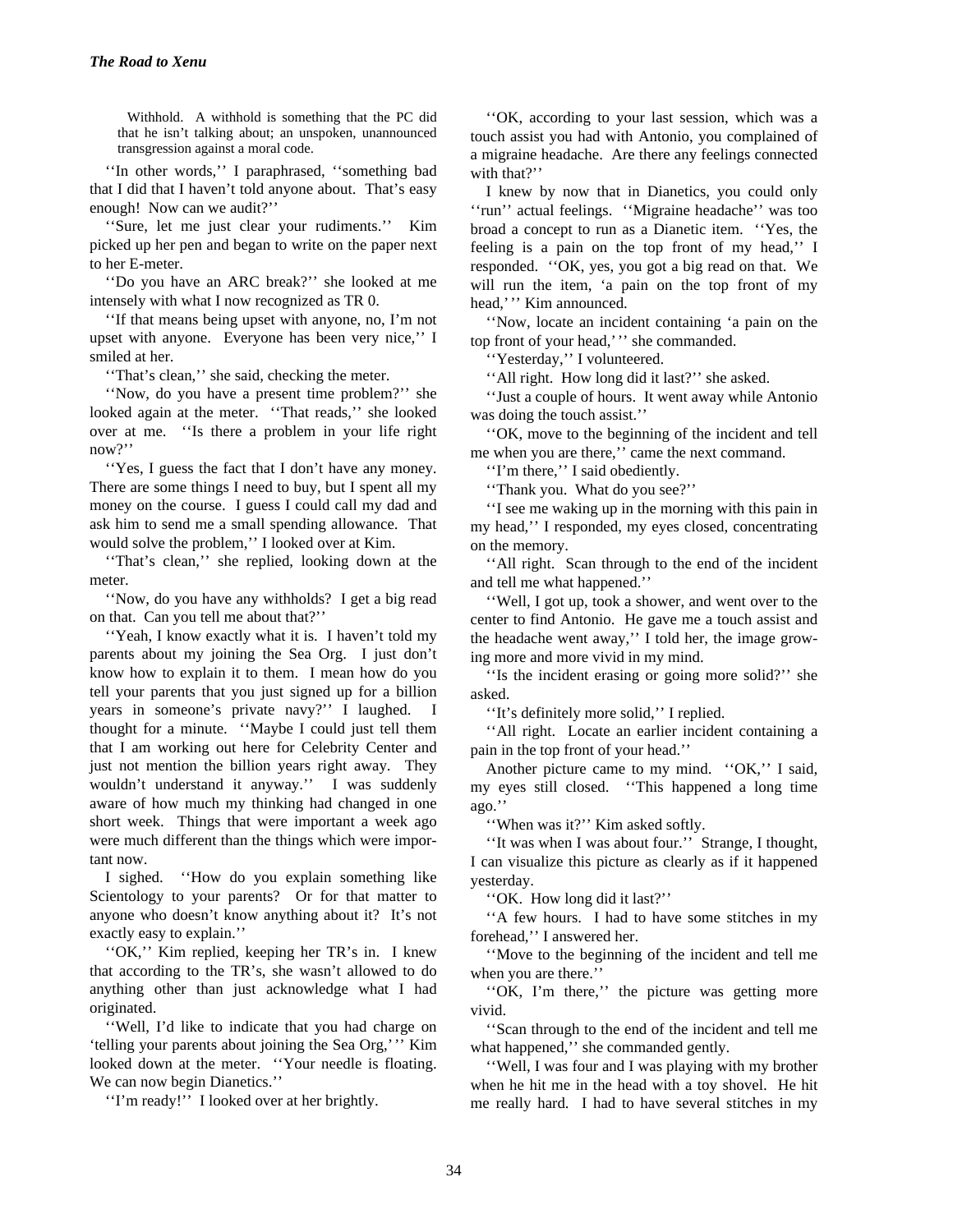forehead.'' I continued to look at the colorful image in my mind.

''Is the incident erasing or going more solid?'' she asked.

''Well, I guess it's more solid. I can see it quite vividly,'' I answered her, my eyes still closed.

''All right. Locate an earlier incident containing a pain in the top front of your head.''

I looked into the darkness. ''There's nothing there,'' I told her.

''OK,'' she answered. ''Just keep looking. Just tell me if anything comes to your mind.''

I continued to peer into the darkness. ''I just don't see anything at all,'' I told her honestly.

''All right. Let's go back to the incident with your brother. Is that incident erasing or going more solid?'' she asked.

''Well, I can still see that one quite clearly,'' I replied.

''OK, then just see if anything comes to your mind,'' she said, repeating the last command.

''Well, I just see blackness. I can't see anything. Nothing is coming to my mind.'' I opened my eyes and blinked at Kim.

''All right,'' she smiled at me. ''We're going to take a break so that I can get some instructions from the C/S.''

''Did I do something wrong?'' I had the feeling that things hadn't gone the way they should have.

''No,'' she said as she started to pack up her things. ''Sometimes people have trouble at first seeing their past lives. You might have to go for a Review.''

"Review?" I asked.

''Yes, there are some special remedies for people who have trouble seeing their past lives. But it doesn't take long, and then I can take you back into session.''

We walked back to the center, not talking much on the way back. I had the nagging feeling that I had failed and that Kim was disappointed in me, although she didn't say anything to lead me to that belief.

Back on course, I opened up my study pack to where I had left off. I was just beginning the last section of the course which was called Dianetic Theory. There was a short book to read called *Dianetics, Evolution of a Science*, by Hubbard. In it, he defines some of the basic Dianetic concepts.

The analytical mind, he writes, functions much like a computer. It has color-visio, tone-audio, odor, tactile and organic memory recall. ''It should be able to recall any perception, even the trivial, asleep and awake from the beginning of life to death.''

The mind, he says, is actually composed of the memory banks, filed by time. These banks ''contain a complete color-video record of a person's whole life. Every perception observed in a lifetime is to be found in the banks.''

Then why can't we remember everything?

The answer, according to Hubbard, is the existence of the reactive mind, the record of all painful experiences from a lifetime. Each picture in the reactive mind has as its content pain and/or unconsciousness. It is this mind which keeps the analytical mind from functioning at an optimal level. But, he says, through auditing the reactive mind can be erased.

The memories in the reactive mind are called ''engrams'' in Dianetics. They can be restimulated later in life by events with similar content.

For example, if two-year-old Mary is knocked over and bitten on the arm by a black dog, seeing a black dog thirty years later might restimulate a mysterious pain in the arm.

According to Dianetic theory, when the person, through auditing, makes the connection between the pain in the arm and the earlier memory and is able to relive the earlier memory, the pain will go away.

According to Hubbard, 90% of all illnesses are psychosomatic in nature, and all will submit to the Dianetic technique. At least, that is the promise of Dianetics.

At the end of the book I found a familiar sounding passage. ''Man's efforts'' writes Hubbard,

to free man by enslaving him in social and personal aberrations was the wrong equation. The road to nowhere. In the ages past the hold of this slavery of aberration has been broken by the opening up of new lands and the appearance of new races.

But now we've got a science to break it and a technology to be applied.

Up there are the stars. Down in the arsenal is an atom bomb.

Which one is it going to be?

Next I began to read the book *Dianetics: Modern Science of Mental Health*, by Hubbard. On the inside flap of the book jacket I read,

Dianetic therapy is a new science which works with the invariability of physical science in the field of the human mind. DIANETICS will help the reader to eliminate any psychosomatic illness. DIANETICS will help the reader to achieve up to one third more efficiency than present capacity. DIANETICS is the most advanced and the most clearly presented method of psychotherapy and self-improvement ever discovered.

Psychosomatic ills such as arthritis, migraine, ulcers, allergies, asthma, coronary difficulties (psychosomatic about one third of all heart trouble cases), tendonitis, bursitis, hysterical paralysis, eye trouble have all responded as intended by the therapist, without failure in any case.

In the introduction to the book, the promises continue.

The creation of Dianetics is a milestone for Man com-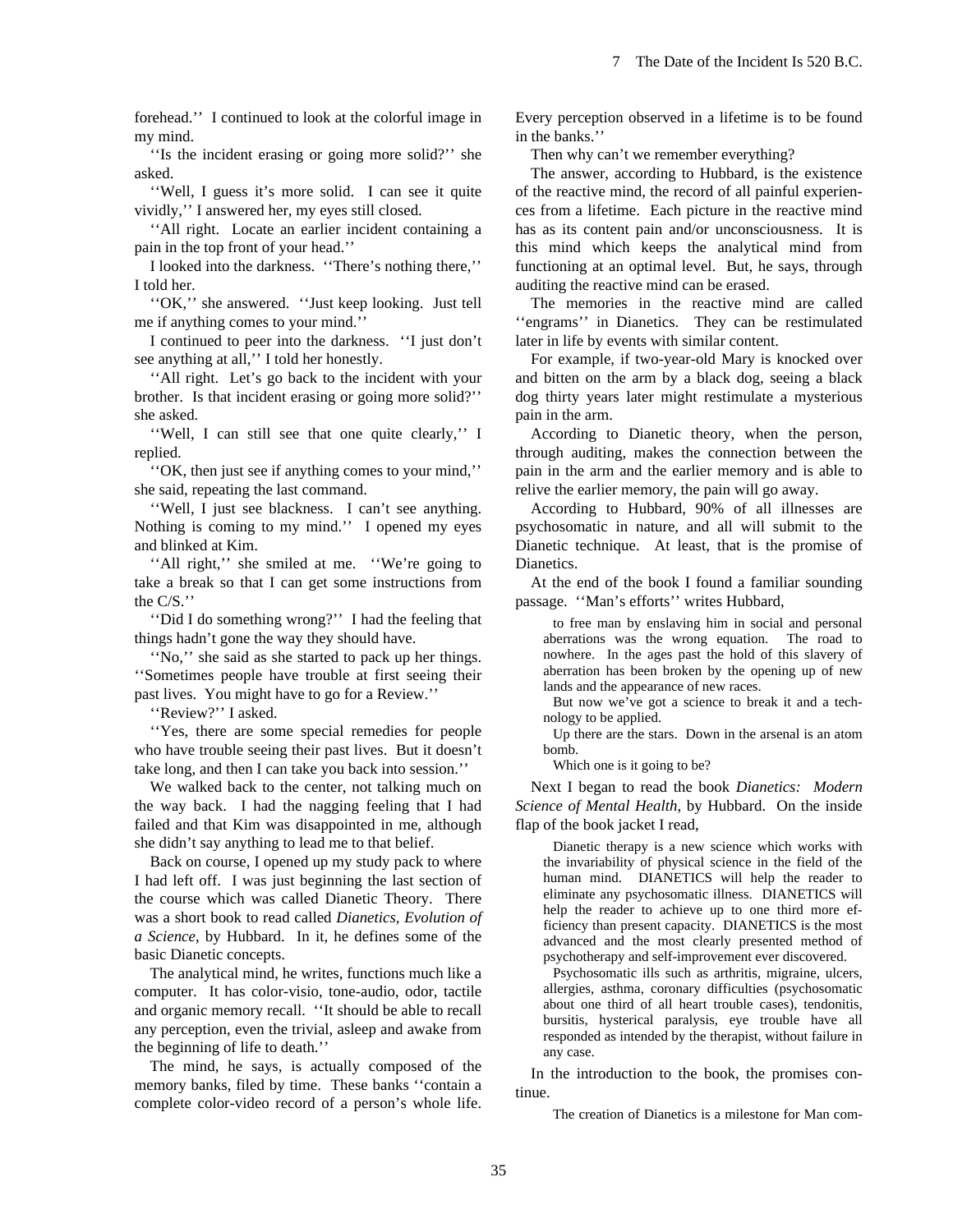parable to his discovery of fire and superior to his inventions of the wheel and the arch.

Dianetics, (from the Greek dianoua, meaning thought), is the science of the mind. Far simpler than physics or chemistry, it compares with them in the exactness of its axioms and is on a considerably higher echelon of usefulness. The hidden source of all psychosomatic ills and human aberration has been discovered and skills have been developed for their invariable cure.

Dianetics is an adventure. It is an exploration into terra incognita, the human mind, that vast and hitherto unknown region half an inch back of our foreheads.

The discoveries and developments which made the formulation of Dianetics possible occupied many years of exact research and careful testing. The trail is blazed, the routes are sufficiently mapped for you to voyage in safety into your own mind and recover there your full inherent potential, which is not, we now know, low but very, very high.

You are beginning an adventure. Treat it as an adventure. And may you never be the same again.

The goal of Dianetics is the Clear, described in the book as follows:

A CLEAR can be tested for any and all psychoses, neuroses, compulsions and repressions (all aberrations) and can be examined for any autogenetic (selfgenerated) diseases referred to as psychosomatic ills. These tests confirm the CLEAR to be entirely without such ills or aberrations. Additional tests of his intelligence indicate it to be high above the current norm. Observation of his activity demonstrates that he pursues existence with vigor and satisfaction.

The only Clears I knew were Antonio and Aileen, and they certainly seemed to have no problems, I thought.

At lunch, I told Antonio about my session.

''Antonio, I'm confused about past lives. Are there some people in Scientology who just can't remember their past lives?'' I asked, thinking of myself.

''Well, sooner or later it is my experience that everyone will remember their past lives,'' Antonio said. ''For some people it just takes more time.'' When we got back to the center he handed me a book. ''Maybe this will help,'' he said kindly.

I took the book back to my seat. *Have You Lived Before This Life?* the cover read. I opened it to the introduction.

''In the past,'' I started to read,

the term reincarnation has mystified Man. The definition has been corrupted. The word has been taken to mean to be born again in different life forms, whereas its actual definition is to be born again into the flesh or into another body. In order that there can be rebirth, something must enter in. This is the being, the person himself. It is YOU.

The existence of past lives is proven in Scientology.

An adventure awaits you. It is a journey through restored consciousness of ages past. Once regained, your own natural memory of past experiences can never be blotted from your recollection again. Your journey is completely uninhibited by synthetic experiences, drugs or hypnosis of any form, for it is the process of awakeness or awareness, of restored knowledge and clarity of being.

With Scientology you are the judge of your own certainty in your past experiences, because you will know for yourself without reservation what they are. After all, you were there!

The concept of reincarnation and Man's belief in the past and future continuum is as old as Man himself. It can be traced to the beginnings of thirty-one primitive cultures and has dominated almost every religion through history as a pivotal belief.

The Egyptians, Hindus, Buddhists, Jainists, Sikhists, Brahmans, NeoPlatonists, Christians, Romans, Jews and Gnostics all believed in reincarnation and the rebirth cycle.

It was a fundamental belief in the Roman Catholic Church until 553 AD when a company of four monks held the Synod of Constantinople, (without the Pope present) and decided the belief could not exist. They condemned the teachings of reincarnation as heresy and it was at this time that references to it were expunged from the Bible.

Without reference to the subject as the written word, the belief fell to the mystics and spiritualists of the middle ages. These too, were defeated, but the belief persisted and again was rediscovered in the 19th century in the beginnings of psychology.

Freud and Jung acknowledged Man's belief in his own immortality and reincarnation. Their mistake was only in assigning this basic truth to imagination or fantasy.

Today in Scientology, the stigma of the subject has been erased and verification of the existence of past lives is fact.

Through reading this book it is hoped that you will rediscover for yourself the verity of your own existence, no matter how long ago forgotten.

To some these facts may come as a surprise. To others it may be as casual as looking at an old photo album. But to everyone it will be a unique and enlightening adventure into the past, all in the course of discovering a brighter future.

The book consisted of forty two case histories, all of which had been resolved by the remembering of past lives.

I read through some of the case histories.

In one account of a man who complained of chronic fatigue, the problem was resolved when the person remembered having been a coolie in 19th century China.

Another case history reported,

This takes place nine galaxy periods ago. I was a male, born of space parents. At the age of five I was already on the lookout for brothels. At nine years of age I asked my father if I could join the space academy. However, this does not occur until I am fourteen. When I am sixteen I kill my father while fighting on the planet and I join a space ship. I learn all about space ship drills, take-offs, etc. There is homosexuality, as only officers are allowed women.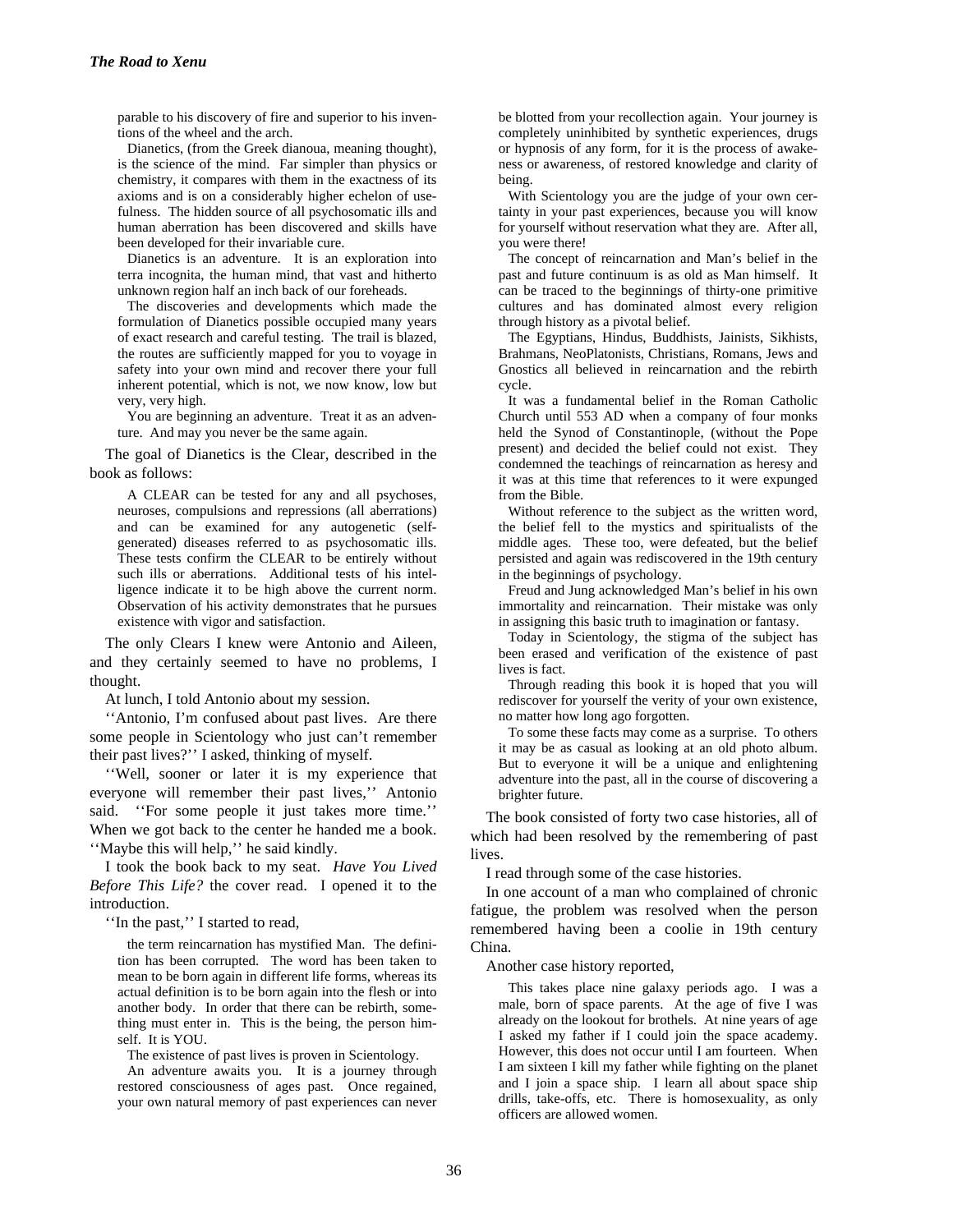In another case, the engram ''started on a planet of perfection 1,600 years ago. By that I mean everything was orderly and routine. My part on this planet was a sort of engineer in a big power house that supplied the energy by means of beams to feed the machines that were in use for the welfare of the people.'' The person is eventually killed with a space pistol.

In yet another history, ''The incident was located on the E-meter and has happened 3,225 years ago. I was positioned in North Africa near the coast. I was the leader of that sector of the Roman Army. There were only five such sectors in existence, reaching around the coast to Europe.'' The person later died a mysterious death by inhaling a powder emitted by a white circular object in a cave.

In another report the person said that the incident was ''55,000,000,000,000,000,000 years ago. I was in the sea and had thoughts only for Manta rays....''

Another history took place in Italian Somaliland in South Africa in the 17th or 18th century. Another one was in Tibet in 1500 AD. Another took place in 11th century Norway. Another was a monk in England in 1703. Another one experienced a death 2,000,000,000 years ago when he landed by mistake on a planet which had been taken over by ''black magic operators.'' When break was called, I went out and sat by myself at the end of the community log. Kris came over to me.

''You're awfully quiet today. What's up?'' She sat down next to me.

''It's all this past life stuff,'' I shook my head. ''I just can't seem to see them. I had a session this morning. When the auditor told me to find an earlier incident, all I could see was darkness. I don't know. I'm not sure whether to believe in this stuff or not.'' I looked at her with a troubled expression.

''Well, I had trouble at first,'' Kris admitted. ''But after a while I just started seeing them. Once you get used to it it isn't hard at all. But it isn't anything to worry about. I just had the attitude that, well, if I saw anything fine, if I didn't, fine. The only way to know for sure whether they exist for you is just wait and see what happens. No one else can tell you what to believe. Ron even says, ''What's true for you is true for you.'' Just because something is true for me doesn't mean it will be true for you.''

''Thanks, I guess.'' I stared thoughtfully at the sky. ''If they're really there, then I want to see them. If I really did live before, then I want to know who I was.''

''Don't worry, it'll come,'' she encouraged me. ''I think almost everyone here had the same problem at first, but you get over it.''

Just then, I heard my name called from inside the center.

''You are to have a review session,'' the Supervisor

said to me as I approached her desk. ''Down the hall, second room to your right.''

I followed her directions.

The door was open and a man in his twenties sat with his back to me at a table with an E-meter in the middle of it. I knocked and he looked around. ''Hi,'' he welcomed me. ''I'm Brad. I'm going to be giving you a review session. Close the door, please.'' He indicated for me to sit in the chair opposite him.

''You can pick up the cans. We're just going to start where your auditor left off this morning.

''First we'll fly your ruds,'' he began, then, seeing that I didn't understand, he laughed and said, ''Oh, I'm sorry. That just means I'm going to check your rudiments like your auditor did this morning. ARC break, present time problem, withholds. Remember?''

''Oh, yeah, I remember. I think everything's OK,'' I told him.

''Well, we'll just check. Do you have an ARC break? You had a read on that. Any idea what it might be?'' He looked at me with the now familiar TR 0.

''Well, maybe just that I'm upset that I can't remember my past lives. I've been reading about it all day. Maybe I'm not like everyone else. Maybe I just can't remember,'' I felt discouraged.

''That's all right. We'll just see what happens. There's nothing to worry about.'' He seemed unconcerned.

''OK, the feeling you were running was 'a pain on the top front of your head,' right? And you remembered an incident when you were four and had stitches in your forehead. Do you remember that incident?'' he asked me.

''Oh, sure,'' I replied, closing my eyes. ''I can see it clearly.''

''OK, is it erasing or becoming more solid?'' he asked.

''It's very clear, I guess it's getting more solid,'' I answered, concentrating on the mental image.

''That's good,'' Brad was reassuring. ''Now locate an earlier incident containing a pain at the top front of your head. Just take your time and tell me about anything that comes to your mind. Anything at all. Even if it seems silly. Just take your time.'' I was feeling almost hypnotized by his calm, soothing voice.

''That's it,'' he continued. ''Even if it's just a word that comes to your mind, let me know when you see or think of anything.''

''All I see is blackness,'' I said slowly. ''It's black, kind of reddish black. And my head is hurting.''

''All right,'' Brad continued gently. ''When was it?''

''I feel like it might be when I was being born,'' I answered.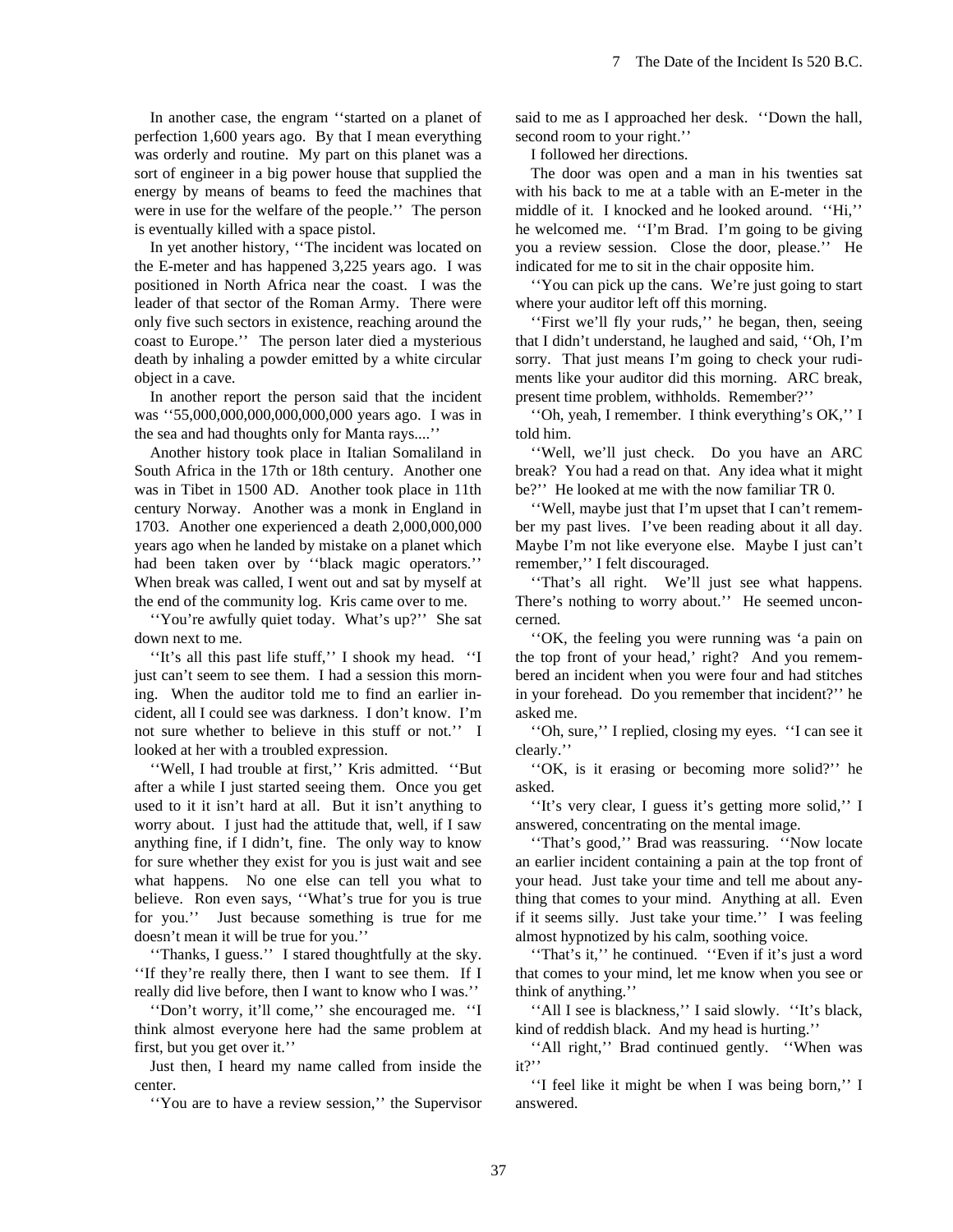''Good,'' he encouraged me. ''Now how long did it last?''

''I don't know, maybe a couple of hours,'' I guessed.

''OK, now move to the beginning of the incident and tell me when you are there,'' he commanded gently.

''All right, I guess I'm there,'' I answered uncertainly.

''OK, what do you see?'' he asked.

''Well, I just see this reddish blackness, and it seems like I'm inside of something. I feel like something is pressing all over me. And my head is hurting. It feels like something is squeezing me. It's like I'm being born,'' I answered.

''Excellent,'' Brad sounded pleased. ''Now move through the incident to a point two hours later and tell me what happened.''

I visualized a birth scene. ''OK. I just feel this pressure and pain on my head. Then I see this baby being born, and held by the doctor. I see it like I am looking from across the room, but I think it is me that is being born,'' I continued to look at the image in my mind.

''All right!'' Brad sounded genuinely happy. ''Now is the incident erasing or going more solid?''

''More solid, I guess. I can see it pretty clearly,'' I answered him as honestly as I could.

''All right. You're doing fine. Now locate an earlier incident that contains a pain at the top front of your head,'' he commanded firmly.

I looked again into the darkness. I wondered if it was this hard for everyone. I still didn't see anything.

''Nothing. I don't see anything. I'm trying but I don't see anything at all. Just blackness.'' I felt like a failure.

''That's OK,'' Brad encouraged. ''Just keep your eyes closed and tell me anything that comes into your mind. Anything at all. An image, or a word, it can be anything at all. Don't try to force it, let it come up naturally.''

I peered into the darkness in my mind. Then I thought of something. ''A horse. It's a horse. I see a horse," I looked at the developing image in my mind.

''OK,'' Brad answered cautiously, ''can you see anything alse?''

''I just see this horse. I am riding on it, galloping across a field.''

''Good. That's good,'' Brad said confidently. ''Now, when was it?''

''I don't known. I guess sometime in the eighteenth century,'' I gave the first thing that came into my mind. ''OK, how long did it last?'' Brad asked.

''Not long, I think just a few minutes,'' again, saying the first thing that came to my mind.

''All right. Now move to the beginning of the incident and tell me when you are there.''

I tried to follow his command.

''What do you see?'' he asked me.

''Well, I see myself in this stable. I think it's in England. There is a big stone castle. This man is helping me onto a horse. I think it's my father. I feel like he loves me very much. It seems like he is warning me about something. To be careful. He knows I am still very inexperienced at riding and he is telling me to be careful and not to try to go too fast,'' the picture is developing before my eyes as I speak.

''All right,'' Brad continues quietly, ''now scan through to the end of the incident.''

I sit in silence trying to see the scene before my eyes.

''OK.'' I look up at Brad.

''Tell me what happened.''

I close my eyes again. ''Well, I get on this horse and I am riding across these fields. I am feeling really wonderful. I love the feeling of freedom I have as I ride through the beautiful countryside. We are coming to a brook. I kick the horse, spurring him on to jump over the brook. I lose control. The horse is galloping really fast, and I lose control of the reins. The next thing I know I am falling into the brook, and I hit my head on a rock. I feel the cold water across my face, but then I lose consciousness. I think I died.'' I open my eyes and look up at Brad.

''Do you think that really happened?'' I ask him. ''It's not just my imagination?''

''I am not allowed to evaluate for you,'' Brad says matter of factly. ''That would be a violation of the Auditor's Code. All I can tell you is that what is true for you is true for you. And I am also not allowed to invalidate you. The test of it will be whether your migraines disappear. There may, however, be other somatics involved in your migraines. You will have to audit them one at a time,'' he looked across the table at me and smiled.

''Is the last picture erasing or going more solid?'' he continued with the process.

''I think it's erasing.'' The picture was getting smaller and smaller. I started to laugh. ''One summer my parents took me on vacation to a ranch in Texas. We rode horses every day. I was miserable through that whole vacation. Come to think of it, I had a migraine on that trip. Now I understand why!''

''I would like to indicate that your needle is floating,'' Brad informed me. He continued to smile at me. ''OK, end of session!'' he said in a loud voice.

''You can put down the cans.'' He reached for the cans and turned off his meter.

''Let's go find the examiner,'' he said as he fol-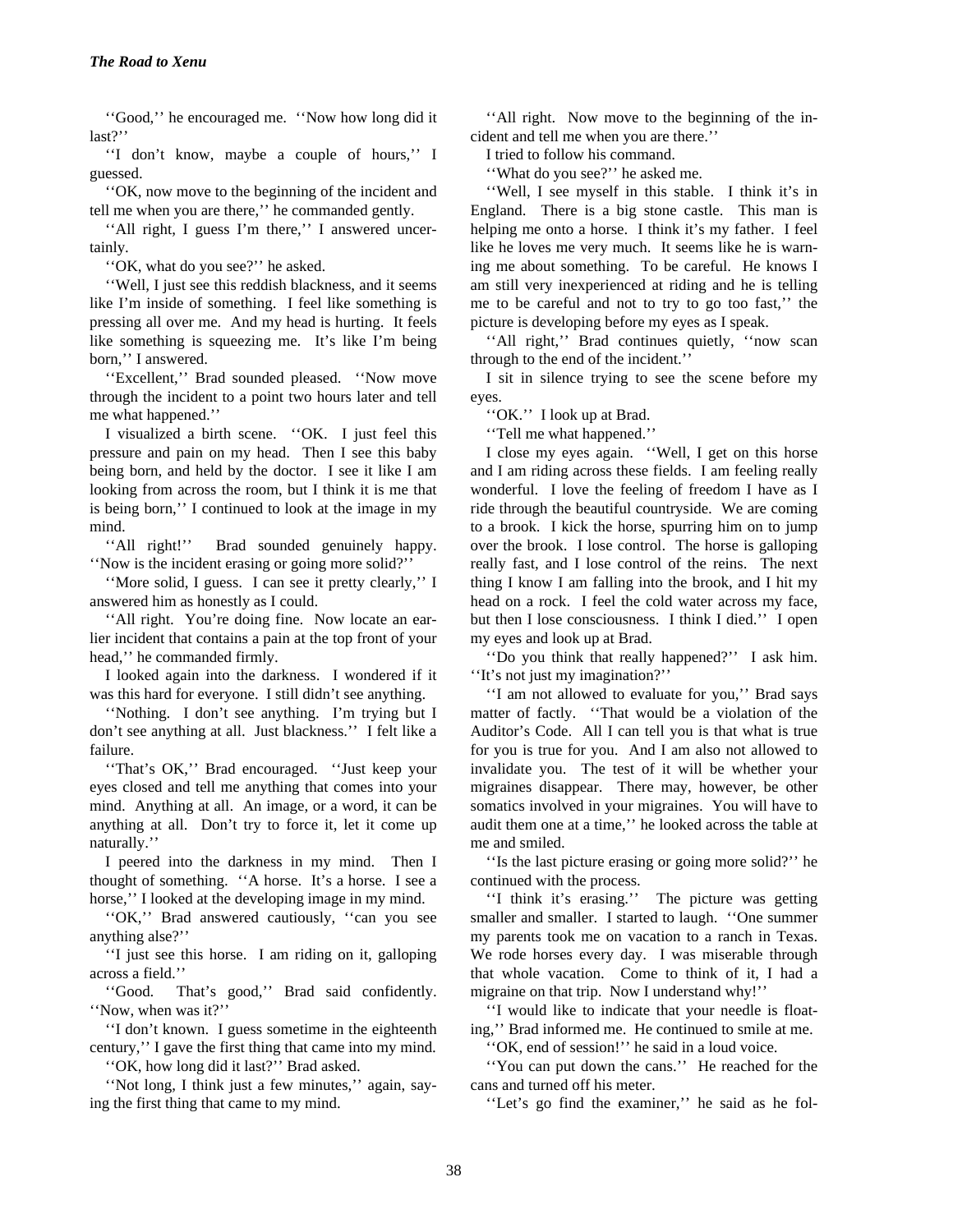lowed me out of the room. At the end of the hall there was a very small room, a closet actually, with the Examiner sign above the door.

I heard a voice, ''Just a minute!'' and looked back to see a young girl running toward me.

''You first,'' she pointed me into the room. I sat down and picked up the cans. ''Your needle is floating,'' she informed me with a smile. ''That's it,'' she said and I put down the cans. ''You can go back to class now.''

I sat down and thought about the session I'd just had. I thought about the girl riding through the English countryside. It seemed real enough, I thought. Is it possible? I remembered how we used to sit and read Edgar Cayce books back at the coffee house. I can't wait to tell them about this, I thought. I can go back and tell them there is a way they can remember their own past lives. They'll love it!

After my ''review'' with Brad, I had no more trouble with past lives.

The next morning I once again followed Kim to her apartment. After we were situated and she had done the required rudiments check, she looked at me earnestly.

''Are there any other feelings associated with having a migraine?'' she asked.

''Yes,'' I replied immediately. I get this awful feeling of nausea in my stomach.''

''That reads,'' she looked at me triumphantly. ''We're going to run 'a feeling of nausea in your stomach.'''

Again we went through the Dianetics procedure, command by command. I was able to recall several times during this lifetime when I had had the nausea. Then she asked for an earlier incident.

''Yeah, I see something. I'm in another city and I'm in a room underground. I'm a prisoner and I'm dying,'' I answered her.

''When was it?'' Kim asked.

''I think it was around 520 BC,'' I answered.

''OK. How long did it last?''

''It lasted for a couple of hours,'' I answered, again seeing a picture develop before my eyes.

''Move to the beginning of the incident and tell me when you are there.''

''OK, I'm there.''

''All right, scan through to the end of the incident.''

A few minutes of quiet. ''OK, I'm at the end.''

''What happened?''

''I was a prisoner. In Greece. They gave me some poison to drink. It made me really sick to my stomach. Finally I die.''

''OK, is the incident erasing or going more solid?'' ''More solid.''

''OK. Locate an earlier incident containing a feeling of nausea in your stomach.''

I looked into the darkness. This time the picture came right away. It was getting easier and easier.

''I am in some kind of implant station.''

''All right. What is the date of the incident?''

''About 35,000 BC.''

''Good. How long did it last?''

''Not long. It all happened really fast. A few seconds.''

''OK. Move to the beginning of the incident and tell me when you are there.''

''I'm there,'' I cooperated.

''Good. Now scan through to the end of the incident and tell me what happened.''

''OK. Well, I am in this implant station. It's all grey inside. I feel like I am spinning around and around. While I am spinning around I am being shown all these pictures. The spinning gets faster and faster and then I am unconscious. That's all there is. It's an implant.''

The picture is erasing. I open my eyes and look at Kim. ''I guess that's why I never like carnival rides that go around like that. They make me sick to my stomach.''

Kim ends the session and we head for the examiner. After one more successful session she will graduate from the course. She is happy.

That was how we did Dianetics. That is how people in Scientology are doing Dianetics today. At different times during my career in Scientology I ''relived'' a birth in 1896, I served in the French Resistance during the Second World War, I was a soldier in the Roman army in 200 AD, I studied medicine in Egypt, I lived as a caveman in the jungle, I died of the plague in the Middle Ages, I was a prehistoric animal in 14027050, I survived a whole series of interesting implants, I lived many lives and died many deaths on other planets and in other times. I was a villain, a nun, an Indian, an artist, a particle out in space, and many other things. In one life, I learned to my amusement, I did know Beethoven. I filed that away to tell Julie when I saw her again. So that was how we did Dianetics.

That is how 40,000 people in this country and approximately 100,000 people in other countries are doing Dianetics today. ''May you never be the same again,'' Hubbard hoped for us all. I probably never was.

As the time passed for me in the sheltered and protective womb of Scientology, and as I had more and more auditing, the reality of the ''outside world'' ceased to exist for me and the only reality I knew or cared about was that contained within Scientology.

The lines between this strange reality and mere fan-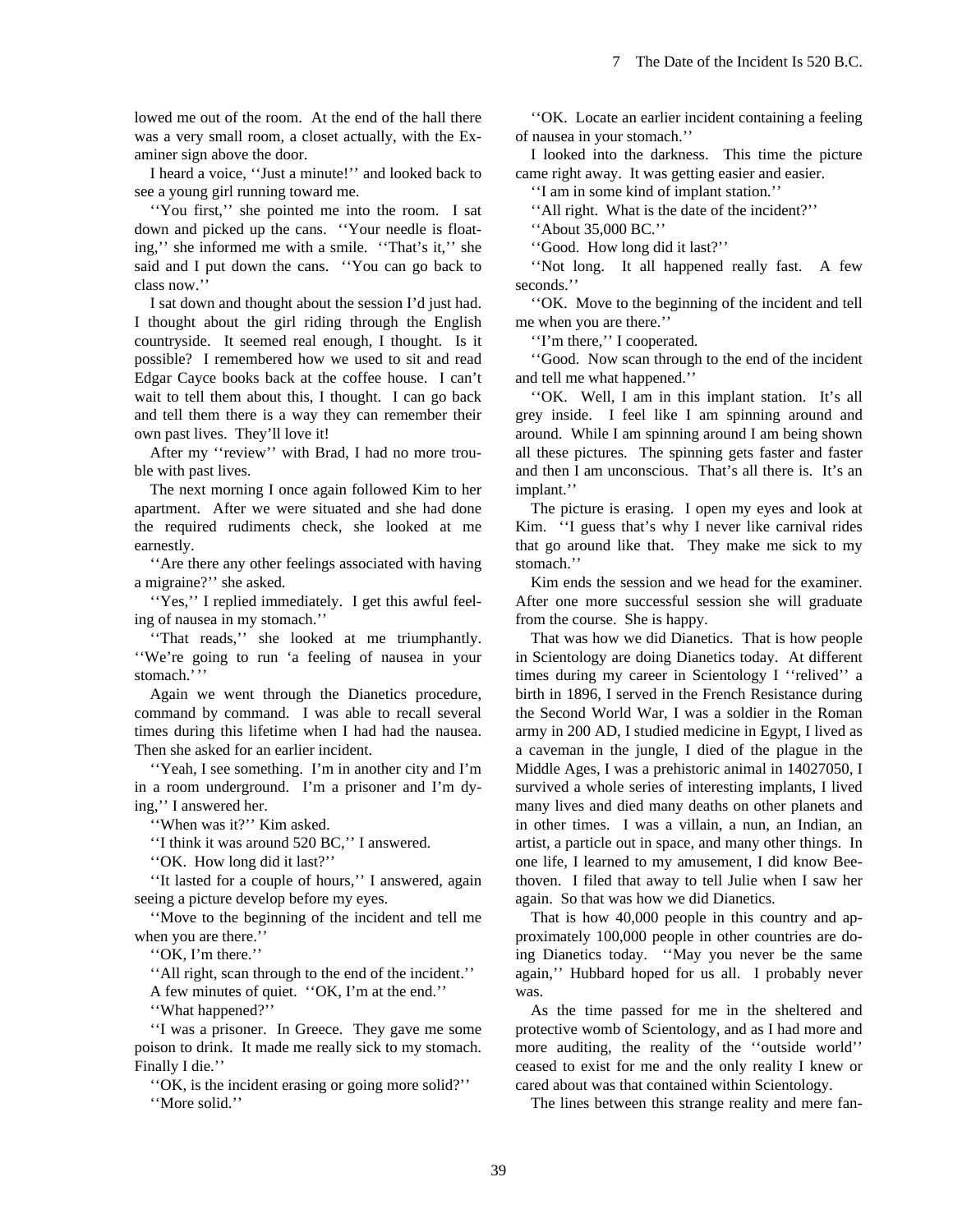tasy became increasingly blurred over the years as I was subjected to more and more auditing and more and more of the propaganda of Scientology. I eventually regressed to a state of mind that was, for all practical purposes, psychotica psychosis which had its roots in the psychologically destructive, mind numbing and reality-blurring practice of Dianetic auditing that I received during my very first days in Scientology.

Scientology was, for me, truly the road to nowhere.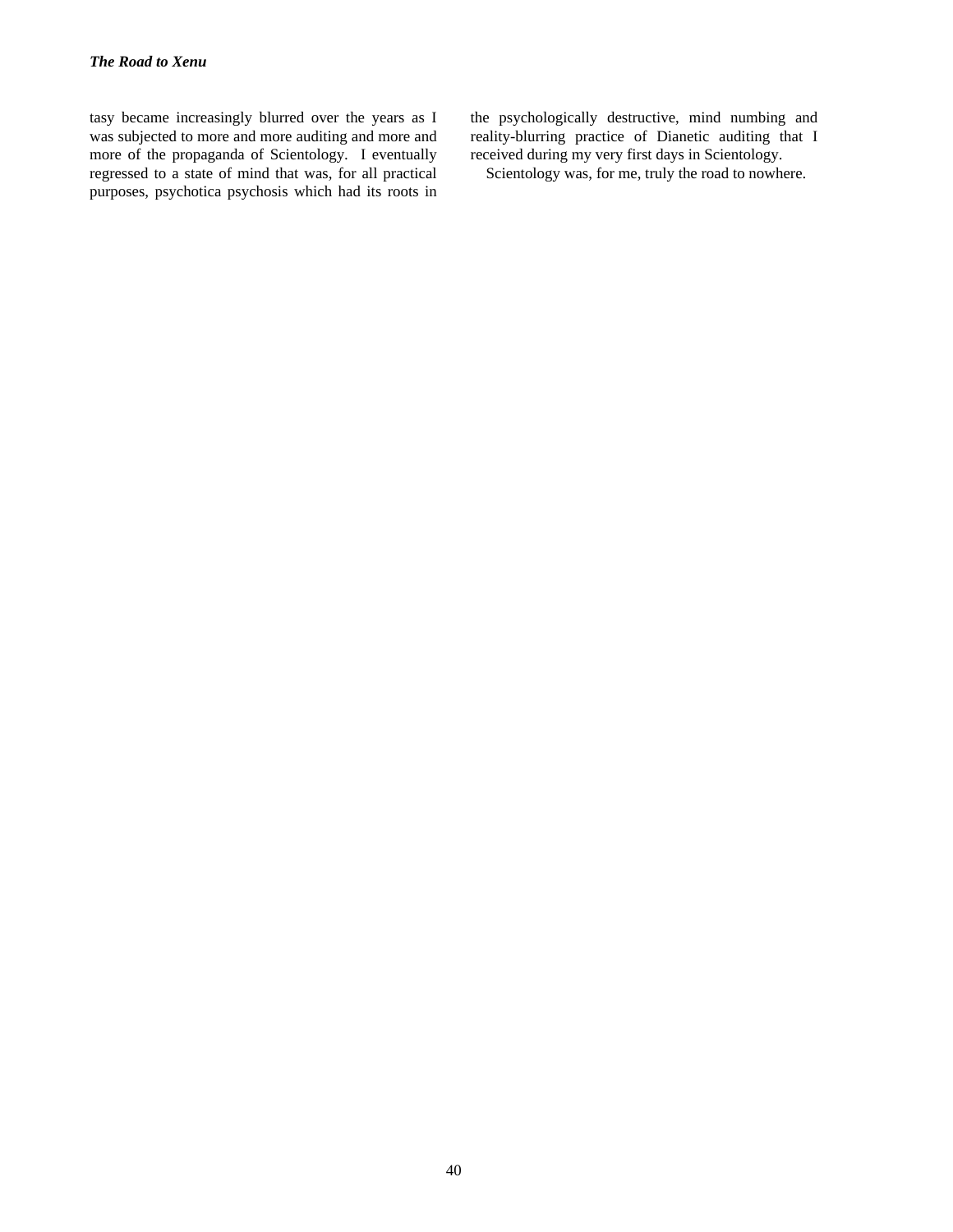# **Chapter 8 Star Trek for Real**

Los Angeles, I decided, was a city of contrasts. On my breaks from course, I would frequently wander down to Alvarado Street, to buy a twenty-five cent ice cream from the Jewish delicatessen on the corner of Alvarado and Eighth Streets, or to browse in one of the seedy discount stores on the streets bordering the park. The oppressive squalor of MacArthur Park was a revelation to me. Having been brought up in well scrubbed midwest suburbs, I had never been exposed to the legitimate poverty I was now seeing for the first time.

What irony, I would think each time I walked through the park on my frequent visits to have lunch or dinner with Antonio and Aileen in their small apartment on Lafayette Park Place. The park itself had a pristine quality, with bright flowering bushes in all shades of reds, oranges and yellows blooming unashamedly even in these winter months. Small ponds were laced with white bridges and the grass was a deep and healthy shade of green. But the park and the streets surrounding the park had become the skid row of Los Angeles. Hundreds of alcoholics wandered aimlessly on the streets, begging for the money to satisfy the demonic thirst possessing them. Bag ladies dressed in layers of ragged clothes passed by, pulling their shopping carts and carrying on monologues with invisible companions. The beauty of the small park was endlessly dotted with the figures of drunks who sprawled on the many benches of the park or who were lying on the ground sleeping off the effects of the previous night's binge.

Los Angeles, I later discovered, was most beautiful in the winter months when the smog was not as oppressive as in the late summer and fall. I loved the mountain ridges visible on the distant horizon which seemed to provide a protective presence over the city. I could see the ragged hills to the west with tiny homes nestled into the cliffs. When there was no smog, the city stretched clearly visible for miles in all directions, a seemingly infinite carpet of human habitation.

For the first few months of my adventure in Scientology, my world consisted only of the center, the park, and the apartment on Lafayette Park Place. Yet gradually, my universe began to expand. Occasionally Aileen would grant me welcome absences from course to run errands for her to the other nearby Scientology centers. Sometimes there were envelopes or messages to deliver to the executives at the L.A. ''Org,'' the center on nearby Ninth Street where the Scientology ''lower levels'' were delivered to non-celebrities. The curriculum at the Org was similar to that offered at Celebrity Center: the lower levels of Scientology including Dianetics and the Levels 0 through Level 4. An auditor trained to deliver these levels was known in Scientology as a ''Class 4 auditor.''

In the lobby of the Org was a huge picture of Hubbard in his nautical gear, gazing out benevolently at all who entered the room. Sometimes as I passed through the room I would gaze back in reverence at the portrait, looking into the eyes that seemed to stare right through me. The portrait seemed so lifelike that I often wondered as looked up at my guru if he could read my thoughts or see into my mind as I passed. Did he, like God, know everything about me? I could feel a hundred withholds stirring in my subconscious mind as I passed by the all-seeing visage of Hubbard.

On other errands, I would be sent to the smaller but equally well kept building owned by Scientology on the diagonal corner from the L.A. Org. This was known as the Advanced Org, or ''AO.'' It was in this building that the advanced ''OT levels'' of Scientology were administered. I was only allowed in the lobby of the building. Only those who were on the secret upper levels were allowed access to the rooms further inside the building. In the lobby, the ''OT's'' (people on the OT levels) sat silently, waiting for their next ''C/S,'' instructions for their next auditing session. Everything in the AO was carried on in hushed tones that seemed to imply the presence of activities of extreme significance and secrecy. The staff at the AO were all uniformed Sea Org members. They saluted each other constantly, walked and talked with great briskness, and seemed to be filled with the great importance of their mission.

In contrast was the American Saint Hill Organization, or ''ASHO,'' located several blocks to the north on Temple Street. In comparison to the AO, ASHO seemed somewhat disorganized. It was a much larger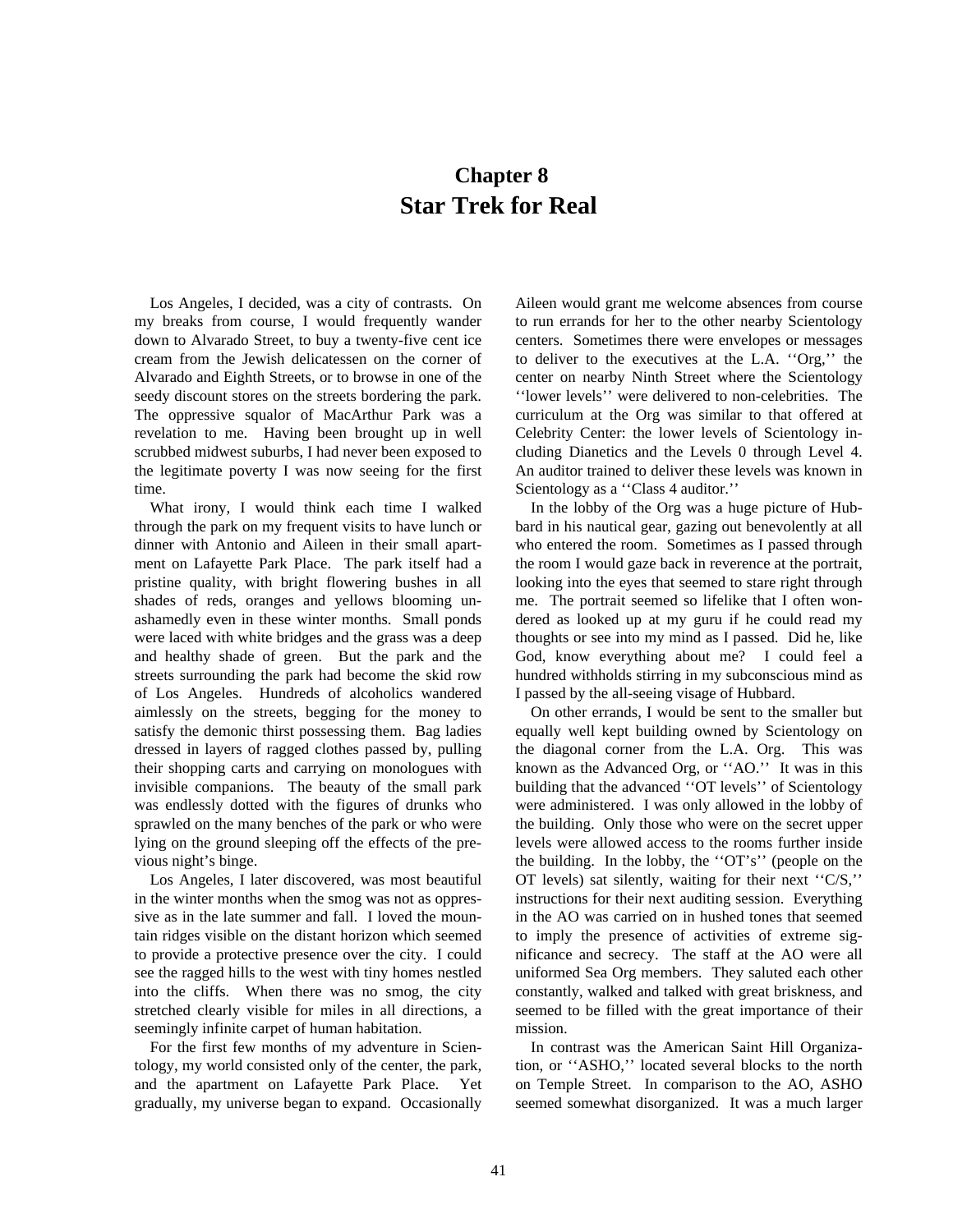building in which Scientologists polished up their auditing skills on the weighty ''Saint Hill Special Briefing Course,'' which had been developed by Hubbard at his mansion in England called Saint Hill. This course consisted of all the materials of levels 0 through 4 with the addition of hundreds of tape recorded messages from Hubbard. It was rumored that to pass the Briefing Course, a student would have to listen to 600 tape recorded messages of Hubbard each 60 to 90 minutes in length. A person completing the Briefing Course was known in Scientology as a ''Class 6 auditor.''

At ASHO two important courses were given, Power and Solo, which were the last levels to be done before a person could become Clear.

One day as I was doing an errand for Aileen at ASHO, as I sat in the lobby waiting for a message to deliver back to Aileen, I observed a curious event. Just off the lobby to the right was a door. I saw a uniformed Sea Org member walk up to the door carrying a glass of water and a small plate of what appeared to be bread crusts. The Sea Org member took out a ring of keys from his pocket, unlocked the door, and passed the bread and water to an unknown person on the other side of the door. Then he relocked the door and walked away.

I looked questioningly at the Receptionist who was sitting just across from me.

''Who was that?'' I asked her.

''Oh, that was the MAA,'' she responded (which I knew to mean the Master at Arms, or the Ethics Officer).

''Who's in the closet?'' I asked curiously.

''It's just someone writing up his O/W's,'' she replied in an unconcerned tone of voice. ''He's been in there for three days and nights.''

''Why would it take someone three days and nights to write up his overts and withholds?'' I asked her. ''How can someone have done that many things wrong?''

''Because he has to write up his whole track O/W's,'' she replied, beginning to be annoyed at my questions. ''He has to write up all the overts and withholds he has had in all his lifetimes. Sometimes that can take days. He can't come out until the MAA is satisfied that he is totally clean. But it's worth it, because when he comes out, you will see a totally different person.''

''I'll bet,'' I thought to myself, stunned by this practice. ''What else do they do in the name of Ethics?'' (Eventually, I was to know the answer to this question.)

Later I asked Antonio about this strange disciplinary procedure.

''Yes,'' he admitted, ''sometimes it is necessary to

be really rough on people. But the tech won't work on a person unless his ethics are in. If that's what it takes to get his ethics in, then that's what it takes. In the long run, it is really doing him a favor. When he comes out of the closet, he will thank the Ethics Officer for helping him get his ethics in.''

I had to be satisfied with that explanation.

Whenever I went back to ASHO on an errand, I would always glance at the closet and wonder if anyone was inside writing up his O/W's.

Occasionally Aileen would excuse me from class to go next door to help prepare the lunch or dinner for the fifty or so people who ate at the house on Burlington Street. Unfortunately, that experience was to take away my appetite for many future meals. One of my tasks was to strain the milk for maggots. Another time I went through heads of lettuce that were filled with worms trying to salvage enough usable pieces for a salad.

On another day, Aileen called me into her office and said, ''I want you to go help out at the nursery. They are short staffed.''

I followed her directions as I walked the twenty or so blocks to a small windowless building on Franklin Street. So this is where they keep the children, I thought to myself, suddenly realizing that I had seen no young children in the weeks I had been in Scientology, even though I knew many of the staff were married. As I passed the fenced back yard, I saw a dozen toddlers wandering around in the dirt, clothed only in diapers. There was no grass in the yard, just several large trees surrounded by dirt. The children had no toys, and were playing with each other or using their hands to draw pictures in the dirt.

I went to the door on the far side of the building on which was a small blue and white sign printed ''Cadet Org, Church of Scientology.''

I was let in the building, and as I looked around I was greeted by a dismal sight. The walls of the rooms and the hallway surrounding me were painted stark white. The floors were a dull grey and dirty linoleum. There were no pictures on the walls, no decorations of any kind. Wandering in the hallways and in the two rooms I could see several dozen children dressed only in diapers and t-shirts. Most looked as if they had not been bathed recently. Several carried bottles, but most were just wandering in the hallway or sleeping on the bare floor. The rooms were bare of furniture and there were no toys, books, or any of the normal and familiar signs of childhood. I could smell urine in the room, and I heard many small voices crying plaintively. A young girl in a Sea Org uniform came up to me and greeted me. She was one of two staff members in charge of all these children.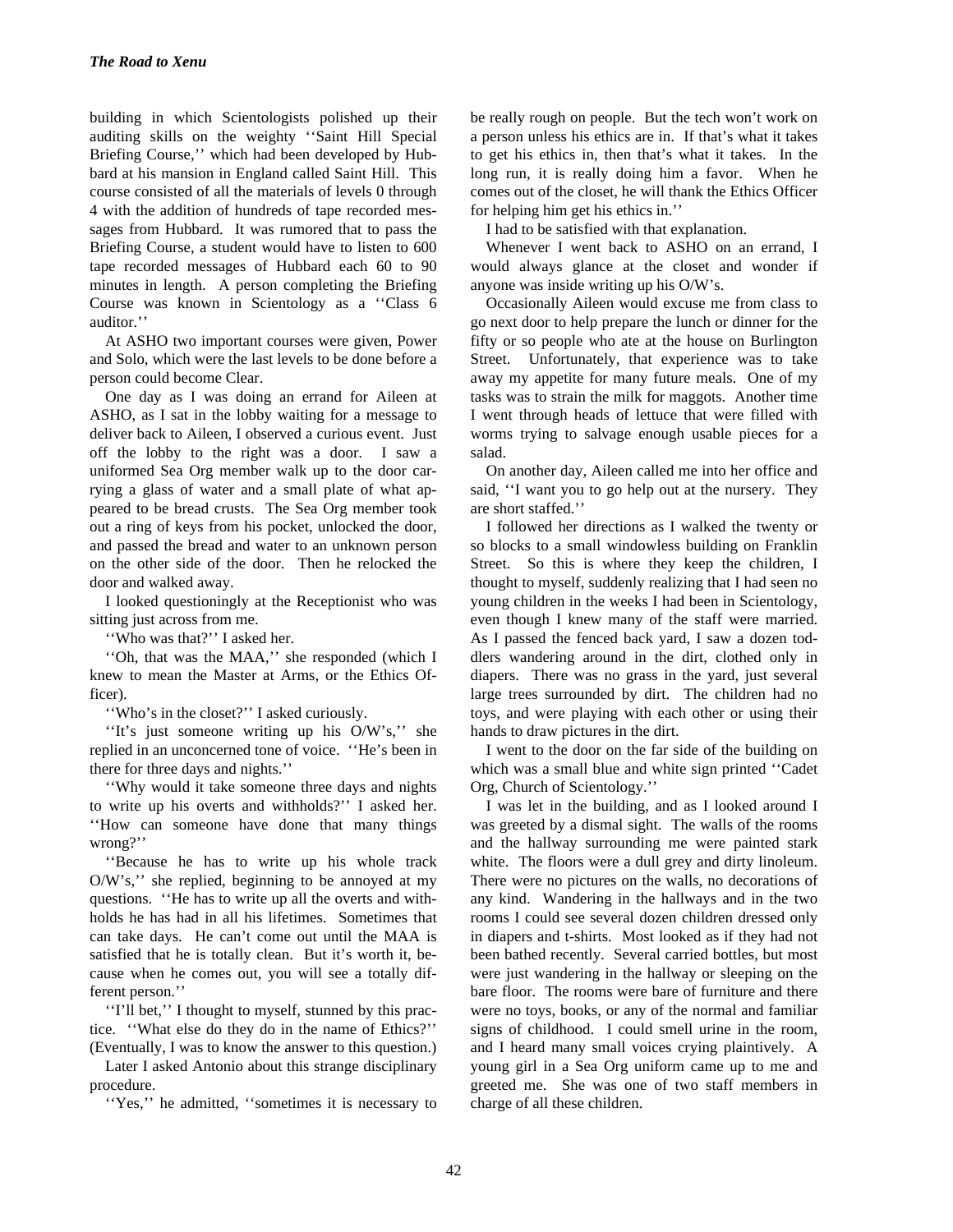''Where do you keep their toys and books?'' I asked the young girl, whose name was Colleen.

''They don't have any,'' she answered in an expressionless voice. ''Children are down statistics, and you don't reward down statistics. That's in the tech.''

''But what do they do all day?'' I asked her noticing that many of the children had a forlorn look about them. I had a sudden instinct to grab as many children as I could and run out the door.

''We just watch them. They play in the back yard. If their parents' stats (statistics) are up, they can come and see their children for a hour or so after dinner.''

''Do they sleep here?'' I asked her.

''Yes, most of them do.'' She showed me a room further down the hallway. In the room were rows of cribs, side by side, about a dozen in all in the small room. ''Some of the Sea Org children stay here, and some are sent to a ranch in Mexico if their parents are going to be on a mission for a long time,'' she explained.

''But don't the parents miss their children?'' I asked. ''Remember,'' she told me severely, ''children are part of the second dynamic. The third dynamic (the group) is more important than the second dynamic. The rule in Scientology is 'the greatest good for the greatest number of dynamics.' Our main purpose in Scientology is to clear the planet. Don't ever forget that. Until the children can begin to work for the group, they are downstats, and they can't be rewarded. Besides, Hubbard says that children are just thetans in small bodies. They are just as responsible as adults. We have to get their ethics in. So we don't reward them until they can produce.''

At that, she led me into a back room in which there was a solitary playpen. In the playpen was a tiny baby, female and horribly deformed. Her face was grotesque and distorted and her body twisted. One leg was shorter than the other, and her arms were abnormally short and not properly formed. ''This is Lisa,'' Colleen informed me. ''Her mother is on staff. She took LSD when she was pregnant.'' She bent over the edge of the pen and stroked the baby's head. The baby seemed to be having trouble breathing and her eyes looked clouded.

''She's blind, but she can hear you. We just talk to her and hold her. But I don't think she's going to live very long.'' Colleen reached down and picked up the poor creature and handed her to me. I spent the rest of the day holding and walking with baby Lisa. I walked around and tried to make contact with some of the other children. They crowded around me, desperate for attention.

At the end of the day, I left the building and walked home, numb with the shock of what I had seen during the day. From that day, whenever I received any money from home, or had any money left from my meager Sea Org pay, I would walk over to the drugstore on Alvarado Street and buy cheap children's books or crayons for the children of the Cadet Org.

I returned to the Cadet Org several days later for another babysitting shift and was told that baby Lisa had died two days earlier.

Another interesting experience in Scientology was my first payday. In Scientology there is the practice known as ''graphing one's stats.'' For every post in Scientology there is an assigned statistic. For example, the statistic, or stat, for an Ethics Officer might be number of ethics ''cycles'' handled hourly. The statistic for a ''letter registrar,'' the person who writes letters to the public, might be the number of letters written per hour. The stat for a student might be number of points on course per hour (each activity on every Scientology course is awarded a certain number of points). Scientologists graph their stats by the hour, the day and the week. Each Thursday, promptly at 2:00 PM, every Scientology staff member has to turn in his or her stats for the week to the division of the organization known as Inspection and Reports, or ''I & R.'' Then each staff member is assigned a ''condition'' for that week. The staff member must then apply the appropriate formula during the following week to move up to a higher condition and better his stats. Theoretically, a staff member in Scientology is expected each week to better his stats from the previous week. If he does not, he will be assigned a ''lower condition'' which he then must "work out of" by performing even more work, sometimes of a menial and demeaning nature.

On Friday, after all the stats for the week have been tabulated, staff members who are not in a lower condition for the week receive their pay. The pay is calculated is as follows. First, the gross income for the week for that particular org is computed. Ten percent of the G.I. is then siphoned off the top to be paid to ''World Wide,'' the international headquarters of Scientology in Europe (at least this was the practice during the years I was in Scientology). Then the expenses of the organization for that week are paid. The remaining money is allocated to payroll and is paid out according to a ''units system.''

Each job, or post, in Scientology is allocated a certain number of points, or units, executive positions earning more points and the more menial jobs, such a switchboard operator, less points. The net income for the org is then allocated to the staff in that org in proportion to the units for each post. In my post as a Dianetics auditor in training (my unofficial post as an aide to Aileen not being recognized for the purposes of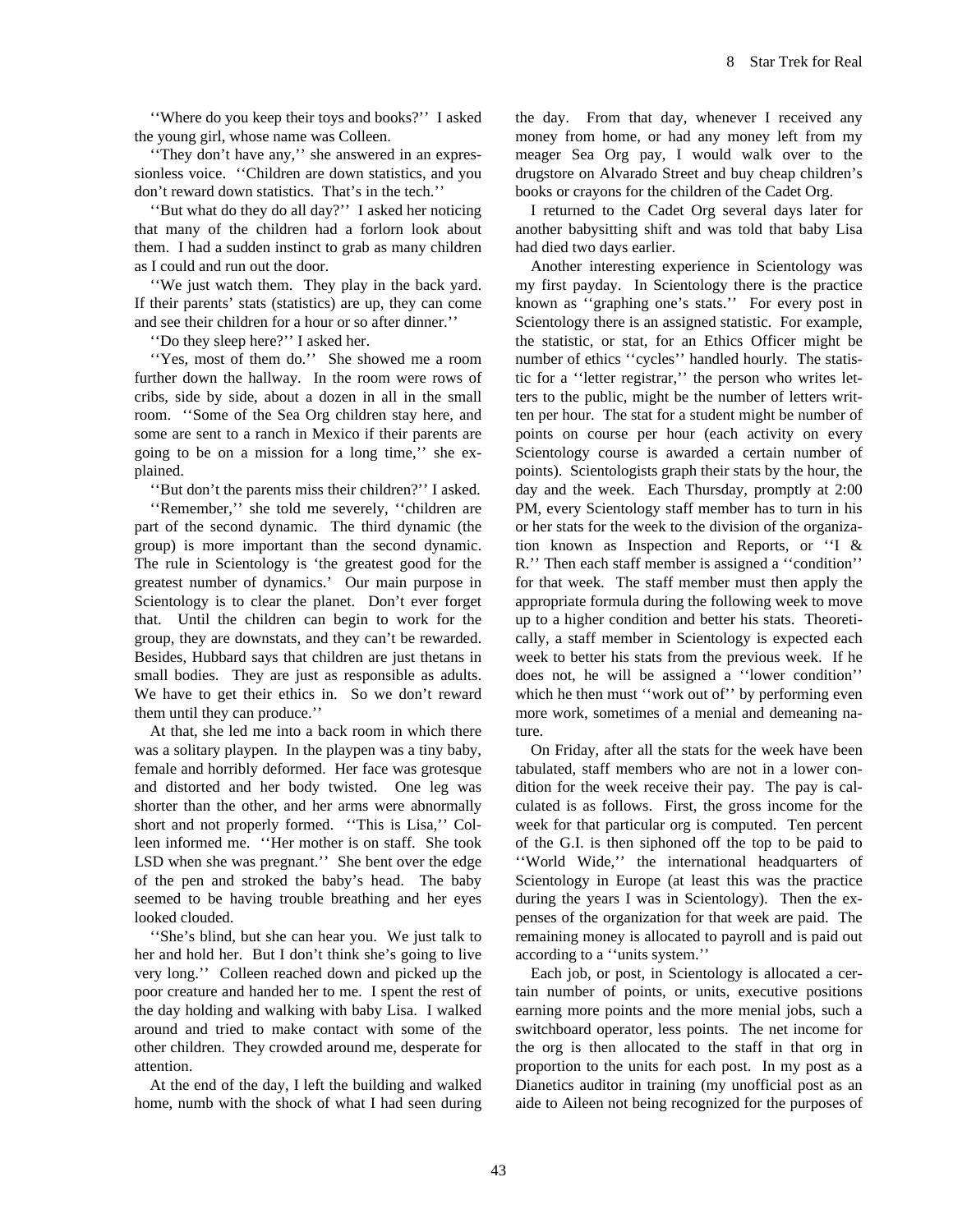pay) I had a fairly minimal number of units.

On payday, Friday, we all lined up outside the center and waited for the Director of Finance to show up with our pay. A mobile canteen unit had drawn up into the parking lot, I noticed, to take advantage of our weekly affluence. I waited in anticipation for my first Scientology pay. Having been without income for some time, I had a list of priorities to satisfy with my pay, ranging from toothpaste to an unaccustomed dinner out at a local diner with fellow staff members.

Finally the finance person appeared with a box of small brown envelopes. The names were called one by one. I waited eagerly. I had worked hard my first week in the Sea Org, an average of sixteen to eighteen hours a day for seven days, with two and a half hours off on Saturday for ''personal time.'' Finally my name was called. I reached for my envelope. I opened it up and found a receipt and money enclosed for exactly two dollars and eleven cents. I stared in disbelief. Maybe there had been a mistake? I went up to the finance officer.

''I only got two dollars and eleven cents,'' I stammered to the uniformed officer. He took the receipt from me and looked at the figures. ''No, that's right,'' he assured me. ''It was a slow week. But according to your units, that is the correct pay. Maybe next week will be better." He handed me back the receipt.

I walked away feeling deflated. My plans for shopping, for dinner with friends, faded into the sunset. I looked over at the canteen. I walked over, selected a sandwich and a can of soda. ''Two dollars.'' The canteen owner reached out his hand toward me for the money. Oh well, I thought, handing him the money. So much for payday.

In the several years that I was to work for Scientology, the highest pay I ever remember receiving was eleven dollars and twenty cents. ''How do you survive?'' I asked another girl who was on staff. She looked at me and laughed. ''Some of us work as topless dancers,'' she told me. ''At night, after hours. It's the only way to get along on this pay.''

I was suddenly conscious of my chronically somewhat overweight body. I sighed. I would have to find another way to survive economically. For the moment, though, I went to the phone and placed a collect call to my father. Maybe he could increase the small allowance he had been sending me to help with my ''studies.''

During the weeks that followed, I would occasionally receive small checks from my father which I could cash in the finance office. With these small windfalls, I could occasionally afford to go with the executives and more highly paid staff members to have dinner at the small diner right behind the L.A. Org. It was always a treat to enjoy the comraderie of friends and the luxury of dining away from the staff house.

Mounted on the wall in the diner was a small black and white television. We usually arrived at the diner just a few minutes after six o'clock, just as the new science fiction program, Star Trek, was being broadcast. However, I soon discovered that Scientologists watched this program from an entirely different perspective than did ''wogs.'' (''Wog'' is the Scientology term for non- Scientologists, taken from an old English expression, an acronym for ''worthy oriental gentleman,'' a derogatory term used to refer to the non-English natives of the British colonies).

''It's just old space opera,'' one staff member joked as we watched an episode. ''They don't know it, but they're really just running their own track (time track).'' What he meant was that the events on the program were actually real events that had happened long ago. The Star Trek writers were just ''remembering'' events in their own distant past. Events which were common to us all. To a Scientologist, this program had a special relevance. To us, this program was our history.

The days in the Sea Org became weeks. Christmas came and went. To me it seemed a surreal experience to have warm weather on the day of this traditionally winter holiday. I discovered that Christmas was just another day in the week to Scientologists. As a Christian holiday it had only token significance. We did have a special dinner served in the center buffet style. There were some cheeses in the center of the table that we were told had been sent expressly by Hubbard, to reward us for our dedication and loyalty as staff members. I felt grateful.

After the dinner, we returned to course. The rest of the day was just another day in the Sea Org.

One day, not long after Christmas, Aileen asked the Course Supervisor to excuse me from course. I followed her into her office. There sat a familiar figure.

''Dad!'' I exclaimed in surprise, ''what are you doing here?'' He shook my hand awkwardly. We were not given to displays of affection in our family. He was on business, he explained, and decided to come and see my ''school.'' I noticed that he was carrying his briefcase.

''Well, do you like it?'' I asked him expectantly.

''Everyone is certainly friendly,'' he answered, glancing uncertainly at Aileen. ''I was hoping I could take you out to dinner.''

I looked at Aileen. ''Of course, dear. Go with your father and have a good time. I'll get you excused from course.''

I took my dad to the diner, not knowing any other place nearby to eat. He looked worried.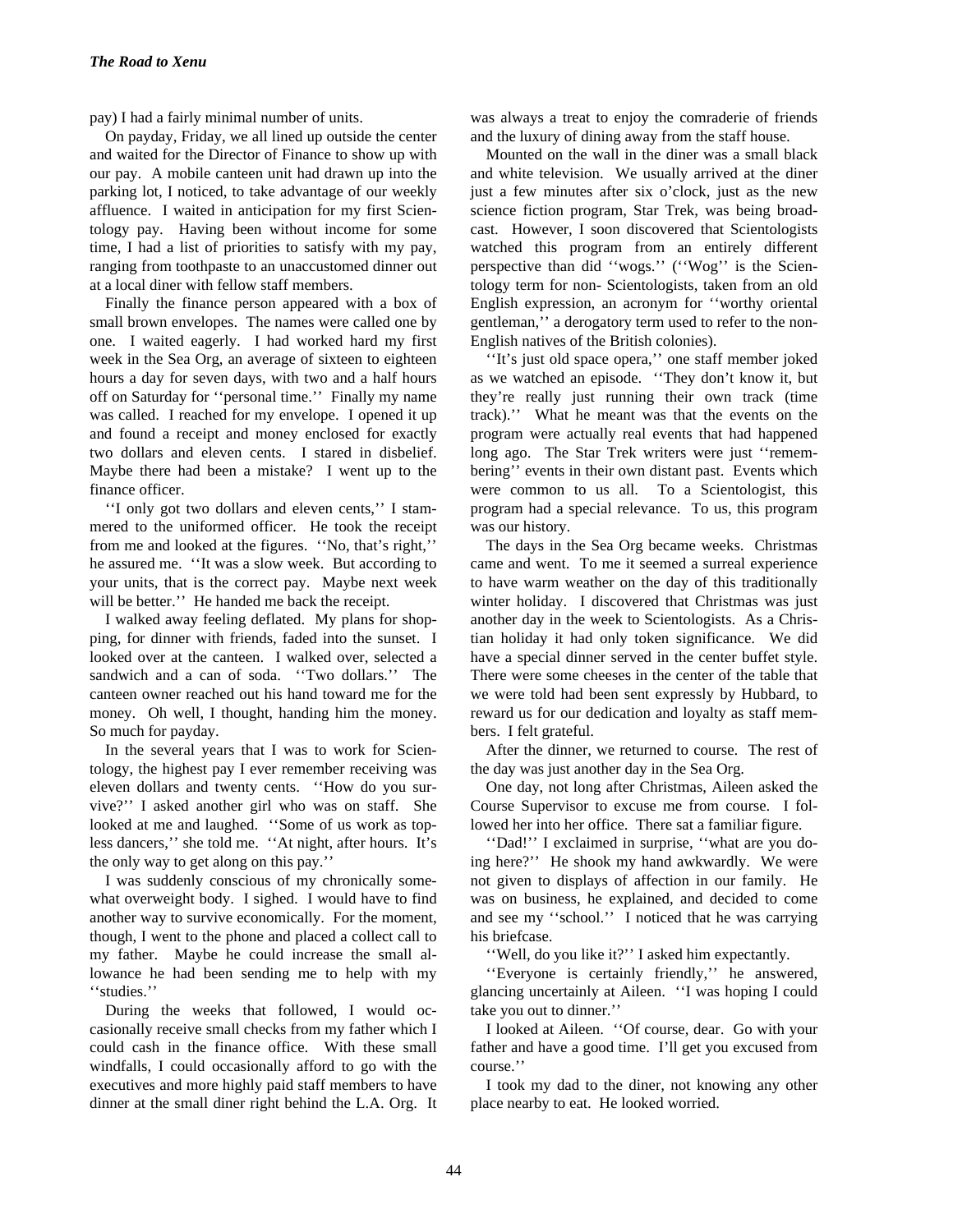''Your mother and I have been reading about this Scientology,'' he told me. He took some newspaper clippings from his briefcase. ''Here. I want you to read these.''

I picked up one of the clippings. It was from Time Magazine. The writer was obviously biased against Scientology. In the article Scientology was called a cult.

''Scientology's not a cult,'' I informed my father. ''It's just a group of people trying to make a difference in the world. This writer obviously didn't talk to anyone in Scientology or he wouldn't have written these things.'' I handed the article back to him.

''Well, there are other articles,'' he handed me several other articles. I looked through them. The orientation of the writers was obvious.

''Dad, this is just entheta,'' I told him, remembering what Hubbard had taught about this kind of journalism on one of his tapes. ''That means it is against theta, or goodness. We're not supposed to read this stuff,'' I told him coldly, pushing the articles back to his side of the table.

''But just read some of them,'' he pleaded with me.

''I don't need to read them. I know what they say without reading them. They are written by the suppressive press. These writers are paid by their bosses to write this stuff. They want to destroy Scientology because it works. There are vested interests in this country who don't want to see Scientology expand. It is a threat to them because they want to enslave people and Scientology is in the business of freeing people.'' Out of my mouth were coming the phrases I had heard over and over on Hubbard's training tapes.

''You are in a dangerous cult,'' my father argued with me. ''We want you to quit this foolishness and come home. That's why I am here. I have come to get you and to take you home.''

I looked at my dad with disbelief. He was beginning to sound like a Suppressive Person. A very unpleasant thought began to form in my mind. Could it be possible that my dad was an SP?

''How does Mom feel about this?'' I asked him.

''She totally agrees. We both want you home. You can go back to the university. If you come back now, you can still enroll for the spring semester.'' He was looking at me hopefully.

''I don't want to come back. I don't want to go back to school. This is where I belong. I have a job here. I am helping to Clear the planet. There is nothing on this whole planet more important than Scientology. These writers are wrong about Scientology. Scientology is the only hope on this planet that any of us have." I was beginning to get desperate. Could my father force me to go back with him?

''No, you are wrong,'' my father said, beginning to sound angry. ''This Scientology is nonsense. You are in a cult. And I am going to take you home. I want you to get your things and come with me. I have a ticket for you to come back with me to Michigan.'' He pulled the ticket from his pocket. It was made out in my name.

I started to cry. ''Dad, I can't come back with you. I don't care what you think about Scientology, you just don't understand. You can't tell me what to do anymore. I'm eighteen. Scientology is my life. I've signed a contract to work here and I'm not leaving.''

''What kind of contract?'' he asked suspiciously.

''A Sea Org contract. I signed a contract to work for the Sea Org for a billion years. We're going to clear the planet. Then we're going to clear all the other planets in the universe. Scientology is the first chance in millions of years for us to be free. And I'm not going to mess it up. There's nothing in the world out there that I want to do. How could I go back to music school when I have a chance here to help with something really important?''

He looked at me with a combination of exasperation and disbelief. ''How can I get you to see the truth about what you are involved in?'' he asked me. ''Can't you see the absurdity of what you are saying? A billion year contract? Clearing the planet? This is nonsense. You need to come to your senses.'' Now he was really sounding angry.

''Dad, I'm not coming back with you. I'll have dinner with you and talk to you, but I'm not coming back to Michigan. And you can't make me.'' I was not about to give in.

He stared helplessly out the window. Then he turned to me and started speaking in a kinder, less angry voice.

''Look, I know we have never shown much affection in our family. But you know that we love you. We care about you. Why do you think I came all the way out here to see you? We all care. Your brothers and sister miss you too. We all want you back home.''

''And what will you do if I don't come?'' I asked him.

''We'll try something to get you back. Legally. We'll fight. We'll sue this cult if we have to. We're not going to give you up to some harebrained cult,'' he threatened.

Now I knew the truth. My father was an SP. Hubbard had made it clear. I had read all the teachings on the Suppressive Person on the course. The basic crime of Suppressive Persons was to attack Scientology, the only force for good and reason on the planet.

I had read about this in the Ethics book. The Suppressive Person was also called the ''anti-social per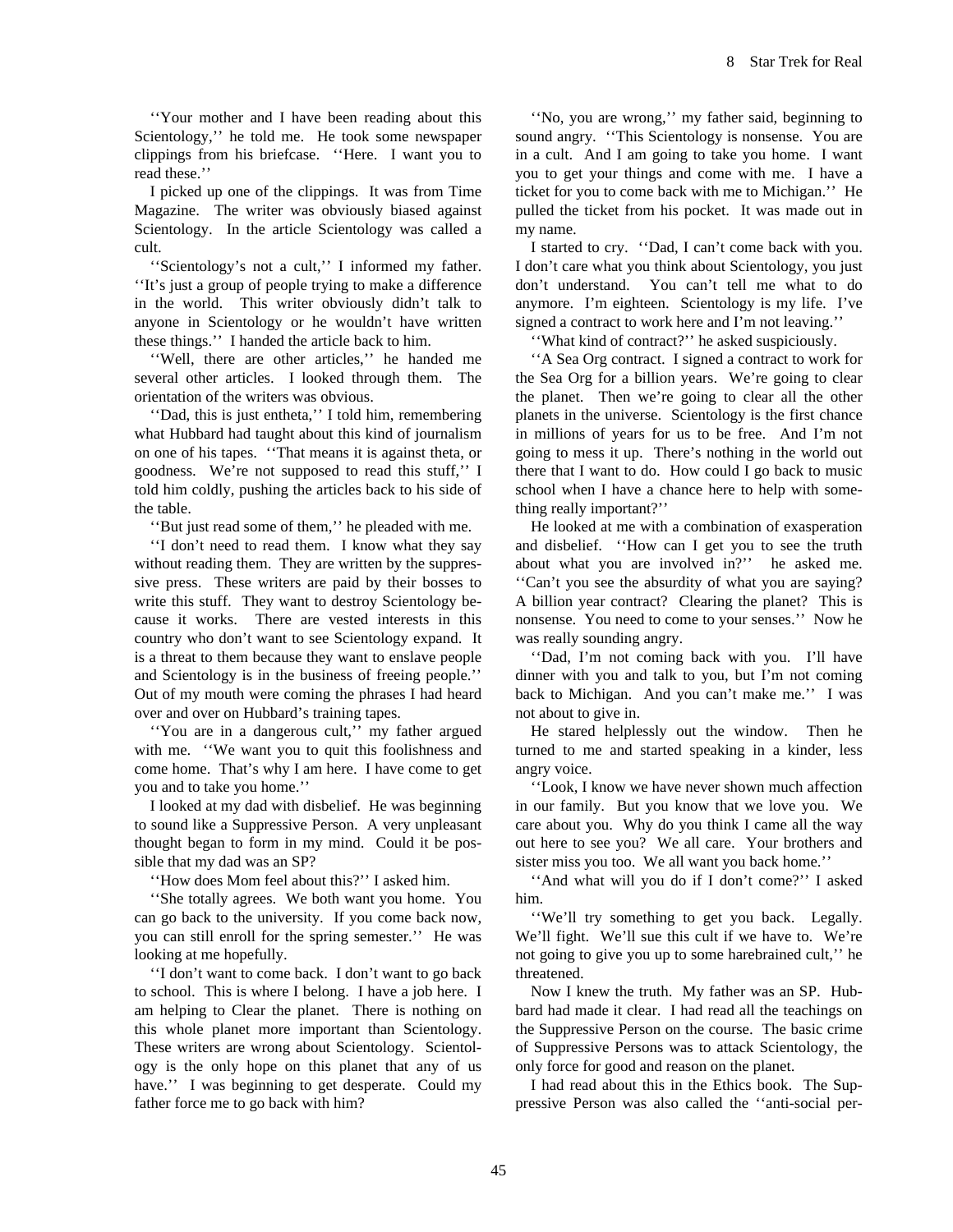sonality," or the "anti-Scientologist." "There are certain characteristics and mental attitudes which cause about 20% of a race to oppose violently any betterment activity or group,'' Hubbard had written. Such people, he said, cause untold trouble for betterment groups such as Scientology. "The anti-social personality supports only destructive groups and rages against and attacks any constructive or betterment group.'' Of course, I thought. My father works for the government. According to Hubbard, the government is completely suppressive. I had listened to tapes where he had told us all about the suppressive agencies in the federal government: the IRS, the FDA, the FBI, the National Institute for Mental Health. The government, explained Hubbard, was a suppressive organization that controlled this country. But the real truth was that behind this government was an invisible government that most people didn't know about. It consisted of a secret group of twelve extremely powerful men who were the real source of power in the world. They were particularly connected with the World Health Organization in Europe. And they pulled the strings that ran this country. And the people who worked for the government, like my father, were just minor suppressives that were attracted to this kind of work because it was consistent with their real inner evil natures.

I stared at my father with amazement. My eyes were being opened. Now I understood why there had been so much trouble in our family. My father was, as Hubbard put it, a ''blazing SP.''

''Look, I'm not coming home. And I don't want you to cause any trouble for Scientology. That would just get us both in trouble." I looked at him coldly. I got up from the table. ''I'm going back to the center. I can't stay here with you. I'm sorry you wasted your trip but you did that on your own determinism, and I can't take responsibility for it (more Scientologytalk).''

I walked out the door, not looking back at him.

I ran back to the center, and burst into Aileen's office. ''Aileen, my dad is threatening to sue Scientology. He says it's a cult. He wanted me to go back home with him,'' I said, obviously upset.

She looked at me, concerned. ''Why? What happened? Tell me exactly what happened and what he said.''

I related the whole event to her. She looked troubled.

''I'm afraid I'll have to write up a knowledge report about this,'' she told me. ''It seems that your father could be a source of trouble for us. You'll have to work this out with Ethics. And until it's handled, I'm afraid you won't be able to go back on course. But the first thing that you need to do is to go and report everything that has happened to the MAA.''

She pulled a routing form out of her top drawer. At the top it said, ''Ethics Routing Form.''

Several minutes later, I sat in the chair opposite the teenage Ethics Officer, telling him the same story I had told Aileen.

''I would like to indicate that your father is a Suppressive Person,'' he looked across the desk at me as if I were infected with a deadly virus, ''and the policy on suppressives is very clear.'' He handed me a policy letter written by Hubbard. I read through it carefully. The policy on suppressives, according to Hubbard, was to ''handle'' or ''disconnect.''

''What does that mean?'' I asked the young boy sitting across from me. Wrong question. ''What word don't you understand?'' he looked at me with emotionless eyes.

''I understand the words. I just don't understand what I'm supposed to do,'' I said.

''Very simple. Either you handle your father. That means to the point where he is willing that you continue in the Sea Org, or you will have to disconnect from him. You will have to send him a disconnect letter.''

''Disconnect letter?'' It sounded ominous.

''Yes. I can help you write it. You will tell him that you want no contact with him or with the rest of your family now or at any point in the future. You will formally disconnect from your suppressive family. And until you handle the situation in one way or the other, you won't be allowed back on course. That's policy. I'm going to give you twenty four hours to make your decision. You are to report back to me at this same time tomorrow.'' The policy, I realized, was black and white. Like everything else in Scientology. There was no room for feeling. Not that I minded the lack of emotion with which this and similar situations were handled in Scientology. I had already done enough TR 0 bullbaited to not feel much about anything. But to tell your parents goodbye forever.... I squirmed inwardly at the thought. Yet I believed in the policy. I was already conditioned to believe that if Hubbard said it, it must be right. I knew that Hubbard's way would always be the best and most rational solution because he was ''Source.'' In just a few short weeks, Hubbard had already assumed occupancy of the place in my mind allocated to Father, or Dad. He loved me, I believed, even more than my own father did. He was father to us all.

I walked back to the house, having been barred from the course until this problem was resolved. I thought of my dad. He'll be home in a couple of hours, I thought. I'll call him and maybe he'll be more reasonable. Maybe he can be ''handled.''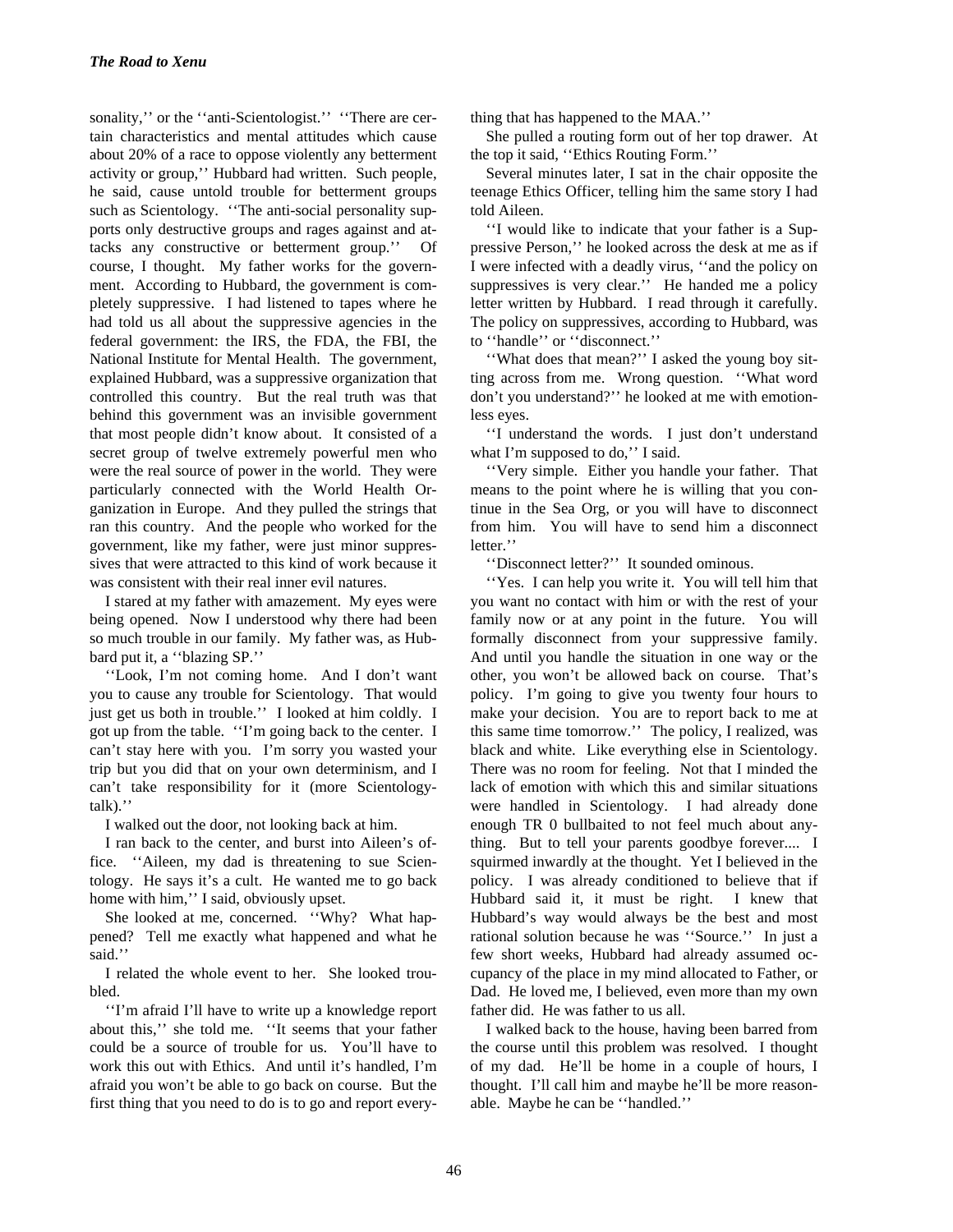But in my mind the decision had already been made. My father had taken on the color of the enemy. I no longer thought of him as father. All these years, I thought, I had been living with an SP and not known it. This explained all the conflict in my family. And by virtue of being married to an SP, my mother was by (Scientology) definition a ''PTS,'' or Potential Trouble Source. And both of them were now endangering my Scientology career.

If they didn't agree to back off, I thought, I will have to disconnect. I have to get back on course. Already my stats for the week are crashed, I thought dismally, wondering what ethics condition I would be assigned for the week.

I lay on my bed, thinking back over all the years with my father. I thought of the twelve characteristics Hubbard lists in the Ethics book as being characteristic of an SP.

''1. He or she speaks only in broad generalities.'' Yeah, I thought, my dad is always talking about ''they this'' and ''they that.

''2. Such a person deals mainly in bad news, critical remarks, invalidation and general suppression.'' Bullseye, I thought. My father had a definite tendency to be critical. I thought of all the times he came home complaining about his co-workers, criticizing what they had done during the day.

''3. The anti-social personality alters, to worsen communication ... passes on 'bad news.''' Again I thought of times when my dad told us less than flattering stories about the ''imbeciles'' he worked with.

''4. He does not respond to treatment or psychotherapy.'' Once, I remembered, my mother had tried to get my dad into counseling to work on their marriage and he refused to go.

''5. Surrounding such a personality we find cowed or ill associates or friends who, when not driven actually insane, are yet behaving in a crippled manner in life, failing, not succeeding.'' My mother is always sick, I thought, and what about my problems. And my sister is always having trouble in school.

I didn't need to read any further. There was no doubt in my mind. My dad was an SP. And now he was trying to interfere with me trying to help Scientology clear the planet. I began to feel angry. I'm not going to let him do this to me, I thought. I'm going to get ethics in on my family. If I have to disconnect, then that's what I'll do.

I waited for the hours to pass. I was dreading the call. Finally I walked down to the convenience store a couple of blocks away and placed the call. My mother answered the phone. She sounded cheerful. ''Hi, dear. We were just thinking about you.''

''Is Dad there?'' I asked her coldly. I knew what I

was up against. My mother had no idea of the situation she was in, that she was PTS to a deadly SP.

''Yes, he just got in. I'm so disappointed that you didn't come back with him. But you need to know that we love you and we'll always be here for you.''

''Could I just talk to Dad?''

He came on the line. ''Margery, we're not going to give up without a fight. You tell Scientology that they will hear from my lawyer. I'm not going to stand for this nonsense.''

''OK, Dad. I'm sorry you feel that way. Tell Mom goodbye for me,'' I said, then quickly hung up the phone.

There's no going back now, I thought. I went back to the house and spent a sleepless night tossing to and fro, my sleep haunted with nightmares about my father. In one dream, he had a gun and was standing outside the center shooting through the windows.

The next morning I walked over to center and went directly to the Ethics office.

''I need to disconnect from my family,'' I stated calmly. ''There's no hope of ever dealing rationally with my father. He's insane on the subject of Scientology. Hubbard was sure right about SP's. They hate what we are doing to save this planet.''

''So what do I have to do?'' I looked across at the teenage Master at Arms.

''Here's what you have to write,'' he replied, handing me a blank sheet of paper and a pen. He began to dictate. ''I am writing to notify you that I hereby disconnect from you.'' He paused as I wrote. ''I want no further contact with you at any time or under any circumstances. This decision is irrevocable.'' I wrote down exactly what he said.

''Now sign it,'' he commanded. Then he handed me an envelope. ''You can make this out and we will mail it for you.''

I addressed the envelope.

''That's all there is to it,'' he said matter of factly. ''I will give you a form to get you back on course. You're going to have to push to get your stats back up.''

''I know,'' I answered. ''But I'll do it. Thursday is still three days away.'' I walked back to the courseroom. Just like that, I thought. I tried to comprehend the fact that I would never see or write to my parents ever again. Somehow, it didn't seem real. I couldn't quite imagine life without mom and dad to fall back on.

''Well, I guess I'm on my own now,'' I thought. ''I know I did the right thing. I just wish I felt better about it.''

For a moment I had a fleeting thought to run back up the street to the store to call my dad and ask him for the ticket back home.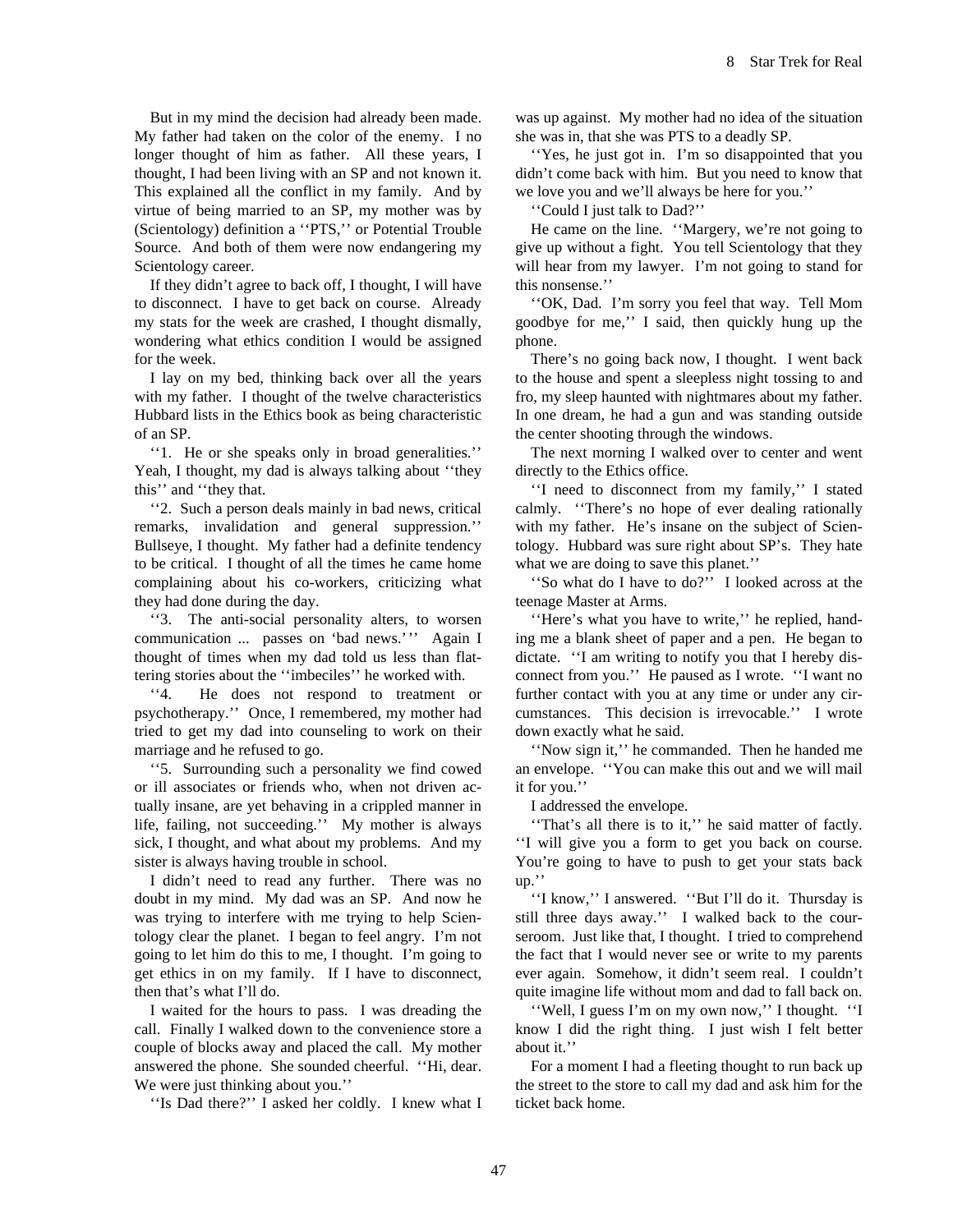But I quickly pushed the thought from my mind. ''Family,'' I thought to myself, ''is the second dynamic. The Sea Org is the third dynamic.'' Then I repeated to myself the phrase I was to hear many times in the coming years. ''The greatest good for the greatest number of dynamics,'' I thought. ''Scientology must survive. My relationship with my family is not important. All that is important is clearing the planet.''

I can't think about them any more, I told myself as I

approached the center. They are no longer my family. Scientology is my family. And this is my real home.

I walked resolutely into the courseroom. I was more determined than ever to do well in Scientology.

I didn't think about my family again for a long time. I read the letters from my mother that would arrive periodically at the center, but I would throw them in the trash, feeling no emotion whatsoever.

I had passed my first initiation.

I was now a real Scientologist.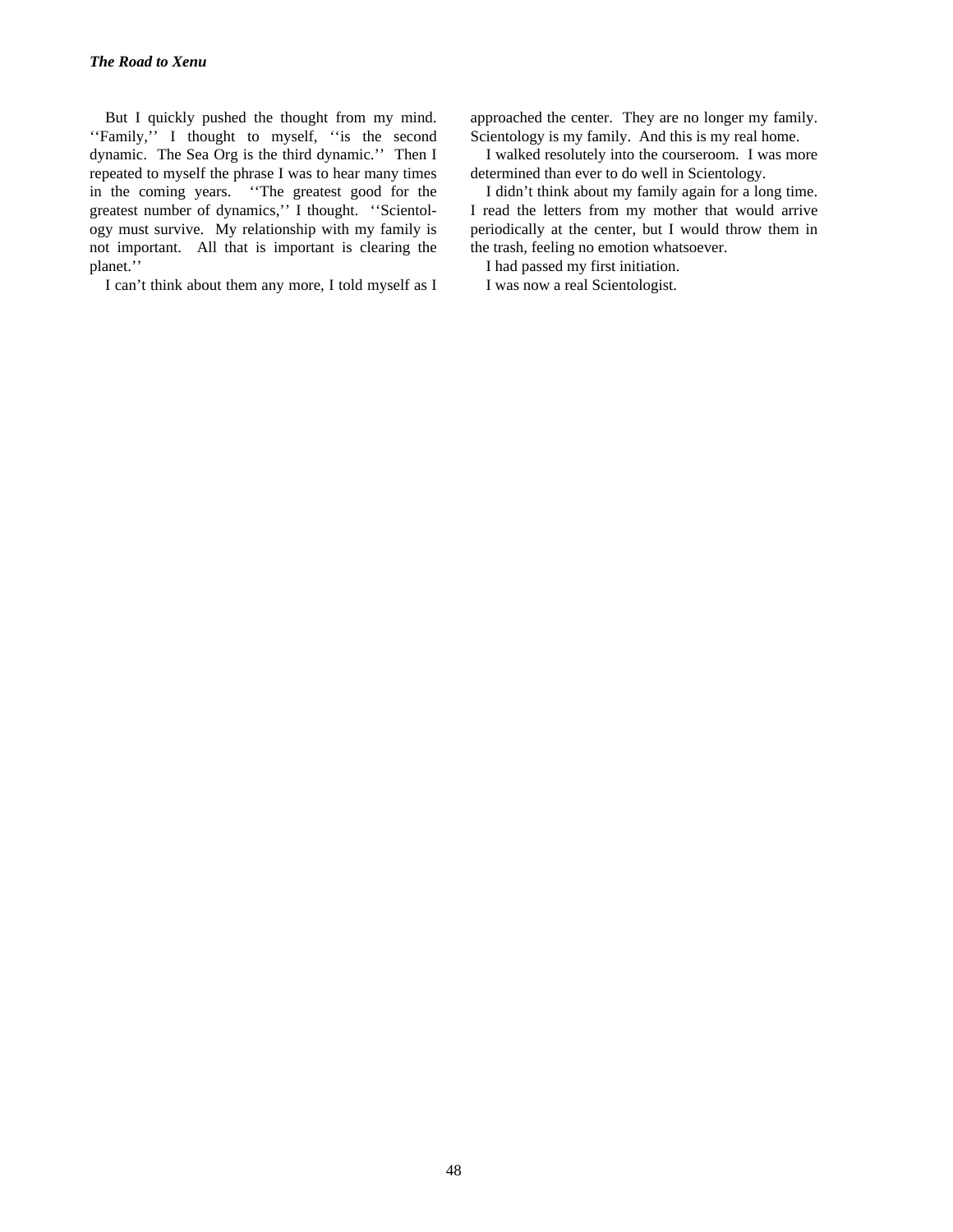# **Chapter 9 Death on the Titanic**

No sooner had I gone to sleep than I heard the early morning knock on my door. "0700, time to get up."

Unwillingly, I forced my eyes open. ''Get up,'' I thought, ''or you'll fall back asleep.'' I closed my eyes and snuggled down under the thin blanket I had been given to keep out the chill of the California winter nights. Just two minutes, I bargained. For two minutes the overwhelming temptation to sleep battled with the fear of Ethics. Finally, fear won out. Last night had been an unusually late night. Two missionaires from the ship had arrived yesterday at the center, dressed in starched ''dress whites'' with gold braided ropes hanging from their shoulders. At eleven PM, after the last of the ''public'' students had drifted out the door following the customary sharing of our ''wins'' after class, the twenty or so staff members from the center gathered in the front of the auditorium for a briefing by the missionaires.

''The tech is going in,'' they told us. ''We are winning on every continent. The stats world wide are in Affluence (a high Ethics condition). We are getting Command Intention (what Ron wants) 'in' all over the globe. Clearing this planet becomes more a reality with each passing day.''

Two new centers had been established in South America in the past month, we were told. A new center in Germany, and an ''Org'' in Italy. The stats for ''raw meat PC's'' (new people into Scientology) was almost double what it had been at this same time last year.

They told stories about ''Ron'' and life aboard the ship. Hubbard was doing his research on the upper ''OT levels,'' we were told. Although it had been a strenuous experience for him it was rumored that research into these levels was extremely hazardous, and that anyone venturing into these areas prior to Hubbard had met with death. He had come through it shaken up, but alive.

There were all the customary rituals, the cheers to Ron as we saluted his picture, the long ovations at each announcement of success, and the usual hard line to all of us to push our stats even higher during the coming months. Stationery was handed out for each of us to write a personal letter to ''Ron,'' telling him about our wins and thanking him for his contributions to the survival of mankind.

It was 1:30 AM before the briefing was dismissed and I walked wearily back to the house. I had no memory of going to bed.

Fatigue was a fact of life, a small sacrifice made by each of us daily to the exalted goal of planetary salvation. I didn't seem to dream any more, I realized one morning. Sleep had become an experience in pure unconsciousness, much like the experience of being anesthetized for an operation. There was no longer any awareness of elapsed time between the act of falling asleep and the event of waking up in the morning.

An unfamiliar sound drifted into my consciousness. A soft and rhythmic tapping against the window. Rain. It hadn't rained for weeks. I looked out at the somber sky which perfectly reflected my mood.

Fear permeated the outer limits of awareness. Ethics. I had already had two warnings placed in my student file for being late to class, and the third one, I knew, would mean certain disciplinary action.

I reached for my sweater and made my way down the hall to the bathroom. The door was locked and two people stood ahead of me in line. Just my luck. I accepted fate and took my place behind a man I hadn't seen before. No one was speaking. I assumed that everyone was too tired to attempt a morning greeting. Besides, I had noticed, Scientologists tended not to waste words. Communication was restricted to the functional, without the luxury of bourgeoisie social niceties. And under the circumstances, I thought, somehow ''good morning'' seemed hypocritical.

House rules alloted us a strict three minute limit on morning bathroom time. Showers had to be taken at breaks or during a time of less critical bathroom demand. I splashed cold water on my face in an attempt to stimulate myself into consciousness.

The usual breakfast madness was in progress in the small kitchen as an assorted two dozen or so inhabitants of the house scurried to make it to post or course before the strict eight o'clock deadline.

''Just coffee, please,'' I instructed Glenda, who was currently serving as Kitchen I/C (in charge). ''I managed to oversleep again. I'm starving, but I'll be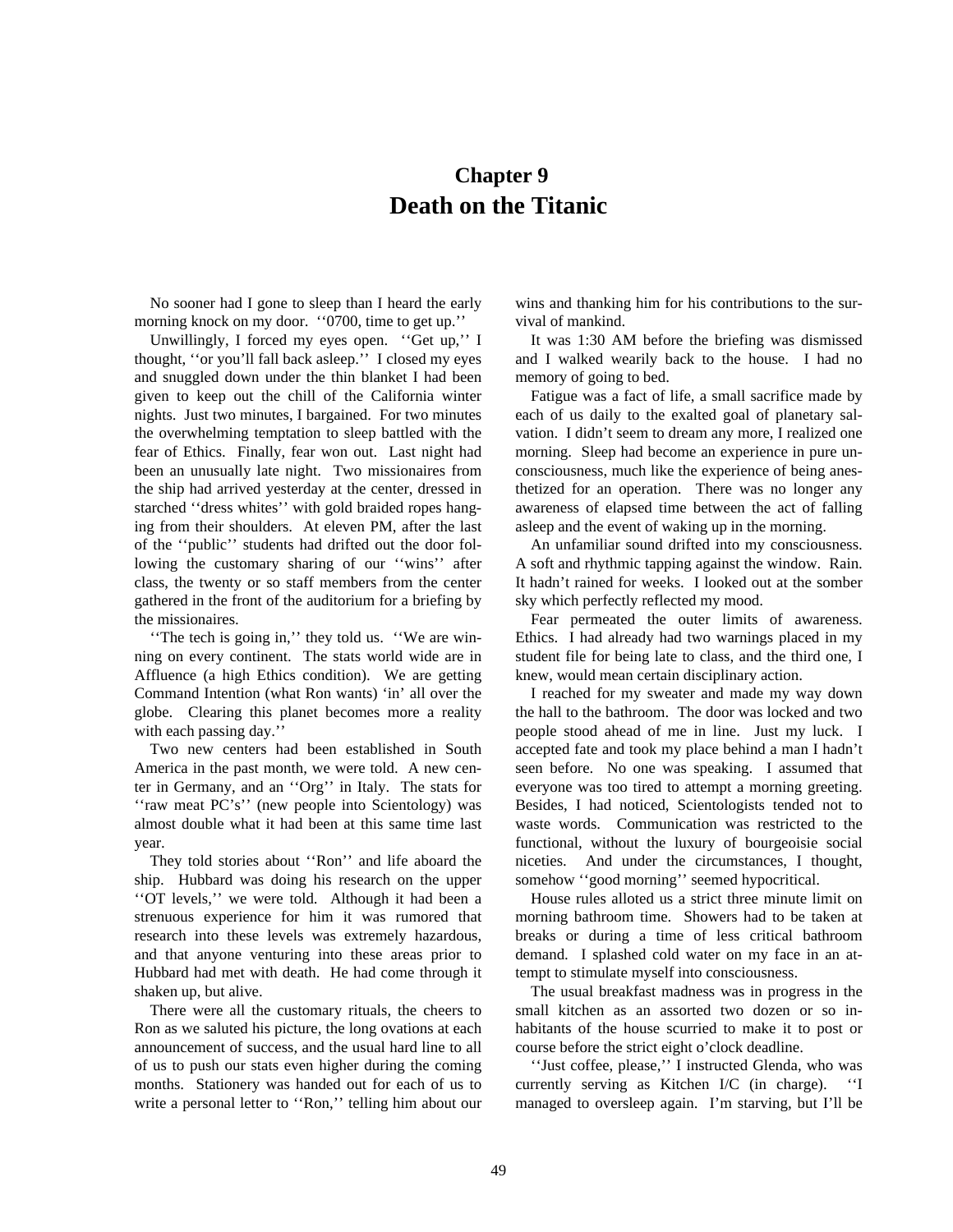late to course.''

''Here,'' she handed me a slightly stale store-bought cinnamon roll. ''You've still got a few minutes. Everyone's late this morning. Hubbard must have discovered a substitute for sleep. The missionaires were down here at seven AM asking for breakfast. When I told them they'd have to wait, they put me in a condition of Liability. I already had too much to do today as it was,'' she grumbled resentfully.

''Yeah, but you don't argue with a missionaire from the ship,'' Gerry looked up at his wife. ''Unless you're asking for trouble. I heard that they put the whole staff at the L.A. Org on beans and rice until they get their stats up. And they handed out 72-hour amends projects to five of the execs. I saw them out in back of the Org yesterday with grey rags around their arms, painting the annex. Circles under their eyes, beards. Three days with no sleep. It must be rough. They were a sorry lot," he chuckled.

I liked this couple. Gerry was a part time character actor in Hollywood and Glenda had managed somehow to finagle the kitchen job so that she could care for her two month old son herself. Two months ago she had delivered the baby in the front room across the hall from me, assisted only by Gerry and a midwife. I had never witnessed a home birth before, and was full of awe for Glenda.

''I wouldn't be on the ship for anything,'' remarked Jon, a quiet, uniformed twenty year old from Denmark. He was a Class 8 Auditor, the highest trained person in the house and therefore respected. ''I've heard they've been throwing people overboard every morning. Part of a new Ethics crackdown. And putting people down in the bilges for a week at a time. I'm just glad I'm here," he said gratefully.

''Why would they throw people overboard?'' I asked him incredulously. ''That sounds dangerous.''

''I guess they throw them a life preserver once they're in,'' he answered as he gulped down the last of his coffee. ''But it's dangerous for sure. If you hit the strake on the side of the ship as you go under you might as well kiss this life goodbye. I'd rather take my chances with the good old L.A. smog.'' He deposited his cup in the sink and saluted as he headed out the door. ''Later, everyone.''

''Yeah, me too,'' I swallowed the last of the stale roll with a gulp of coffee. ''I've got exactly thirty seconds to get my body into a chair next door. Thanks for the coffee, Glenda.'' I sprinted out the door and around the corner to the center.

Just in time. I made it into my seat just as the Supervisor called her customary, ''That's it. Start of course.'' She gave me a warning look. ''That's cutting it close, Wakefield. Better get your ethics in.'' I nodded in acknowledgement and quickly immersed myself in my checksheet. Just a little more reading, then I'll be able to audit, I looked in satisfaction at the pages I had filled with my initials as I completed the items.

Aileen and Antonio had gone away on a mission together. They were rumored to be helping to set up a new Celebrity Center in Canada. I felt abandoned when they left, but at least I would be able to make lots of progress on the course while they were gone.

I turned to the next item on my checksheet. It was an essay called ''The Evolution of Man.''

''Man,'' Hubbard began,

evidently began as a monocell, without intercellular relation problems. He developed by counter-efforts to a degree which banded together many cells with one central control center. He joined then with a second control center and, dual, evolved organically into Man.

The problems of the monocell by itself were strenuous but uncomplicated, having relationship only with the environment in its grossest form: pure MEST. These problems included such phenomena as the explosion of cosmic rays.

How is it, I wondered, that I can simultaneously understand and not understand everything that Hubbard writes. I had learned not to ask questions. That would only result in a ''word clearing session'' in which I would have to look up every word in the bulletin while hooked up to the E-meter, a very tedious affair. Better to struggle in silence, I had learned by experience.

''The problems of a cellular colony,'' Hubbard continued,

under one control center were yet similar to those of the monocell. The protagonist had but one personality and one antagonist, MEST. Vegetable and invertebrate problems are found in this period.

Interpersonal relations, when in difficulty, have their root in the elementary problems of the dual control problems wherein the current control center confuses its ancient problems with its partner center with the problems the organism may have with other individuals in the environment.

The evolution of Man presents many fascinating aspects but all have basic simplicities. There are, essentially, only two sets of problems: The problems between the control center of the mind and the elements; the problem of the control center of the mind with its alternate control center.

An auditor need only resolve, in any case, the essential basic confusions of the pre-clear in each of these two sets.

I wanted desperately to yawn, but suppressed it. I read back through the section again, looking up the word ''protagonist.'' ''Well,'' I thought, ''it kind of makes sense, I guess.'' I initialled the appropriate space indicating that I had read the essay.

I looked surreptitiously around the classroom. Two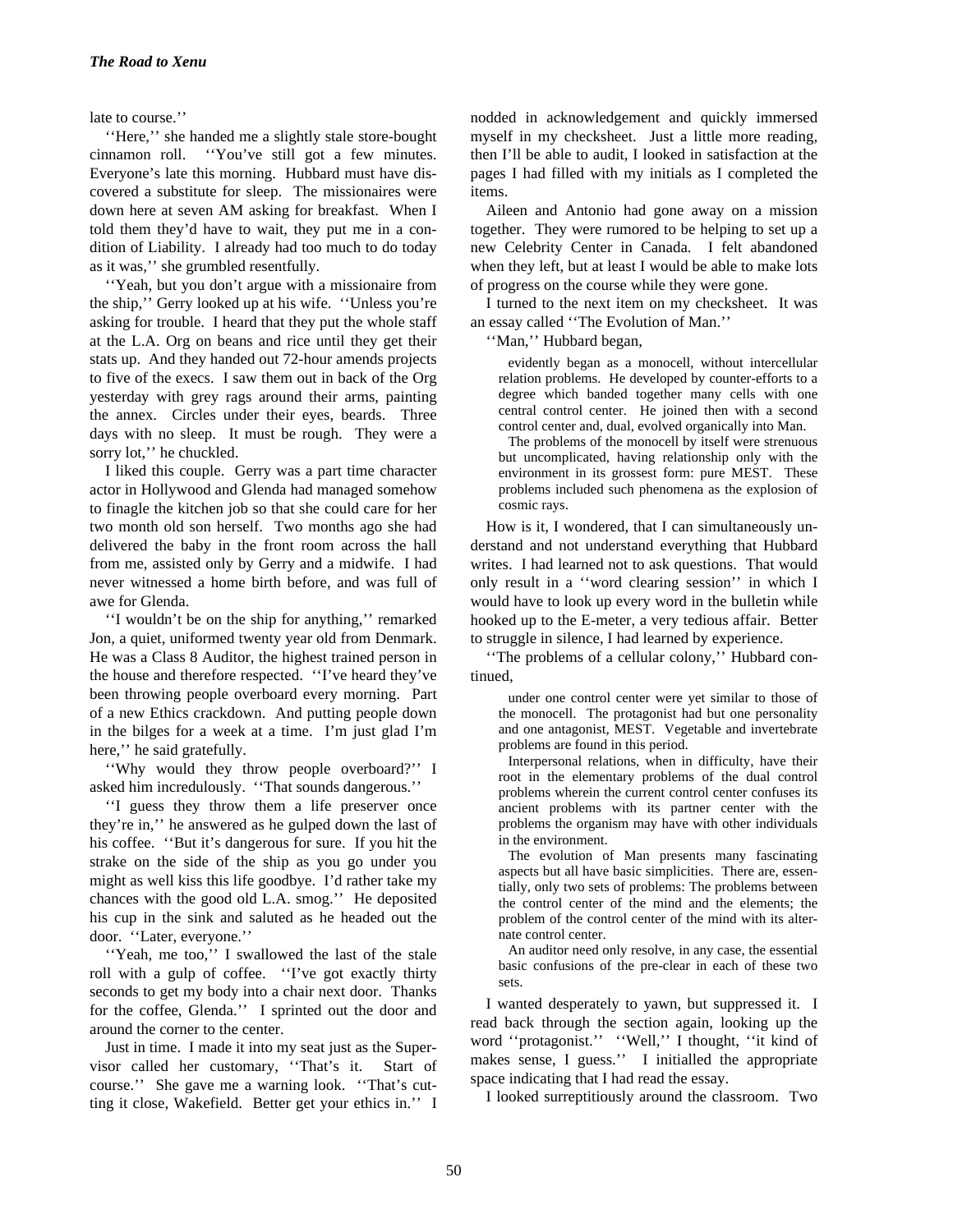students were doing TR 0 in the far end of the room, while two others had started their bullbaiting. One was pretending an English accent.

''I say, old chap,'' he said, clapping his partner on the shoulder, ''do y'know where I could git a bit o' arse? It's been a bloody long time.'' His partner smiled. ''Flunk for smiling. Start!'' he said sternly. ''I say, old chap,'' he began again.

My friend Kris was absorbed in an elaborate clay demo. Two other students were listening to tapes. There were another dozen and a half people studying silently at the two long tables where I was sitting.

I began to fantasize about being in bed, snug under my blanket, and of being able to sleep just for once for as long as I wanted. I was remembering rainy mornings at school when my earliest class was at ten AM and I had been able to sleep in until nine. As I thought back, it seemed an unbelievable luxury. My head jerked back. I had actually started to fall asleep. I dug my fingernails into my palms, trying to will myself into consciousness. I turned the page in my checksheet.

*History of Man*. A book by Hubbard. I turned to the Foreword and began to read.

This is a cold-blooded and factual account of your last sixty trillion years.

I blinked and looked again. Yes, that's what it said. I continued to read.

The test of any knowledge is its usefulness. Does it make one happier and more able? By it and with it, can he better achieve his goals?

This is useful knowledge. With it the blind again see, the lame walk, the ill recover, the insane become sane and the sane become saner. By its use the thousand abilities man has sought to recover become his once more.

Gravestones, ancient vital statistics, old diplomas and medals will verify in every detail the validity of ''many lifetimes.'' Your E-meter will tell you.

The book, I discovered as I read, was divided between a description of the events in the past ''track'' of the ''genetic entity'', and the events in the past track of the thetan, or soul. The genetic entity referred to those incidents which were supposedly recorded at a cellular level in the person's body. The events of the ''theta being'' were the memories of the person himself, as a soul.

Some of the past events that are common, according to Hubbard, to all of us on a cellular level are:

- 1. The Atom. The very first state of being of physical life, described by Hubbard as ''a condition of motion, with the preclear in the center, with rings of motion traveling around him.''
- 2. The Cosmic Impact, in which ''cosmic rays enter the body in large numbers and occasionally explode in the body.''
- 3. The Photon Converter, in which we, as algae and plankton begin ''taking their living from photons from the sun and minerals in the sea.''
- 4. The Helper, which is ''mitosis, or cell splitting,'' in which one half of the split cell tries to help the other half to survive.
- 5. The Clam. Which when restimulated in a person may cause problems in the opening and closing of the jaw.
- 6. The Weeper. A bivalve, and the first creature to use the land. An important stage in our evolution. The Weeper later develops into the eyes of a person, and the pumping out of salt water in the Weeper is the basic reason why we cry.

Further stages in our evolutionary past include the Birds, Being Eaten, the Sloth, the Ape, Piltdown Man, and the Caveman.

In contrast, are the past events in the history of the theta being. They include:

- 1. The Jack-in-the-Box. ''An invader trick, a method of trapping thetans.'' The thetan is given a box of pictures and ''when he replaces the lid, the box explodes violently.'' People with this incident in restimulation, says Hubbard, tend to be very curious about cereal boxes.
- 2. The Halver. ''A half-light, half-black gun which shot out a wave. Half of this wave, usually the black, hit the right side of the victim's body; the other half, in the same explosion, usually the light side, hit the left side of the victim.

''The Halver was rigged up with religious symbols and it truly lays in religion.''

3. Facsimile One. An incident in everyone's ''bank'', or reactive mind. Originally laid down in this galaxy about one million years ago. In it, ''a push-pull wave is played over him (the preclear), first on his left side, then on his right and back and forth from side to side, laying in a bone deep somatic. When this treatment is done, the preclear is dumped in scalding water, then immediately in ice water. Then the preclear is put in a chair and whirled around.''

When this incident is ''run'', or audited out, Hubbard claims, it will eradicate ''such things as asthma, sinus trouble, chronic chills and a host of other ills.''

- 4. Before Earth. An incident in which the thetan is ''summoned before a council, is frowned upon, and then sent elsewhere than where he is.'' The effect is to make the person a ''more obedient colonist.''
- 5. The Joiner, in which ''a person is ''packed in''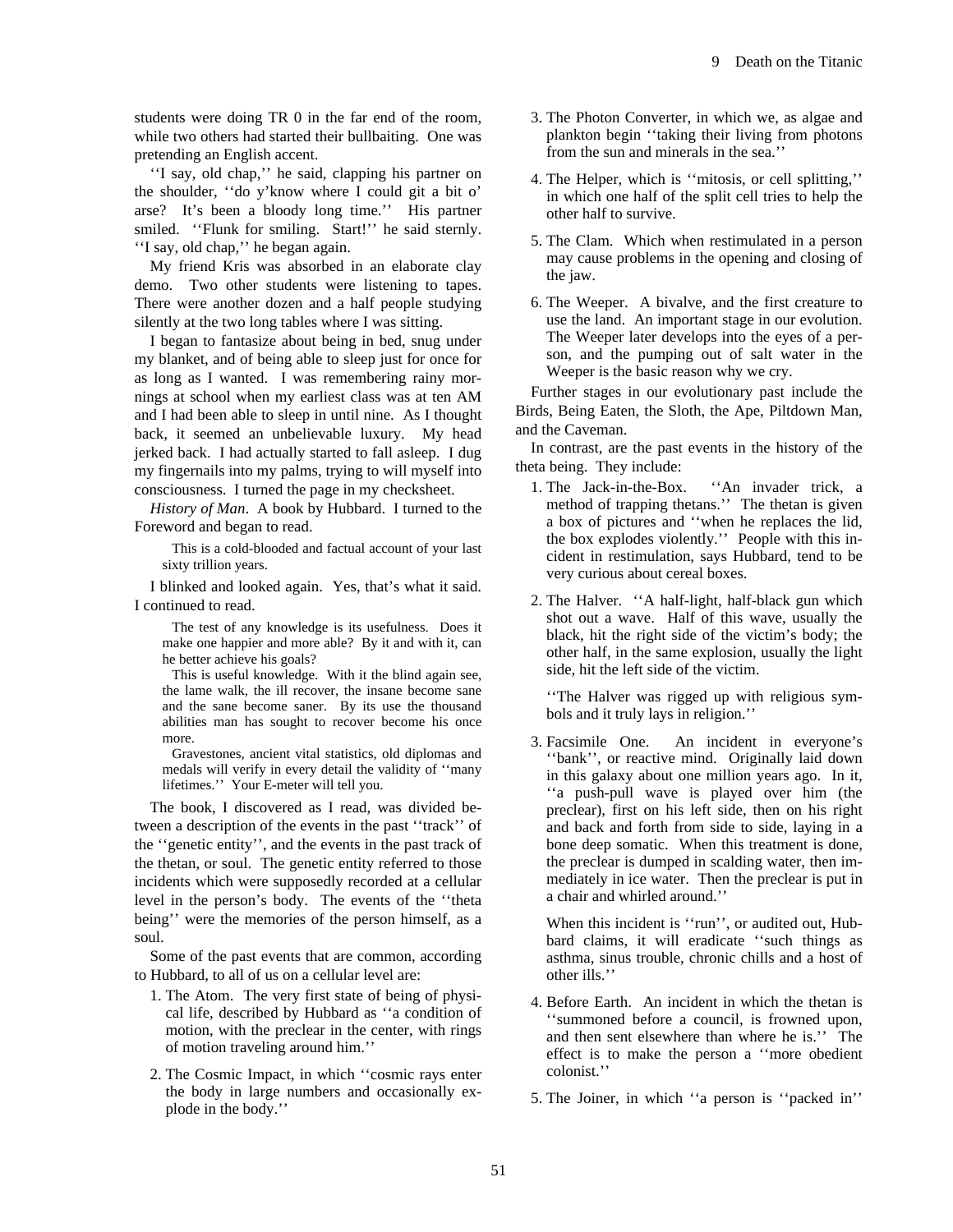with other souls by electronics..''

- 6. The Ice Cube, in which ''the being is packed in ice, taken to a new area and is usually dumped in the ocean.'' When this incident is in restimulation, the person may suffer from chronically cold hands and feet.
- 7. Between Lives. The familiar between lives implants. In this incident, the person '''reports in,' is given a strong forgetter implant and is then shot down to a body just before it is born.''

About these implants, Hubbard writes, ''The report station for most has been Mars. Some women report to stations elsewhere in the solar system. There are occasional incidents about Earth report stations. The report stations are protected by screens. The last Martian report station was established in the Pyrenees.''

8. The Emanator. ''This is a large, glowing body of radioactive material which hangs magically in thin air, a sort of god, an all-knower. Its outpulse puts one into a trance.''

I was getting a headache. I looked up from the book and around at the class. I wanted to ask someone about what I was reading, but I would have to wait for break, when I was safely outside the ever-present scrutiny of the Supervisor.

The other incidents on the theta track, I continued to read, were the Double Body, Theta Traps, the Body Builder, the Jiggler, the Whirler, the Bouncer, the Spinner, the Rocker, the Boxer, the Faller, the Education, and the Fly Trap. Of this last, Hubbard wrote:

It was of a gummy material. The thetan who got into it punched and fought at this material until he was psychotic enough to react to the physical universe laws of responding to motions. He was taken out of this trap by a crew of do-gooders who had caught him for his own good and who trained him in religious sweetness and syrup until they considered him fit to be part of their group.

I closed the book and looked around the room. Kris was sitting across from me at the table. The Supervisor was at her desk occupied with paperwork. I knew that we weren't allowed to talk on course unless we were doing a checkout. To be caught talking might mean a pink sheet to Ethics.

I reached over and tapped Kris's study pack. She looked up. I held up *History of Man* so she could see the title.

''Did you read this?'' I whispered.

''Yeah,'' she whispered back.

''What did you think of it? Is he for real?''

She nodded her head. ''Yeah, I guess. I thought it was pretty weird too. I figure it's probably just some kind of analogy or symbolism or something.''

''But what if he's really serious about this stuff? I mean, I knew we were supposed to come from apes, but I have trouble believing I was once a clam.''

''It might have something to do with the upper levels,'' she looked around furtively for the Supervisor.

''It's OK, she's doing some paperwork at her desk,'' I assured her. ''I just feel confused. I know Hubbard is Source. And I believe what he says is true. But this stuff is wild.''

''Maybe there's some reason he had for writing it that we don't know about. Anyway, I decided, the only thing that's important is the auditing. The tech works. When you start auditing, you'll see."

The Supervisor looked up from her desk and surveyed the class. I quickly looked down at my pack and signalled to Kris not to talk.

I wish Antonio were here, I thought wistfully. I know he could explain this to me. He always knows the answers to everything. I made a mental note to ask him about the book as soon as he returned to the center.

The next few days on the course were spent in learning to use the E-meter. Since I didn't have a meter of my own, I had already arranged with Antonio to use his while he was gone. Eventually, I would have to somehow come up with the money to buy my own meter.

On the E-meter drills, I learned how to keep the needle on the dial by moving the Tone Arm to compensate for the needle swings off the dial. I learned how to correctly set the sensitivity knob for each person I was auditing, as different people might have different sensitivities to the meter. People who didn't ''read'' well on the meter required a higher sensitivity setting than those who did read well.

Another part of my E-meter training consisted of learning to differentiate among the various different types of ''reads.'' When the needle swung sharply to the right, it was known as a ''fall.'' This was a sign that (electrical) ''charge'' was ''coming off the PC's case'', in other words that they were discharging unwanted mental tension.

A very long fall to the right was known as ''a long fall blowdown.'' Other falls could be either ''short falls'' or ''long falls.'' The difference in the reads were significant to the auditor. Locating items the preclear needed to ''run'' was often determined by the length of the fall of the needle on the dial of the meter.

When the needle swung to the left, it was called a "rise." A rise meant that the person being audited was actually ''keying in'' or accumulating mental mass. His ''case'' was becoming more solid. If a person's ''TA'' or Tone Arm setting was too high at the start of the session, that meant that he or she had something in restimulation, and might need to go through a ''review session'' before being audited on the current action, to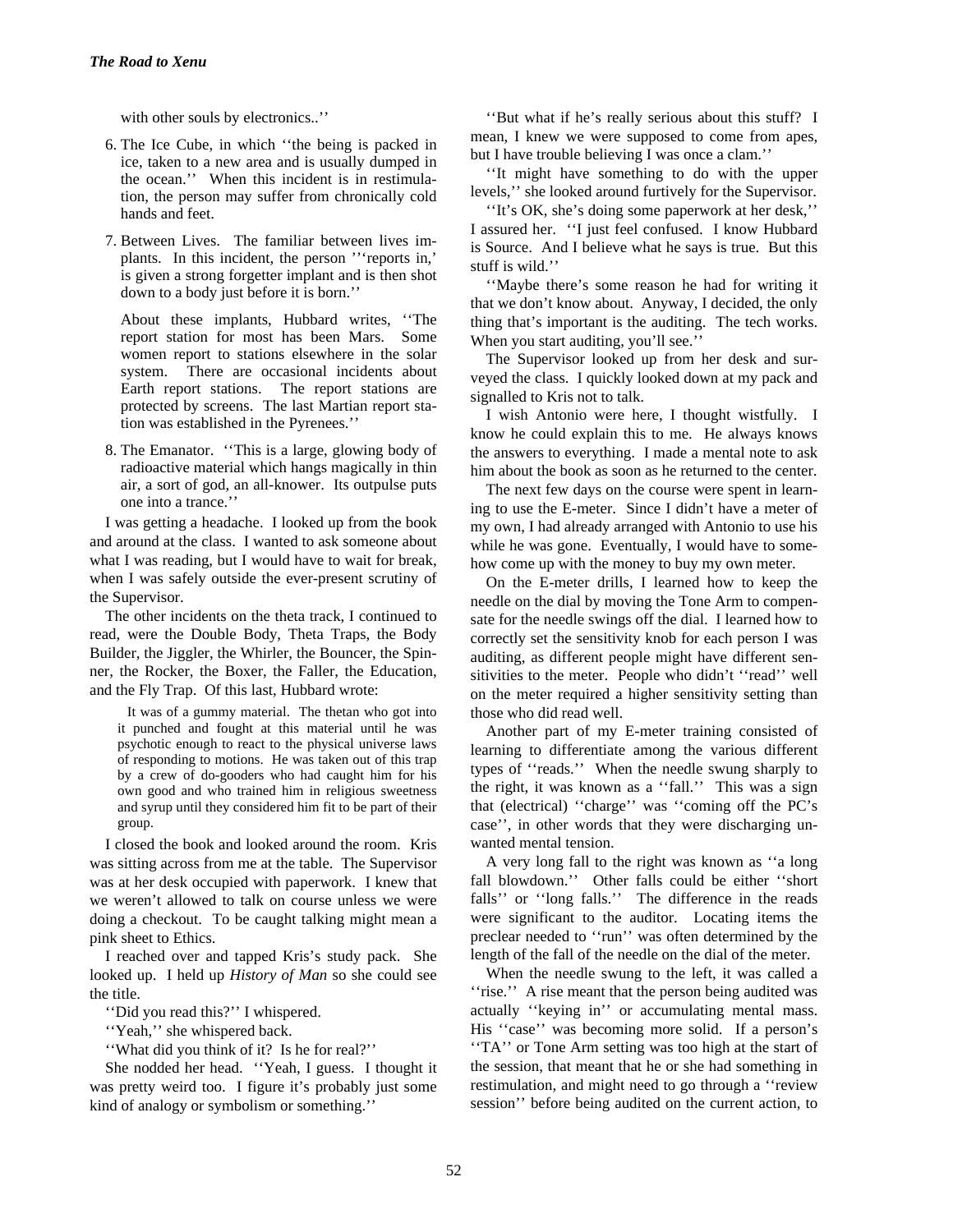find out what he was upset about.

Other reads of the needle included a ''theta bop,'' which was a very rapid back and forth motion of the needle; a ''rock slam,'' a distinct read which usually indicated that the person being audited had ''evil purposes'' or was an SP; and a ''dirty needle,'' a jagged, irregular motion of the needle that usually meant the preclear had ''withholds'', that he was withholding something from the auditor.

I practiced with the E-meter for several days, running make-believe sessions with a large doll propped in the chair across from me until I was completely comfortable with using the very precise Dianetic commands, while simultaneously handling the E-meter.

Finally, I was ready to audit my first preclear.

I was assigned to audit Tommy, another student on the course. He was an artist who wrote poetry illustrated by detailed and intricate line drawings done in a very fine black pen. He was very popular at the center and I felt honored to be his auditor.

We walked back to the house where I had reserved one of the two small rooms upstairs used for auditing. I already had the table set up with the E-meter ready in the middle of the table. On my side of the table were the paper and pens I would be using to keep a running log of the session to be submitted to the ''C/S'' (Case Supervisor) after the session.

We sat down across from each other. Tommy reached for the small V-8 cans connected to the leads attached to the meter. He looked at me smiling.

''Have you had plenty of rest?'' I asked him. It was always necessary to make sure that the preclear had plenty of rest and wasn't hungry before actually starting the session.

He nodded.

''Are you hungry?''

''Nope.''

''All right. This is the session,'' I announced. I wrote down the starting time of the session on my worksheet.

The beginning of the session was easy. I had to ask him a series of questions from a sheet printed in green called appropriately a ''Green Form.'' The answers of the preclear to the questions on this form would determine what to ''run'' in the session.

As we completed the form, Tommy revealed that he had recently suffered from headaches in which he would feel a sharp pain behind his eyes. This turned out to be the correct item to run.

I looked at Tommy with my very best TR 0. ''Locate an incident containing a sharp pain behind your eyes,'' I commanded. He closed his eyes. ''OK,'' he answered.

''Good. When was it?''

''Yesterday. On course. I had a headache.''

''All right. How long did it last?''

''About three hours. Most of the afternoon. I was feeling nauseous, too.''

''OK. Move to the beginning of the incident and tell me when you are there.''

''Yeah, I'm there,'' he responded, his eyes still closed.

''OK. Now scan through to the end of the incident,'' I dictated the next command.

''OK,'' he said after a long silence.

''All right. Now tell me what happened.''

''Well, I was just sitting in class and I started to get this same kind of headache I've been having lately. It just feels like a shooting pain in back of my eyes. I was having trouble seeing right. And I was sick to my stomach.''

I had him visualize the incident again, then asked him if the picture was erasing or becoming more solid.

''Solid,'' he replied.

''OK. Is there an earlier similar incident containing a sharp pain behind the eyes?'' I waited while he mentally searched for another picture. After a couple of minutes, he recalled another headache several days earlier. We ran this according to the same exact procedure.

All auditing must be very precisely done. Any deviations from the exact procedures written down by Hubbard are known as ''squirreling'' and are an Ethics offense. Continued squirreling could result in expulsion from Scientology and in one's being declared a Suppressive Person.

After going through several similar memories Tommy had of headaches in this lifetime, I asked him for yet another earlier incident.

He was silent for a long time.

''Well, I don't know. I seem to be looking at a picture of a grassy field.''

''All right,'' I acknowledged him. ''When was it?''

''About sixteen hundred years ago,'' he said, opening his eyes.

''How long did it last?'' I asked.

''Not long. About half an hour,'' he closed his eyes again.

The incident turned out to be a time when he was a monk in ancient Italy. He had had his eyes put out for heretical beliefs.

After going through this incident I asked if there was an earlier incident. I was beginning to wonder when we were going to reach the end of the session. It was rumored that sessions sometimes lasted for eight to ten hours or longer.

Tommy located an earlier incident. It was a time several million years ago when, in an implant, he had had a metal band put around his head which was then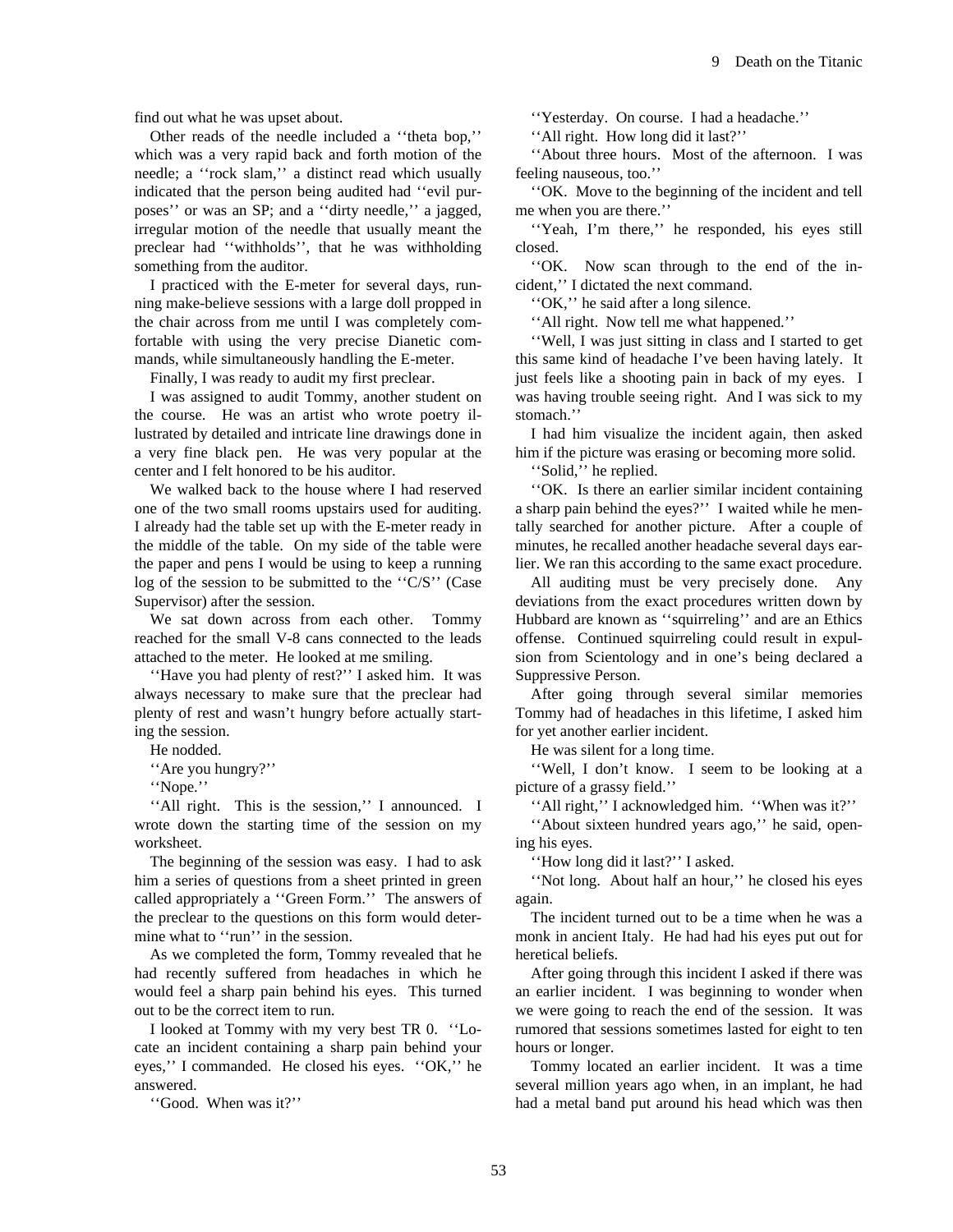slowly squeezed tighter and tighter causing a sharp pain in his head. Finally, at the end of this incident, Tommy opened his eyes and began to smile at me.

''Maybe that's why I've been getting all these headaches,'' he said hopefully. ''All this reading about all these implants must have been keying in my headaches. That's really neat. Maybe now they'll stop.''

''Great,'' I smiled back at him. ''I'd like to indicate to you that your needle is floating. End of session.''

He put down the cans and stretched.

''That felt good,'' he said, yawning. ''Thanks a lot.''

I turned off the meter, and told Tommy he could go over to the Examiner as I had to write up a final report of the session. It was necessary for the preclear to visit the Examiner after each session. The Examiner would check his ''TA'' (tone arm position) and needle action after the session to make sure that he had a floating needle and that the session had gone well. The Examiner's report was part of the paperwork that had to be submitted to the C/S.

I ''wrote up'' the session. I filled out a session cover sheet, carefully noting down the Tone Arm position at the end of the session and the ending time of the session.

I walked over to the center to pick up the exam report and to turn my folder in to the C/S. What a relief, I thought. Everything went just the way it was supposed to. I was happily anticipating the ''Very Well Done'' I would get from the C/S (all sessions were graded in this manner).

I returned to class and gave Kris a thumbs up sign. ''It was easy,'' I told her.

''See. I told you. Wait 'til you do more. It's a blast,'' she whispered. We both returned to our reading.

On the next day I audited Tommy on his ''feeling of nausea.'' The ''basic'' incident on this ''chain'' turned out to be another implant millions of years ago when he was being spun around in some kind of device while subjected to electronic beams. I turned this session in and received my second ''Very Well Done.'' I was feeling proud.

I reported to the center for my third and, hopefully, last auditing session. If this session was successful, I would be able to graduate from the course. I would then be a full-fledged Hubbard Standard Dianetic Auditor, able to audit ''paying PC's'' and help make money for the center.

I walked over to the Supervisor's desk for my next assigned preclear. There was a young boy sitting in a chair next to her desk.

''This is David, your preclear,'' the Supervisor an-

nounced, not looking up. The boy stood up and looked at me shyly.

''My parents brought me here,'' he said. ''They are in the Sea Org. I have a problem with wetting my bed. They said that you were going to help me.'' I was surprised, but I managed to smile at him. ''How old are you David?'' I asked him.

''Eight,'' he replied.

I looked at the Supervisor uncertainly. ''How can I audit someone who's only eight years old?'' I asked her.

''Where in the tech did it say that you couldn't audit someone that age?'' she responded icily.

''Nowhere, I guess,'' I faltered, ''but...''

''I suggest you get your ethics in,'' she said sternly, ''and take your preclear into session.''

I looked down at David. ''Well, OK. C'mon David. Let's go see what happens.'' He walked silently beside me on the way to the house.

''David, how long have your parents been in the Sea Org?'' I asked.

''As long as I can remember. I think since I was a baby. My older sister is in the Commodore's Messenger Org on the ship. She sends me post cards.''

I had heard about the group of teenage girls and boys who served as Hubbard's own personal aides on the ships. According to the rumors, they were being groomed for executive positions in the organization.

''How about you, David? Do you go to school?''

''I go to the Scientology school. We learn TR's and all sorts of other things. In four more years I'll be old enough to join the Sea Org too,'' he answered. ''I'm going to work on the ship and be a famous auditor. I'll get to travel all over the world.'' He kicked a stone on the sidewalk.

''Do you get to see your parents a lot?''

''Sometimes. When they're here. A lot of the time they're gone. Mostly I stay with the other kids in a house by the AO. That's where my parents work when they're here,'' he answered.

He looked up at me. ''Is it OK for you to audit me?'' he asked anxiously.

''Yes, I guess so. Have you had auditing before?''

''Oh, yes. Lots of times. Sometimes my dad audits me. Whenever I get sick I get a session. Or when I have to get my ethics in,'' he said matter-of-factly.

We reached the house. As I hung the ''In Session. Do Not Disturb'' sign on the outside and closed the door, David took his seat at the table and picked up the cans. He sat patiently and waited for me to start the session.

I asked him the preliminary questions about sleep and food. ''OK, David,'' I said, adjusting the meter. ''This is the session.''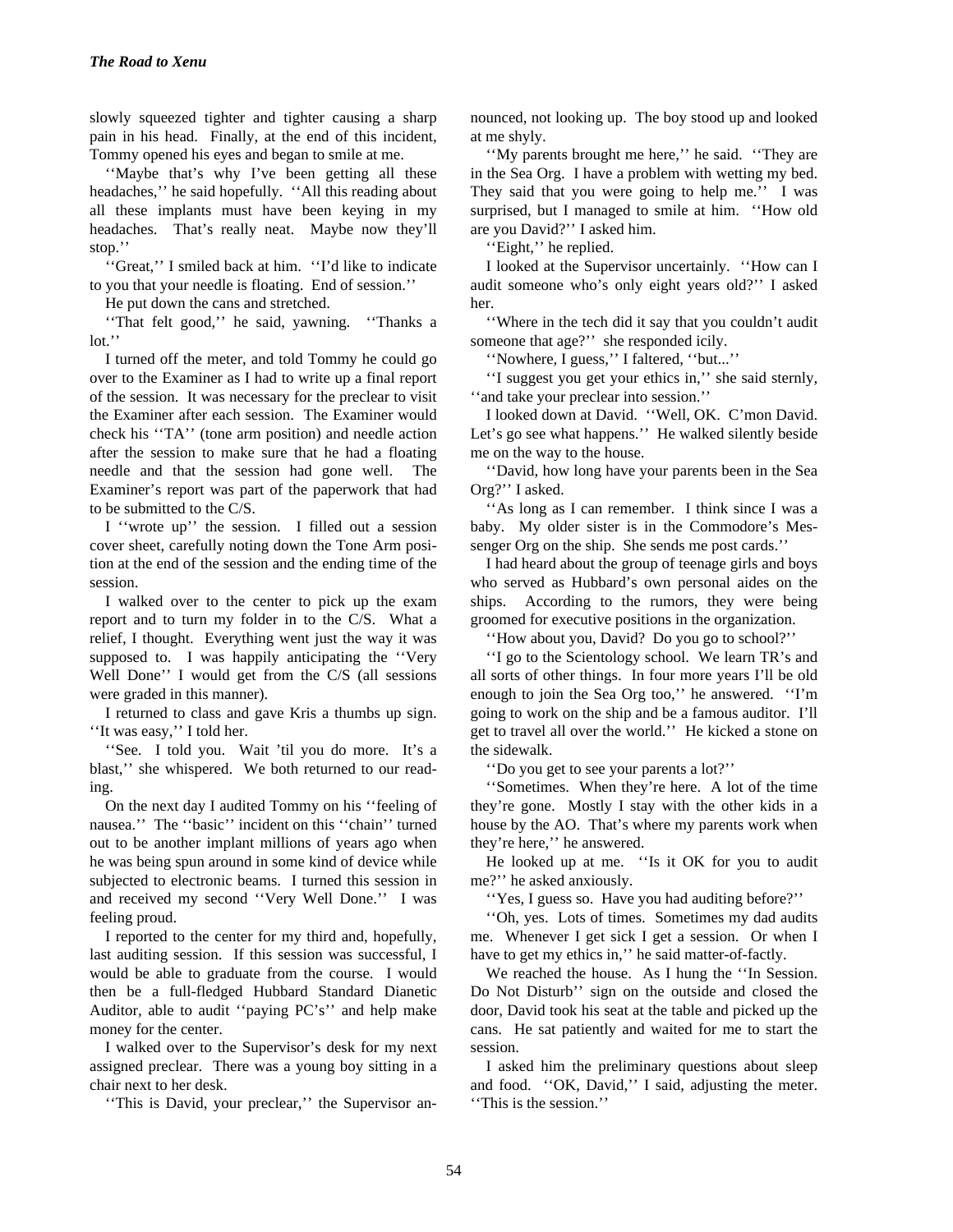I did an assessment to see what ''somatics'' were associated with his wetting the bed. ''A wet feeling'' turned out to be the largest reading item.

''Locate an incident containing a wet feeling,'' I told him gently.

He closed his eyes. He's done this before, I realized.

In response to my questions, he remembered several times in the past when he had wet the bed, each one happening earlier in time.

I asked him for an even earlier incident. He had his eyes closed and appeared to be concentrating.

''I see a ship,'' he said. ''People are running all over. They're screaming.''

''When was it?'' I asked him calmly.

''A long time ago,'' he answered. ''It was before I was born. About fifty years ago, I guess.''

''How long did it last?''

''It lasted a couple of hours. The ship is sinking. Everyone's running around and screaming.''

I took him through the incident using the exact commands I had been taught. ''Tell me what happened,'' I said, as he sat with his eyes still closed.

''I'm in this little room. I'm in a crib. There's water coming up around me. I'm getting wet. I hear all these people screaming in the halls. I wonder where my parents are. Pretty soon the water comes all the way up over my head.'' He opened his eyes and looked at me sadly.

''I was a little baby on the ship and I drowned,'' he said. "I think it was the Titanic."

''All right,'' I acknowledged him. I asked him if there was an earlier incident.

''No, just that one,'' he said decisively. ''I was a baby on the Titanic and I drowned.'' I took him through the incident again.

''That's all there is. It was me. My parents went away and left me in this room on the Titanic and I drowned.''

Never invalidate the preclear's data, was one of the inviolable rules of the Auditor's Code.

So I ended the session. David was smiling at me.

''Does this mean I won't ever wet my bed again?'' he asked me.

''I guess we'll just have to wait and see,'' I said. I didn't want him to sense the doubts I was having in my own mind.

''Let's just go back to the center and you can see the Examiner.''

A few minutes later, David sat in the chair near the Supervisor and waited for one of the teenage aides at the Org to come and walk him back home. I took my seat on the course and watched as he left, holding the hand of the young aide. I was feeling vaguely uneasy about something, but I didn't know what it was. I waited for the "C/S" to come back on my session.

Half an hour later, the Supervisor called out in a loud voice, ''That's it everyone. Margery has just passed the Dianetics Course. She is now a Hubbard Standard Dianetic Auditor!''

Immediately there was applause from the class. I stood up. I knew I would have to make the obligatory speech.

''It was a lot easier than I thought it would be,'' I said, trying to say something positive, and not express the misgivings I was feeling inside. ''I know I have a lot of exciting sessions ahead. I'm looking forward to being an auditor, to helping Clear the planet.'' More applause. I sat down.

The Supervisor came over. ''Your next step is Success,'' she said, handing me a pink sheet on which she had printed my name and the words: Routing Form to Success.

I made my way up the hall to a door with a sign printed ''Success and Certificates.''

I knocked. Beverly, a very large woman and one of the staff workers at the center, handed me a piece of paper with a picture at the top of a dove flying through clouds. On the top of the paper were the words in large blue script: ''SUCCESS STORY''.

''Fill this out,'' Beverly instructed me. ''You have to do this after you finish each course.''

''What happens if someone doesn't want to fill it out?'' I asked her curiously.

''Then they have to go back on course to see what it was that they didn't understand,'' she answered. ''If they're not happy with the course, it means they had a M/U (misunderstood word) somewhere on the course. They can't graduate until they find it.''

''Oh. I just wondered.'' I looked down at the paper.

''I had some wins on this course,'' I wrote. ''The auditing was easier than I thought. I feel good knowing I can help people with their problems.'' I handed the paper to Beverly.

''OK. You're all finished here. You can come and pick up your certificate later this afternoon. Now you'll be ready to route onto your next course. I'll take you down to the Registrar.'' With some difficulty she got up out of her chair.

Within ten minutes, I was signed up and given my study pack for the next course, ''Level 0''.

I was on my way. At this rate I thought optimistically, I could probably make Class 6 within a year. I went back to my chair. No one looked up.

Later that afternoon I went back to Success to retrieve my certificate. It looked very impressive. My name had been printed in gold script. There was an official looking seal which had been stamped and printed with the date. I looked with satisfaction at the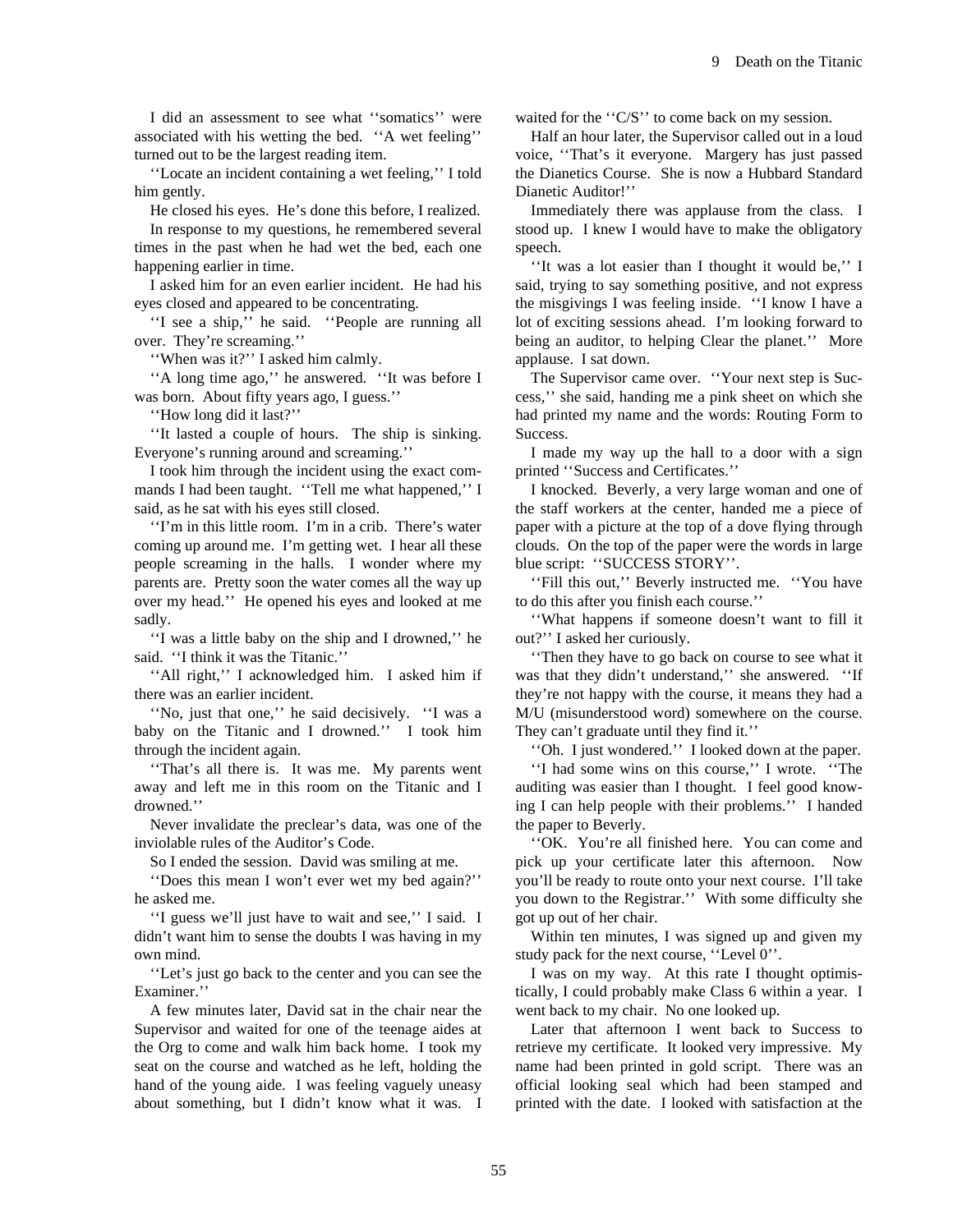tangible proof of my first achievement as a Scientologist.

Many years later, back home in Michigan, I would spread all my hard won Scientology certificates out on the bed. They looked so official. Unfortunately, as I was to learn on that cold February day twelve years later, in the ''wog world'' my certificates had absolutely no value.

One night, I took all the certificates, and burned them one by one in a fire my dad had built in the living room fireplace.

It was a hard lesson in relative cultural values.

I never did see young David again.

I would think of him from time to time. ''I wonder if he still wets his bed?'' I never did find out.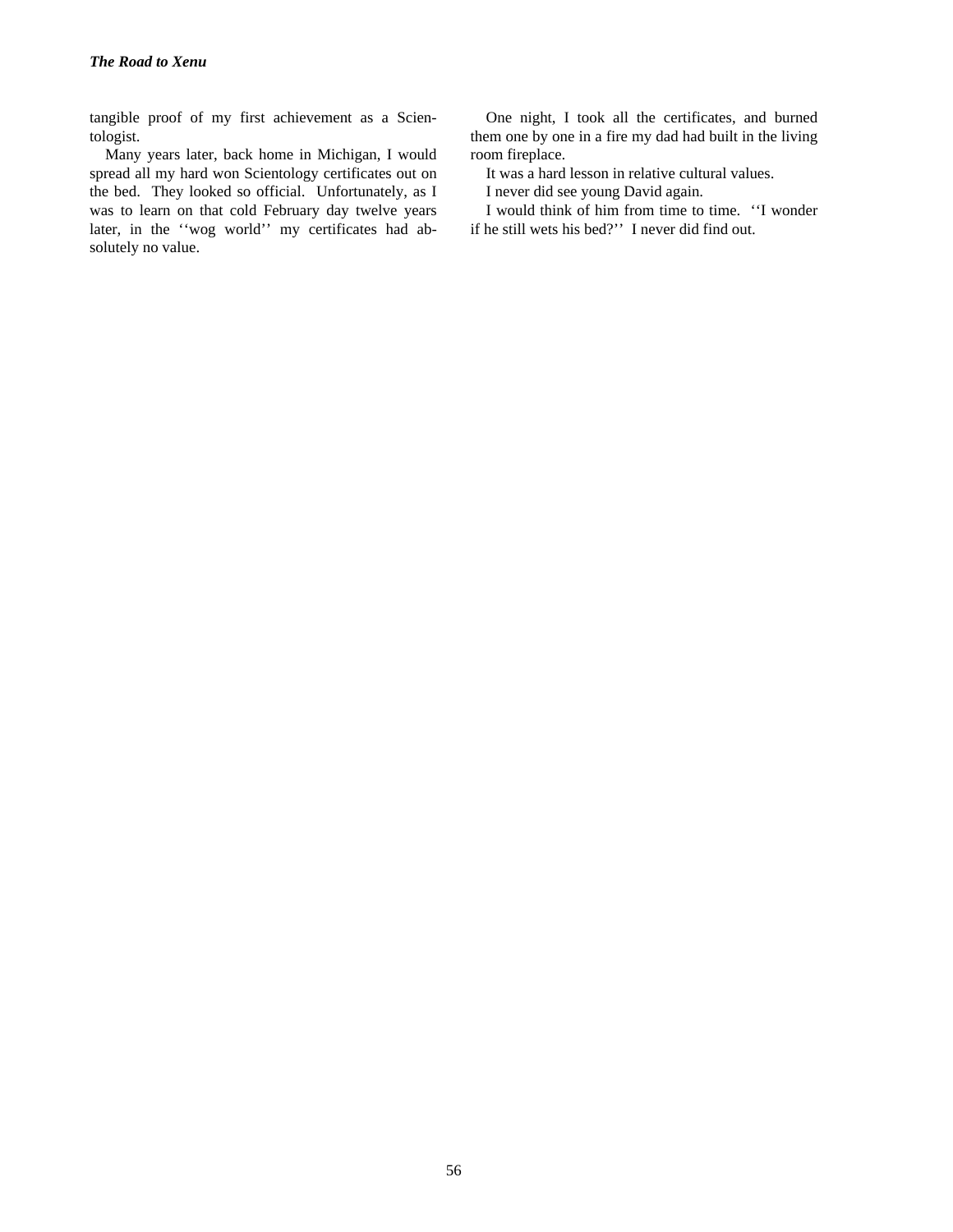### **Chapter 10 Find Out Who You Really Are**

Hours became days, the days weeks, and the weeks evolved inevitably into months. Scientology in Los Angeles, in stark contrast to the seediness of its surroundings, was prospering. Each week new celebrities from Hollywood were lured into the life at Celebrity Center. Studios for the artists were sectioned off in the front part of the building. The auditorium on Monday and Thursday evenings became the setting for the popular ''Poetry and Coffee by Candlelight'' talent shows. The stats, we were informed at the weekly Monday morning staff briefings, were rising steadily week after week. I suffered through and survived my first hot and smoggy L.A. summer. Noxious poisons mixed into the morning mists hung in the air, becoming more concentrated as the day wore on, turning the simple act of breathing into a difficult and disagreeable experience.

Antonio and Aileen had since returned to the center, and my family life was once again complete. Nestled in the comfortable womb of Scientology, surrounded by the extended family of the staff at the center, I happily enjoyed the moratorium from maturity and reality which cult life provided.

A few things changed. Because of an influx of new staff members, I was required to move to a different staff house on nearby Beacon Street, a house in which the general standard of living was greatly inferior to anything I had ever experienced. I was allocated a lumpy mattress on the floor in the large front room, with a raggedy blanket for covering. A network of clotheslines had been strung throughout the room to separate the quarters for the married couples in the back of the room from those of us who were single in the front. The house was infested with roaches, and I would find them crawling on the walls of the shower when I would go to bathe in the evening. Yet the hardships of life served only to add nobility to the cause. The Sea Org, Hubbard told us over and over in his tapes, was the elite of planet Earth. One day soon we would come into our rightful inheritance of true honor and recognition and material reward.

Sometime in the early 1970's, Scientology became a Church.

''A church?'' I asked a friend who worked in the

Guardian's Office, the notorious private CIA-like branch of Scientology. ''Why?''

''It's just a tax matter,'' he reassured me. ''It won't really change the way anything works. It's just a way to deal with the suppressive government.'' I was satisfied with the explanation. It was consistent with a policy from ''Ron'' which came out soon afterward in which he said, ''Scientology 1970 is being planned on a religious organization basis throughout the world. ''This will not upset in any way the usual activities of any organization. It is entirely a matter for accountants and solicitors.''

Everyone on staff was required to become a minister in the Church of Scientology, and we were given exactly one week to do so. The list of qualifications to become a minister of Scientology was given in an early policy by Hubbard:

- 1. Must have a validated certificate in Scientology.
- 2. Must know the Church Creed verbatim.
- 3. Must be capable of giving the various ceremonies.
- 4. Must be able to pass an examination on the great religions. [I was given a book to read titled *Great Religions of the World*.]
- 5. Must have a knowledge of St. John.
- 6. Must be of good moral character.
- 7. Must be able to conduct a Sunday service for the Church.
- 8. Must have moral and ethical codes by which he can live and abide.

I had seen Antonio perform the Scientology christening ceremony many times at the center. It was very informal. Hubbard gave a sample of a christening ceremony at one of his early congresses. It went something like this:

[Hubbard] ''O.K. The parents of the child will bring him front and center.''

[To the audience] ''This is John and Anne Smith. And James and Suzy Baker have decided to become godparents.''

[To the child] ''Here we go. How are you? All right. Now your name is Zachary Smith. You got that? Good. There you are. Did that upset you?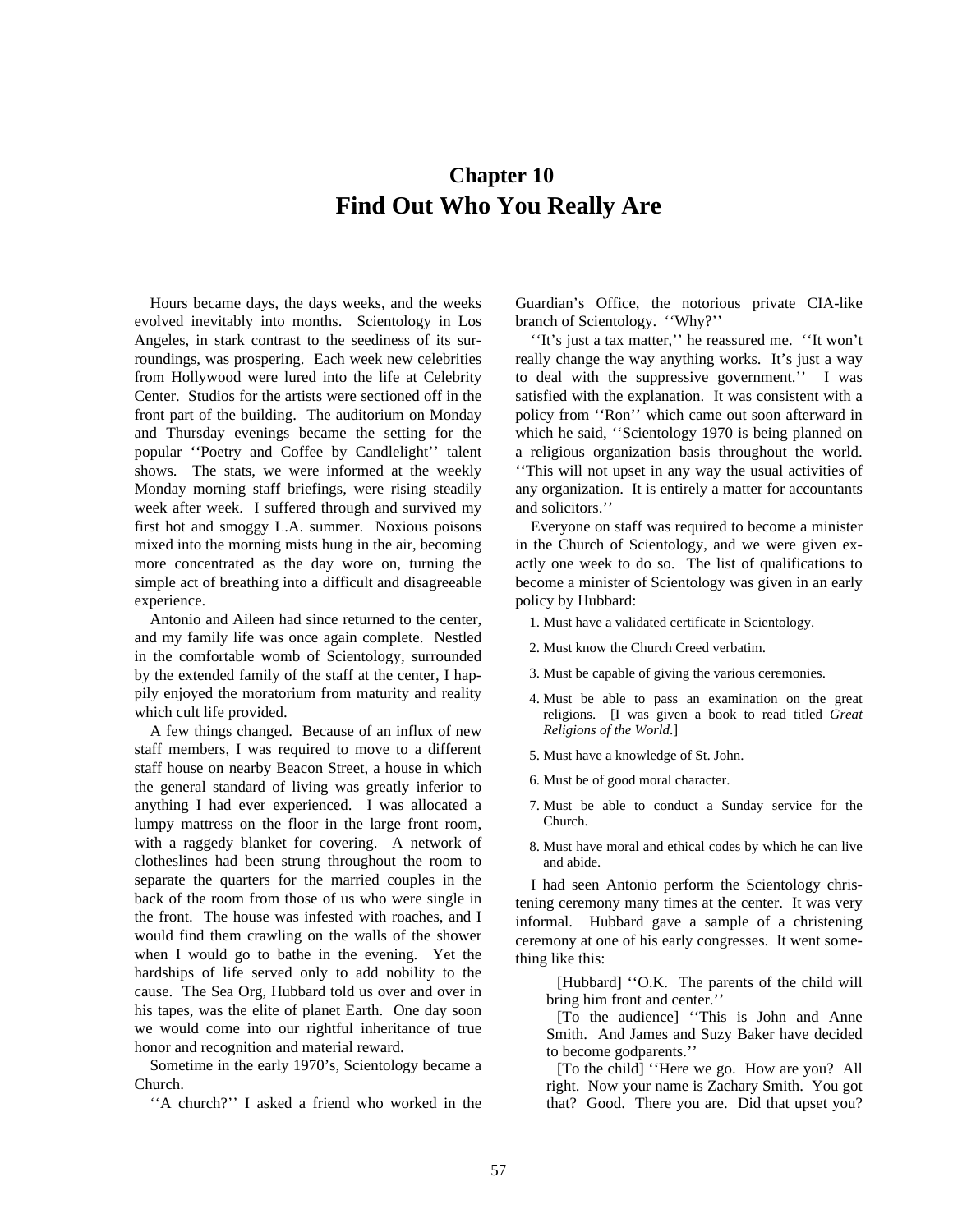Now do you realize that you're a member of the HASI [Hubbard Association of Scientologists International]? Pretty good, huh?

''All right. Now I want to introduce you to your father. This is Mr. Smith. And here's your mother.

''And now, in case you get into trouble and want to borrow some quarters, here's Mr. Baker. See him? He's your godfather. Now, take a look at him. That's right. And here's Suzy Baker in case you want a real good auditor. Got it?

''Now you are suitably christened. Don't worry about it, it could be worse. OK. Thank you very much. They'll treat you all right.''

End of christening.

Antonio did his christenings pretty much like this. So on the minister's course, I didn't have much trouble reciting this or the other ''church'' ceremonies. I passed the course easily within a week, became a full fledged minister, and promptly forgot about the whole thing.

Whatever convictions I had previously held about religion were quickly overturned in Scientology. In his tapes and bulletins, Hubbard took frequent digs at Christianity. And, like all Scientologists, I believed Hubbard to be an incarnation of Buddha. Didn't he tell us this in his long poem, *The Hymn of Asia* :

> *Everywhere you are I can be addressed But in your temples best Address me and you address Lord Buddha Address Lord Buddha. And you then address Meitreya.*

On the tapes he frequently told us that 2500 years ago in the Vedas, Buddha had predicted that in 2500 years he would come again to earth as a red haired religious leader. Who else, concluded Hubbard, could it be?

Much later, on one of the advanced courses, I learned the ''truth'' about Jesus Christ. Hubbard was talking about implants:

''Somebody on this planet,'' Hubbard wrote,

about 600 B.C. found some pieces of ''R6'' [an implant].

I don't know how they found it; either by watching madmen or something. But since that time they have used it. And it became what is known as Christianity.

The man on the cross. There was no Christ!

The Roman Catholic Church, through watching the dramatizations of people picked up some little fragments of R6.

And in another bulletin, Hubbard announces that he has been to Heaven three times. Heaven, of course, is just another implant:

For a long while, some people have been cross with me for my lack of cooperation in believing in a Christian Heaven, God and Christ. I have never said I didn't disbelieve in a Big Thetan, but there was something very corny about Heaven et al. Now I have to apologize. There was a Heaven. Not too unlike, in cruel betrayal, the heaven of the Assassins in the 12th Century who, like everyone else, dramatized the whole track implants....

Yes, I've been to Heaven. And so have you. And you have the pattern of its implants in the HCO Bulletin Line Plots [Hubbard's diagrams of implants]. It was complete with gates, angels and plaster saints — and electronic implantation equipment. So there was a Heaven after all, which is why you are on this planet and were condemned never to be free again until Scientology.

The only difference that I noticed in the center after we became a religion was that someone tacked up a small sign over the back room in the center that read: ''CHAPEL.'' On Sunday evenings, one of the staff members who was designated the center Chaplain would hold a short service in the chapel. The sermon usually centered on some aspect of Scientology that was helpful to mankind.

One day I complained to Aileen that it had been many months since I had been given any auditing, although I did the TR's routinely with other staff members.

Aileen, as usual, quickly remedied this.

''Margery?''

I was relaxing on the log in the parking lot on my mid-morning break. I looked up to see one of the students on the course, a tall slim Spanish boy named Louis. Like most of the other students, he was an aspiring actor. I squinted up at him.

''Yeah?''

''How would you like to get audited on your grades?''

''Really?'' I was immediately interested.

''Yes. Come with me.''

He lead me into the courseroom and took me to the back of the room where a large chart printed in red hung on the wall. The chart read in big letters: THE BRIDGE TO TOTAL FREEDOM. It was, I knew, the map to all the levels in Scientology.

''You are here.'' He pointed to a level near the bottom that read ''Dianetics Completion.''

''And I'm going to audit you up to here.'' He ran his hand about a third of the way up the chart.

I moved forward to read the tiny letters on the chart. The first level read, GRADE 0. Under the ''Ability Gained'' column it said: ABILITY TO COMMUNI-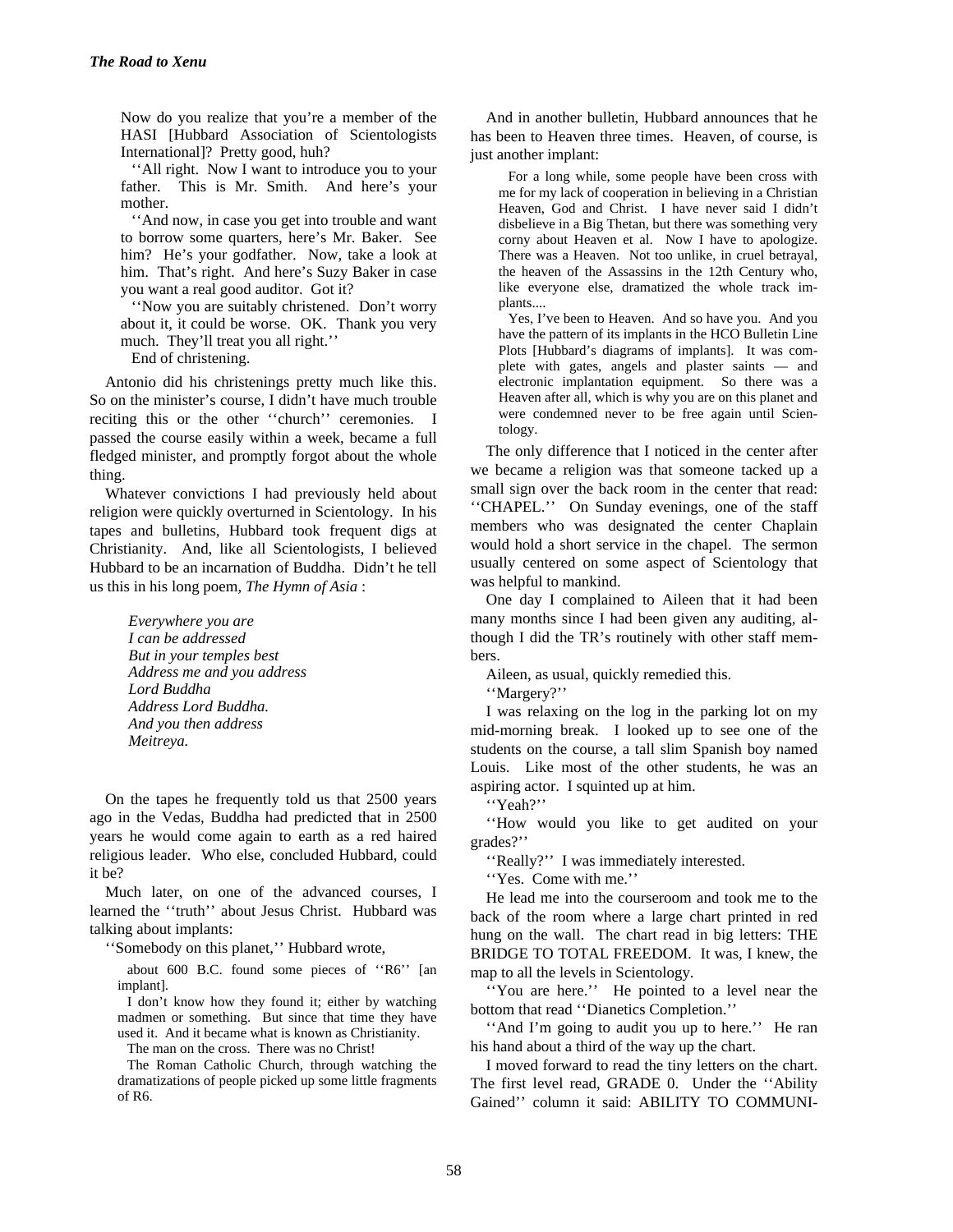CATE FREELY WITH ANYONE ON ANY SUB-JECT.

''Oh, I don't think I could ever do that.'' I looked at Louis in discouragement. ''I've never been very good at talking to people. I just never know what to say.''

''Don't worry,'' he assured me. ''You will get there, I promise you. That is, if you want to try.''

''Sure,'' I looked at him eagerly. ''When do we start?''

''How about right now?'' he looked at me smiling.

We walked to his tiny apartment, a few blocks away. His meter was already set up in the middle of the table.

I sat down and picked up the cans. He asked if I was tired or hungry. ''No. I'm fine.''

''All right. I'm going to audit you on Grade zero, or Communication.'' He looked across at me with shining dark black eyes and perfect TR 0. ''OK. Who are you willing to talk to?''

I looked at him. ''Who?'' He didn't answer. ''You mean just anyone? Anyone I could talk to?''

He didn't blink. "I'll repeat the auditing question," he said gently. ''Who are you willing to talk to?''

I sat back in my chair and thought.

''Well, I guess I can talk to my mother.'' I looked up at him. ''Good. Now, who else are you willing to talk to?''

''Who else?''

I paused. ''My father.''

''OK. Who else are you willing to talk to?''

''Antonio.''

''Good. And who else are you willing to talk to?'' ''Aileen.''

''OK. And who else are you willing to talk to?'' ''Kris.''

''Good. Who else are you willing to talk to?''

''Beverly. I can talk to Beverly.''

''Good. Who else are you willing to talk to?'' Louis still hadn't moved or blinked in the whole time he had been asking me the question.

''I don't know. I guess anyone in the center.''

''OK. Who else are you willing to talk to?''

''Well, I guess I'd be willing to talk to you.'' I looked across at him. What am I supposed to do here? I wondered. I was getting the idea that I was supposed to come to some kind of realization.

''All right. Who else are you willing to talk to?''

''The mailman.'' I liked the friendly older man who delivered the mail at the center every morning.

''Good. Who else are you willing to talk to?''

I was beginning to feel annoyed. I was just supposed to sit here and answer this question over and over again?

''Louis,'' I wanted to take a time out, ''am I supposed to think of something different here? I don't understand the point of this.''

''OK,'' he answered. ''I'll repeat the auditing question. Who else are you willing to talk to?''

''OK,'' I thought to myself. ''This is what he wants to do, I'll show him I can hold out as long as he can.

''The Course Supervisor.''

''Good. Who else are you willing to talk to?''

''The Ethics Officer.''

''OK. Who else are you willing to talk to?''

''The Mayor of Los Angeles.''

''Good. Who else are you willing to talk to?''

''The Queen of England.'' I was being hostile.

''OK. Who else are you willing to talk to?''

''The President of the United States.''

''All right. Who else are you willing to talk to?'' ''Jesus Christ.''

''OK. Who else are you willing to talk to?''

''Mickey Mouse.''

''OK. Who else are you willing to talk to?''

''Donald Duck.''

''Good. Who else are you willing to talk to?''

I was starting to get really mad.

''Louis,'' I pleaded. ''Could we stop this? I don't know what to tell you. I don't know what you want. I am getting frustrated.''

He looked at me with his melting eyes, but no change in his expression. ''I'll repeat the auditing question. Who else are you willing to talk to?''

''Oh, I don't know. I can talk to anyone. Anyone. What else can I tell you. Clark Gable, Betty Davis, Marilyn Monroe, Robin Hood, Zorro, Bugs Bunny, my sister, L. Ron Hubbard. Anyone. I can talk to anyone.''

Louis didn't say anything. He just watched me.

''That's it, isn't it?'' I started laughing. ''That's what I'm supposed to say. Well, it's true. I can talk to anyone. I just never realized it before.''

He looked at the meter. ''I'd like to indicate that your needle is floating,'' he informed me, smiling.

We walked back to the Examiner. ''This is wild, Louis. Just by asking a question over and over you can get someone to realize things? I can't wait for the rest of the Levels.''

Within half an hour we were back in session. He started the process.

''What are you willing to talk to me about?'' he asked.

''To you? I guess I could talk to you about Scientology.''

''OK. What else are you willing to talk to me about?''

''About your mother. And your father.''

''Good. What else are you willing to talk to me about?''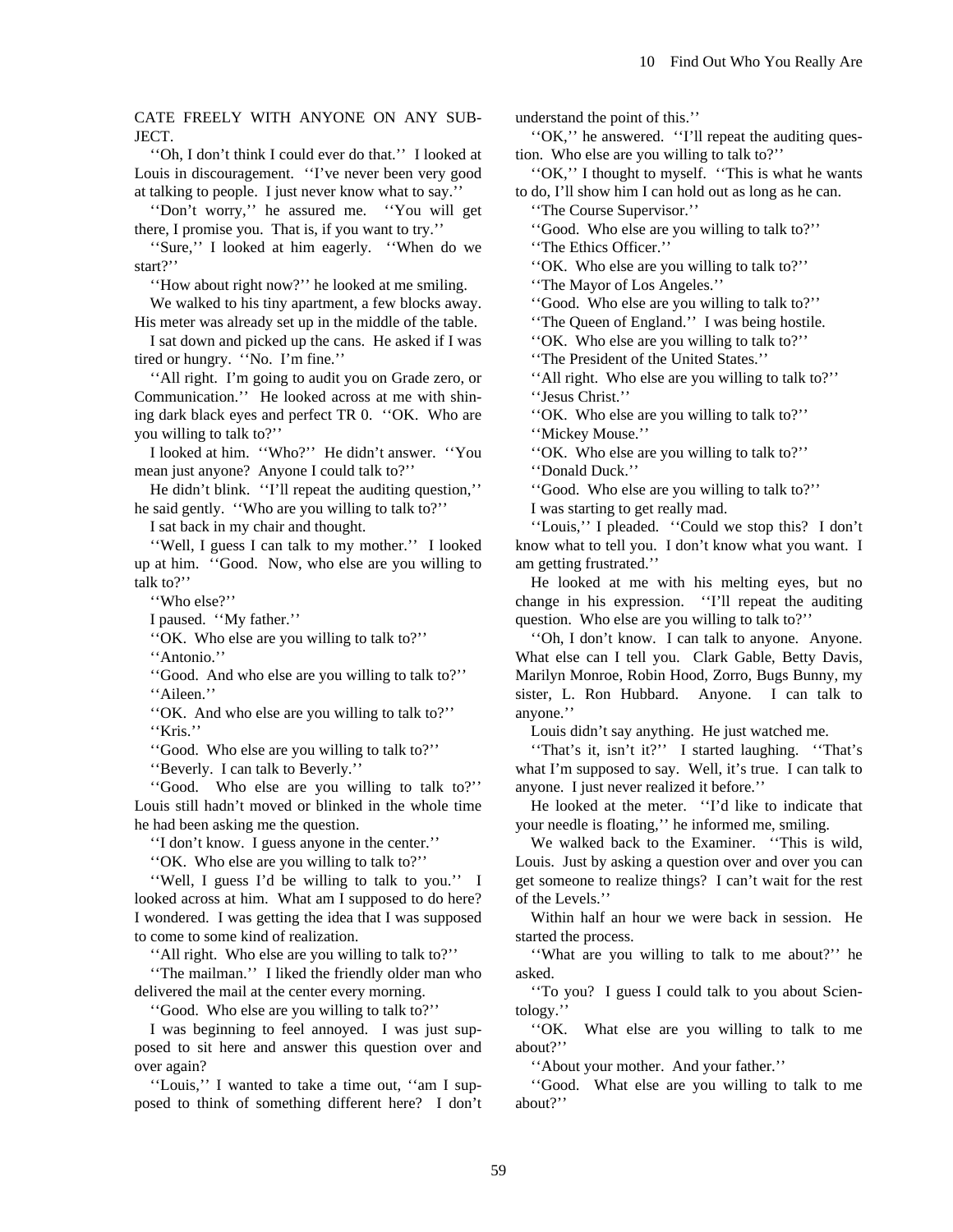''The weather.''

''OK. What else are you willing to talk to me about?''

''Louis, I get it. I know what the answer is. I can talk to you about anything,'' I told him excitedly, realizing that I believed what I was saying. ''Good.'' He looked down at the meter.

''Don't tell me. I already know. My needle is floating.'' I looked over at him and laughed.

He turned off the meter, and we went back to the center. He told me to wait in a chair in the courseroom.

Fifteen minutes later, the Supervisor called out, ''That's it! Margery has just become a Grade Zero Release!''

''It was funny,'' I said in my speech. ''It wasn't what I expected, but it worked.''

I was given an Attestation of Release form to sign. On the form it said ''GRADE 0. COMMUNICA-TION. I have achieved in auditing the ability to communicate freely with anyone on any subject.''

There was a line for me to sign and date. Now I could receive my certificate. During the following days, Louis audited me on the rest of the Grades. Now that I knew how the system worked, I passed each Grade quickly.

On Grade 1, by answering commands such as ''Invent a problem you could have with another,'' and ''Get the idea of solving a problem with that person,'' I finally realized that I could solve all my own problems. I signed the GRADE 1 attestation form that said ''Through processing I have made to vanish current problems in life and have the ability to recognize the source of problems and make them vanish.''

The rest of the grades were similar. Grade 2, called RELIEF, had to do with guilt. At the end of Grade 2 I realized that I didn't have to feel guilty about anything in the past.

Grade 3 had to do with upsets with people, and Grade 4 had to do with fixed and destructive patterns of behavior. I learned that I often used my own imagined intellectual superiority to feel better than the people around me. I posted my five signed and sealed certificates on the tiny space of wall above my mattress. I gazed at them with intense satisfaction. Now I was halfway to Clear!

One day shortly after that, Aileen called me into her office. ''The L.A. Org is on a crash program to get new people into the building and on course,'' she peered over her glasses at me. ''I have been ordered to send a staff person over there on a temporary basis to work in Div (Division) 6. You are the only one I have who is available to go.''

I knew that Div 6 had to do with getting new people

into Scientology. All Scientology centers at the time were set up on the same basis: six divisions, each containing three subdivisions:

Division 1, called HCO (Hubbard Communications Office), was divided into three subsections which were in charge of the training of staff, communications, and Ethics, respectively.

Division 2, called Dissem (for Dissemination), controlled the distribution of promo, supplying books and other publications, and the routine flooding of mail to all possible candidates for Org services.

Division 3, Organization, contained the branches in charge of income, disbursements, and property.

Division 4, Tech (for Technical), contained three departments which served to register incoming preclears and deliver training and auditing to the public.

Division 5, Qualifications, contained the department of Examinations (the Examiner), the department of Review (for people who were having problems in auditing or training), and the department of Certificates and Awards.

Division 6, Distrib (for Distribution), handled public activities, training of FSM's (field staff members), and the collection of Success Stories. This is the division to which I was assigned.

I walked over to the Org and reported in to the Distribution Secretary, a tall, lean and very good looking man named Jim. He introduced me to his assistant, a bubbly short blonde named Martha. She was in charge of giving all the lectures, which she was particularly qualified to do by virtue of the fact that she spoke fluent Spanish. She would be in charge of my training. First, I had to take a short course which would teach me to effectively disseminate Scientology. Before long I found myself in a classroom with a study pack in my hands.

Once again, I found myself studying the sage words of Hubbard:

Scientology is the science of knowing how to know answers. It is an organized system of Axioms and Processes which resolve the problems of existence.

This science is formed in the tradition of ten thousand years of religious philosophy and considers itself a culmination of the searches which began with the Veda, the Tao, Buddhism, Christianity, and other religions. Scientology is a gnostic faith in that it knows it knows.

Gnostic? I looked the word up in the New World Dictionary. The definition seemed a bit circular.

Gnostic. Of the Gnostics or Gnosticism.

I looked down to the next definition.

Gnosticism. A system of belief combining ideas derived from Greek philosophy, Oriental mysticism, and ultimately, Christianity, and stressing salvation through gnosis.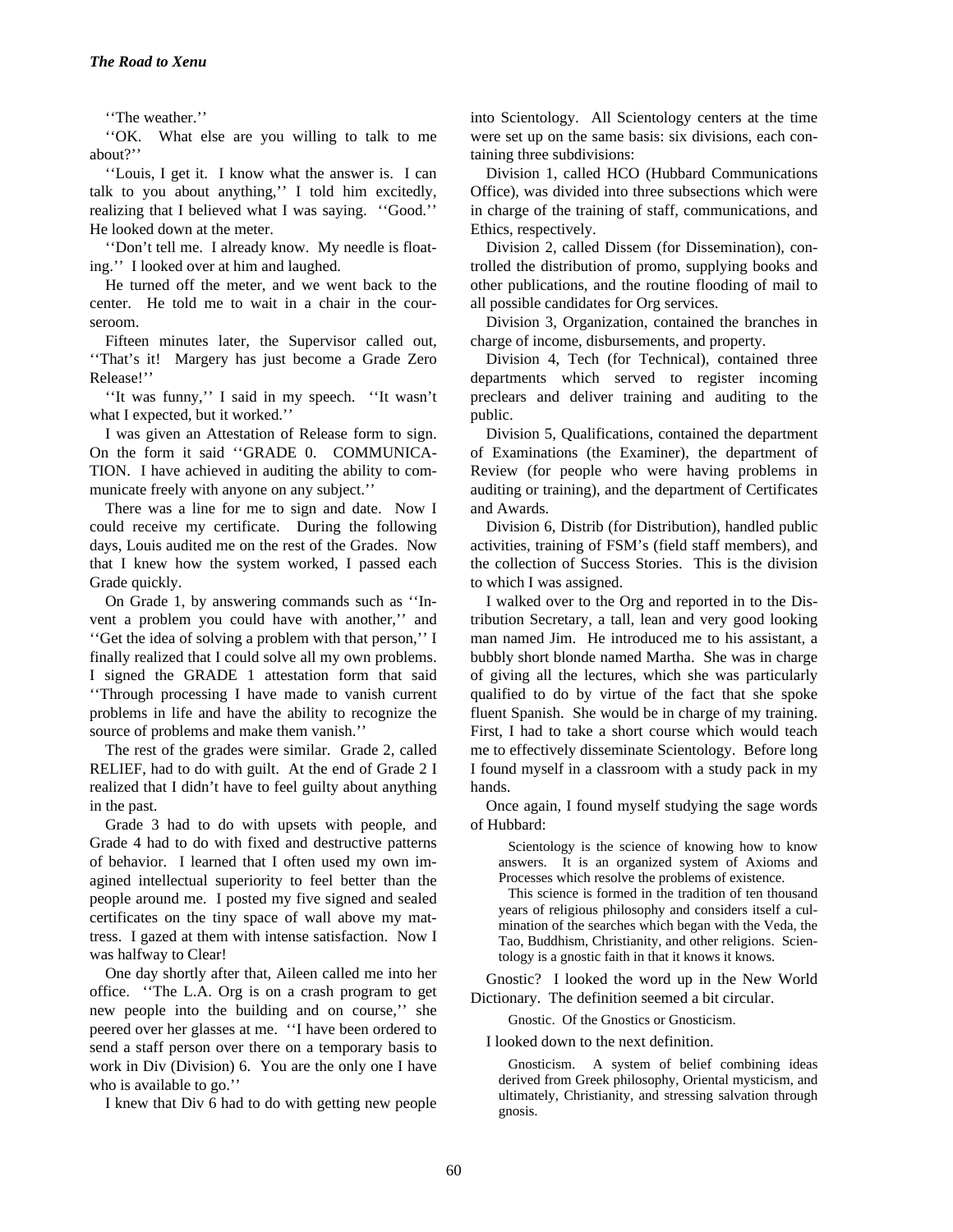All right, I thought. So what is ''gnosis?''

Gnosis. Positive, intuitive knowledge in spiritual matters, such as the Gnostics claimed to have.

Exasperation. I needed an encyclopedia. But Scientology didn't have encyclopedias, only dictionaries. I made a mental note. Ask Antonio later. I continued to read:

Scientology can demonstrate that it can attain the goals set for man by Christ, which are: Wisdom, Good Health, and Immortality.

On lecturing to the public, Hubbard taught:

In addressing the general public at large, a Scientologist has a responsibility to give to the public.... information acceptable to them, which can be understood by them, and which will send them away with the impression that the Scientologist who addressed them knew definitely what he was talking about and that Scientology is an unconfused, clear-cut subject.

A Scientologist, when addressing public groups, would never under any circumstances confuse his communication line by engaging in a debate from the floor anyone who would care to heckle him. By simply ignoring such people, one continues to talk to the bulk of the people who are themselves very interested. When anyone causes an unseemly upset, it is rarely difficult to have the person removed from the group. In other words, either ignore him or remove him. Don't engage in a debate with him.

The most important thing I learned in this new class was how to get new people into Scientology. It was simple, really. You used a simple, four-step drill devised by Hubbard called the Dissemination Drill. The four steps of the drill were:

- 1. CONTACT the individual. This is plain and simple. It just means making a personal contact with someone, whether you approach them or they approach you.
- 2. HANDLE. Handle is to handle any attacks, antagonism challenge or hostility that the individual might express towards you and/or Scientology.
- 3. SALVAGE. Definition of salvage: ''to save from ruin.'' Before you can save someone from ruin, you must find out what their own personal ruin is.
- 4. BRING TO UNDERSTANDING. Once the person is aware of the ruin, you bring about an understanding that Scientology can handle the condition found in step 3.

The Supervisor assigned me to ''twin'' on this course with a tall middle-aged man with curly, dark hair named Charlie.

''I don't understand how to do this drill,'' I complained to Charlie.

''OK. Watch. It's simple. I'll show you how to do it,'' he offered. ''Let's set up the situation. I'll be a Scientologist and let's say we're both on an airplane together and you are sitting next to me. My object is to get you interested in Scientology and ready to sign up for a course. Ready?''

I nodded.

He came over and pulled up a chair beside me. He pretended to be reading a book. I looked over at him. He looked up and smiled.

''Hi. I'm Charlie. I noticed you were studying. You must be a student,'' he continued to smile at me.

''Yeah. I'm in college. I have a big psychology exam tomorrow.'' I looked back at my imaginary book, trying to ignore him.

''Oh, really. Are you interested in people?'' he turned toward me.

''Yeah. I guess so. I like to try to understand why people act the way they do.''

''That's very interesting. What did you say your name was?''

''I didn't. But it's Margery. I'm on my way to Los Angeles.''

''Say. If you're interested in people, you might be interested in this book I'm reading. It's a book about Scientology.'' He turned the book over so I could see the cover.

''What's Scientology?'' I asked. ''I've never heard of it.''

''Oh, it's a wonderful new science about people. Similar to psychology but actually more advanced. You'd probably really like it. They have a new type of counseling, called auditing. By learning to be an auditor you can really help people with their problems.''

''Are you sure it's not some kind of weird cult?'' I asked him suspiciously.

''Oh, no. It's a science. Everything in it has been fully and scientifically validated. Let me ask you a question. Did you ever have a problem? I mean, something you just couldn't seem to find an answer  $\text{to?}$ 

''Sure, everyone's got problems. You can't be alive and not have a problem,'' I answered non-commitally.

''Well, just give me an example of something in your life that has been a real problem to you,'' he pursued.

''Well, I guess just talking to people,'' I answered. ''I've always had trouble just talking to people. Lots of times I just can't think of the right thing to say. Especially to guys,'' I confided.

''What if I told you that there was a course you could take which would enable you to be able to talk to any person freely on any subject. Money back guaranteed.''

''You're kidding,'' I looked at him. Then I started to laugh.

''OK, you got me. That was too easy. Let's do it again and this time I'll be tougher,'' I challenged him. ''Fine.''

61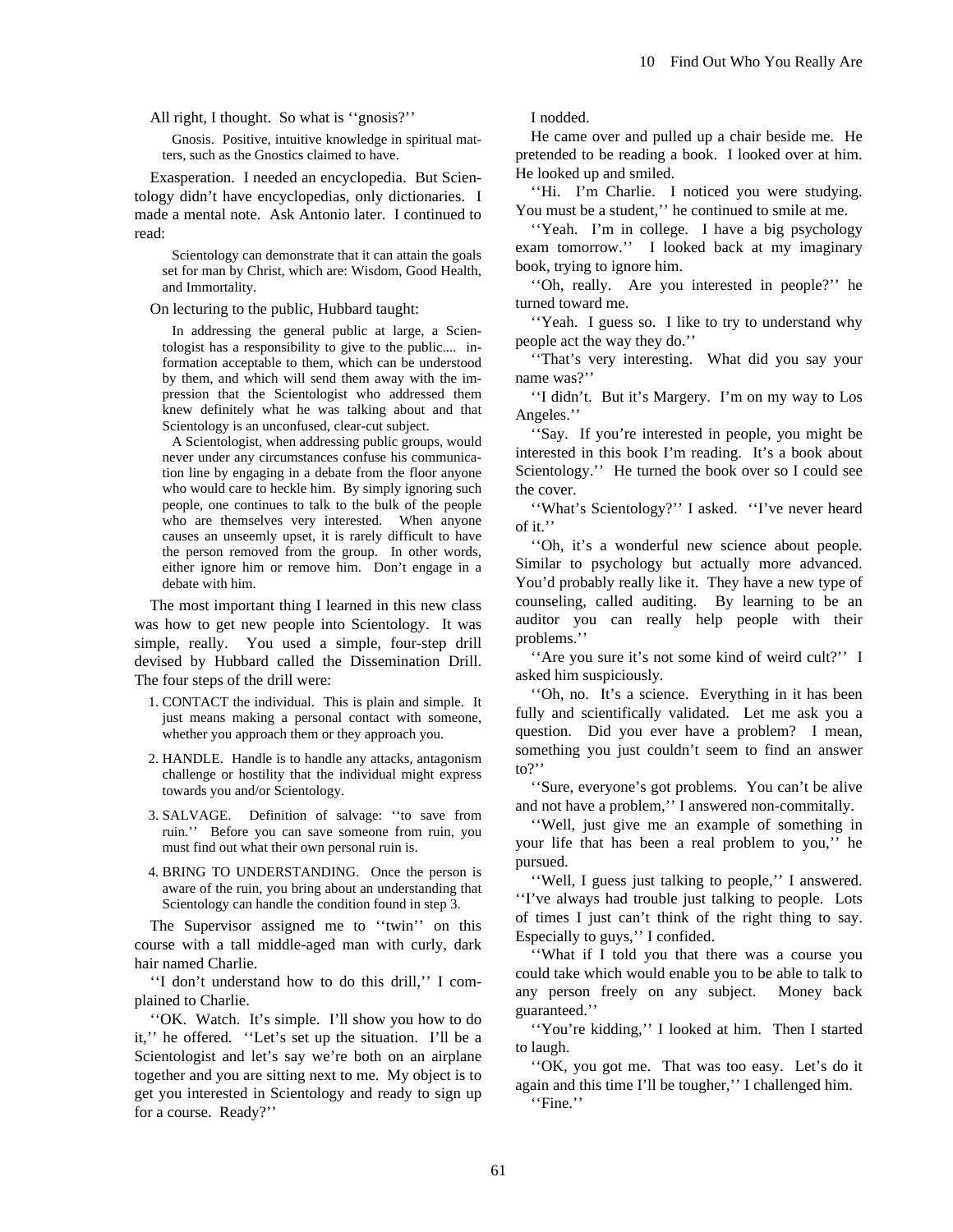So we repeated the drill. This time I pretended to be antagonistic. ''Oh, yeah, I've heard of that Scientology. They're just a bunch of kooks. I read all about it in Time Magazine. They're crazies.'' I waved my hand in disgust.

''Well,'' Charlie said in a diplomatic and soothing tone of voice, ''have you ever really talked to someone who was in Scientology?''

''No, I have to admit I haven't.''

''Do you think you can believe everything you read in magazines or newspapers?''

''No, I guess you have a point there,'' I admitted.

''Well, I'm a Scientologist and I'd just like to tell you a little about my experiences in Scientology. Maybe I can prove to you that not every Scientologist is a flake.''

''Well, all right,'' I said reluctantly, and Charlie launched into a convincing testimonial.

''You're really good at this,'' I said admiringly.

''You will be too, with a few days of drilling. Now it's your turn.'' And for the rest of the day Charlie drilled me until I knew the four steps of the dissemination drill cold. During the following days I twinned up with various people on the course until I had become proficient in locating the person's ruin and telling them about Scientology.

''Now you're ready to do it for real,'' the Supervisor signed off my checksheet and sent me back to Martha and Jim.

I was given the job going out on the street near the Org and procuring people to come into the building for a beginning lecture on Scientology.

''Here's the system,'' Martha confided to me. ''You just get the bodies in the shop. Then it's up to Jim and me to get them signed up for a course.''

''How do you do that?'' I asked her.

''Easy. First I give them a short lecture, then I send them to Jim who signs them up for a course or to buy a book.''

She sent me out to round up some people for the three o'clock lecture.

I wandered around the center. There was no one in sight. Finally I walked over to Alvarado Street but there were just a few drunks walking or staggering along the street in the simmering afternoon heat.

I went back to the Org.

''Martha. There's no one to bring in. Just a few drunks. How am I supposed to bring anyone in in this area? This isn't exactly Beverly Hills.''

''Flunk for having considerations. Just go out and bring in some people. That's an order.''

''You mean even drunks?'' I asked her.

''I mean anyone. We need bodies in the shop. We need stats. What makes you think that an alcoholic doesn't need what we have to offer? Just go and bring back some people.''

I walked obediently back onto the street. I spotted an elderly couple walking frailly toward me.

''Hi,'' I greeted them. ''I would like to invite you to a lecture on Scientology. It's free.''

They said something to me in Spanish. I soon realized they didn't speak English. I motioned for them to follow me. If I could just get them to Martha, she could take over. I walked with them toward the Org, gesturing wildly toward the building. I took them by the arm and lead them up the steps.

''Martha,'' I quickly located her. ''I don't speak Spanish. Here,'' I brought her together with my two bewildered captives.

She smiled and began speaking to them in fluent Spanish. She lead them toward the lecture room. ''Now go and get some more,'' she commanded me.

I walked out and wandered around for awhile in the area. Pretty soon, I found a young man sitting on the grass near the park.

''Would you like to come to a free lecture?'' I asked him.

He looked up at me with glazed eyes. It was clear what his ruin was. His arms were covered with needle marks. He didn't seem to be able to speak. I gestured toward him. I told him to come with me. Eventually, he managed to get up off the grass and lurched in my direction. I figured that he probably was hoping that I was offering him drugs, or worse.

I led him back to the center. Martha took him to a seat in the front row. The Spanish people, I noticed, were sitting at Jim's desk while he was asking them for money.

''Jim, they don't speak English,'' I told him.

''I know that,'' he waved me away. He was almost yelling at the people, telling them that he needed some money, even just a quarter and that they had to sign the form on his desk. I watched as eventually, in confusion, they finally understood that he wanted money, and they gave him a quarter. Then they signed the form and left.

''But what good does it do when they didn't even understand what they were doing?'' I asked Jim. ''I don't think they're going to come back.''

''It doesn't matter,'' he looked at me emphatically. ''As long as they give me some money I can count it as a stat. It's up to the Registrar to contact them and get them in on course.''

Martha came up leading the drug addict and sat him down by Jim. The man looked completely dazed. I watched in wonder as Jim managed to extract a few pennies from him and got him to sign a very wobbly signature on the registration form.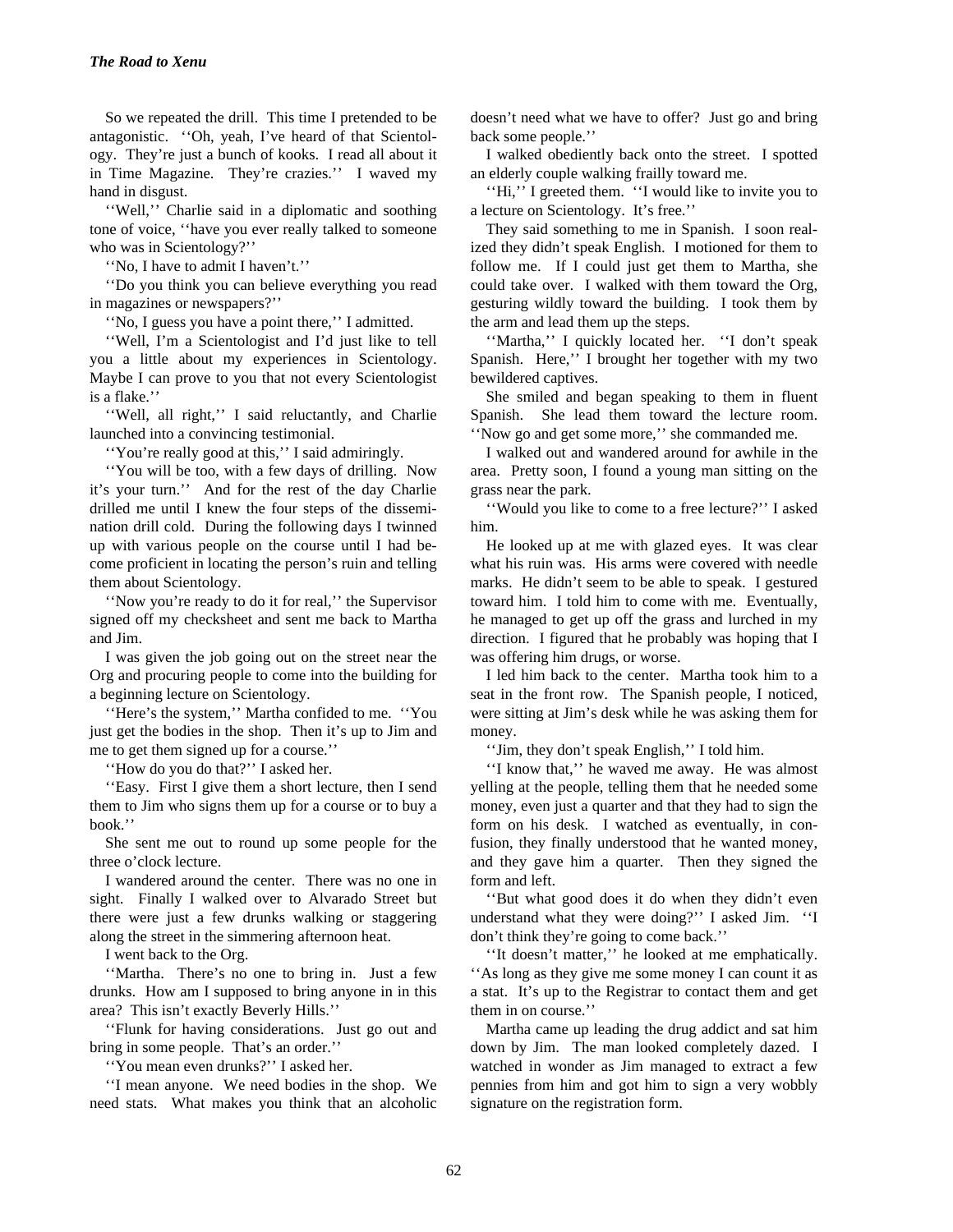For the rest of the week I continued to bring ''bodies into the shop.'' Sometimes I was given a stack of paperback Dianetics books to take out to the street to sell for \$5 each. I was not to come back to the Org, Martha instructed, until all the books were sold. When the end of the day came and I had made hardly any sales, I was reduced to begging people to buy my books, and to my surprise, some did.

When 2:00 on Thursday came, we turned in our stats to HCO. It looked as if we had had a good week. Yet only two people had been registered for a course. As the weeks continued, I worked desperately to get people into the Org. I was becoming more and more exhausted and less and less able to convince people to come with me for the free lecture. The truth was that I didn't exactly want to go back there myself. What bothered me was that I had also seen Jim and Martha inflate the statistics they reported every week. I would count the number of people I brought back to the center, yet their stats were consistently 100% above the number of people I was bringing in. This was, in the strict order of things in Scientology, illegal. And I knew what I had to do.

I wrote up a ''Knowledge Report'' and sent it with my stats the following Thursday to the Sea Org headquarters at Saint Hill, where each week the statistics for all the organizations world wide were tabulated and analyzed. I knew that my report would cause what was known in Scientology as a ''flap.'' In other words, trouble. And I was right.

One day I was summoned into the office of the Ethics Officer at the Org. Unlike the Ethics Officer at Celebrity Center, he wasn't in uniform. He was a young man in his twenties who wore the nondescript clothes of a long-time staff member, a white shirt and faded and worn dark pants.

''Did you write this?'' he held a copy of the report I had mailed out the week before.

''Yes,'' I admitted. ''Publics is sending in false stats every week.''

''And why didn't you come to see me before you sent this up to World Wide,'' he demanded angrily. ''Do you realize that you have managed to get me in a lot of trouble?''

''I didn't mean to,'' I apologized to him. ''I just thought if it concerned the stats it had to go to the people who collect the stats.''

''You have caused a serious flap for the Org, when this is something that could very easily have been handled internally. There is a two man mission coming here tomorrow from the ship to investigate this whole thing. And I don't have to tell you what that means. Some heads are going to roll, thanks to you.'' He slammed his fist down on the table.

Fear crept up my spine.

''You are hereby declared to be in a Condition of Enemy to this organization,'' he said menacingly. ''And until this whole thing is resolved, you will be working with Estates and sleeping here in the Org.''

He came over to me with a piece of grey rag in his hand. I knew only too well what it was for. He tied the rag around my upper arm.

''I am instructing Estates to give you the hardest labor they can find while you work yourself out of your condition,'' he said darkly.

''What do I have to do?'' I felt like crying. I knew the humiliation I would feel when I walked out of his office with the dreaded rag tied conspicuously to my arm. It meant, among other things, that no one was allowed to speak to me.

''Look it up,'' he handed me the Ethics book.

''Condition of Enemy,'' I located the paragraph Hubbard had written:

When a person is an avowed and knowing enemy of an individual, a group, project or organization, a Condition of Enemy exists. The formula for the Condition of Enemy is just one step: ''FIND OUT WHO YOU REALLY ARE.''

''How am I supposed to do that?'' I asked the Ethics officer, feeling slightly defiant.

''That's your problem,'' he answered coldly. ''You'll just have to figure it out.'' And he held the door open, obviously wanting me to leave.

I walked out the room, not knowing where to go. I walked up to the Receptionist in the lobby.

''Where is Estates?'' I asked.

She looked at the rag. A look of fear crossed her face. She said nothing, but motioned for me to follow her. She wasn't allowed to speak to me, I realized, even to give me directions. We walked to the north side of the building and she pointed me toward a low white shed behind the annex. I turned to thank her, but she had already turned to walk back to the Org. I located the Estates I/C (In Charge). He was a very old man in a blue worksuit.

''Got yourself in trouble, eh?'' Apparently he didn't know the rule about talking.

''Yeah, I guess,'' I answered him, glad at least to be able to talk to someone. ''What do I have to do?''

''Well, I guess you'll be needing to do some cleaning.'' I noticed that he had a slight Scottish accent. He handed me a giant bucket and some rags. ''Just take these. You might as well start by washing up the latrines. Here's some soap.'' He handed me a bottle of golden liquid. ''You just need a little bit in each bucketful of water. Go easy or it'll eat up your hands.''

I walked slowly back to the Org. Several people stared at me, noticing the symbol of humiliation on my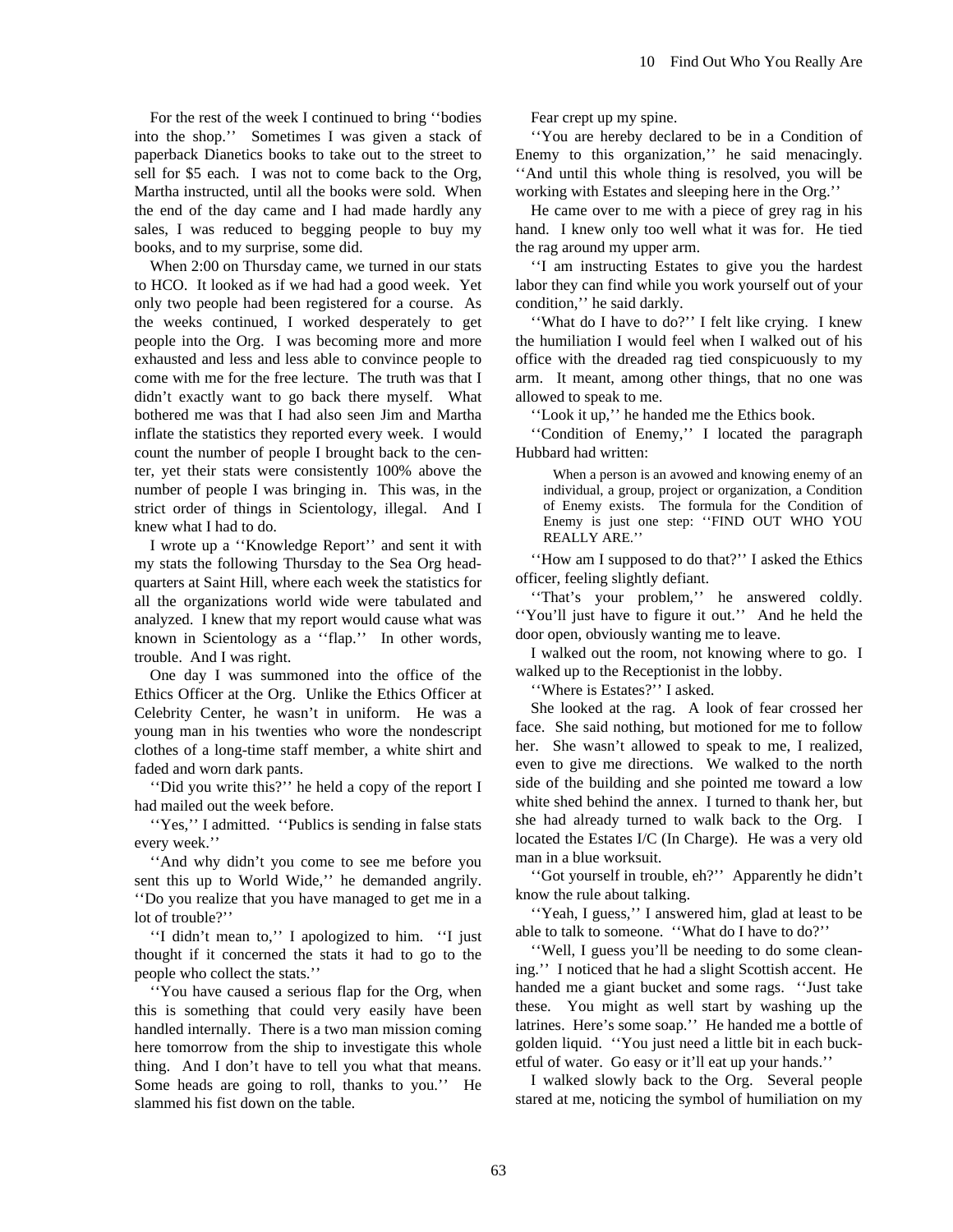#### arm.

Alone in the mercifully deserted women's bathroom, I was hit with the full impact of my situation.

I've let everyone down, I thought miserably, as my tears fell, mixing with the soapy water I had poured on the floor. What will Aileen think when she finds out about this? And Antonio? I thought of all my friends at the center and I knew that I had betrayed them all. But worst of all, I had disappointed the one person I now respected above all others in the world, in the universe. ''Ron. Dad. I've disappointed you again,'' I cried as old pain from the past fused with pain from the present.

My world fell into a thousand shattered pieces around me as I sat on the dirty tiled bathroom floor. I felt more completely alone in that moment than I have ever felt before or since Scientology. In that moment I had come face to face with the terror and finality of my own wretched inadequacy as a human being. The formula is right after all, I thought.

''Find out who you really are.''

I knew the answer.

I am a Scientologist. Nothing else matters.

And I will never fail my group again.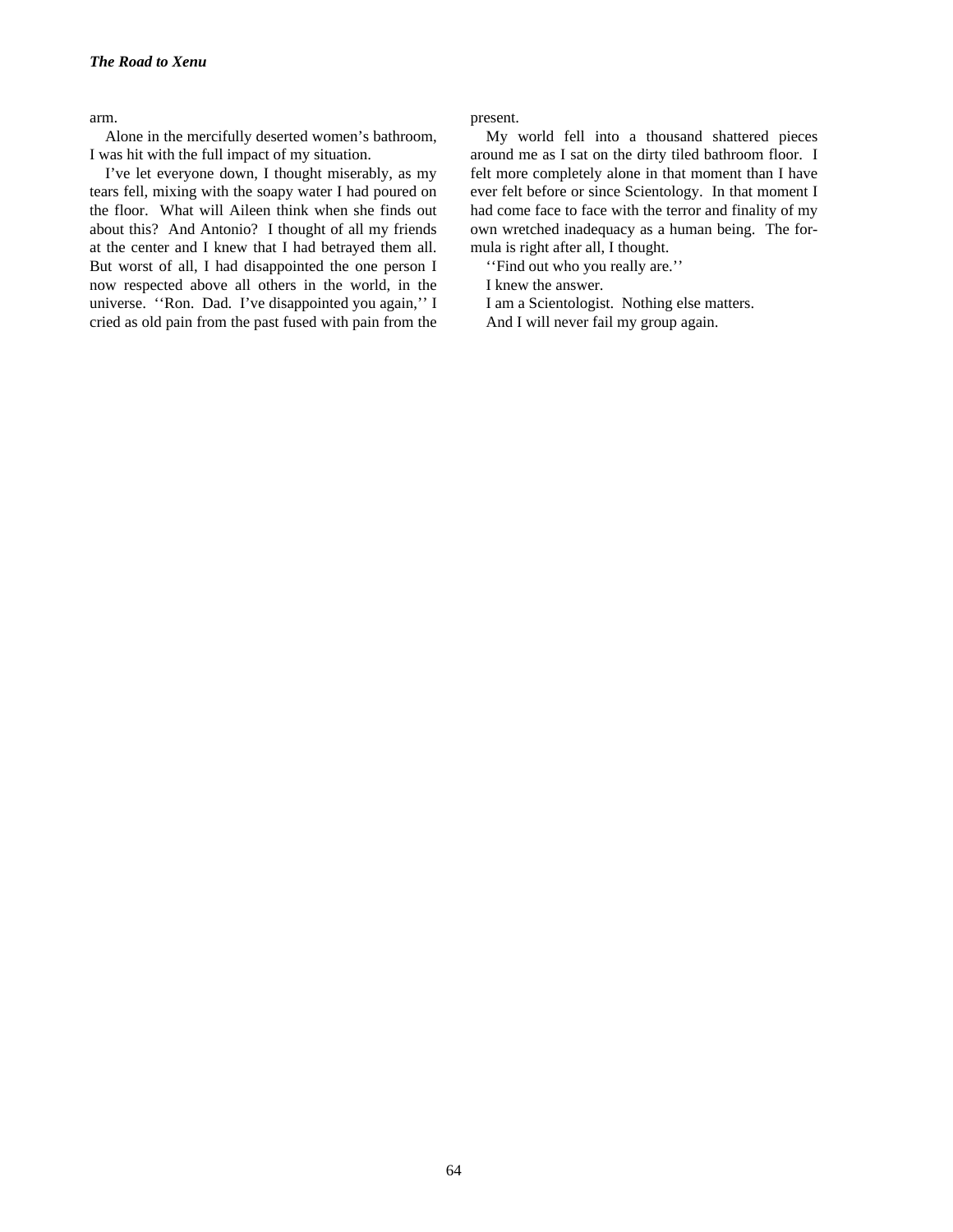### **Chapter 11 Welcome to the RPF**

I fished the rag out of the dirty, grey water in the pail, then squeezed it to drip water on the filthy tiles. Taking the brush I had been given by the Gus (earlier I had learned the name of the old man in charge of Estates), I scrubbed the last section of tile in the room.

Before I started, the floor had appeared to be a dirty grey, but as I cleaned, an intricate pattern of blue and white tiles in an Indian design began to emerge from the filth. ''How long has it been since they cleaned this bathroom?'' I wondered, as I looked in satisfaction at my finished work. I stood up to stretch my arms and back. ''I'm going to feel this tomorrow,'' I thought ruefully. This was the sixth bathroom I had cleaned since beginning my penance several hours earlier. It was now dark outside.

I undid the latches of the window and forced it halfway open. A cool evening breeze floated into the room. I wiped a trickle of sweat from my forehead with my arm, and looked with dismay at my hands. He wasn't kidding about this soap, I thought, as I tried to dry the raw skin on my slacks.

I looked below me at the courtyard where clusters of students were gathered, and listened to the sounds of laughter and conversation as they drifted up to my window. It must be nine o'clock, I thought. Break time. I longed to be part of the happy scene below. ''Instead here I am," I thought, "the Cinderella of Scientology.''

I closed the window and gathered my cleaning supplies together and headed back to Estates. I desperately wanted to take a shower. A hot shower, with or without roaches, suddenly seemed an incredible luxury, a luxury I had previously taken for granted.

Gus saw me coming. ''Over here,'' I heard him calling me. I looked over and saw him standing near the door to the annex.

''Come and help me move these mattresses,'' he motioned for me to follow him. Behind the annex was a large shed, in ramshackle condition and looking as if at any moment it might collapse. I followed Gus into the shed and let my eyes adjust to the dim lighting from a street lamp coming through a small window at the far end of the room.

I could make out what looked like stacks of thin

mattresses piled against the wall. Gus switched on a small lamp in the corner. ''Here, give me a hand with these,'' he said as he started to pull the top mat from the pile. ''Just put them on the floor, about six inches apart,'' he instructed. ''I guess this's where you'll be sleeping tonight, with the rest of the RPF'ers.''

''RPF'ers?'' I repeated the unfamiliar word.

''Yeah, the rest of the folks in the RPF. Rehabilitation Project Force. Didn't you know that's what you were in?"

''No, I never even heard of it before. What is the Rehabilitation Project Force?''

''Well, it's a new idea. Came from Hubbard, I guess. I hear it started on the ship. It's for people who get themselves into trouble in the Org. If they mess up. Or if their stats are too low. Quite a few people've come through here in the past month or so. But you probably won't be here for long,'' he looked at me optimistically. ''Most folks don't stay here very long.''

''So what do people do who are in the RPF?'' I asked him, almost too tired to care.

''Well, work, mostly,'' Gus answered as he pulled the last mat into place. ''There. All set for the night.''

I was silent as he continued to talk about the RPF. ''We just take care of the property, painting, cleaning, things like that. I'm glad to have the help, believe me. Before the RPF, I had to try to manage everything myself. Right now, most of the men are working to renovate the Cedars Complex down on Berendo.''

I had heard about the huge complex of buildings that Scientology had just purchased for five million dollars in cash. It was a labyrinthine complex of buildings that had previously been a hospital. According to rumors, it was to be the future home of Scientology in Los Angeles.

''They should be back before too long,'' Gus continued. ''Then you'll be eating your dinner.''

''Isn't it kind of late for dinner?'' I asked him.

''Yeah, in the beginning I tried to do something about that, but I was told not to interfere. I tried to change a lot of things around here, but I was politely told to butt out and keep my ideas to myself. Around here, it doesn't pay to argue,'' he lamented.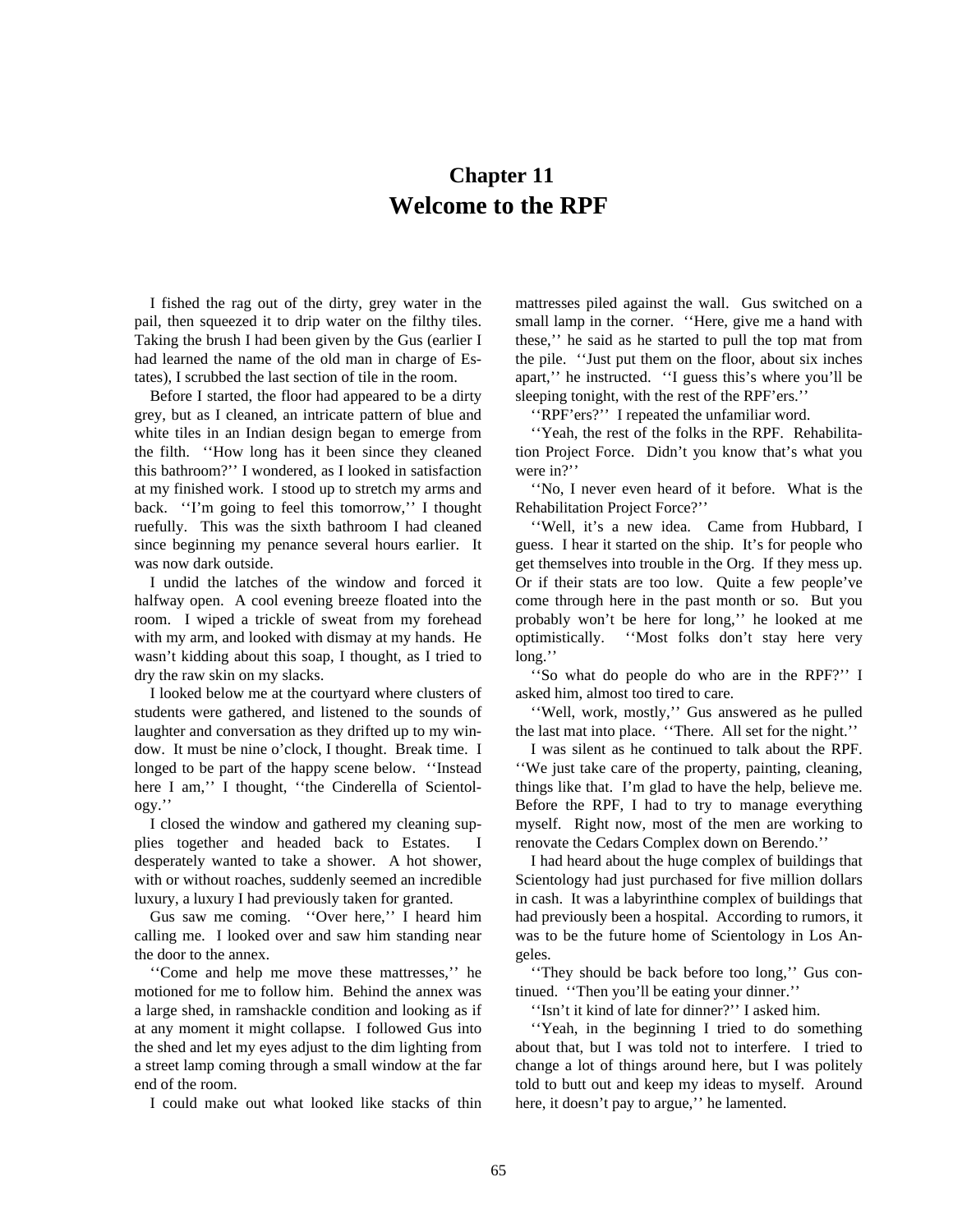''So why do you stay, Gus? If you're unhappy, why stay?'' I asked him.

He didn't say anything for a few minutes.

''I guess because I believe in the Old Man,'' he answered slowly. ''Hubbard. I was with him from the beginning, more than twenty years ago. Left my family and everything. Thought we were going to change the world. Turn it upside down,'' he looked at me sadly.

''I can't say it was a mistake, exactly. It just didn't turn out like I thought it would. Anyway, where would I go now?'' he reflected. ''I don't even know where my family is. No, I plan to stick it out. One of these days I'll probably drop the old body. Then it won't matter any more."

We were both silent for awhile. I was thinking about what he had said. I wanted to say something wise or comforting, but I couldn't think of anything to say. Gus' life was a tragedy, but to feel sympathy was wrong, according to Hubbard, because sympathy was an emotion very low on the Tone Scale (Hubbard's chart of emotions, arranged in a hierarchy, from Serenity of Beingness (+40.0) to Total Failure (-40.0)).

A knock on the door interrupted the uncomfortable silence. The door opened and a dozen unbelievably dirty men, some looking very young, filtered into the room. I noticed that they were all wearing the same dark blue worksuits that Gus had on.

''I guess I'll be going over and getting your food,'' Gus said, sounding relieved to have something to do to distract him from painful memories. He headed out the door toward the Org.

''Welcome to the RPF,'' one of the older of the men looked at me curiously. ''So what did you do to earn yourself a place in the RPF? Mess up a PC?''

''Not exactly,'' I said regretfully. ''More like made the mistake of minding someone else's business. Stuck my nose in where it didn't belong. I wrote up a Knowledge Report that got some people in trouble, including Ethics.''

''Well, I guess you'll be here for a while,'' he chuckled. ''Might as well make the best of it.''

''There's no such thing as the best of it,'' grumbled the youngest looking of the group. He was barely a teenager, I thought. ''This place is the pits. If I had any money I'd be on the first bus out of here.''

Some of the others grunted their agreement.

''Can't you leave? I mean if you really wanted to leave? Who would stop you?'' I asked.

''And go where?'' the young boy looked up at me. ''With no money? Where'm I gonna go?''

''Where is your family? Your parents?'' I questioned him. ''Don't you have a family to go back to?''

''No, they're all in Scientology. On the ship. My

grandparents are dead. There's nowhere for me to go.'' He punched his fist into the palm of his other hand. 'T'm stuck here, and for a billion years," he said sarcastically. ''Scientology is all a bunch of crap, the whole thing,'' he looked at me bitterly. ''Hubbard's nothing but a con artist. This whole thing is nothing but a money-making racket.'' He hit his fist angrily against the wall.

''Come on, Joey,'' one of the other boys said, trying to cajole him. ''We told you, if you keep talking like that, you'll never get out of here. They're just going to keep you in the RPF forever.''

''I don't care. That's what I think. And nothing they do to me is going to make me change my mind. I just can't believe my parents fell for all this crap. Everything was fine before they got into Scientology. We had a house, car, everything. Now, nothing. They sold everything and gave all the money to 'Ron.''' He said the name sarcastically.

I was shocked by his heresies. ''Haven't you had auditing?'' I asked him.

''No. I don't believe in it. I'm not going to waste my time. Yeah, if I go along with the program, I can get out of the RPF. Big deal. But what for? I just don't agree with any of it. So I'll just stick it out here. I'll just stay in the RPF for a billion years. I don't care, anyway.'' He rubbed the knuckles he had just slammed into the wall.

Nobody said a word. The sound of footsteps outside the door interrupted the silence. Gus came in, carrying two pails and a box containing plates and spoons.

I looked in the pails. I couldn't identify the contents.

''Beans and rice,'' Gus answered my unspoken question. ''Better get used to it. In the RPF, you'll be having it a lot."

I took a plate with everyone else and spooned some of the unappetizing mixture onto my plate.

''What's in the other bucket?'' I asked.

''Bread crusts,'' Joey volunteered. ''Help yourself.''

I reached into the pail and pulled out a crust of bread. On one side of the bread there was a bite sized indentation. ''What in the world,'' I stared disbelievingly.

''You guessed it,'' Joey laughed in spite of himself at my chagrin. ''Sometimes we get scraps of bread left over from other people's plates.''

Disgusted, I threw the crust back into the pail. My appetite was gone. I ate a few spoonfuls of the rice and beans mixture and threw the rest into the trash.

Now what, I wondered. I looked around. As everyone finished eating, they began to lie down on the mats.

''Don't we get a shower?'' I asked the first man who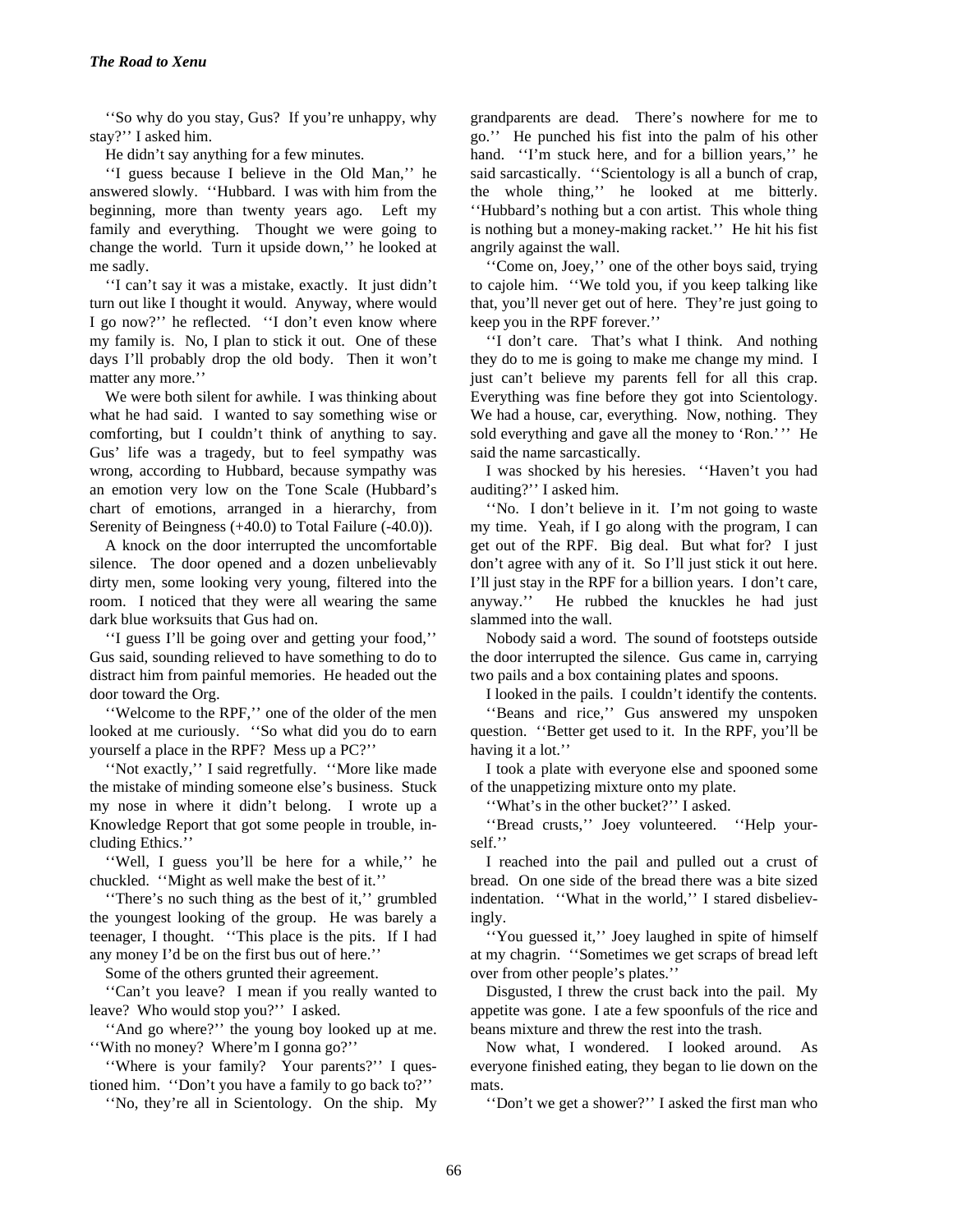had spoken to me. "I'm filthy. I can't sleep like this."

''We only get showers every other day,'' he answered. ''And we had them yesterday. We don't get one again until tomorrow night.'' He reached over and switched off the lamp.

I was too exhausted to argue. I lay down on one of the mats. It was completely dark in the room except for the dim light from the street. I wanted to think, but I was just too tired. I finally fell into a fitful sleep, dreaming that I was on a large ship on an angry, rolling sea. I was on a never-ending voyage into unreality, on a ship that threatened to capsize at any moment, spilling us all into the infinite, anonymous waters of the sea.

''Wake up.'' Someone was shaking me. ''Come on, or you'll miss breakfast.'' I opened my eyes. It was still dark in the room. ''Come on, hurry.''

In confusion, I stumbled to my feet and followed the one who had woken me up. Outside, I looked up at the sky. It was only beginning to show the first hopeful rays of the morning sun.

''What time is it?'' I asked groggily, rubbing my eyes with grimy fists.

''6:30,'' the voice answered. It was one of the men I had met last night. I followed him sleepily into the back door of the Org. We walked back into a tiny kitchen. I was handed a plate of toast, bacon, and something that looked vaguely like oatmeal. I tasted it. It was cold. And it had no taste.

''You'll want to eat it,'' a voice behind me advised.

I turned around. It was the older man from last night.

''I'm sorry I didn't introduce myself last night,'' I held out my hand to him. ''I was too exhausted to think. I'm Margery.''

''Larry,'' he answered amiably, shaking my hand.

He led me outside to the steps outside the back door. The others were already sitting and eating the unsavory meal.

''You have to learn to eat the food,'' Larry said, as he swallowed some oatmeal. ''Otherwise you'll get weak. Just visualize something you really like. And swallow it fast. After a while you'll get hungry enough that anything will taste good to you.''

I took a bite of the oatmeal and tried to swallow it quickly. I thought of the delicious hot cereal my mother used to make with butter and maple syrup on it. It didn't help.

By seven, the sun was emerging in earnest. Rays of pink and orange thrust into the greyness above us. A surge of optimism welled in me as sleepiness gave way to the energy of a new day. In spite of sore muscles from the work of the day before, I was ready to live again.

''Scientology, you can't break me,'' I thought. ''I am a survivor. I can overcome this temporary setback. I'm going to prove that I can be a valuable member of the group.''

A truck had pulled up to transport the men to the Cedars complex, where they would be working.

''What about me?'' I asked the driver. ''I don't know if I'm supposed to go or not.''

''I think you're supposed to help the Registrars,'' he answered. ''Go up to the second floor and try the third door on your right. I think they're expecting you.''

I followed his directions. A girl about my own age with thick dark hair was seated at a desk surrounded by tall stacks of manilla folders. ''Oh, good,'' she said as I entered. ''Are you Margery?''

I nodded.

''I'm Audrey. I'm so glad you're here. We're way behind on our stats.'' She pulled up a chair to a small desk across from hers, also piled with folders. She cleared a small space amid the jungle of folders. ''All you have to do is take a folder. Go through it quickly and look at the recent correspondence. Then all you have to do is write a short letter to the person. Urging them to come in for their next service. That's all there is to it. Our quota for Normal Operation (an Ethics condition) is twenty letters an hour. Here's some paper. And pens. Envelopes are in that box over there.'' She brought me a handful of envelopes.

I opened one of the folders. Inside was a stack of unanswered letters. The person had apparently ignored all of them.

''Audrey.'' She looked up from her work. ''This person has been sent over twenty letters and hasn't answered any of them.'' I showed her the folder.

''It doesn't matter. We just keep on writing. You'd be surprised. Sometimes we'll write fifty letters to a person with no answer, and then after the fiftieth letter, suddenly we get a response. Anyway, each letter you write counts as a stat, and that's all that really matters,'' she answered, then quickly went back to her writing.

I began to write. ''Dear Stephanie, I hope you will come in soon for your free personality test. Did you enjoy the Dianetics book?'' I signed the letter and stuffed it into the envelope. That was easy enough, I thought.

Soon I was in production. The room was totally quiet. Several hours passed. This is almost relaxing, I was thinking.

Suddenly there was a sound of someone yelling in the hallway. A short, bent figure of a woman burst into the room. She had white hair and her face was very red.

''Audrey, where are my things?'' she cried hysteri-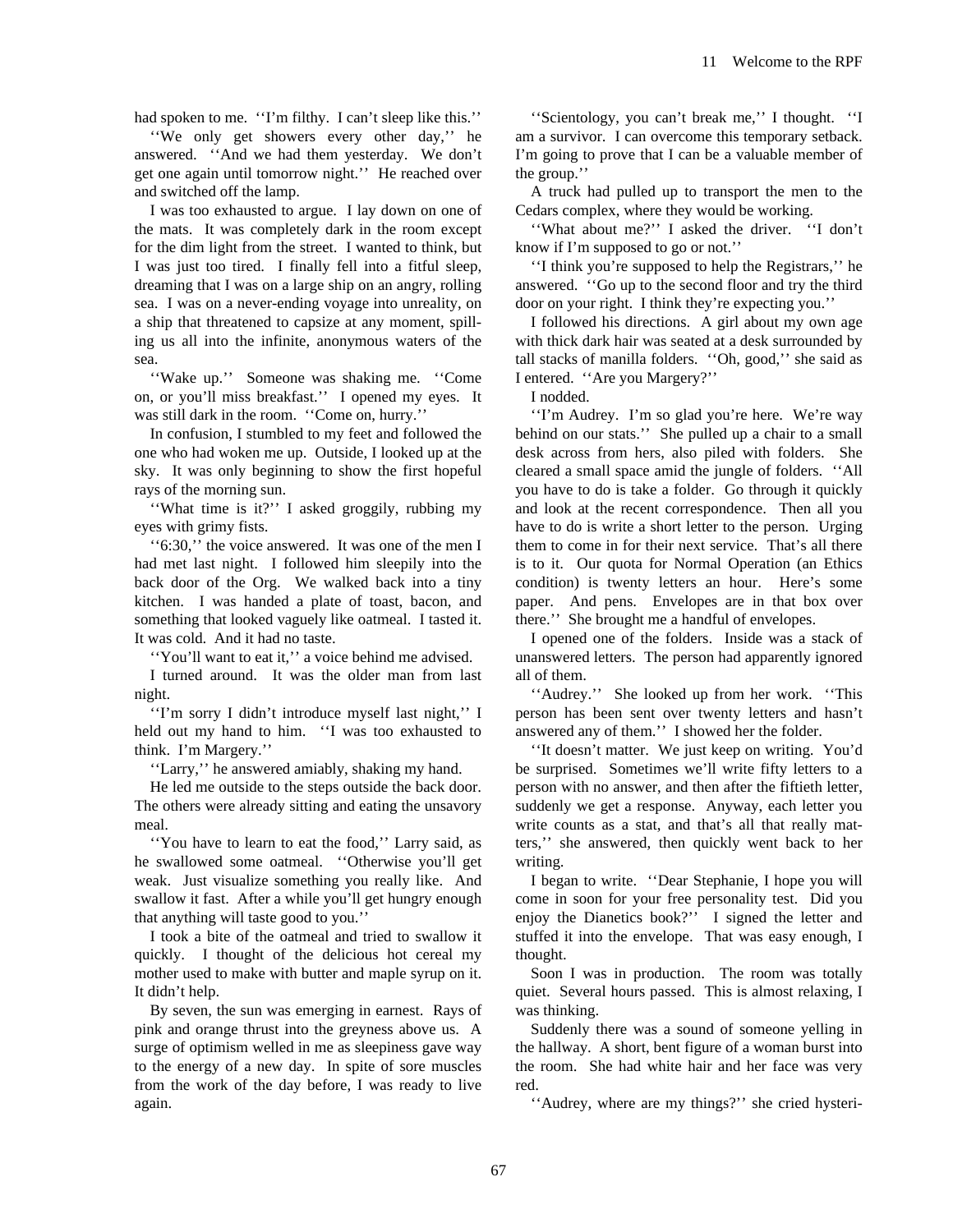cally. ''All my things are missing from my room. What have they done with my things?'' Just then, the Ethics Officer appeared right behind her.

''Ruby,'' he said sternly, ''you have been 'declared' and are not to be on these premises. I told you that you were not to come back into this house.''

''But where are my things?'' she wailed.

''Out there. Out in front. Now you must leave or I will have to call the police."

He took Ruby by the arm, and led her, still crying hysterically, down the stairs.

Audrey got up and went to the front window. I followed her.

There, on the pavement below, were two large heavy-duty black trash bags, stuffed with what appeared to be clothes and other personal items.

''Poor Ruby,'' Audrey said under her breath.

''What happened to her?'' I asked.

Audrey sat down on the window ledge and cupped her hands over her eyes. ''I feel so sorry for her,'' Audrey said softly. She looked up at me. ''Ruby just got too old. She worked here for sixteen years. But lately she just started messing up. Losing folders, writing letters that didn't make any sense. She started talking funny too. They finally held a Comm Ev (Committee of Evidence, the Scientology equivalent of a jury trial) on her. She was declared SP and they decided to 'offload' her.''

''Offload?'' I had never heard the term.

''Yes. That's when they send you away with orders that you are not allowed to come back into Scientology. If a person becomes a problem to the Org, they will usually be offloaded. When Ethics just wants to get rid of them. But Ruby,'' she didn't say anything for a while, then she looked up. ''Ruby didn't deserve this.''

''Where will she go?'' I looked out the door. I saw Ruby struggling to lift one of the bags. ''Why didn't they call her family? Or get her help?''

''How long have you been around?'' she asked me, her tone of voice suddenly changing. ''Don't you know that when you get old, or sick, it's your own responsibility? That's what Hubbard says. We are all responsible for our own condition. No matter what happens. Nobody can be responsible for you except yourself. The same with Ruby. She has to be responsible for herself. And she will. She's a strong thetan.'' Audrey turned away from the window. ''Let's get back to work. The stats have been down since Ruby left, and we are really going to have to work to get them back up again.''

I took my seat at my desk. I wanted to go down and help Ruby. But what could I do? Something about the situation bothered me, but when I tried to think about it, I just felt more confused.

''Ron knows best,'' I told myself. ''The greatest good for the greatest number of dynamics. That's the rule we have to follow or we'll never get the job done. There's no time to be sorry for someone like Ruby.'' Just the same, I thought of her frequently for many days. I remembered the fear I had seen in her eyes, the fear of a terrified animal.

We sat and silently wrote letters for the rest of the day. I was given a decent lunch and dinner. I stayed at my task until eleven o'clock at night, then made my way back to the shack behind the annex. My fellow RPF'ers were already asleep. I wanted to take a shower, but didn't want to wake anyone to ask them where it was.

The next morning, we again were awakened in the misty dawn. We had a breakfast much like the day before. Larry was right. With hunger, it was beginning to taste better.

The driver pulled up in his truck.

''Climb aboard,'' he told me. ''I have orders to take you over with me to the G.O. to help with some filing.'' He looked down at the paper in his hand. ''Is your name Margery?''

''That's me,'' I answered, getting into the truck. I caught a glance at myself in the rear view mirror and grimaced. I looked terrible. My hair was matted and there were smudges of dirt all over my face. My clothes were soiled and wrinkled. I was glad no one at the center could see me.

The Cedars was a short drive away. I followed the driver into the building and he led me to an elevator. Inside, he punched the button for the third floor. I noticed a sign near the elevator button. THIRD FLOOR. GUARDIAN'S OFFICE. AUTHORIZED PERSONNEL ONLY.

The door opened. I looked around curiously. I didn't know much about the Guardian's Office, just what Hubbard had told us, that they had the job of making the world safe for Scientology to expand into.

A receptionist sat at a desk blocking the long hallway.

''The RPF. For filing,'' the driver said brusquely, then turned and caught the elevator just as the door was closing.

''Have a seat,'' the receptionist eyed me with distaste. I took the seat farthest from the desk.

Minutes later, a woman in a navy blue uniform came out and motioned for me to follow her. She led me down the hall to a small room filled with filing cabinets.

''We've got a real backlog right now with our filing,'' she said, surveying the room. ''Ethics has ordered you to help us out. Here's a pile to start with.''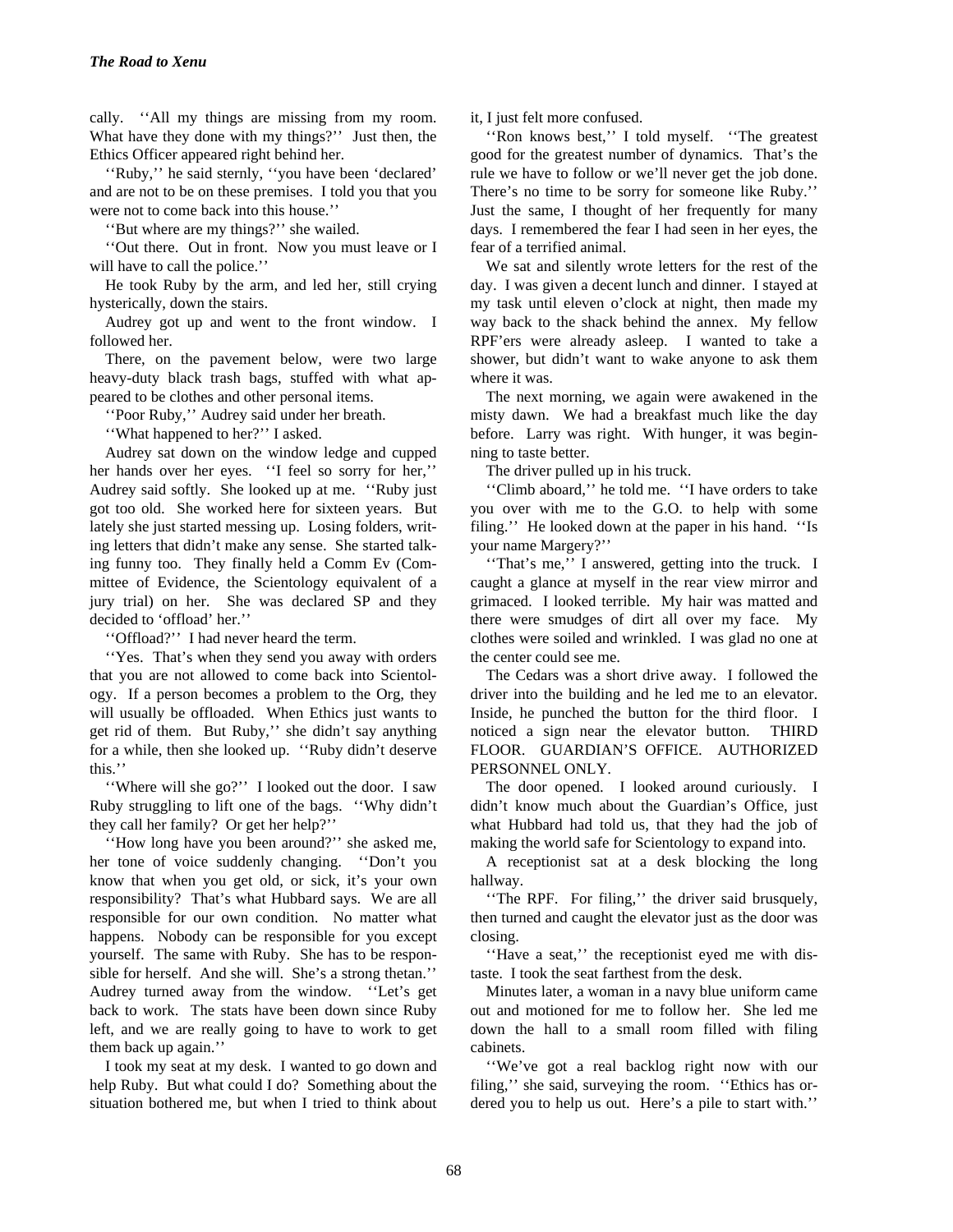She selected a stack of papers from a table on which hundreds of pieces of paper were piled precariously. ''Just find the person's folder and file this inside. Here's a punch. Just punch holes and file it on the top left side of the folder. The folders are all in these cabinets in alphabetical order.'' She handed me a hole punch and left me to work alone in the room.

A short time later I was surprised to see the Ethics Officer in the doorway. Wordlessly, he stood over me. ''Have you started to work out of your Condition?'' he asked coldly.

''You mean Enemy?'' I asked. He didn't answer. ''Yes, in fact, I have. I thought about it the night I was cleaning the bathrooms. And I know for sure now who I am. And where I belong. And I'm not going to harm the group again,'' I said to him sincerely.

''Here's some paper,'' he handed me a sheet of paper. ''Write it up and submit it to me later today. Perhaps I can upgrade you to Doubt.''

I was about to thank him, but he had already turned and was walking from the room.

I took the sheet of paper. I printed my name, then wrote ''Condition of Enemy.'' I underlined it. Underneath, I wrote:

I was in a Condition of Enemy because I betrayed two members of my group. I got them and the Org into trouble by writing a Knowledge Report and sending it to World Wide instead of just going to see Ethics. I will never again do anything to harm my group. I know now who I am. I am a Scientologist. And Scientology is my group. And I just want to be a good member of the group. I wish to be upgraded to a Condition of Doubt.

I printed my name below, and then signed underneath it. I folded the paper and went up to the receptionist.

''How can I get this to the Ethics Officer?'' I asked her.

''Here, give it to me,'' she answered, taking the paper from me. "I'll see that he gets it."

I walked back to my filing.

Later that afternoon, the receptionist walked back to my room. ''Here,'' she said, handing me another folded paper. ''The Ethics Officer says you are to work out of Doubt.''

''Do you have an Ethics book?'' I asked her. She nodded, then left the room. A few minutes later she handed me a copy of the book. I sat down and looked up the Doubt Formula.

I was to evaluate the group I belonged to as an Enemy (of Scientology) and also the group of Scientology. The formula read:

Join or remain in the one which progresses toward the

greatest good for the greatest number of dynamics and announce the fact publicly to both sides.

Do everything possible to improve the actions and statistics of the person, group, project, or organization one has remained in or joined.

Suffer on up through the conditions of the group one has remained in if wavering from it has lowered one's status.

I opened the blank sheet I had been given. I wrote my name on the top and the words ''Condition of Doubt.''

''Until I did this formula,'' I wrote, ''I didn't realize how important the group of Scientology was to me. Now I know for sure that Scientology is my group. It is the group which is doing the most for this planet. I will never betray my group again. From now on, I only want to do what I can to help my group. Because to help the group is to help the planet. I am no longer in Doubt.'' And I signed it.

I sent it to the Ethics Officer.

I went back to the Org to eat dinner. Thankfully, Gus showed me where the shower was and I enjoyed the luxury of a hot shower. Never again would I take a shower for granted.

I returned to the annex, shaking my hair out to dry in the warm evening air. Gus met me at the door.

''You're to report back to the G.O.,'' he announced. ''He said to tell you to report at once as soon as you got back. I can give you a ride over there.''

''Thanks,'' I told him. ''Do you know what it's about?'' I asked him.

''No, and I don't want to know,'' he said somewhat under his breath.

''Why? What could it be?'' I begged him.

''You'll find out soon enough,'' he answered, as we climbed into his truck.

I walked up to find a different person at the reception desk. She led me back to the small room where I had been filing.

''You have been upgraded to Liability,'' she looked at me with an expressionless face. ''Do you know the formula?''

''I'd have to look at the book,'' I confessed. The Ethics book I had used earlier was still on my desk. She nodded and I quickly turned to the appropriate page.

''Condition of Liability,'' I read.

1. Decide who are one's friends.

- 2. Deliver an effective blow to the enemies of the group one has been pretending to be part of despite personal danger.
- 3. Make up the damage one has done by personal contribution far beyond the ordinary demands of a group member.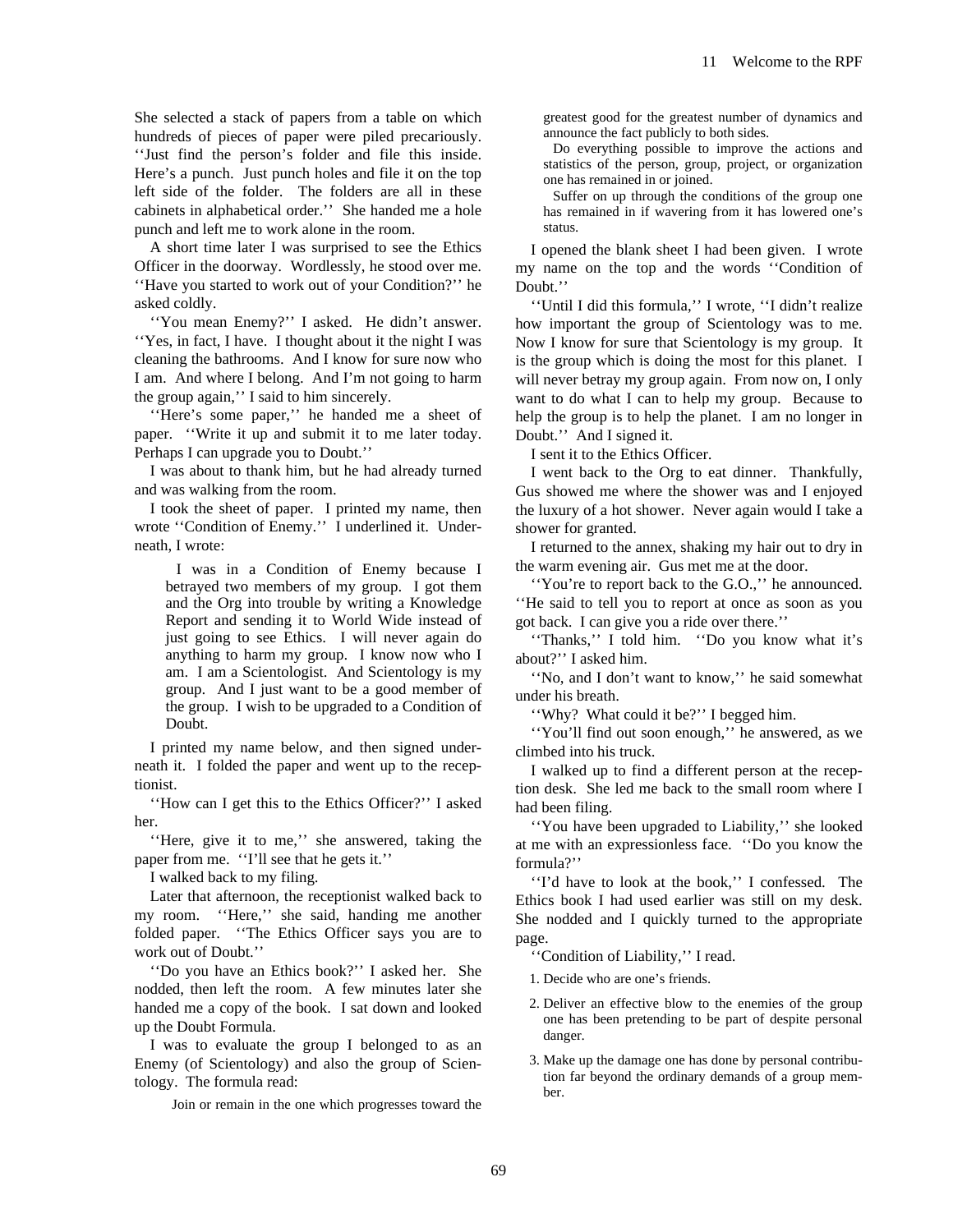4. Apply for re-entry to the group by asking the permission of each member of it to rejoin and rejoining only by majority permission....

''OK,'' I looked up at the uniformed woman. ''I know who my friends are. Scientologists are my friends. Scientologists in good standing. Scientology is my group. So how can I deliver an effective blow to the enemies of the group?''

''Are you willing to do that step even if it means some danger to yourself?'' she asked, her eyes intense. ''Sure,'' I answered. ''But how could I be in danger?''

''Just wait here,'' she answered, and walked out.

Several minutes later, she reappeared in the doorway, with a tall, blond man in a dark Sea Org uniform. He also didn't waste time on preliminaries or introductions. I never did learn his name.

''We have a job for you to do,'' he said abruptly. ''Something that will satisfy your Liability Formula.'' He paused.

''A few blocks from here there is a psychiatrist's office,'' he said. ''A man who has been causing us some problems with the American Psychiatric Association. It's not important for you to know what those problems are.'' He stopped and cleared his throat.

''What we want you to do is to get into his office. Pretend to be a patient or do whatever you want. Somewhere on his bookshelf there should be a directory of all the psychiatrists in the United States. We need that directory. Also anything else you can get us. Financial information. Names of some of his clients. That's all. Think you can handle it?''

I drew in a breath. I looked back at the formula. I knew that Hubbard said that psychiatry was evil, a holdover from nineteenth century German behavioral therapy. According to Hubbard, psychiatrists were our chief enemies on the planet. They used barbaric methods to treat people with psychiatric problems. Like lobotomies and electroshock treatment. It was up to Scientology to put an end to these barbaric forms of treatment. And now I could help.

''OK,'' I looked up at the Sea Org member. ''So where is the office? And you don't care how I get in there?''

''No, we don't care how you do it, we just want those records. And, I probably don't have to tell you, if there is any trouble you are under no circumstances to implicate the Org or Scientology. Do you understand what I am saying?''

''Yeah, I understand,'' I answered. ''But I won't get caught. You'll see.'' I was confident that I could do what he wanted me to do.

He handed me a slip of paper with the address on it. ''You'll need some fresh clothes,'' he said, appraising my wrinkled apparel. Then he abruptly saluted the receptionist and left the room.

''Wow,'' I said to myself. ''I don't believe this. I get to be a spy.'' The knowledge that I was going to perform an illegal act was offset by the knowledge that I would be doing a great service to my group. And it would get me out of Liability at the same time. I couldn't wait to get started. I walked back to the house on Beacon street which was deserted. At least tonight I would get to sleep in my own bed, I thought with satisfaction. I selected some clean slacks and the nicest blouse I had and went into the kitchen to iron them.

Shortly afterward, I fell into a deep and dreamless sleep. I woke up to an empty house.

I went into the kitchen to find a clock. Nine thirty. I had really overslept. I took a quick shower and put on the clean clothes. I rummaged through the kitchen for a grocery bag, which I folded up and put in my purse. Then I set out to find the address on the slip of paper I had been given the night before.

I stood outside a low building. A sign above the door read ''Habana Professional Building.'' I quickly located the building directory, encased in glass in the lobby.

I looked up the name I had been given for the troublesome psychiatrist. Second floor, Room 203. I climbed the stairs. I opened the door to the waiting room. A secretary behind a glass window looked at me pleasantly. ''Can I help you?''

''Yes, I wanted to make an appointment with the doctor,'' I told her. ''A friend referred me to him. Is he here?''

''No, he's not here now but I'm expecting him in about 1:00 this afternoon,'' she said. She opened a small black book on her desk.

''How about 4:00 on Thursday?'' she asked.

''I'm afraid it's a bit of an emergency.'' I tried to look and sound desperate. ''Does he have anything sooner?''

''Well, it just happens that he might have a cancellation at 1:00 today. Would you like to call back around noon?''

''Would you mind if I just waited here?'' I pleaded with her. "I live quite a way from here. There wouldn't be time for me to go all the way home and then come back. I'll just sit out here and read.''

''Well, all right,'' she sounded a little reluctant. ''Just make yourself comfortable. I should know in about an hour about the cancellation.'' She smiled at me, then turned back to her work.

I took a chair in the waiting room, and pretended to read a recent issue of Time Magazine that was lying on a table. Out of the corner of my eye, I was watching everything that was going on behind the glass window.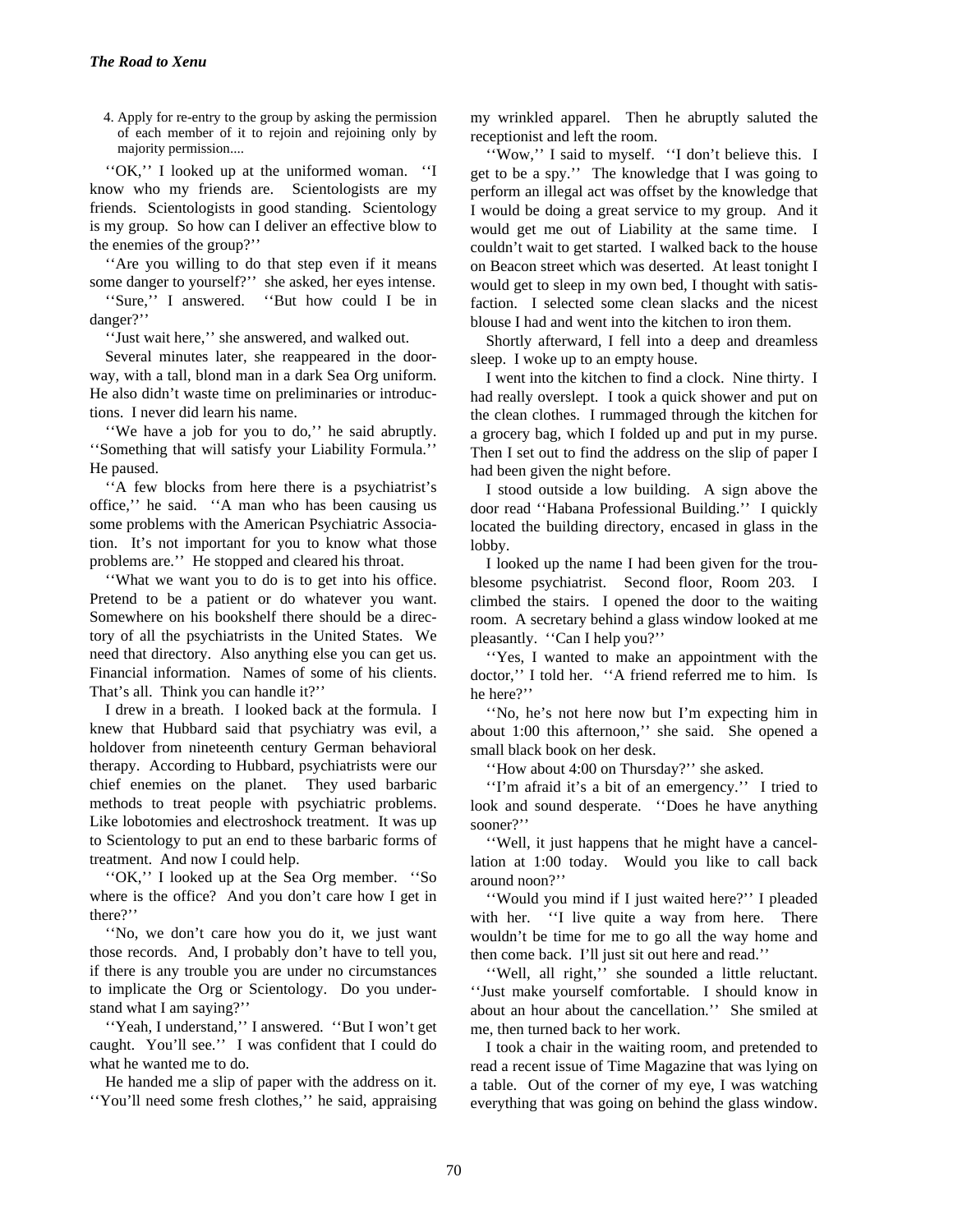An hour later, the receptionist called out to me, ''You're in luck. The other patient just cancelled. The doctor will see you at one o'clock.'' She stood up and came out into the waiting room with her purse. ''I'm just going to pick up some lunch,'' she announced. ''I should be back in just a few minutes. If you need anything, the bookkeeper is in the back room.''

Just what I had hoped for. As soon as she was gone, I quietly opened the door to the receptionist's area. I looked at the books on her desk. Not much except the doctor's appointment book. Safer to get that on the way out, I thought. I looked toward the back. I could hear the bookkeeper talking on the phone.

Noiselessly, I opened the door to the doctor's office. If I was caught, I decided, I could just say that I was looking for something interesting to read.

Bookshelves. I quickly scanned through the titles of the books. Then I found it. APA Directory. I pulled the book off the shelf and opened it.

''Perfect,'' I thought, as I looked at the neat rows of names and addresses. I looked quickly at the other books on the shelf. Nothing very interesting. Mostly old copies of journals, bound into notebooks.

I stealthily opened the door and listened. I could hear the voice in the back room still talking on the phone. Great. I quietly closed the door and crept over to the secretary's desk. I snapped up the appointment book and thrust both books into the bag I had brought with me for just that purpose.

I walked nonchalantly out of the building and started down the street. A block away I started to run.

''That was too easy,'' I thought triumphantly. ''That was just way too easy.'' My heart was pounding.

I didn't bother to go back to the house. I went straight to the Cedars complex and found the secretary on the second floor.

''It worked,'' I gasped, out of breath from running. ''I was able to get everything you asked for. Well, almost everything. I couldn't find any financial records.'' I turned the two books over to her.

She looked through the two books. ''Wait here,'' she pointed to the chair by her desk.

Several minutes later, the man in the Sea Org uniform came out to the lobby. ''I will let the Ethics Officer know that you have performed this errand satisfactorily.'' He held the two books. ''In fact I am impressed with the speed with which you carried out this mission. As Ron says, 'Speed of particle flow equals power.' You may go back to the Org and report to Ethics. And I don't want you to mention this to anyone. Ever. Do you understand?''

''Perfectly.'' I felt like saluting. I was glowing with the praise he had given me. I started out on the long walk back to the Org.

''Are you ready to complete the formula?'' the Ethics Officer asked me. He didn't say anything to me about the events earlier in the day.

''I have to make up the damage by extraordinary personal contribution,'' I remembered out loud. ''How can I do that?''

''Well, normally, we would have you do some work for 72 hours to get out of Liability. But since you have apparently done an excellent job for the Guardian's Office, I am going to reduce it to 48 hours,'' he said magnanimously. He took me back down to the Registrar's Office.

''Excuse me,'' the Ethics Officer addressed Audrey, who was sitting at her desk writing letters. He pointed to me. ''She has to do forty eight hours of amends. Please arrange for someone to supervise her on the night shift.'' He disappeared from the room.

Audrey smiled at me. ''Don't worry,'' she said to me in a low voice. ''It won't be as bad as you think.''

I sat down and took a pile of folders. I spent the next two days and two nights writing letters. I was too excited about my successful spy caper to sleep much the first night anyway. And to Audrey's credit, when I did doze off during the second day, she ignored it unless she heard someone approaching the office, in which case she would call out my name, rousing me from sleep. During the second night I was too sleepy to remember much at all. The night watchman, who luckily for me was a kindly older man, came about every half hour to make sure I was busy writing letters. I got so that I could doze off just after he had left the room, and program myself to wake up a short time later. He caught me napping a couple of times, but he just woke me up and went off with a chuckle.

Finally I was allowed to go back to the Org to sleep. I collapsed on a mat on the floor of the annex. I slept from noon until the next morning. Walking back to the Org the next day, I was thinking of Hubbard's words in the Ethics book:

All that Ethics is for — the totality of the reason for its existence and operation — is simply that additional tool necessary to make it possible to apply the technology of Scientology.

We are factually only here helping people to help themselves to better their conditions and the conditions of life. That is our total action.

As that additional tool for making it all possible, the Ethics system of Scientology is tremendously successful.

''I guess it's successful,'' I laughed to myself. ''I never want to get into a lower condition again.

''From now on, I'm going to keep my ethics in!''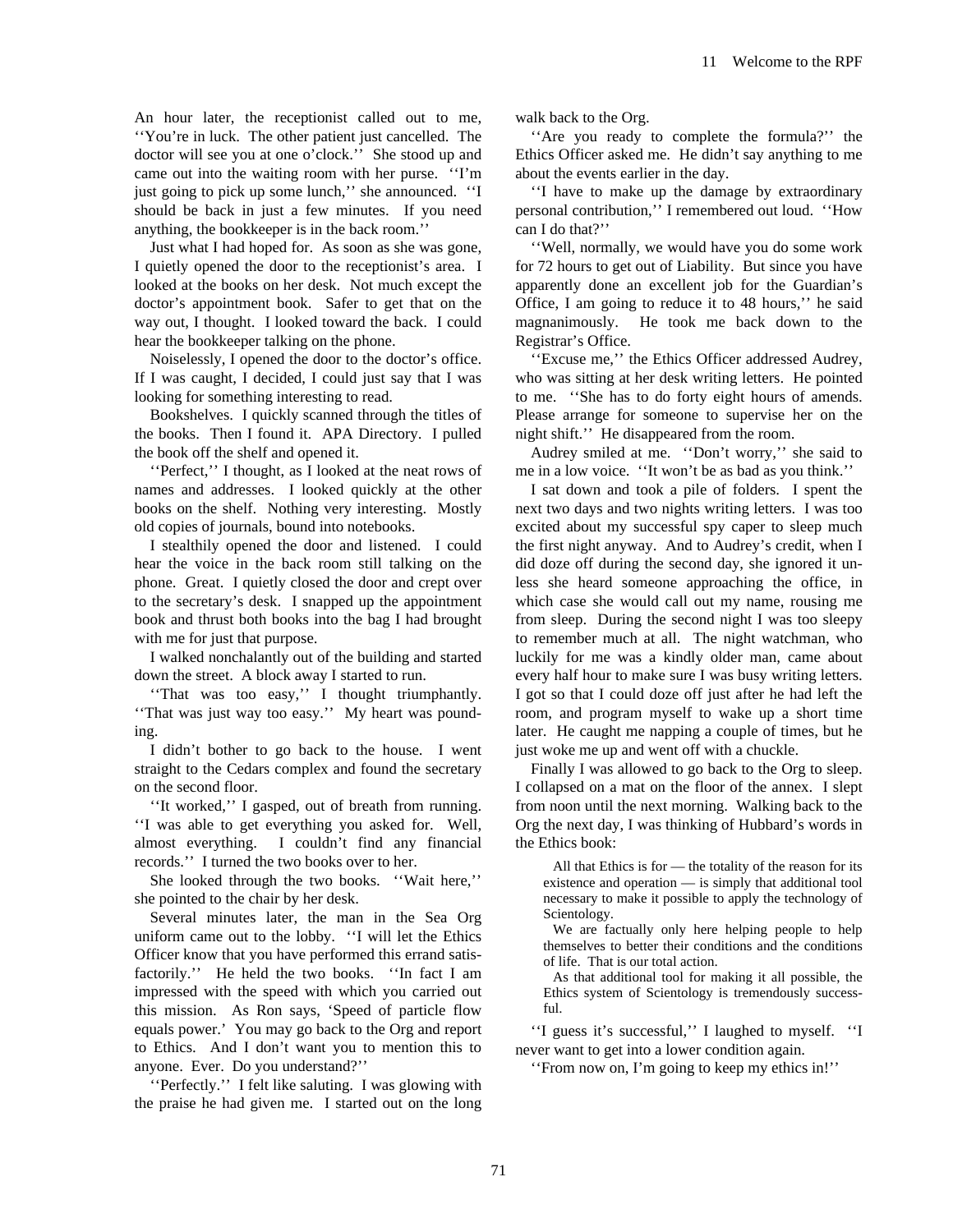## **Chapter 12 Have You Ever Enslaved a Population?**

''I am a Scientologist. I know now that my true friends are other Scientologists in good standing. I will never harm my group again. I want only to do those things which will contribute to the survival of my group, and therefore, to the survival of the planet. I have delivered a blow to the enemies of the group. I have performed forty-eight hours of amends. I hereby petition to rejoin staff at the L.A. Org.''

For two days I had carried my petition from person to person at the Org, begging each person to allow me to rejoin the group. Finally, I had the required signatures. I ran up the stairs to the Ethics office.

''Here you are, sir. I got everyone to sign.''

The Ethics Officer took the clipboard from me and glanced through the signatures.

''Very well done,'' he congratulated me. ''I hope you've learned something from this.''

''Oh, yes, sir, I have,'' I said eagerly. ''Mostly I learned something about being a part of a group. How you have to work with people and not against them. From now on I want to stay out of trouble. With Ethics, I mean. I'd rather not have to go through all this again.''

''Hm,'' he opened the drawer of his desk and pulled out a manila file. To my surprise, I saw my name on the file label followed by the words ''Ethics File.'' ''I see here that this is your first major Ethics offense,'' he observed, as he flipped through the contents of the file. ''And let's hope it's the last. ''All right. You can return to your post.''

''Great.'' I bounded up out of my chair. I looked back at him. ''Thank you, sir,'' I said gratefully as I moved toward the door.

''Aren't you forgetting something?'' He pointed to my arm.

''Oh, yeah, I almost forgot. I guess I was getting used to it.'' I walked over and held out my arm as he undid the unsightly rag. ''I'm glad to be rid of that.''

For the next few months, I worked in the Public Division, selling books on the street and bringing people in for the free lecture or the free personality test. The personality test, I discovered, was just another way of finding the person's ruin. After we graded the test, we would point out the lowest score to the person, getting them to agree that they did need help in this area. Then we would sell them a course or some auditing to remedy the identified deficit. It worked like a charm.

I initiated a program to take the paperback Dianetics books to the campuses of UCLA and USC and to sell them to students. With continued drilling on the Dissem Formula, it wasn't hard at all to get students signed up for the Communication Course. We even started a Scientology group on the campus and had regular meetings. I soon learned to spot the students who would make the best targets: the ones who were alone and looked ''down.'' They were the easiest ones to get into Scientology because they were so hungry for friendship and affiliation.

It was decided that I would remain on staff at the Org instead of Celebrity Center, because the Org was in more desperate need of help. And since the Org and the center were so close, I could always visit the center on my breaks. Because of my success with the ''psychiatrist spy caper,'' I was occasionally summoned back to the G.O. (Guardian's Office) to help out on special projects. Many of these projects were enjoyable, especially the ones which were designed to improve the public image of Scientology in Los Angeles. We had a big Easter egg hunt for local children on the lawn of the Org. Each G.O. project was always given a unique and meaningful name. The Easter egg hunt was known to us as ''Operation Bunny Hop.''

''Operation Clean Sweep'' was a Saturday all hands project to clean up the trash in Alvarado Park. In ''Operation Granny,'' teams of Scientology ''ministers'' were sent to bring cheer to the elderly in nearby nursing homes. And a project to get Scientologists into the schools to give lectures against drug use was named ''Operation Chalk Dust.''

The point of all these projects was not so much to clean up the park, improve the life of the elderly, and educate children about drugs as it was to improve the image of Scientology and, whenever possible, get someone new into Scientology. This is, in fact, the actual agenda behind any apparent agenda of a Scientologist. To get new people into Scientology. And to Clear the Planet.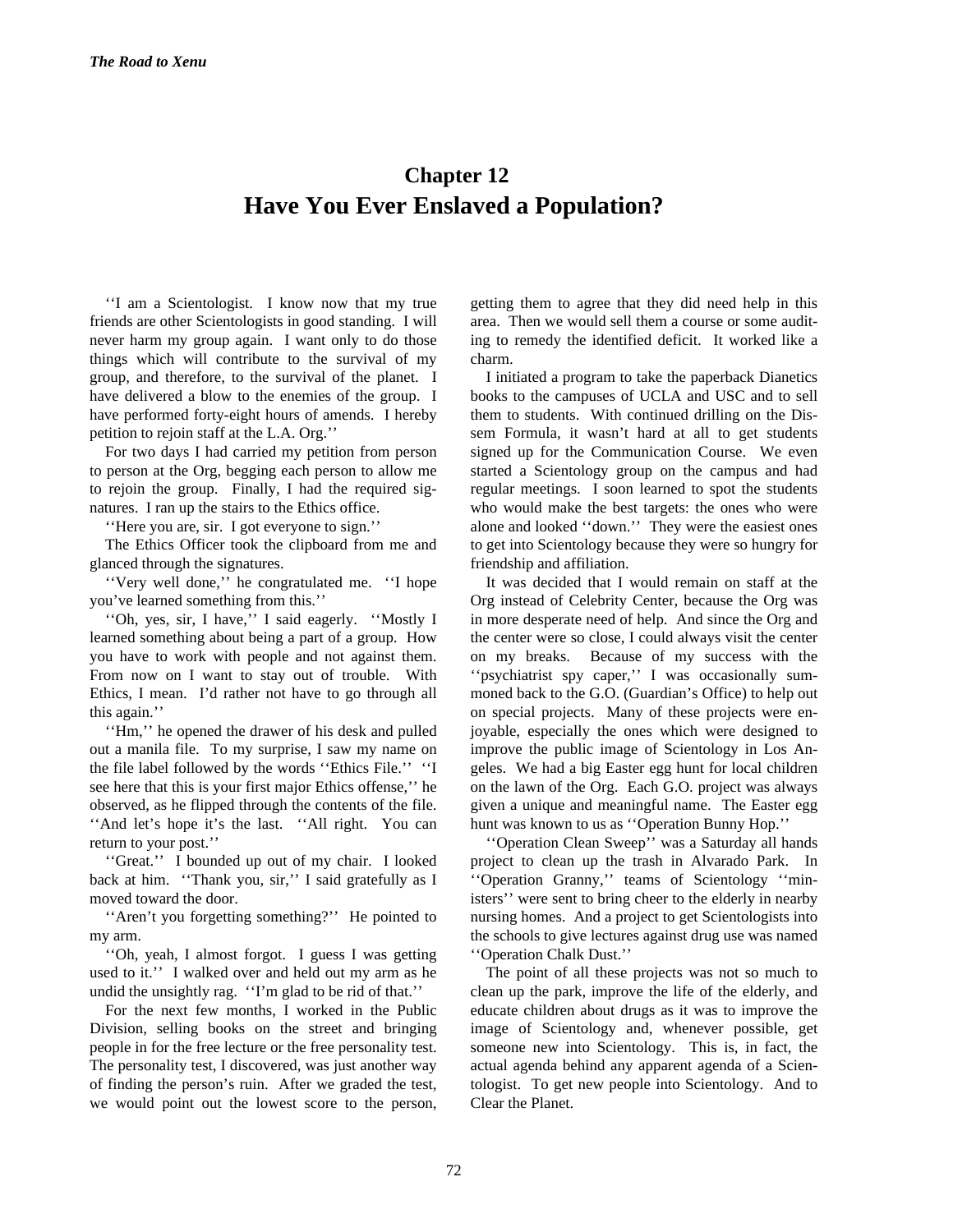In the 1970's, Scientology, and the Guardian's Office in particular, had two major problems named, respectively, Paulette Cooper and Michael Meisner. Paulette Cooper, in 1971, had written a book critical of Scientology called *The Scandal of Scientology*. Repeated attempts to silence Cooper, including attempts to frame her by getting her fingerprints on a piece of paper that was later used to send a death threat to Henry Kissinger, and by telephoning the Arab Consulate in New York and saying that Cooper was talking about bombing them, had resulted in only minimal success. A more permanent solution was needed.

Michael Meisner was involved in a complicated Scientology plot in the mid '70's to illegally photocopy and steal thousands of government documents from FBI and IRS offices in Washington, D.C. He had been caught by the FBI, however, and although he was back in Scientology custody, he was threatening to turn state's evidence for the FBI and incriminate Scientology in a host of related criminal actions.

I had been given the sensitive task, as a G.O. volunteer, of going through all of Michael Meisner's (supposedly confidential) preclear and ethics folders and locating any information which could now be used to blackmail him. I was told to be particularly alert for information regarding sexual deviance or criminal behavior. I had to circle anything I found in red ink and tab the page.

Because of the project to launder and steal government documents, known in the G.O. as ''Operation Snow White,'' Scientology was involved in a complex court case with the government. (The name ''Snow White'' had nothing to do with the fairy tale of the same name; the operation was given this name because Hubbard considered that once the ''Church'' had finished cleaning the files of these agencies, they would be ''snow white.'')

Scientology had assigned private detectives to investigate the backgrounds of the Justice Department attorneys assigned to the case. My job was to take all the information assembled by the detectives on each attorney, and to summarize this information in a series of reports to be used by Scientology attorneys during litigation. It occurred to me that the reports could also be used for blackmail purposes.

One day, as I was working on the floor, assembling the ''time line'' (all the events in the life of a person arranged in chronological order) for one particular Justice Department attorney named Raymond Banoun, I was called into the next room for a meeting.

Dick, who was my project leader in the G.O., was leading the meeting. ''We have a problem,'' he said seriously, as he looked around the room at the dozen or so people assembled for the meeting.

''Meisner is threatening to leak this whole project to the FBI. And not only this project but many other G.O. projects that he knows about.

''We can't afford a serious leak of this nature when we are already having major problems with the suppressive government in this country.

''We need a permanent solution to this problem. Does anyone have any suggestions?''

The room was silent. No one said a word.

Finally, someone asked, ''Where is Meisner now, sir?''

''We have him in custody,'' Dick said. After a few seconds he elaborated, ''As a matter of fact he is being kept in a motel room not far from here. I believe he has been handcuffed to a bed.''

''Do you have a plan?'' someone else asked.

''What would you suggest?'' Dick challenged the person who had asked the question.

There was no answer, only an awkward and uncomfortable silence.

''Remember,'' Dick said slowly, his eyes circling the group of us gathered in the room, ''Scientology is the only hope for this planet. If we make it, then this planet makes it. If we don't make it, this planet is doomed. Destroyed. Reduced to a pile of atomic rubble.

''And this one man has the potential, if he does what he is threatening to do, to destroy it all. Everything that Hubbard has worked for. Everything that you and I have worked for. This one man has the ability to destroy everything.''

''So what can we do?'' he looked to us for an answer. ''What's the solution? Any ideas?''

''Well, he can't be allowed to escape. You can't let him get to the agency to testify. That's all there is to it.'' A tall woman in the back of the room spoke up.

''Yeah, right,'' another one said. ''The greatest good for the number of dynamics. That's what Ron says.''

A man to my left spoke up. ''What you're saying, Dick, is that it's a no-win situation. Either one person goes, or millions of innocent men, women and children go. That's the choice, right? Either way, someone has to lose. Isn't that what you're saying?''

We all looked at Dick.

''I'm afraid you've hit the nail on the head,'' he replied. ''That is precisely what we're faced with.''

An older man in the back with an English accent spoke up. ''I say you should take him and dump him overboard at sea. With weights. Deep-six the bastard.''

''Yeah,'' someone else joined in, ''Get rid of him once and for all.''

''Any other suggestions?'' Dick looked around the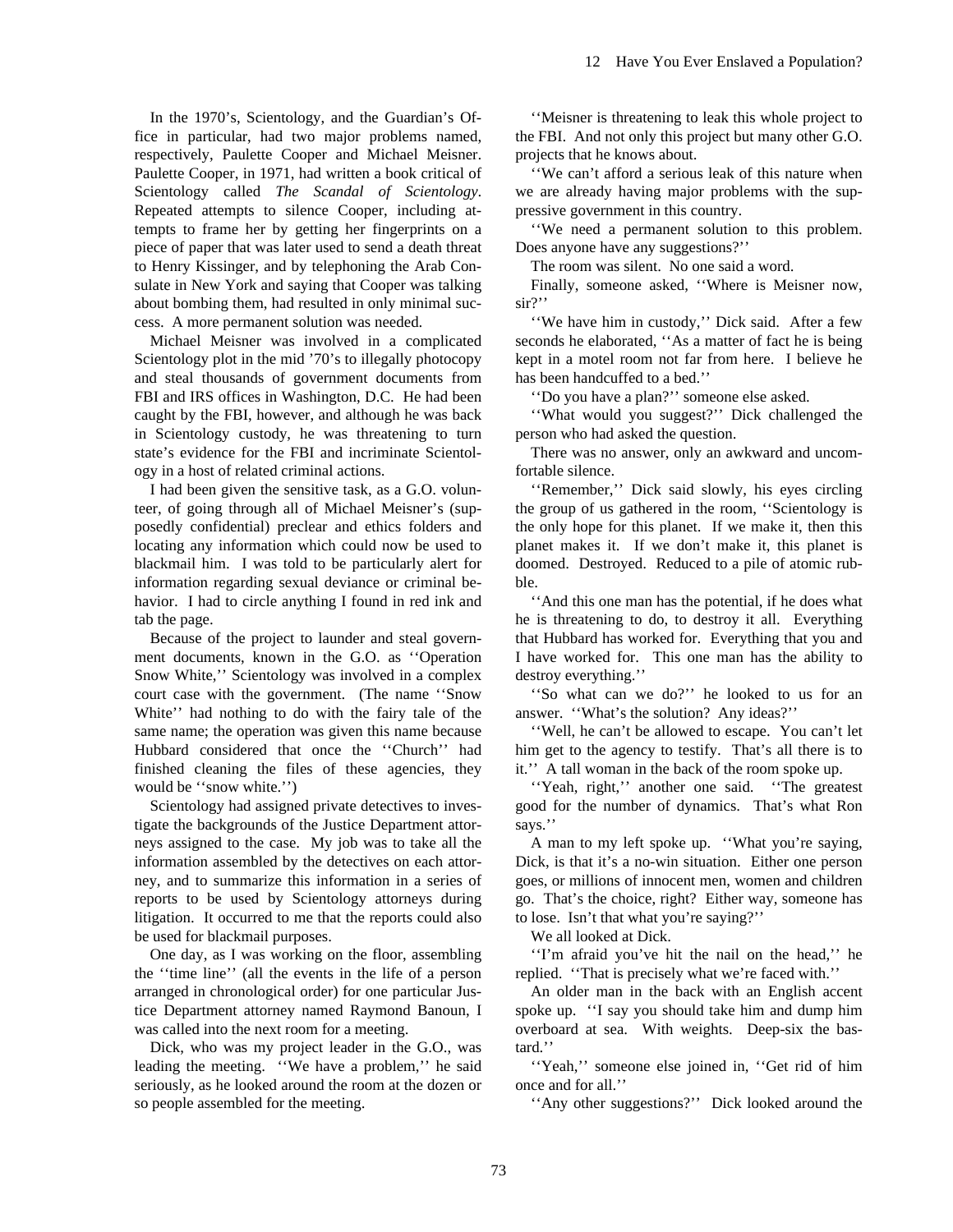circle of grim faces. No one answered.

''Very well,'' Dick continued. ''What I can tell you is that the situation will be handled by this time tomorrow. We just didn't want any of you to be surprised. If anyone has a problem with this, I expect you to speak up now.'' Silence.

''All right. There is one other matter. We have a continuing problem with Paulette Cooper. She is continuing her campaign to put an end to Scientology. She is the most deadly Suppressive that we have at the moment. She's a real danger.

''I can tell you that Ron is losing patience with all this. He expects us to handle these things.

''We simply cannot continue to allow one insane person to endanger the survival of everyone else on the planet. She will have to be handled. The job of the Guardian's Office is to get Ethics in on the planet so that Scientology can expand. Handling these situations is simply part of the job.

''Any questions?''

I looked around. No one spoke up. Nobody said anything for a long time. Finally, Dick broke the silence. ''All right, everyone. Back to work. We're on a tight schedule. Thanks for your time.''

I went back to my project in the next room. Something about the meeting bothered me, but I pushed the troublesome thoughts from my mind.

''The greatest good for the greatest number of dynamics,'' I sighed. If it has to be done, it has to be done. And I tried to forget about the whole thing. Later I heard that Michael Meisner, who had in fact been held prisoner, managed to gain the confidence of his guards and to escape from the motel. He did go to the FBI with his information, information which resulted in an FBI raid on the ''Church'' of Scientology a month later. As a result of this raid, eleven Scientologists were indicted and imprisoned, including Hubbard's wife, Mary Sue.

Paulette Cooper was never killed. Regarding Paulette, however, there is an interesting and macabre story. Apparently, Paulette had moved, and her cousin, similar to her in appearance, had taken over her apartment. One day a man came to deliver flowers. When the cousin opened the door, he held a gun to her head and cocked it. When, for unknown reasons, it did not fire, he tried to choke her. She was able to scream, and he fled.

Paulette later reached an out-of-court settlement with the ''Church.''

And so, in this way, the years passed. I continued to work for the organization in a variety of capacities. I learned calligraphy so that I could help with the inscribing of certificates when needed. For a period of time I served as the ARC Break Registrar, which meant that my job was to contact people who were upset with Scientology and offer them free sessions to get them ''back on lines''. Predictably, I soon burned out from that job, and was transferred to another post where I was put in charge of special events. The only contact I had with my parents was occasional letters from them updating me with family news. My brother's marriage and first child, my other brother's graduation from college and teaching position in Europe, my father's heart surgery, my first brother's second child, his third child, my sister's marriage in Vermont, etc. Some letters I threw away without opening, others I would open and read quickly, not allowing myself to feel any emotion.

One day early in 1979, I received a letter from my father telling me that my grandmother, his mother, had just died. It's just as well, I thought callously. In a session on the PTS/SP ''Rundown,'' I had identified my grandmother as the main Suppressive on my dad's side of the family. Since she was a thoroughly evil person, I reasoned, it was unnecessary to waste any grief on her death.

I received a second letter from my father containing an airline ticket. Would I consider, he wanted to know, coming back to Michigan for my grandmother's funeral? Everyone else in the family would be there.

Something about the idea of a family reunion struck a chord in me. Memories of happy days with my aunts and uncles at the summer cottage shared by our large extended family must have stirred some nearly extinct subconscious feelings. I did a very strange thing.

I arranged to take a long weekend away from my post, using the excuse of my grandmother's funeral. It was permissible to get leave from post for pressing family matters. It was justified as a means of keeping families from becoming openly antagonistic to Scientology.

I made a reservation on a direct flight to Michigan, and arrived at the airport well ahead of the time required to board the plane. I was one of the first people on the plane and I took a seat in the very last row. Sitting there as the other passengers were boarding the plane, I was suddenly seized by an overwhelming panic, a feeling of terror.

The flight attendants were just beginning to close the door to the plane when I called out from the back, ''Wait, don't close the door!'' I fought my way through the passengers still standing in the aisles to the front of the plane as everyone in the plane watched in stunned silence.

''I have to get off. I'm going to be sick,'' I told the attendant nearest the door. ''Please,'' I begged. ''Let me off the plane.''

The attendant looked forward to the captain. He nodded his head. She opened the door and I walked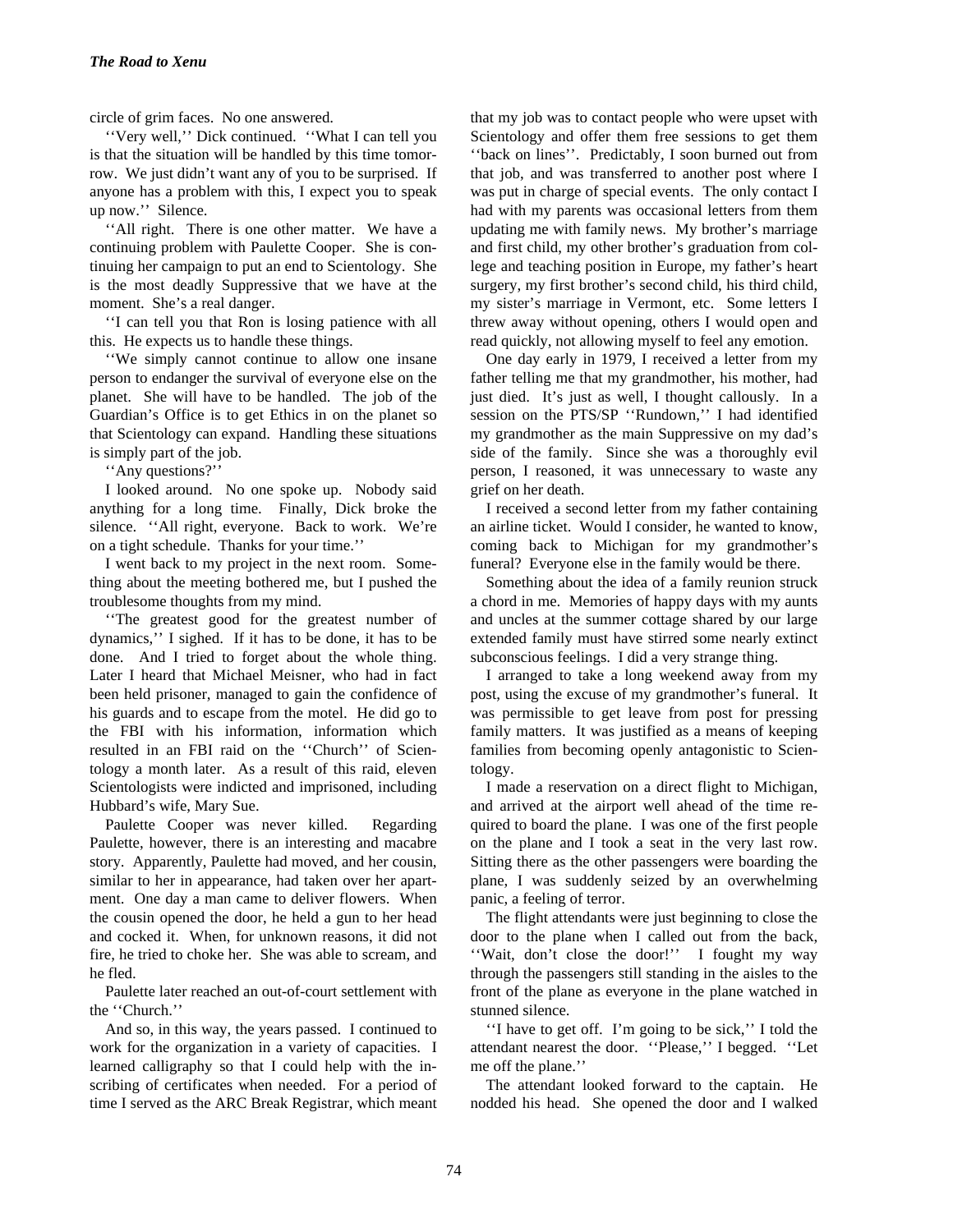back up the boarding ramp, flooded with relief.

The ''wog world'' had become for me a place of danger, a sinister world of enemies and suppressives. The hundreds of hours of listening to Hubbard's ravings on the tapes had done their job. I was now a captive of Scientology. I would never again venture out voluntarily into the evil ''wog world.''

I mailed the ticket back to my father with an apology. ''I can't come right now. I can't take time off from my post,'' I lied. ''Just tell everyone I said hello.''

A month or so later I received another letter from my father. Perhaps out of guilt I opened it, not throwing it away as I had so many other letters from home.

Inside the envelope was a certified check made out to me in the amount of twenty thousand dollars. ''Enclosed is your inheritance from your grandmother,'' I read in my father's scrawling script. I was stunned. I stared at the check in disbelief. Then a wonderful idea took form in my mind: the OT levels. This money would be my passage to the realm of OT. I did a dance of joy in front of my startled co-workers.

Later I learned that my parents had reasoned that perhaps, with the money to make a fresh start, I would return home. They greatly underestimated, as many parents do, the power of the mind control and hypnosis ritualistically enforced over the years by the continual repetition of TR's, drills, auditing, propaganda, and the dynamics of group reinforcement in Scientology.

I quickly wrote up a CSW (''Completed Staff Work''), a petition to my seniors asking for a leave of absence from my post to do the OT levels. I was quite sure the petition would be approved, especially when it became known that I had received a substantial inheritance.

I was right. Within a week I was sitting in a chair at the desk of the Registrar at the AO (Advanced Org).

I had always been awed by the hushed air of excitement at the AO. I thought of the many times I had come into this building to deliver messages or courier packages, always dreaming of the day when I would be here ''for real,'' for my ''upper levels.'' And now it was really going to happen. On the way back to the Registrar's Office I glanced at the ''pre-OT's'' sitting quietly in the lobby, waiting for the C/S for their next session.

What did they know, I wondered. Did some of them actually know the mysterious secret of OT 3? It was well known in Scientology that on this third upper level, Hubbard revealed the great secret of ''this sector of the universe'' which would explain, we were told, all human behavior in the world today. The thought that I, too, would soon learn this secret was almost impossible to comprehend. Once I was through ''the wall of fire," the name given by Hubbard to this dangerous and esoteric level, I would become a ''thetan exterior,'' free from any type of overwhelm for the indefinite and infinite future, and able to travel at will outside my body. From there, the possibilities were endless.

''So, you are ready to do the OT levels, yes?'' the Registrar, who had a Spanish accent, asked as he pulled out his desk drawer and retrieved a folder.

''Yes,'' I replied, too excited to talk.

''Very good, very good indeed,'' he smiled at me.

''Now the last level that you have done is your Grade 4, am I correct?'' he looked through my advanced payment folder. I had made regular small payments through the years into my ''AP'' (Advanced Payment) account at the AO. I was surprised to find out that my credit now stood at more than two thousand dollars.

''So, first you need to do your 'Power,''' he said as he started to write on a pad of paper on his desk, ''which because you are on staff is half price. That will be six hundred dollars." He wrote down the amount.

I watched as the column of numbers started to take form on his pad.

''And your 'Solo,' which will train you to become a Solo auditor in preparation for the OT levels,'' he continued, ''also six hundred dollars.''

''And, of course, you want to go Clear, right?'' he looked at me expectantly.

I nodded. ''Of course.''

''OK. Clear. Eight hundred dollars.''

I thought of the speeches I had heard at Clear Night. Soon I would be making a speech of my own. I shivered at the thought.

''Well, that exhausts your AP account. Now, you have received how much from your grandmother's estate?'' He looked at me.

I took the check from my shirt pocket. I carefully straightened it out and laid it on the desk, facing him.

''So. Twenty thousand dollars. Well, that should get you right on up the chart, I would think.'' He didn't seem very impressed by the check. ''He probably gets a dozen checks like this every day,'' I thought, somewhat disappointed by his lack of enthusiasm.

''All right, let's do some figuring.'' He took out his calculator and started adding and subtracting figures as I watched.

''OT 1. That's a short level. You'll probably be able to do it in a day. Three hundred twenty dollars.'' He punched the number into his calculator. ''OT 2. Five hundred.

''And OT 3. Right?'' He looked at me for confir-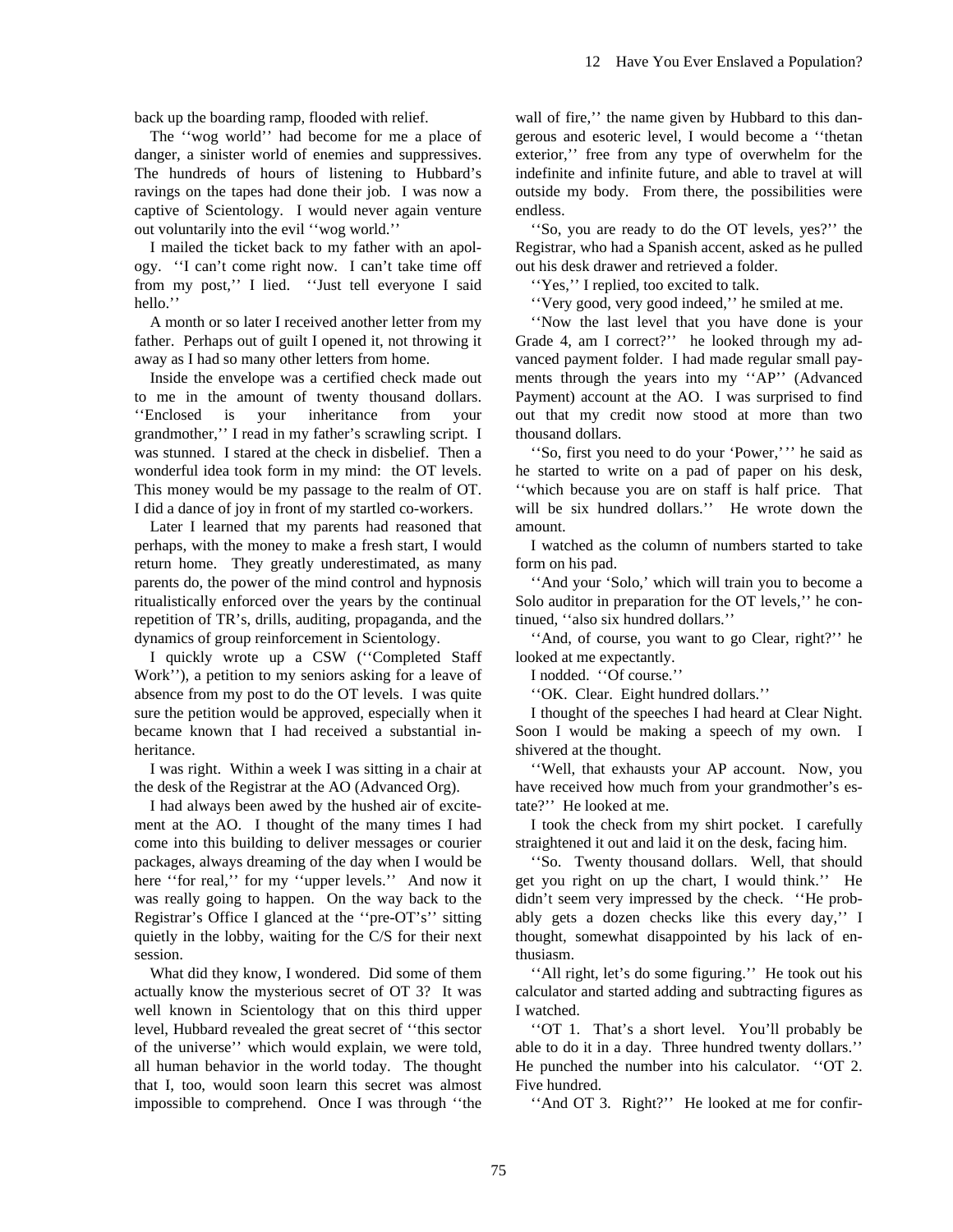mation.

''Right,'' I answered, determined to match his stoic approach to the whole thing. I tried to act like spending twenty thousand dollars was something I did every day.

''OK. Three thousand dollars. That's a big level. As you know,'' he looked up at me, grinning conspiratorially. I grinned back, feeling like I had just pulled the fabled sword from the stone.

''Now, as for the rest,'' he kept writing on his pad, ''you'll need to have something on account in case you need a review. And the balance you will probably want to leave on account for your remaining levels. Assuming, of course, that you plan to continue on up The Bridge.'' He picked up the check and examined it closely.

''I guess,'' I said uncertainly. ''How much will I have left?''

''Well, after OT 3, that should leave you about sixteen thousand dollars. Enough to do whatever is C/Sed for you after OT 3. That will give the C/S something to work with.

''And you,'' he said to me confidingly, ''are about to begin on the adventure of a lifetime. Are you ready?''

''Yeah. I'm ready. I've been waiting for this for ten years,'' I replied. ''When can I start?''

''Well, you can start by first signing this check,'' he turned the check over and handed me a pen. ''And then, we're going to get you scheduled for your Ethics Clearance right away. Maybe even today.'' He reached for the check I had just signed.

''You'll never regret this,'' he clapped me on the shoulder. ''You have just traded this money,'' he held up the check, ''for the secrets of the universe. Not a bad exchange.''

''Wait,'' I said suspiciously. ''What is an Ethics Clearance?'' He had just thrown me a curve.

''Oh, it's just routine. Everyone going onto the OT levels has to be cleared by Ethics. Just to make sure you have no outstanding Ethics cycles.''

''But I haven't had any trouble with Ethics for years,'' I protested.

''It's just a routine check,'' he said soothingly. ''Look. The OT levels are powerful stuff. If someone tried to do them with out-ethics, they could get into a lot of trouble. Maybe even die. Really, it's for your own good.''

All right, I decided. I'll go along with the program. No Ethics Officer is going to stand between me and OT 3.

Soon I was sitting opposite the AO Ethics Officer. I handed him my Power Routing Form.

''Going up the Bridge?'' he was pleasant but

businesslike.

I nodded.

''Very well done.'' He turned on his meter.

''Now we're going to do a couple of Security checks. Just routine, to make sure everything is clean before you go onto your OT levels.'' He pulled some plain white 8 1/2 by 14 inch paper from his drawer and tested his pen. ''I'm going to ask you a series of questions. You don't have to answer them. The meter will pick up any reaction you might have to an item. If I get a read, I'll ask you for your considerations. OK?''

''Sure,'' I replied.

''First, I'm going to ask a few null questions to determine your reaction pattern. Ready?''

''Ready,'' I replied, feeling like an astronaut in a space capsule waiting for the launch.

''We will now begin.

''Are you sitting in a chair?'' he looked at me.

I didn't answer. He adjusted the meter.

''Are you on the moon?'' Pause.

''Have you ever drunk water?''

''Am I an elephant?''

''Are you a table?''

''Good.'' He looked over at me. ''You're reading just fine. Now we'll begin the process.'' I relaxed.

''Have you ever lived or worked under an assumed name?" No read. "That's clean," he said.

''Are you here for a different purpose than you say?" No read. "That's clean."

''Have you ever done any shoplifting?'' ''That reads,'' he looked up at me. ''Do you have any considerations on that?''

''Yeah,'' I thought back. ''Yeah, when I was in college. I stole some cigarettes a couple of times from a drug store. And some other things. Pantyhose. Maybe twice. I was just being rebellious. Actually I felt guilty afterward and mailed the store some money.''

''OK, that's clean,'' he said, adjusting the meter.

''Have you ever been blackmailed?'' ''That's clean.''

''Have you ever been in prison?'' ''That's clean.''

''Are you guilty of anything?'' ''That's clean.''

''Have you ever embezzled money?'' ''That's clean.''

''Have you ever been court martialed?'' ''That's clean.''

''Have you ever had anything to do with pornography?'' ''That's clean.''

''Have you ever peddled dope?'' ''That reads. What about that, have you ever peddled dope?'' He looked up.

''Well, not exactly. But I had a boyfriend once who sold marijuana and sometimes people would give me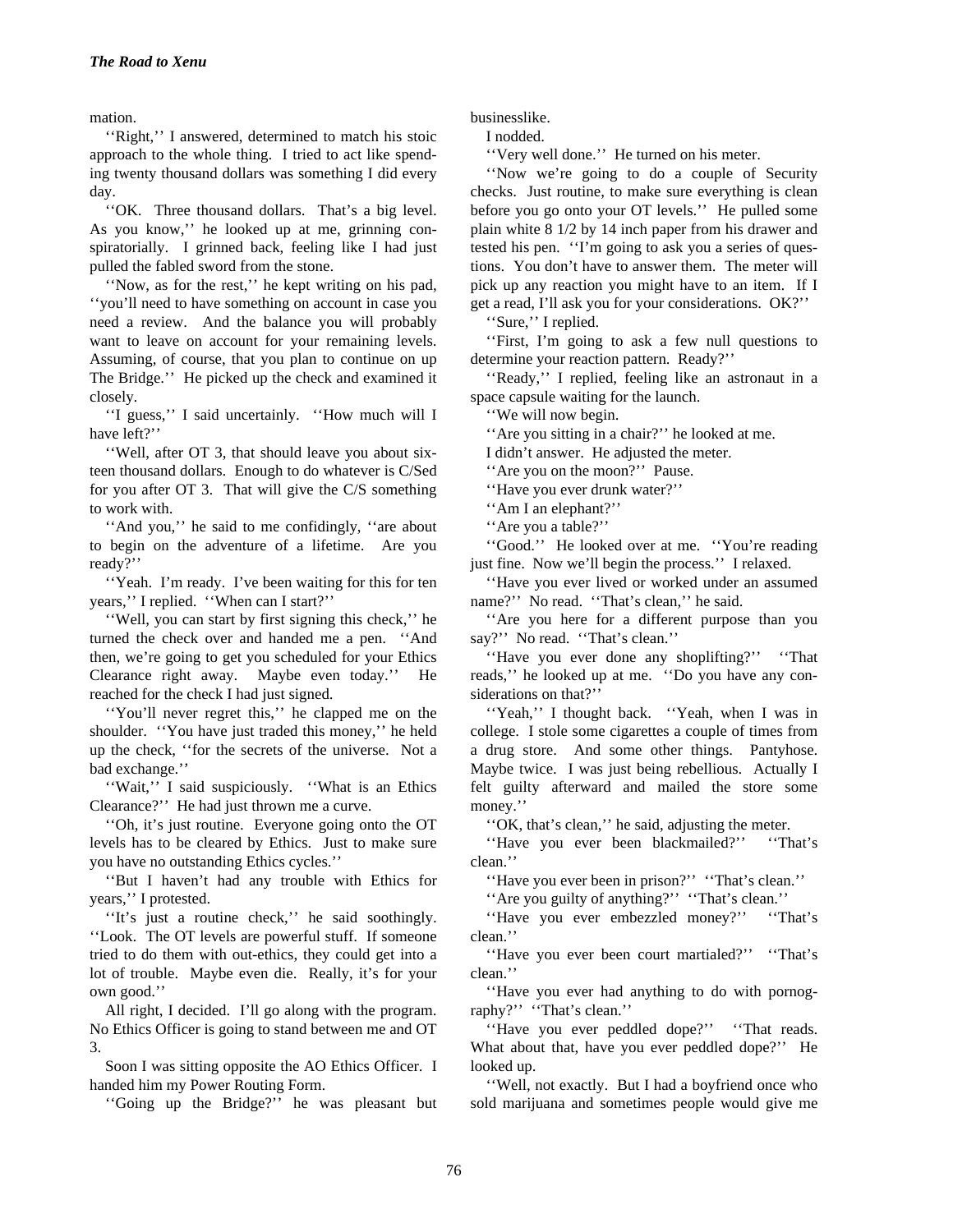money to give to him. So I didn't really, but I was involved. That's all.'' I waited for him to clear the question.

''That's clean.''

''Have you ever raped anyone or been raped?'' ''That's clean.''

''Have you ever practiced homosexuality?'' ''That's clean.''

''Have you ever had intercourse with a member of your family?'' ''That's clean.''

''Have you ever had anything to do with Communism or been a Communist?" "That's clean."

''Have you ever practiced sex with children?'' ''That's clean.''

''Have you ever taken money for giving anyone sexual intercourse?'' ''That's clean.''

''Have you ever killed or crippled animals for pleasure?'' ''That's clean.''

''Have you ever committed a misdemeanor?'' ''That's clean.''

''Have you ever committed a felony?'' ''That's clean.''

''Have you ever done anything your mother would be ashamed to find out?'' ''That reads.'' He looked up at me.

''I'm not sure what it is. I've certainly done things she wouldn't be happy about if she knew about them.'' I hesitated.

''Like what?'' he prodded.

''Well, like the affair I had in college. She didn't know about that. And I used to smoke marijuana before I got into Scientology.''

I closed my eyes and tried to think. ''I had a party in our house once when my parents were both away. And some relationships I've had in Scientology. She probably wouldn't approve. That's about all.'' I yawned.

He asked the question again. ''That's clean.''

''Have you ever practiced sex with animals?'' ''That's clean.''

''Have you ever murdered anyone?'' ''That's clean.''

''Have you ever stolen anything from a Scientology organization?'' ''That's clean.''

''Do you know any Communists personally?'' ''That's clean.''

He asked many other questions. An hour and a half had gone by, I noticed, looking at the clock.

''Is there much more?'' I asked.

''No, we're almost finished with this check,'' he answered. ''Just try to be patient.'' He continued with his questions.

''Have you ever had any unkind thoughts about Scientologists?'' ''That reads. What about it?'' He looked up.

''Yeah, the Ethics officer at the Org. And a couple of people on staff. I did have some unkind thoughts. But doesn't everybody?''

He checked the question again. ''I still get a read,'' he persisted. ''What do you think it could be?''

''Well, I had an unkind thought about Diana Hubbard once. I didn't like her piano playing. And at Christmas I thought it was pretty stingy of Hubbard to just send us some cheese. And sometimes I resented that the execs at the Org made so much more money than I did.'' I thought some more. ''Once I refused to eat the food at the Org. I had unkind thoughts about the cook. And I had unkind thoughts about another girl on staff who was going with someone I had a crush on. I had unkind thoughts about him, too. That's about all I can think of.''

''I'll check the question again,'' he said. He reread the question. ''That's clean.''

''What unkind thoughts have you had while I was doing this check?'' ''That reads,'' he said. ''Anything?''

''No, I just don't like this check. I'm not sure why you have to ask all these things just for me to do the OT levels,'' I complained.

''OK,'' he acknowledged.

''Are you upset about this Security Check?'' ''That reads. Are you upset?''

''No, not really. It's just that I didn't know about it and I had thought maybe I could start Power today. So I was a little upset, but not really.'' He asked the question again.

''OK, that's clean.''

''All right. That's the end of this check. We have one more check to do but we'll do it after lunch.  $OK?$ 

"Fine." I got up and stretched. I wasn't really hungry so I decided to just take a walk. It was a beautiful fall day with almost no smog, a rarity in L.A.

After lunch, we resumed the session.

''OK, now we're going to do the Whole Track Sec Check. Do you know what that means?''

''Well,'' I guessed, ''whole track is all your past lives so this must be a sec check of your past lives.''

''Good,'' he answered. ''We'll begin.

''Have you ever enslaved a population?''

I blinked. ''What?'' I asked incredulously.

''I'll repeat the question,'' he said with no reaction. ''Have you ever enslaved a population?''

I didn't say anything.

''That's clean.''

''Have you ever ordered, or yourself committed, genocide?'' ''That's clean.''

''Have you ever annihilated a population?'' ''That's clean.''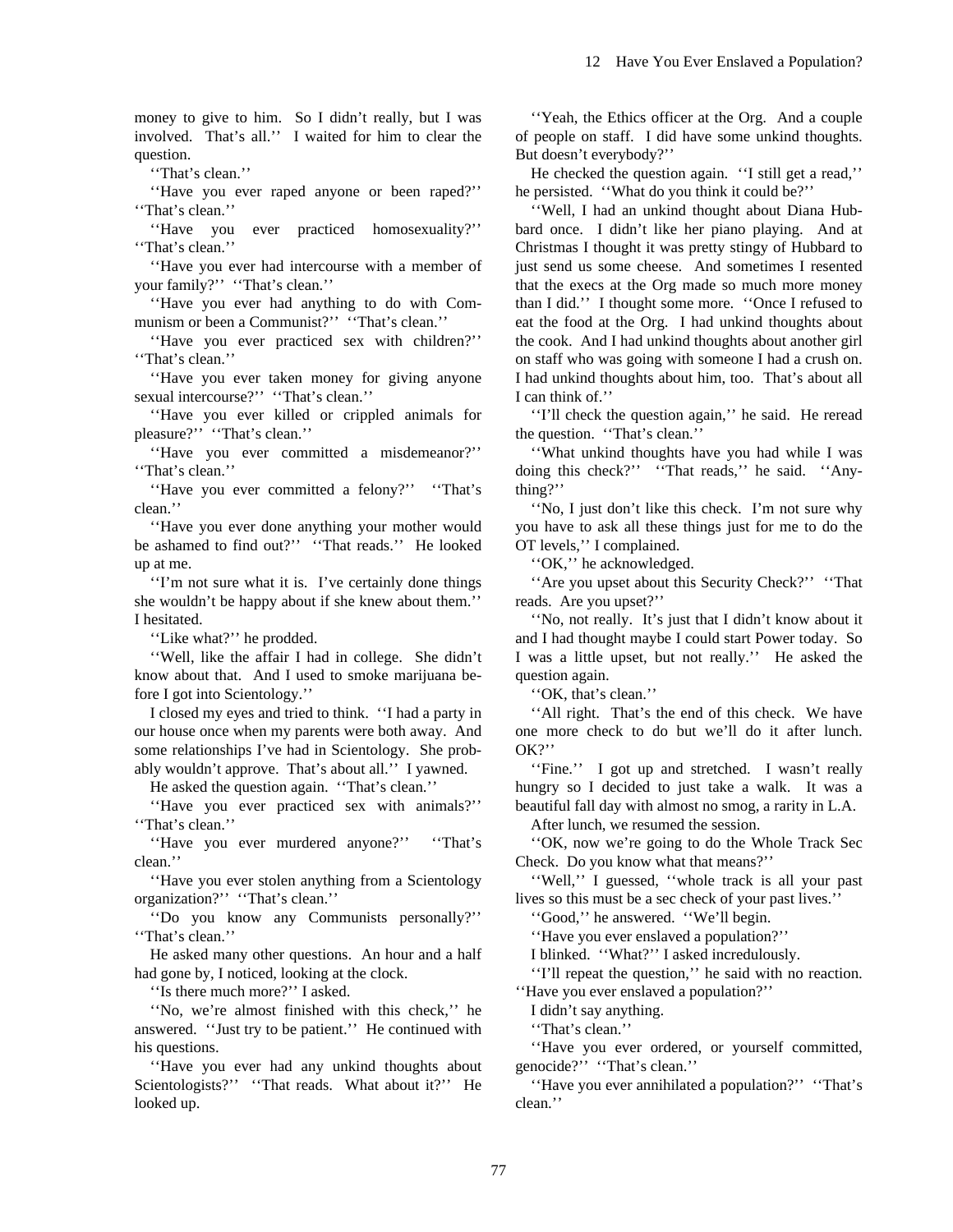''Have you ever upset an ecology?'' ''That's clean.''

''Have you ever practiced terrorism?'' ''That's clean.''

''Have you ever bred bodies for degrading purposes?'' ''That's clean.''

''Did you come to Earth for evil purposes?'' ''That's clean.''

''Have you ever made a planet, or nation, radioactive?'' ''That's clean.''

''Have you ever caused a planet to disappear?'' ''That's clean.''

''Have you ever torn out someone's tongue?'' ''That's clean.''

''Have you ever blinded anyone?'' ''That's clean.''

''Have you ever smothered a baby?'' ''That's clean.''

''Have you ever participated in a sexual relationship between a doll body and a human body?'' ''That's clean.''

''Have you ever made love to a dead body?'' ''That's clean.''

''Have you ever tortured another with electrical, or electronic devices?'' ''That's clean.''

''Have you ever been a professional executioner?'' ''Clean.''

''A brutal jailer?'' ''Clean.''

''A corrupt judge?'' ''Clean.''

''An ungrateful child?'' ''Clean.''

''A wicked mother?'' ''Clean.''

''A bad father?'' ''Clean.''

''An abortionist?'' ''Clean.''

''Have you ever abandoned your sick, or dead, to the enemy?" "That's clean."

''Have you ever failed to rescue your leader?'' ''That's clean.''

After over three hundred such questions, we finished the check.

''Clean as a whistle,'' commented the Ethics Officer. ''You're ready to start your Power. Good luck,'' he said as he initialed my Power Routing Form.

I got up. ''Well, I feel better,'' I told him. He looked up.

''I guess I never knew there were so many things I didn't do,'' I reflected. ''Sort of makes me feel good.''

I walked out of his office, glad to be finished with the strange questions. Conditioned as I was to the bizarre and the unusual from my very first day in Scientology, I dismissed the events of the day as just another step forward on the Yellow Brick Road to Total Freedom.

I felt like clicking my heels. Soon I would be in Oz!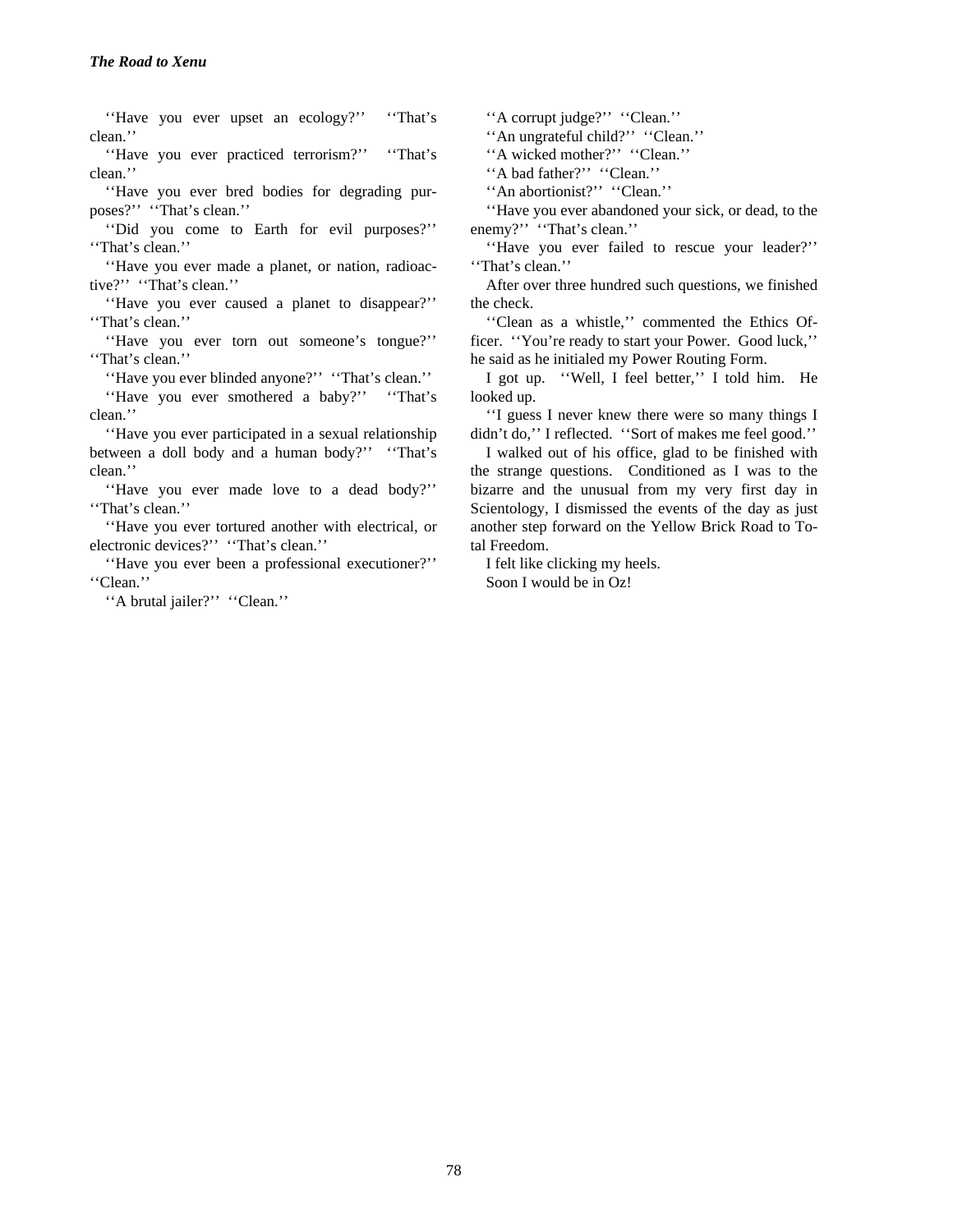## **Chapter 13 We Are All Many**

I took my seat in the lobby of the AO to wait for my first session on the level called Power. Three or four other ''pre-OT's'' were also silently waiting for sessions. For some reason there was never much conversation in the waiting room of the AO. I looked around at the room. The carpets throughout the building were a deep royal blue, and the walls a stark white. The Sea Org colors, I realized, blue and white. A bronze lifesized bust of L. Ron Hubbard was mounted on a pedestal facing the entrance, keeping a silent vigil over all who entered below.

The windows were open and a breeze, unusually fresh and clean for L.A., billowed the curtains flapping in the windows and playfully scattered pieces of paper from the desk of Tech Services onto the floor. I reached over to retrieve several slips of paper just as my name was called by the Tech Page. I followed the young boy who was acting as Page down the long hallway to a closet-sized auditing room about halfway around the building. My auditor's name was Sandy, a short red-haired woman wearing a Sea Org uniform.

''Pick up the cans please,'' she said, wasting no time.

After the usual preliminaries, she began the Power process.

''Tell me a source,'' she commanded.

''A source,'' I paused, thinking. ''Well, the sun. The sun is a source.''

''Good,'' she continued. ''Tell me about it.''

''Well, it gives off heat and light. It provides life energy to the Earth.''

''OK. Tell me a no source.''

''A rock is a no source. It doesn't give off anything.''

''All right. Tell me a source.''

I already knew the answer.

''Me. I'm a source. I have the ability to think, to make postulates, and to carry out those postulates.''

''Your needle is floating,'' Sandy confirmed. ''End of process.''

''That's it? That's all there is to Power?'' I was stunned.

So three minutes and six hundred dollars after we had started, I was on my way to the Examiner to attest to completing my Power.

Soon I was ''routed'' onto the Solo Course, where I would be trained as a ''solo'' auditor. On the lower levels of Scientology, one is always audited by another person, but on the upper levels one audits oneself. Instead of holding the cans in both hands, on the Solo levels one holds two cans soldered together in one hand while using the other hand to operate the meter and write the session notes.

The theory section of the Solo Course was mystifying. The Course began with as essay by Hubbard titled, ''The Inner Structure of the Mind.''

''We are going to delineate for you the inner structure of the reactive mind,'' Hubbard writes in this essay.

The core of the reactive mind is the R6 (Routine 6) bank. It is surrounded by engrams and secondaries which must be wiped out to get at the core itself. And what does the R6 bank consist of? You may be surprised to learn it is groups of words called GPM's (Goals-Problems-Mass) which serve to confuse a thetan. They are the cause of aberration. The contents of the R6 bank are aberrated stable data.

According to Hubbard, the reactive mind in each person on Earth is the legacy of millenia of implanting. In the implants, the thetan, between lives, is pinned to a wall with electronic beams and then programmed with opposing pairs of words, called ''terms'' and ''oppterms,'' while simultaneously being zapped with powerful electronic beams. The result is a permanently crippled and confused thetan who is then sent back to Earth to ''pick up a new body'' and start another lifetime in captivity.

On the Solo Course, one learns to audit these pairs of words, thus becoming freed from the devastating effects of the hypothetical implants. The most interesting skill learned on the Solo Course is called the Dating Drill. In this drill one partner picks out a fictitious date, while the other partner, using the E-meter, has to discover the exact date. The date will typically run into the billions or trillions of years.

For example, if my partner were to pick out a date of 260 billion, 376 million, 492 thousand, 790 years, the dating drill process would go something like this: ''Is the date tens of years, hundreds of years, thousands of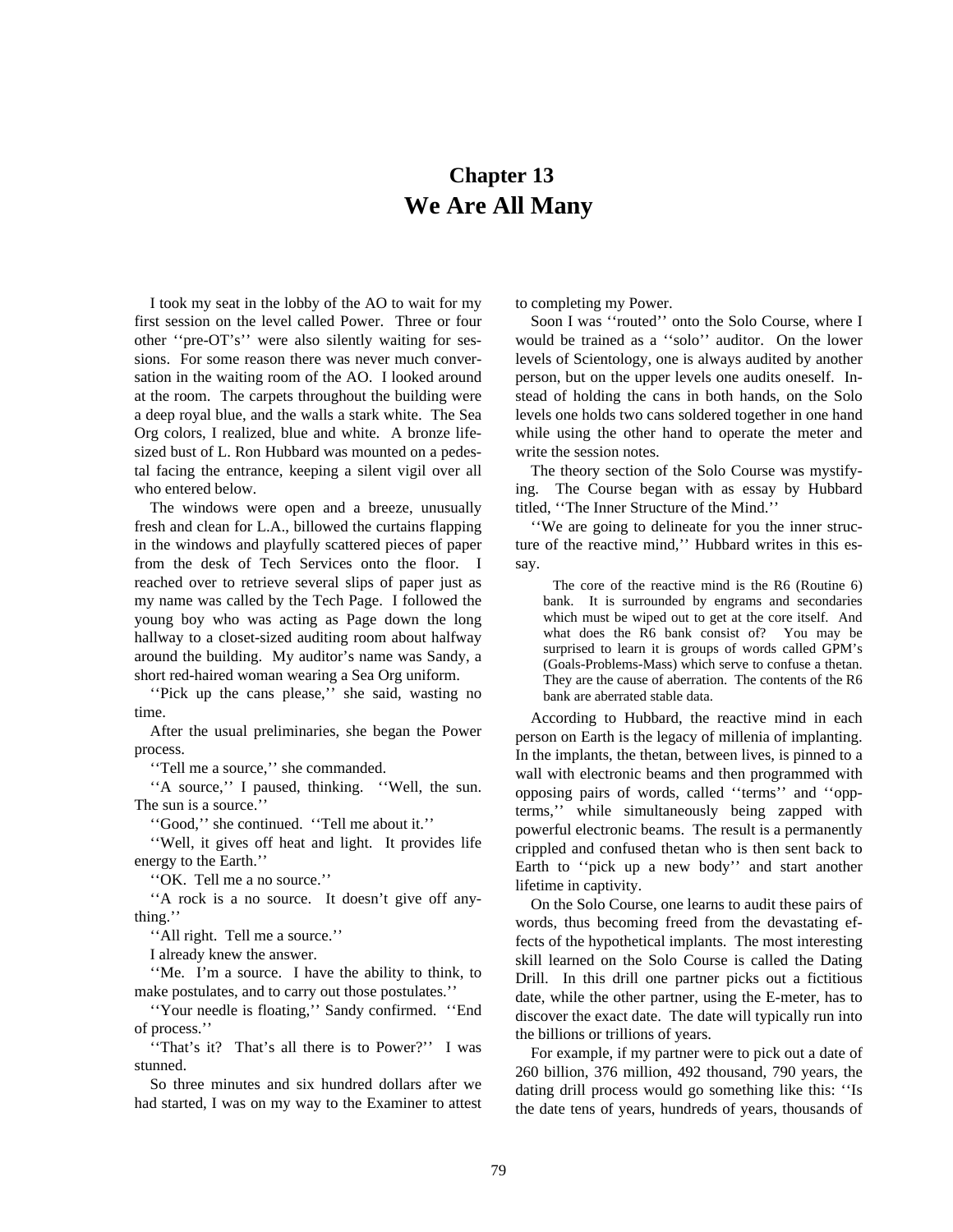years, tens of thousands of years, hundreds of thousands of years, millions of years, tens of millions of years, hundreds of millions of years, billions of years, tens of billions of years, hundreds of billions of years?''

Theoretically, I would get a small tick on the needle of the meter, registering my partner's ''charge'' on the correct item, ''hundreds of billions of years''. Once this has been confirmed, then I will narrow down the years even further.

''Is the date more than 500 billions of years?''

There should be no tick.

''Is the date less than 500 billions of years?'' Tick.

''Is the date more than 300 billions of years?'' No tick.

''Is the date less than 300 billions of years?'' Tick.

''Is the date more than 200 billions of years?'' Tick.

''Is the date more than 250 billions of years?'' Tick.

''Is the date more than 275 billions of years?'' No tick.

''Is the date less than 275 billions of years?'' Tick.

''Is the date more than 260 billions of years?'' No tick.

''Is the date less than 260 billions of years?'' No tick.

''Is the date 260 billions of years?'' Tick.

''Is the date more than 260 billion 500 millions of years?'' No Tick.

''Is the date less than 260 billion 500 millions of years?'' Tick.

''Is the date more than 260 billion 250 millions of years?'' Tick.

''Is the date more than 260 billion 300 millions of years?'' Tick.

''Is the date more than 260 billion 400 millions of years?'' No tick.

''Is the date less than 260 billion 400 millions of years?'' Tick.

''Is the date more than 260 billion 350 millions of years?'' Tick.

''Is the date more than 260 billion 375 millions of years?'' Tick.

''Is the date more than 260 billion 380 millions of years?'' No tick.

''Is the date less than 260 billion 380 millions of years?'' Tick.

''Is the date 260 billion 376 millions of years?'' Tick.

''Is the date more than 260 billion 376 million 500 thousand years?'' No tick.

''Is the date less than 260 billion 376 million 500 thousand years?'' Tick.

''Is the date more than 260 billion 376 million 250 thousand years?'' Tick.

''Is the date more than 260 billion 376 million 400 thousand years?'' Tick.

''Is the date more than 260 billion 376 million 450 thousand years?'' Tick.

''Is the date more than 260 billion 376 million 475 thousand years?'' Tick.

''Is the date more than 260 billion 376 million 480 thousand years?'' Tick.

''Is the date more than 260 billion 376 million 490 thousand years?'' Tick.

''Is the date more than 260 billion 376 million 495 thousand years?'' No tick.

''Is the date less than 260 billion 376 million 495 thousand years?'' Tick.

''Is the date 260 billion 376 million 491 thousand years?'' No tick.

''Is the date 260 billion 376 million 492 thousand years?'' Tick.

''Is the date more than 260 billion 376 million 492 thousand 500 years?'' Tick.

''Is the date more than 260 billion 376 million 492 thousand 750 years?'' Tick.

''Is the date more than 260 billion 376 million 492 thousand 800 years?'' No tick.

''Is the date less than 260 billion 376 million 492 thousand 800 years?'' Tick.

''Is the date more than 260 billion 376 million 492 thousand 775 years?'' Tick.

''Is the date more than 260 billion 376 million 492 thousand 780 years?'' Tick.

''Is the date more than 260 billion 376 million 492 thousand 790 years?'' No tick.

''Is the date less than 260 billion 376 million 492 thousand 790 years?'' No tick.

''Is the date 260 billion 376 million 492 thousand 790 years?'' Tick.

''I would like to indicate that the date is 260 billion 376 million 492 thousand 790 years.''

End of drill!

While studying the ''Theory'' section of the Solo Course, I was told that I would need a lockable briefcase and a dog leash for the upper levels. So I went to J.C. Penney's with the charge card my father had given me to use for limited purchases, and bought an inexpensive briefcase. Then I went to the nearest 7- Eleven store to buy a dog leash.

When carrying the secret upper level materials, it was required that they be locked inside the briefcase, and the briefcase attached to one's arm with the dog leash. This was a security precaution to prevent the theft or loss of the greatly valued and confidential upper level materials.

To do the Solo auditing, I locked myself into a room at the house, set up my meter, and began to ''run'' the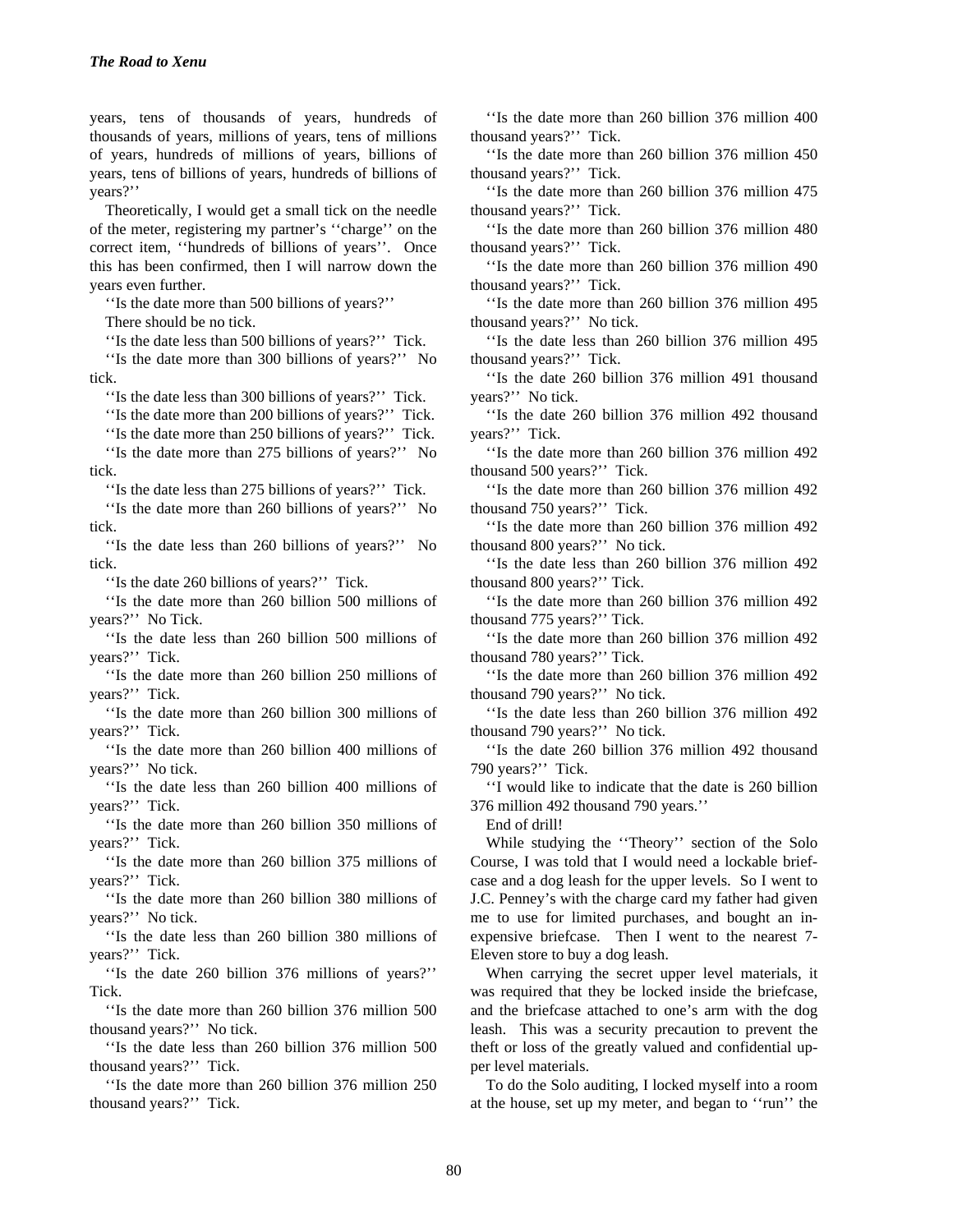process.

''What am I dramatizing?'' I asked myself.

Then I had to locate one-half of the word pair that I had been implanted with. For example, I might use the word ''Smart.'' Then I had to find the antonym. ''Dumb.''

Then I would read this pair of words aloud until there was no reaction on the E-meter.

Lazy. Industrious. Fat. Thin. Quiet. Loud. Careful. Careless. Isolating. Gregarious. Neat. Sloppy. Friendly. Unfriendly. Etc.

When there were no more words to find, then I was finished with Solo. And theoretically, I had a picture of the exact implant structure of my mind.

The Clearing Course was a bizarre course containing lists of objects that I had to ''spot'' in my ''space.'' Some of these objects were:

Hollow triangles going away and coming in. Hollow circles going away and coming in. Hollow squares going away and coming in. Hollow ellipses going away and coming in. Hollow cubes going away and coming in. Hollow prisms going away and coming in. Hollow cylinders going away and coming in. [And so on with a number of other shapes.]

There were a number of other bizarre practices.

It may be difficult to understand why approximately 40,000 people in this country and 60,000 people overseas would willingly subject themselves to such insane procedures. The only explanation I can offer is that it is quite possible to hypnotize a person to believe anything, or to perform any action, no matter how ridiculous, without question. The cognitive function of the person's mind is completely disengaged. Can a person's mind be controlled? The answer is yes.

After finishing the Clearing Course I gave my Clear speech. Something to the effect that ''I was happy to finally be At Cause in my life without the burden of the reactive mind that I have been carrying around for thousands of years.'' OT 1 consisted of one command. ''Spot a person.'' I went to a local mall and spotted people for several hours until I came to a ''cognition'' and realized that I was different than any other person in the world. At which point I finished OT 1.

OT 2 was another bizarre level on which I had to audit some curious things. Including The Arrow, The Woman, The White Black Sphere, Hot Cold, Laughter-Calm, Dance Mob, and the Double Rod. I soon finished and attested to being an OT 2 Completion. I gave my success speech to cheers in the lobby of the

AO.

Now I was ready for the great leap into the Unknown. I was ready for OT 3, on which I would learn the secret of the universe which had eluded Man for millions of years.

I had a friend, an older man named Les, who volunteered to come with me during my first day on OT 3 and coach me on the materials. We drove together to the AO.

''Nervous?'' he asked, lighting a cigarette.

''Yeah, a little. I've only been waiting ten years to do this level,'' I answered.

''Well, just think, in another hour or so, you will know the great secret. You will be one of us.'' He winked at me.

At the AO, I first had to find the locked room where the materials for OT 3 were kept, a small closet just across from the OT 3 course-room.

I knocked on the door. A slim Sea Org member unlocked the door to let me in, then quickly locked the door behind me. I had to unlock my briefcase and show him that it was empty. He then handed me a brown envelope containing the OT 3 materials. I locked this envelope in the briefcase which was leashed to my arm. He checked to make sure that the briefcase was actually locked. Then he let me out of that room, and locked the door behind me.

He escorted me across the hall and I knocked on the door of the OT 3 classroom. The door was unlocked to let me in, then locked again behind me. I am quite sure that not even the Pentagon has better security than Scientology.

Les was saving me a seat in the classroom. I sat down, unlocked my briefcase and pulled out the treasured envelope. Smiling at Les, I opened the envelope and pulled out several pages which were copies of pages handwritten by Hubbard. I began to read.

The head of the Galactic Federation (76 planets around larger stars visible from here) (founded 95,000,000 years ago, very space opera) solved overpopulation (250 billion or so per planet, 178 billion on average) by mass implanting. He caused people to be brought to Teegeeack (Earth) and put an H-bomb on the principal volcanos (Incident II) and then the Pacific area ones were taken in boxes to Hawaii and the Atlantic ones to Las Palmas and there ''packaged.''

His name was Xenu. He used renegades. Various misleading data by means of circuits etc. was placed in the implants.

When through with his crime loyal officers (to the people) captured him after six years of battle and put him in an electronic mountain trap where he still is. ''They'' are gone. The place (Confederation) has since been a desert. The length and brutality of it all was such that this Confederation never recovered. The implant is calculated to kill (by pneumonia etc) anyone who attempts to solve it. This liability has been dispensed with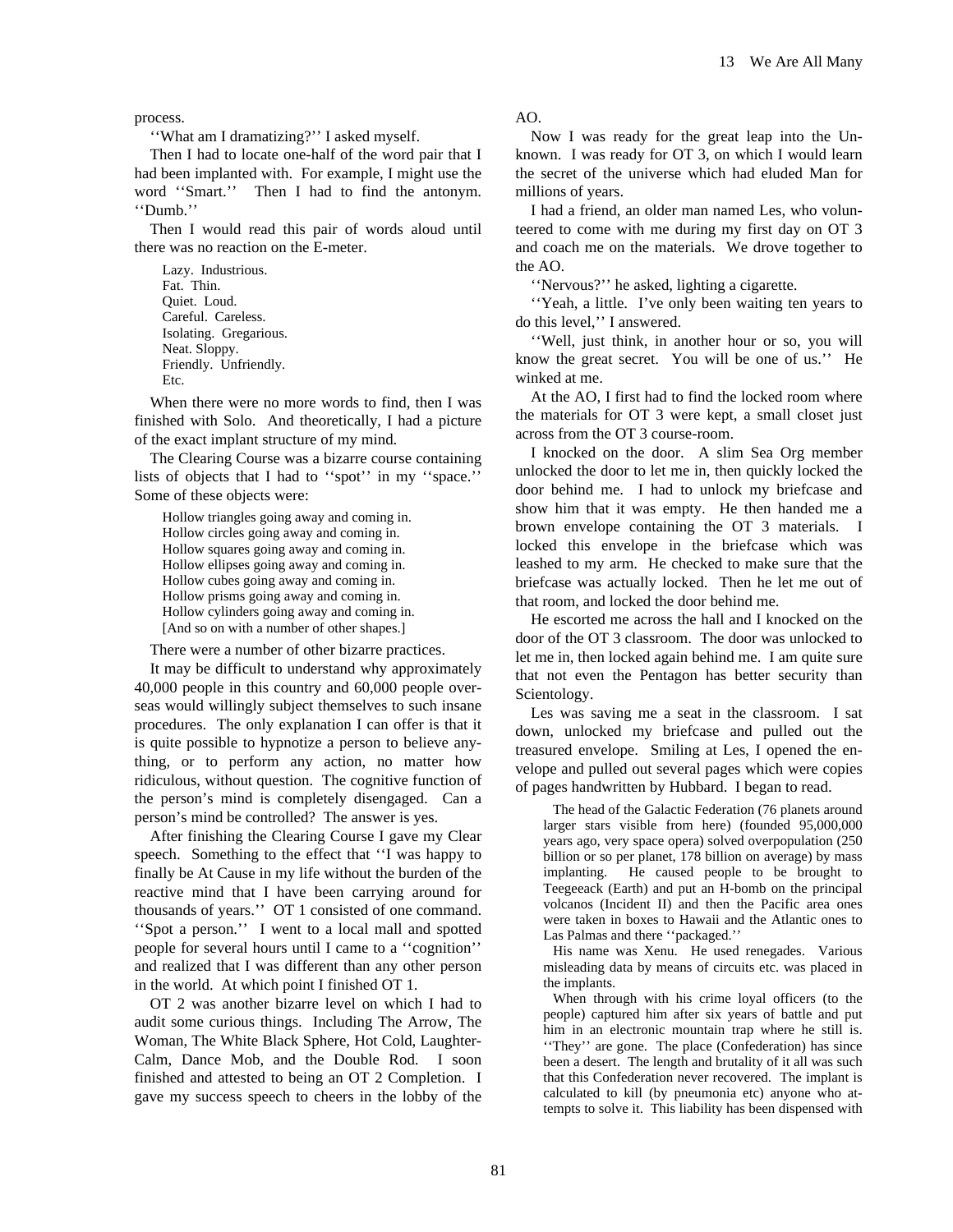by my tech development.

One can freewheel through the implant and die unless it is approached as precisely outlined. The ''freewheel'' (auto-running on and on) lasts too long, denies sleep etc. and one dies. So be careful to do only Incidents I and II as given and not plow around and fail to complete one thetan at a time.

In December 1967 I knew someone had to take the plunge. I did and emerged very knocked out, but alive. Probably the only one ever to do so in 75,000,000 years. I have all the data now, but only that given here is needful.

One's body is a mass of individual thetans stuck to oneself or to the body.

One has to clean them off by running Incident II and Incident I. It is a long job, requiring care, patience and good auditing. You are running beings. They respond like any preclear. Some large, some small.

Thetans believed they were one. This is the primary error. Good luck.

The remaining pages in the packet I had been given elaborated the detailed procedures to be used in auditing out one's ''body thetans.''

Break came, and I was feeling very perplexed as I followed Les out of the building.

''Well, what do you think?'' he asked eagerly.

I was feeling very strange. I had been programmed under hypnosis for ten years to accept as gospel everything said or written by Hubbard. I had paid thousands of dollars to gain access to the privileged OT 3 material. I was programmed to believe. But the materials were too absurd to be believed. The result was that my mind, like a computer which has come upon data impossible to analyze, simply refused to compute. I felt as if my mind had been completely shut down. I had an eerie sensation of mental ''floating,'' of being mentally suspended in time and space.

Hubbard had jammed my mind. And from that point I became a total pawn. Not able to think, I was a completely programmable stimulus-response machine. I had become a robot. Or, to use the phrase now popular among ex-Scientologists, a ''Rondroid.''

''I feel sort of strange,'' I said to Les. ''I feel like I'm floating. And I'm not sure I understood what I just read.''

''What didn't you understand?''

''Well, is he saying that because this guy Xenu, millions of years ago, blew up thousands of thetans and caused them to become clustered together, that now everyone on Earth is some kind of multiple personality? And that what we have to do now is audit all these other thetans stuck to us so that they can leave and go get their own bodies?''

''Exactly,'' Les looked at me proudly. ''You understand it just fine. You see, everything in Scientology has been leading up to this level. The purpose of your lower grades was to erase some of the lighter charge from your mind. And Power enabled the dominant being in the ''cluster'' to separate out so that it you could audit the rest of the guys.''

''You mean that everyone on the upper levels is just auditing to get rid of their 'body thetans?''' I was still incredulous.

''Well, you have to do it to appreciate what it will do for you. You won't believe how good and clean you will feel after a few hours of OT 3." He put his arm around my shoulder.

''It kind of reminds me of a dog getting rid of its fleas,'' I remarked. ''Somehow, it's just not what I had expected.''

During the remaining days on the course, I learned how to locate and ''run'' my ''body thetans.'' You had to close your eyes and locate a feeling of pressure somewhere on your body. Then telepathically audit the body thetan. You would first audit the thetan through Incident II, which was done by asking the thetan to visualize:

- 1. The area of the atomic explosion (Hawaii or Las Palmas).
- 2. The H-bomb dropped on the volcano.
- 3. The explosion.
- 4. Terrific winds.
- 5. The thetan carried over the peak of the volcano.
- 6. An electronic ribbon coming up.
- 7. The thetan sticking to the electronic ribbon.
- 8. The ribbon pulled down and the thetan implanted.
- 9. A picture of a pilot saying that he is ''mocking it up.''
- 10. Implant pictures, including God, devil, etc.
- 11. The thetan ''cognites'' and leaves.

And if the body thetan does not leave (if you did not get a ''floating needle''), then you have to run the body thetan on Incident I, which is described as follows:

- 1. Loud snap.
- 2. Waves of light.
- 3. Chariot comes out, turns right and left.
- 4. Cherub comes out.
- 5. Blows horn, comes close.
- 6. Shattering series of snaps.
- 7. Cherub fades back (retreats).
- 8. Blackness dumped on thetan.

This ''implant,'' according to Hubbard, happened four quadrillion years ago. I dutifully completed the ''theory section'' of the course, then took my E-meter back to the house and began to audit OT 3.

I held the Solo cans in my right hand, leaving my left hand free to work the meter and write my session notes.

I closed my eyes.

Soon I felt a pressure on my head (or imagined I did). There was a flicker on the meter.

I concentrated on making telepathic contact with the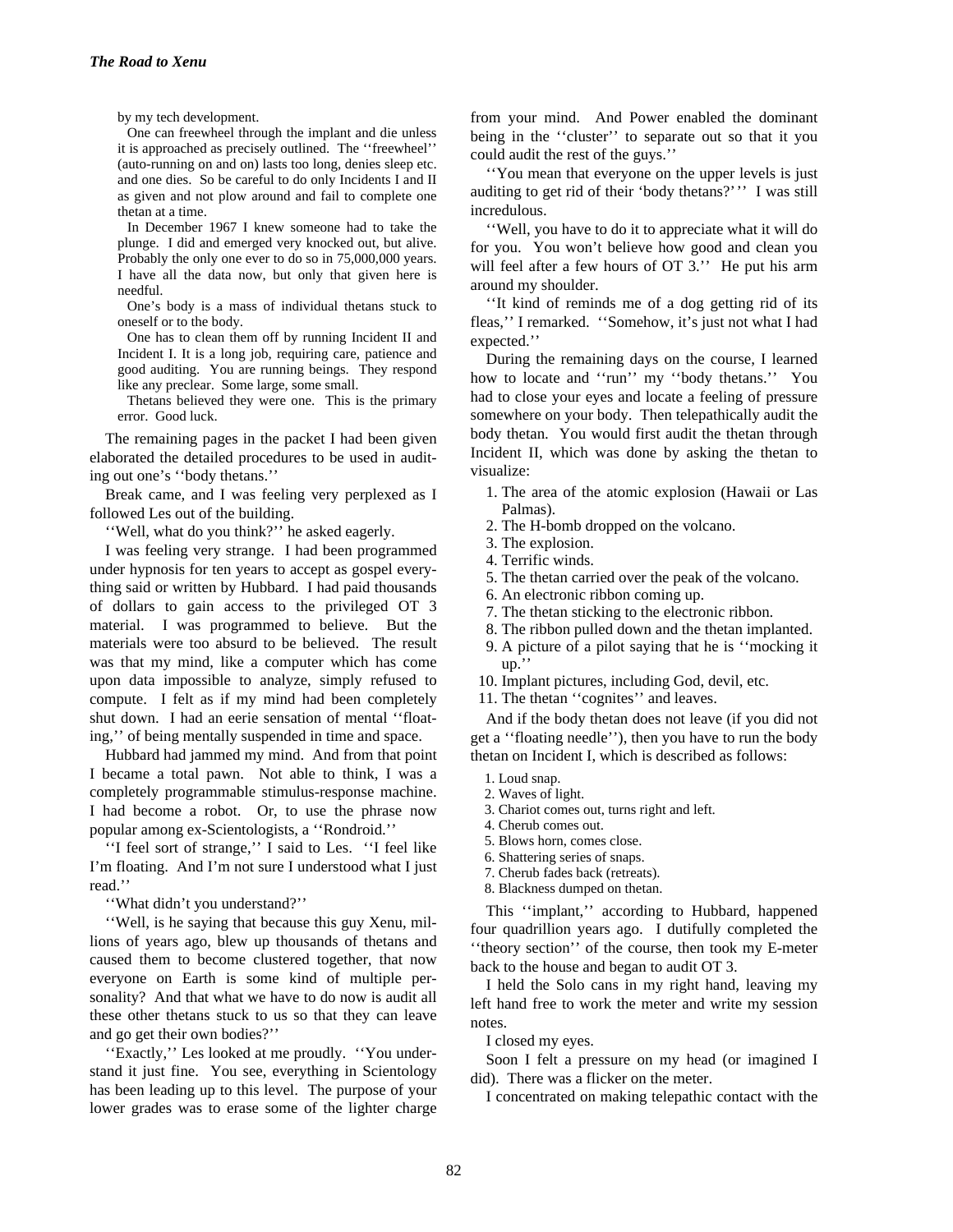disembodied being. ''Was it Hawaii or Las Palmas?'' I asked the invisible thetan, watching my meter for a reaction.

''Las Palmas. Good'' I acknowledged him.

Then I had him visualize Incident II. If I got a floating needle, it meant that the body thetan had left me. If the needle didn't float, then I had to audit the thetan on Incident I. I tried to do my best at this procedure, but I was soon in trouble.

''You're going to need a review,'' the ''Tech Sec'' (Technical Secretary) looked at me seriously.

I walked glumly from the AO back to my house. I was scheduled for a Review tomorrow. I was still experiencing the strange floating feeling. My mind was still suspended. I could not think.

Lately I had been having strange nightmares. I was feeling more and more peculiar. And it was getting worse.

In my Review, it was found that I had ''overrun'' the last body thetan I was auditing. This was corrected and I was sent back to my house to continue the auditing. After several more sessions, I managed to obtain a dialwide floating needle, and was declared to be an OT 3 Completion.

But where were my gains? Why wasn't I able to leave my body at will, as had been advertised? Where were my psychic abilities?

I began to have an alarming array of physical problems. There was an outbreak of hepatitis at the house. A health department nurse came to innoculate everyone living in the house, but I had already begun to run a high fever. I was audited to spot the suppressive I was connected to. Nothing came up. I continued to have nightmares. On two occasions I woke up in the dark, screaming, thoroughly alarming the other people sleeping in the room.

I started to have migraine headaches severe enough to keep me in bed for the whole day. And even though I was taking the antibiotics mandated by the health department, my fever persisted.

Finally, I was called into Tech Services. I felt more dead than alive.

''I'm afraid you are going to need some more advanced auditing than OT 3,'' I was informed by the Tech Sec. ''Some people resolve most of their ''case'' on OT 3, but others require an additional auditing procedure.''

The auditing that I needed, I was told, was a new level just developed by Hubbard called New Era Dianetics for OT's, or NED for OT's. The cost: \$8,000 per 25 hour ''intensive.'' Unfortunately, I would not be accepted by the AO for this auditing unless I bought at least two intensives of NED for OT's. In addition, I would have to fly to the more advanced AO in Clearwater, Florida to do this new level.

I was routed back to the Registrar. At this point I was beyond caring about the cost. I signed over the balance in my account, \$16,000, to the AO. It was all or nothing. I flew to Florida.

In November of 1979, I arrived at ''Flag,'' the new ''Flag Land Base'' established when Hubbard had brought the floating Sea Org ashore several years before. I was given a room with two other ''OT's'' in the Scientology hotel.

In my first NED session, I was told that there were additional body thetans stuck to me that needed to be audited. These ''BT's'' had not responded to OT 3 because they were ''unconscious'' or ''asleep.'' Before they could be audited, they had to be awakened.

The sessions continued in the bizarre fashion of the OT 3 sessions. First I had to close my eyes and locate a ''ridge'' of sleeping ''BT's.'' I had to close my eyes, visualize the ridge of dormant ''BT's'' and flow energy at them until they woke up. Then they could be audited on OT 3.

Finally, ten years too late, I balked.

''No way. This is ridiculous. I can't do this. This isn't what I expected.'' From the day I started NED for OT's, my life became a constant Review session. I was becoming more and more desperate. I panicked as the money and the time in my intensives dwindled. I was getting no results.

''This isn't working,'' I complained to the Examiner. ''You have to find out what's wrong.''

I started to complain to other students who were on the same level. ''It's not working for me. Is it working for you?''

''Yes,'' they would answer. ''It's incredible. I'm having incredible wins.''

In the warped logic of a Scientologist, it was forbidden to think that there might be something wrong with the ''tech.'' In other words, it was forbidden to think or say that the ''Emperor had no clothes.''

Therefore there must be something wrong with me. But what?

One night I had an especially bad nightmare and my screaming woke half the building. I was sent for another review.

The next day, I woke up to find a Sea Org member stationed outside my room. ''What's going on?'' I asked her.

''I've been posted here," she answered. "You've been ordered to stay in your room. Your meals are going to be brought up here.''

''But why?'' I asked.

''Until your case has been straightened out,'' she answered tersely.

I went back in the room and sat down on the bed.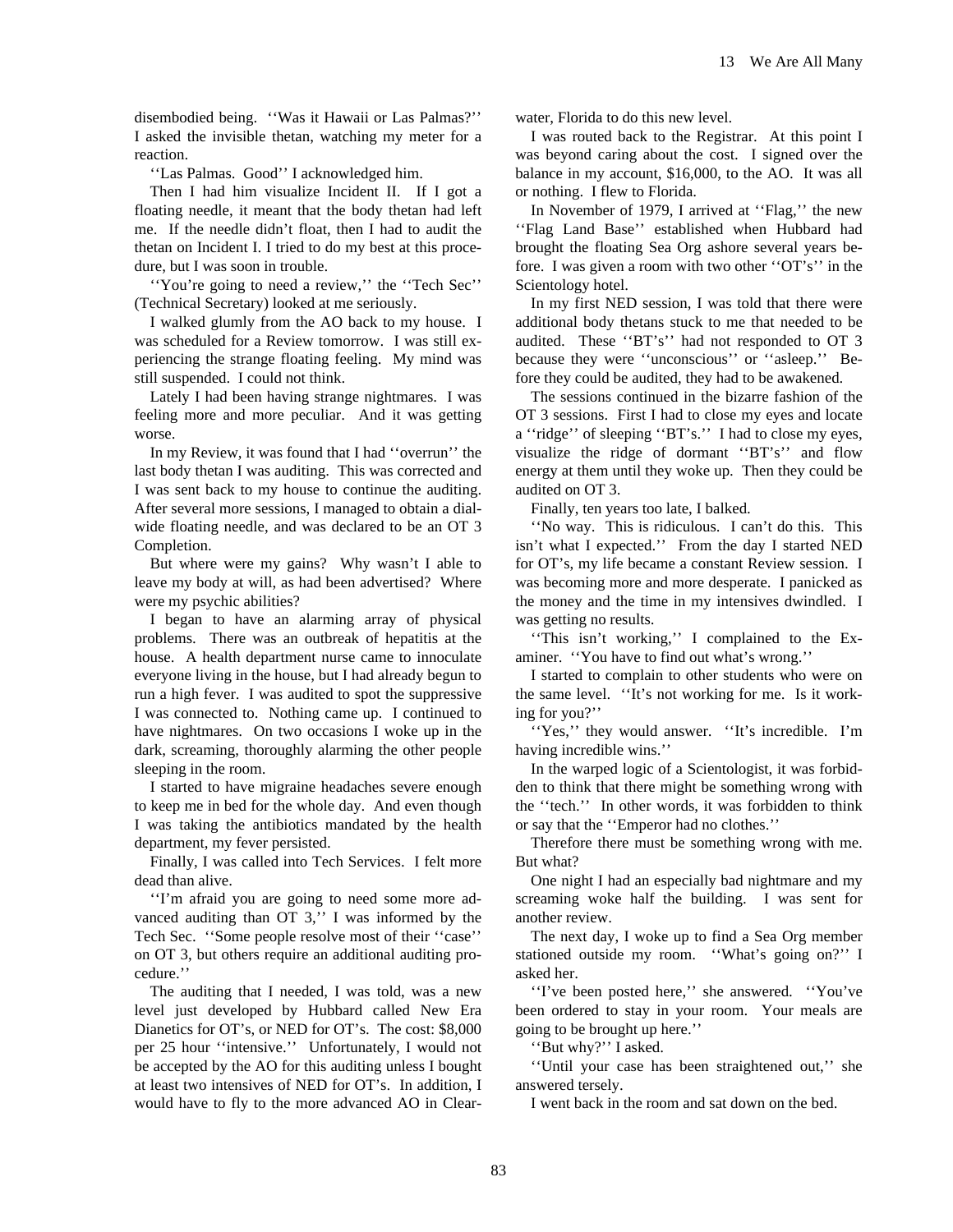''Maybe,'' I thought excitedly, ''maybe they're going to send me ''over the rainbow'' (the Scientology code words to refer to the location, unknown to anyone except a very few select Sea Org members, where Hubbard was in hiding). At four o'clock in the afternoon, my female guard was replaced by another Sea Org member, this one a stocky male.

The day went by, two days, a week, then three weeks. I paced in the room and slept to pass the time.

One night, I looked outside the door where the guard was posted and found, to my surprise, that my guard for the evening, a young man in uniform, was sound asleep. It was after twelve o'clock and the building was quiet. I crept past the sleeping guard and went out the side door of the building. I walked nonchalantly past the night watchman.

A block away, I realized that I was free. But where to go? I couldn't go the the suppressive police. I had no money. And it was nearly one o'clock in the morning.

I couldn't think. I walked a few blocks to a small deck on the bay belonging to a nearby condominium complex. I took off my shoes and sat on the edge of the deck, dangling my bare feet in the cool water.

I looked out over the bay at the twinkling night lights. The water lapped rhythmically onto the shore. The sky was cloudless and starry. It was a picture of complete peace, a soothing contrast to the chaos churning inside me.

I sat there for an hour, two hours. I tried to think, but thinking didn't produce any new options. After a while, I began to feel chilled. Slowly, feeling defeated, I made my way back to the hotel.

I went back up to my room, slipped past the still sleeping guard, and lay down on my bed.

My prison did not have locked doors. They were not needed. My prison consisted of the locked doors in my mind.

One night, shortly after my midnight venture, I was given the order to pack my things. The next morning I was shuffled into a waiting van. Three guards rode with me in the back of the van.

''Where are we going?'' I asked curiously.

''To the airport,'' was the curt reply.

We disembarked at Tampa International airport. I was escorted to the waiting area for Northwest Airlines. I noticed the destination marked behind the ticket check-in counter: Detroit, Michigan.

''What?'' I looked at my guards in confusion.

''We located your parents,'' one of the guards said to me in an emotionless voice.

''You are to go back to Michigan. Here are your instructions.'' I was handed a thick packet of materials.

The plane was boarding. One of the guards put his hand around my arm and directed me toward the waiting plane. The two other guards disappeared. I flew with my guard to Michigan, where my father was waiting for me at the airport. The guard immediately booked a return flight to Florida.

I rode silently beside my father on the forty minute drive to Lansing, where my family was now living.

I opened up the packet I had been given at the airport. It was a list of instructions, about thirty pages long.

I was to pay back Scientology \$30,000 for all services I had taken as a staff member. I was to read a long list of books and write reviews of each one. I was to run, take vitamins and write a new list of all my overts, both in this lifetime and in my past lives.

Then I was to retrain on all my levels in Scientology. I was to start over as a preclear from Dianetics upward. Once I had trained up to Class 4 and demonstrated that I could again become a valuable member of the group, my petition to rejoin the group would be considered.

I stared in disbelief at the document.

Suddenly the truth exploded in my mind.

I had been exiled from Scientology.

I had been offloaded.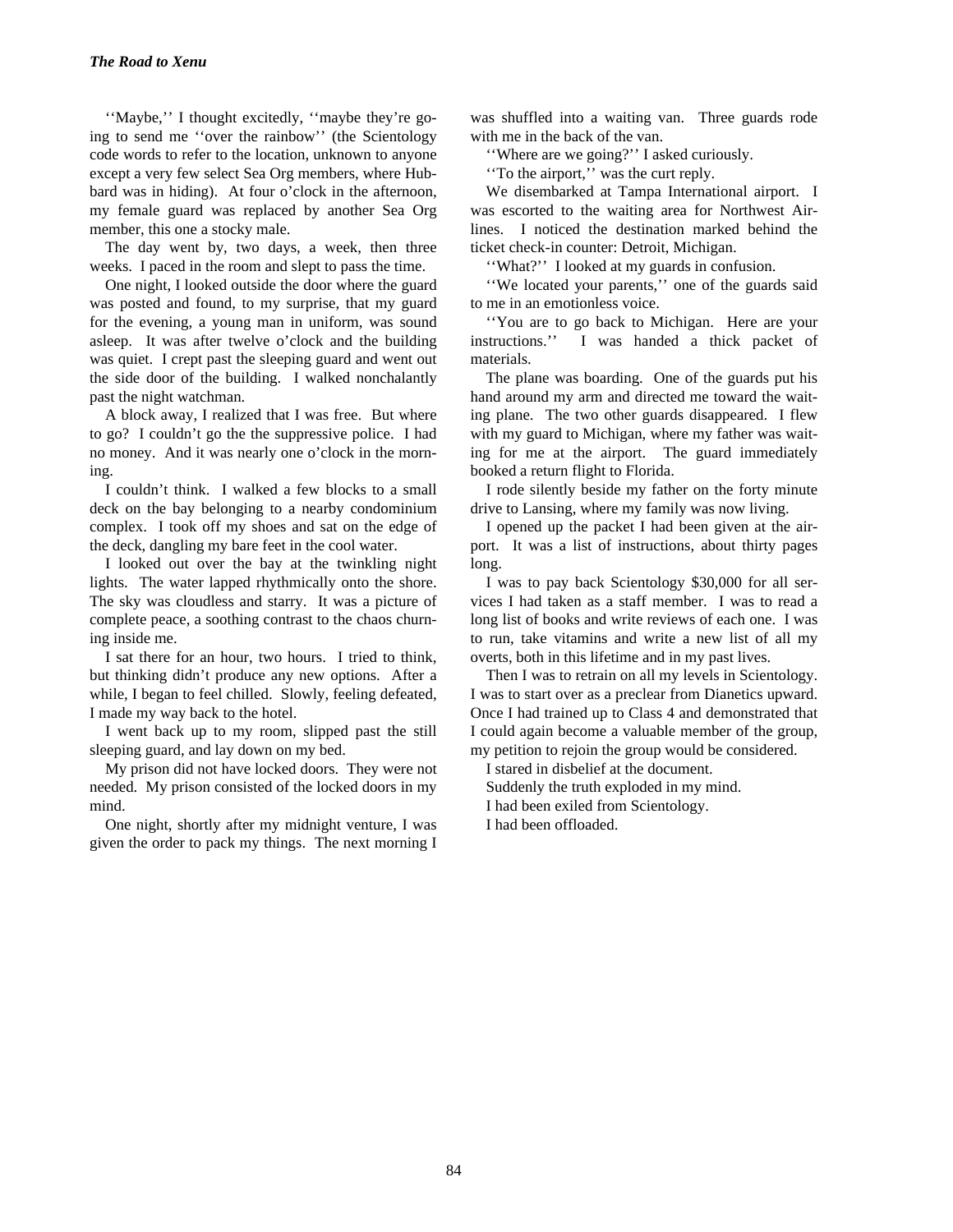## **Chapter 14 Back in the Wog World**

I sat in the living room of my parents' comfortable house in Michigan working on a jigsaw puzzle of the Neuschwanstein Castle in Bavaria. The remains of a burning log were spitting in the fireplace. Outside the large picture window behind me, snow was falling softly in the fairyland white world of the Michigan winter.

The first few days back in the wog world were the hardest. The shock of my sudden excommunication from the only world I had known for the past twelve years, as well as the already tenuous condition of my mind after months of the bizarre upper level practices of Scientology, combined to create a certain alienation from reality.

The English language, devoid of the liberally sprinkled Scientology words and phrases I was accustomed to, sounded strange to my ears. I had the peculiar feeling, when watching television, that I was somehow listening to a foreign language. Yet I knew all the words.

I did not know how to deal with the fact that I was back in the wog world after an absence of twelve years. One night, I gathered all my Scientology certificates that I had brought with me on the plane and lay them out on my bed. Realizing that they had nothing to do with the vocational currency of the wog world, I impulsively took them down to the fireplace and burned them one by one, watching as the fire curled the edges of the heavy papers and transformed them into equallyworthless ash.

I was still experiencing the uncomfortable mental phenomena that had originated on OT 3. Sometimes it would seem as if my mind were disintegrating into a thousand tiny pieces which imploded into an internal cosmos. Instinctively, my father had bought me the jigsaw puzzle, and for two weeks I did nothing else than assemble the intricate pieces. Symbolically, I was attempting to assemble the scattered fragments of my mind.

I wrote a letter to the Director of Technical Services at Flag. Would they please reconsider their action and allow me to return to Flag, I pleaded. A week later, I received my reply. No, I was informed, in a short and terse note. I was to continue with the program that had been given to me when I left Florida. When the program was completed, I could then reapply for membership in Scientology. The letter was written on official Sea Org letterhead.

So, lacking any better plan, I decided to begin working on the program. I saw no other alternative for my life than to work, no matter how slowly or painfully, my way back into the good graces of my group.

A few blocks from my parents' house there was a busy restaurant. I applied for a job and began to work at waiting tables. I knew that my mind was still too disorganized to work at anything more complex. Office work was, at least temporarily, out of the question. I was still not even able to concentrate on the mundane task of reading the morning newspaper. I could not extract the meaning from the printed word, a condition that was to last for several months.

I buried myself in restaurant work, signing up for the maximum hours possible. Each week, I sent a few hundred dollars to Flag to be credited toward my debt of \$30,000. At the rate I was sending money to Clearwater, I calculated, it would take me approximately eight years and four months to pay off my ''debt.'' Even though outwardly I was an outcast, in my heart I was still a dedicated Scientologist. I proudly wore my Scientology jewelry to work, and when anyone asked about it, launched into a fervent testimonial about the incalculable benefits of auditing. At home, I buried myself in my Scientology books, working feverishly at the essays I had been required to write. I lived only for the day that I would be exonerated and accepted back into my group.

The months went by. I continued to wait on tables and to surrender my earnings to Scientology. My parents had insisted that I see a counselor, an act strictly forbidden by Scientology, to whom any mental health practitioner was a mortal enemy. But to satisfy my parents I finally agreed to some sessions with a social worker in a nearby clinic. In the year that I met with this counselor, I never once mentioned Scientology. Why should I defend my group to a suppressive enemy who would probably be constitutionally incapable of appreciating the wisdom of Hubbard and his "tech"?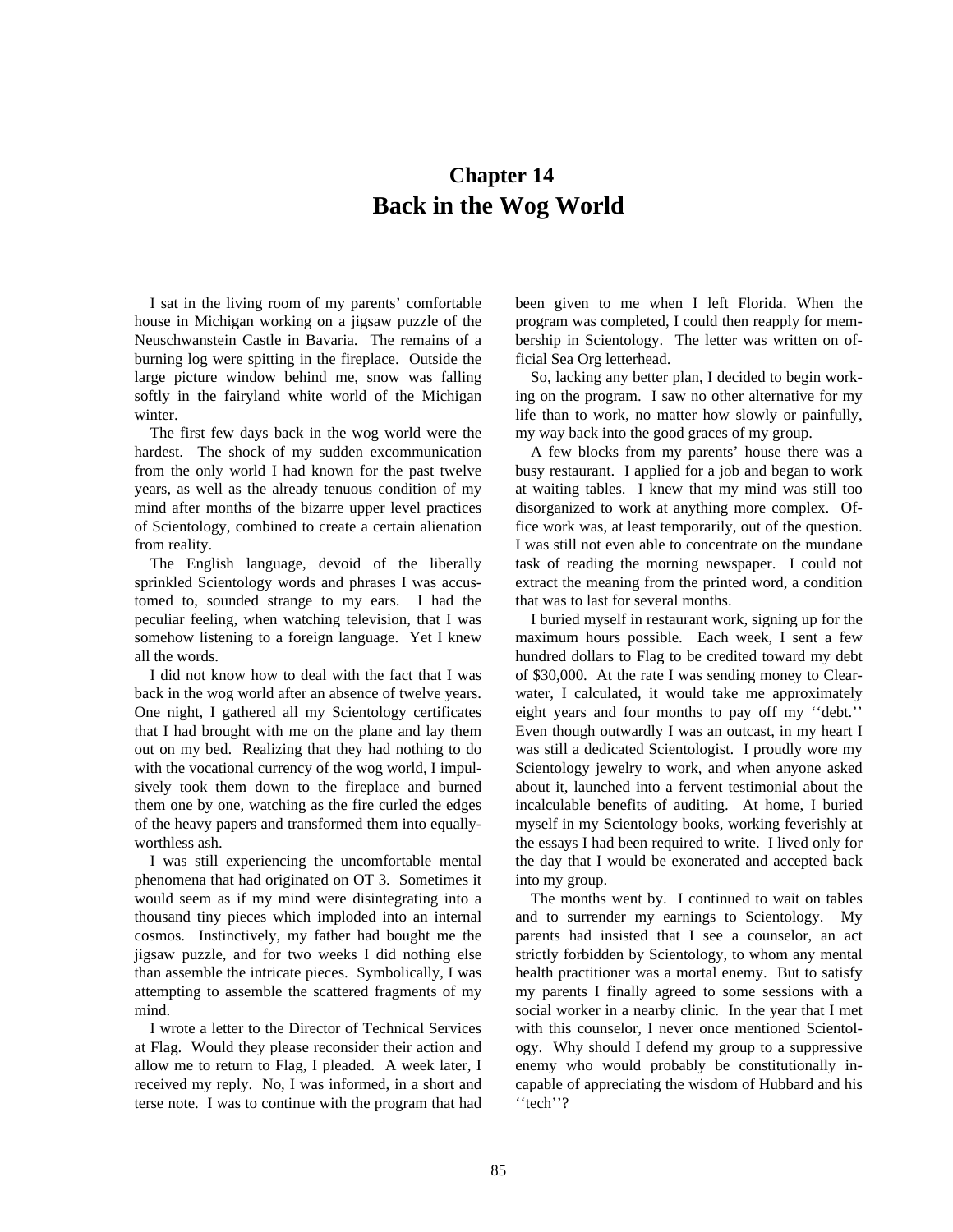A year and a half after being offloaded from Scientology, a new phenomenon began to emerge. I became increasingly irritable both at work and at home. I was unable to explain my explosive outbursts. Finally, I was forced to take a leave of absence from work.

I had a compulsion to read about other cults. My mind was attempting to heal. Like the young green plants in the spring poking through the melting winter snow, my mind and my emotions were stirring to life in some unknown subterranean region within.

I wrote a new letter to Florida begging to be allowed to return to Florida. One day, several weeks later I received the reply. ''We are proud that you are doing so well,'' I read. ''Just continue to do well.''

I became more and more angry as the day wore on. They were not answering my question. Why couldn't I go back?

Anger churned inside me all day. At night, an unthinkable thought surfaced into consciousness. I wanted to call a lawyer. I wanted to sue Scientology. I was overwhelmed with terror. To sue Scientology was one of the very worst suppressive sins. Even the thought was suppressive. Committing a suppressive act would leave me no hope for redemption for trillions of years. To sue Scientology would be to call down doom upon my soul.

Yet the strange urge persisted. One night, without thinking, I made the call. I called information for the number of an attorney in Boston who I knew had litigated in the past against Scientology. I was able to reach him and I told him about my situation. He agreed to consider my case. I needed to send him a complete report. He would probably refer the case to an associate of his in Florida, he explained.

My heart was thudding as I put down the phone. There. I had done it. It could not be undone.

The telephone call to the lawyer precipitated a crisis. I became acutely suicidal. I planned to take an overdose of medication I had been given by the clinic for anxiety. I knew the dose I was considering would be fatal. I emptied the bottle of pills into my hand. The point of no return was just a swallow away. Suddenly I threw the pills into the sink, grabbed my father's keys and ran outside to his car. I drove for hours through the city, trying to think. My situation, it seemed to me, was hopeless.

I stopped at a phone booth and looked through the yellow pages. I called the city hospital. Could someone please help me, I cried into the phone. It was a Catholic hospital. Soon I was talking to a priest, Father Steve. He gave me directions to the hospital.

When I arrived, he met me and took me to the cafeteria. Over hot chocolate and out of desperation I told him my situation. He spent several hours with me, then drove with me to a small house near the university. Interdenominational Student Center, a sign read over the door.

Inside I met Frank Fuller, the director of the center. It just happened that Frank had recently been researching Scientology. He showed me to a small room in the center with a cot. Exhausted, I slept for over twelve hours. The next day, Frank sat down with me at the kitchen table and handed me a steaming cup of strong coffee. It cleared my mind. He had with him a stack of papers which he placed conspicuously in front of me.

''Now, we're going to go through some information about Scientology,'' he informed me. ''I'm not requiring that you believe everything that I show you. I just want to know if you would be willing to look at some things with me.''

''Why not,'' I thought. I knew that I had hit a dead end. Moving in any direction had to be better than staying where I was.

''Let's talk about Hubbard,'' he began. And for the next hour he told me things about Hubbard that I had never known. That he was not the person he had portrayed himself to be.

Point by point we went through the biography of Hubbard I had been exposed to in the cult. According to Frank, almost everything Hubbard had said about himself was a lie. And Frank had the documents to prove it.

His grandfather, I read, did not own a cattle ranch one fourth the size of Montana. Hubbard grew up in a house in an average small Montana town. He did not travel extensively in Asia as a teenager. His travels were mostly in his imagination. And he was not the decorated war hero he had portrayed himself to be. In fact, his war record was deplorable and the end of the war found him in a Navy psychiatric ward.

There were hundreds of lies.

''But why would he lie to us?'' I asked incredulously. It was true, I thought, I never questioned the things he told us about himself. It never even occurred to me to question him. I just blindly believed.

I looked at the failing transcript of Hubbard's college record. He had told us he was one of the first students of nuclear physics. Yet according to his transcript he had failed the course. And there was a damaging letter he had written to the Veterans Administration, begging for psychiatric help, complaining of ''periods of moroseness and suicidal inclinations.''

I sat with Frank for hours that day, as my god was systematically dethroned. Hubbard, I learned, was a bigamist and a satanist. He had been married simultaneously to both his first and second wife. Frank showed me proof that Hubbard was deeply involved in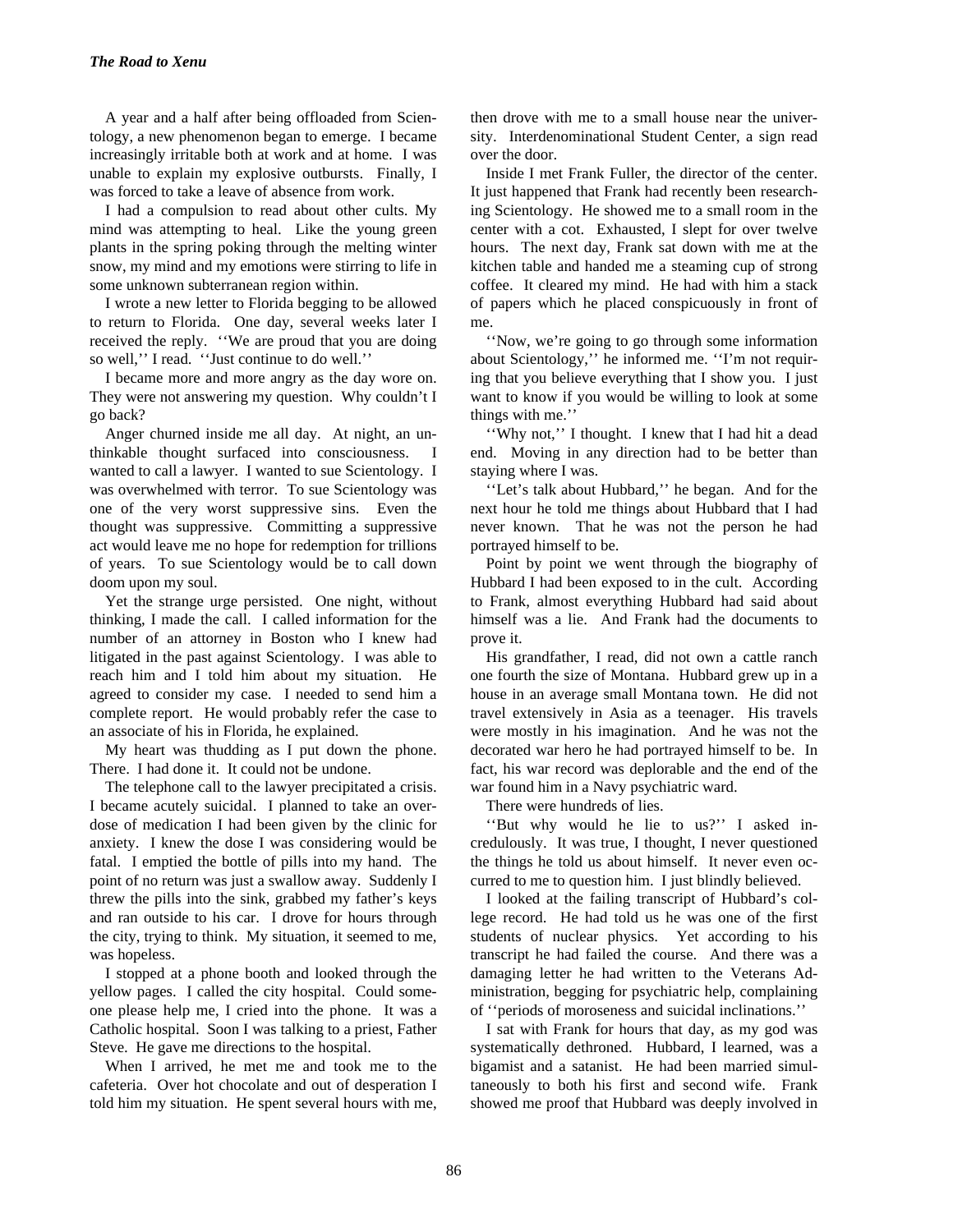the occult, performing satanic rituals devised by his mentor, the English satanist Aleister Crowley.

Yet I still couldn't let go.

Hubbard was a habitual user of drugs, under the influence of which most of the Scientology catechism had been written. In that light, I thought, books like *The History of Man* made more sense. And he had a habit of using affirmations which he repeated every day. One of which was: ''All men shall be my slaves! All women shall succumb to my charms! All mankind shall grovel at my feet and not know why!''

After a few days, I returned home. I felt confused, stunned, betrayed. Why had I never questioned any of these things? Why had I accepted everything without thinking?

Much later I arrived at an answer to these questions. At the age of seventeen, I was naive, gullible. I had been raised in a system in which I was programmed to accept the words of adults without questioning them. My parents, my teachers had always been right. And I had made the fatal unconscious assumption that since I was honest and had good motives, then others must be too. As a teenager, I had never been disillusioned or deceived. I was unprepared for a monster like Hubbard who knowingly used hypnosis and mind control to entrap me in order to exploit me for his own purposes.

The turning point came for me one day in October of 1981. Frank had taken me to a deserted church where we sat in the empty pews and I soaked in the longforgotten comfort of the religion I had abandoned many years before getting into Scientology. I knew in my mind that I was going to have to make a choice. Who would be my God? Would it be Hubbard? Or would it be the god of my childhood whom I had abandoned long ago?

I knew the answer. Hubbard was not worthy of godhood. Not any more. Strangely and miraculously, having made my choice, one night I suddenly snapped out of the hypnotic trance I had been in for twelve years. I literally woke up, as if an invisible hypnotist had snapped invisible fingers. And I knew from that moment that I would never return to Scientology. A decision began to emerge. I would, I decided, return to Florida to talk with the attorney to whom I had been referred by the lawyer in Boston. Over the ensuing weeks, this resolve hardened into action.

In November of 1981 I returned to Clearwater. The attorney accepted my case. And my case against the Church of Scientology, ten years later, is still pending.

Coming to know the truth about Scientology was by no means the end of my problems. It has taken me ten years and hundreds of hours of counseling to come to terms with my experience in Scientology and to deal with the considerable anger I felt toward the man and the organization responsible for my exploitation and betrayal.

I still have nightmares about Scientology. The healing process continues. But I am free. And having been once deceived by a great master of deception, I know I can never be deceived in the same way again. I will never again cede away the deed to my mind, not to anyone, no matter how convincing they may be. My freedom has been purchased at a tremendous cost, and neither my freedom nor my mind will ever be for sale again.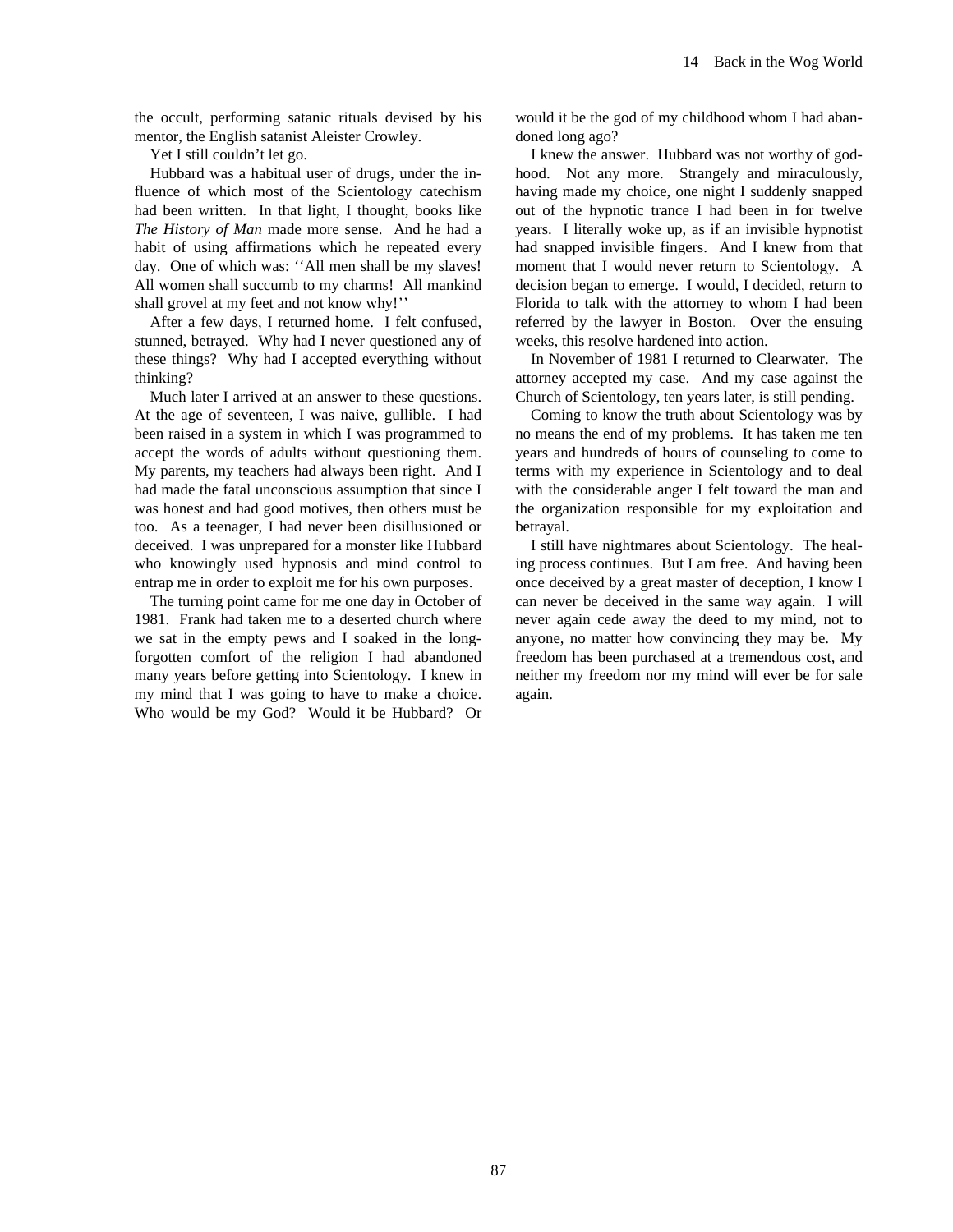## **Epilogue: Blood on the Bedroom Wall**

Fighting against Scientology can be hazardous. Since initiating litigation against the ''Church'' ten years ago, I have learned new meanings for the word ''harrassment,'' ranging from the macabre to the ridiculous. On one steamy Florida summer night several years ago, I returned to my apartment late at night to find the door wide open. No one seemed to be inside. Nothing in the apartment appeared to be disturbed. However, when I went into the bedroom, I saw that a dark red liquid had been splashed against the bedroom wall just beside the bed. It was blood, and it was still wet and still dripping.

On other occasions Scientologists have come to my apartment or accosted me at the mall where I worked. Sometimes they would call my boss and ask when and from which door I would be leaving. Occasionally, they would wait for me and come up to me as I walked to my car. On two occasions, my life was threatened. ''If you don't drop your lawsuit against the Church,'' I was told, ''you know what will happen to you.'' They didn't use the work ''kill.'' They didn't have to. From my experience working for the Guardian's Office (now renamed the Office of Special Affairs), I knew what they meant. Twice my car has been vandalized. I have received threatening phone calls at all hours of the night and day. Ominously, mail has been sent to my siblings who have small children. And in the most recent campaign against me, someone has been leaving my phone number on the beepers of various men in my city, resulting in some curious late-night phone calls.

My old friend Antonio is still alive, and, to my knowledge, still in Scientology. Aileen, the lovely lady who was the founder of Celebrity Center in Los Angeles, died about fifteen years ago from a brain tumor, remaining until her death a dedicated and loyal Scientologist.

I believe Scientology to be one of the most, if not the most, vicious of the three thousand or so cults in the United States today. I believe that many Scientologists, if they should come to know that their mission on planet Earth is doomed to failure, would willingly commit suicide on command. There are rumors that one of the secret upper levels contains suicide training. If this is true, Jonestown would pale in comparison with the potential for disaster in Scientology.

Most Scientologists are good, loyal and well-

meaning, though misguided, people. Most Scientologists are very likeable. But all Scientologists are fanatic about one thing, Scientology, and, as many parents have discovered, concerning that one subject they are impervious to reason: the result of years of hypnotic training.

Parents are helpless against Scientology. The one effective way of extracting a loved one from this cult, deprogramming, is illegal, because restraining someone against his or her will is considered kidnapping, a felony under United States law. The fact that the loved one, often a minor, has been psychologically kidnapped by the cult, and in the case of Scientology, hypnotized without knowledge or consent, is not taken into consideration by the courts. Hopefully, in time, that will change.

My life is different in many subtle ways because of my experience in Scientology. I have psychological scars similar, I believe, to someone who has been raped. I frequently have nightmares about the cult. I feel deceived and betrayed on many different levels: mentally, emotionally, spiritually, and financially. I will never again trust in the same way that I did before Scientology.

There are other scars as well. It is not possible for me to see displays of Hubbard's books in the bookstores, especially the Dianetics book, which has successfully lured thousands of unsuspecting people into Scientology, without feeling a sense of revulsion. I have the same reaction to the Scientology ads on television. I feel a certain anger, and the sense of powerlessness of a victim.

Last week, I was wandering through the flea market at the local university. Once a week the university sponsors an open-air flea market where vendors can sell their wares, and students can buy inexpensive clothes, plants, and books, etc. Last week I noticed a new display. A young man was selling Dianetics books to the students.

And as I watched, a young girl, perhaps seventeen or eighteen years old, was listening raptly to the Scientologist's spiel. There was a forlorn air about her, an air of one who is lost and who is seeking. Instantly I was thrust into a time warp, as I watched myself twenty some years earlier listening transfixed to the beguiling message of hope and promise. I, she,